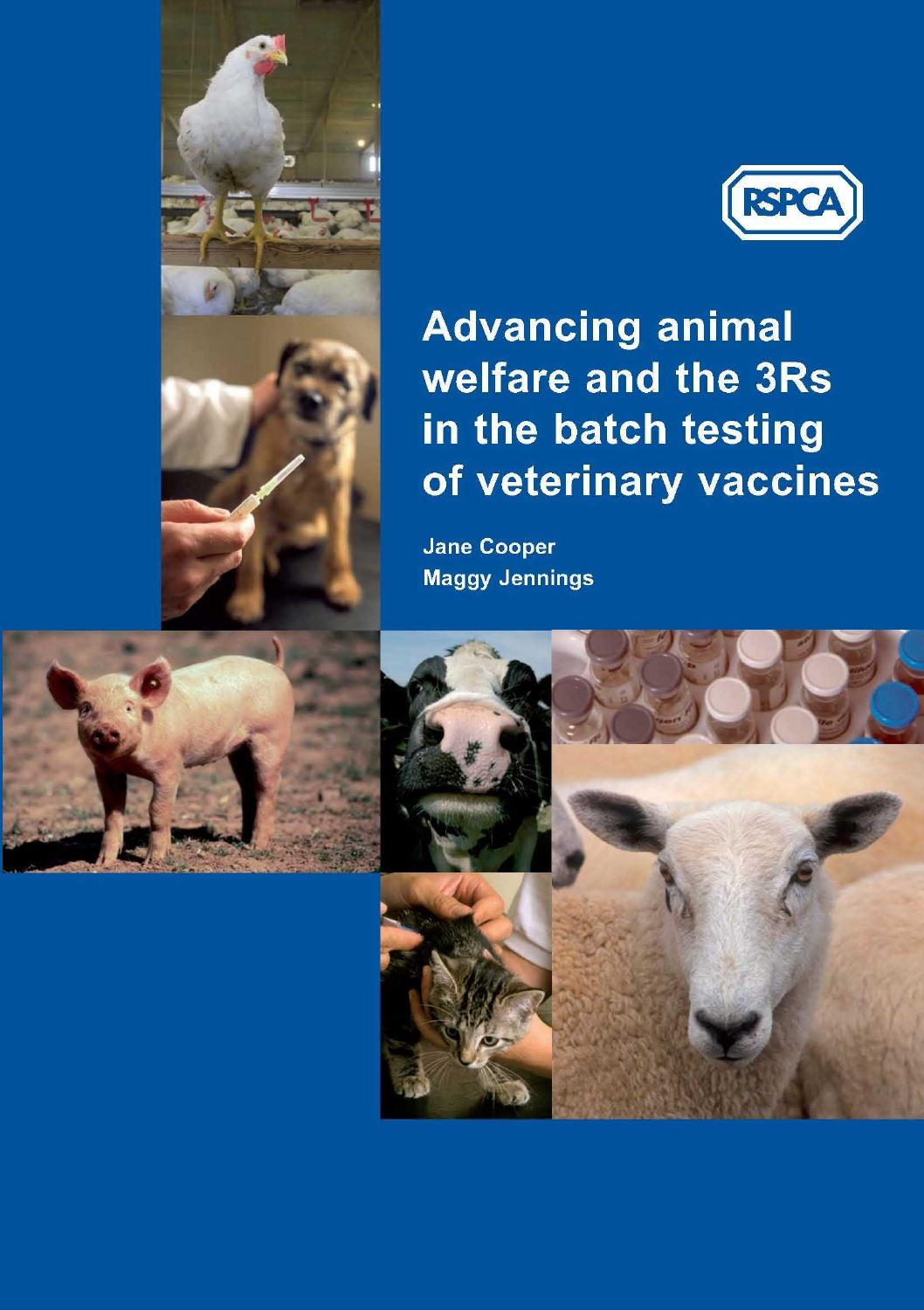## Advancing Animal Welfare and the 3Rs in the Batch Testing of Veterinary Vaccines

|              | <b>Contents</b>                                                                 | Page                    |
|--------------|---------------------------------------------------------------------------------|-------------------------|
|              | <b>Executive summary</b>                                                        | i-vii                   |
| 1            | <b>Introduction and aims</b>                                                    | 1                       |
| $\mathbf{2}$ | <b>Regulatory framework</b>                                                     | $\mathbf{2}$            |
| 2.1          | <b>Regulation of scientific procedures on animals</b>                           | $\overline{2}$          |
| 2.2          | <b>Regulatory requirements for vaccine testing</b>                              | $\overline{2}$          |
| 2.2.1        | The Pharmacopoeia monographs                                                    | 3                       |
| 2.2.2        | Repeat testing through OCABR                                                    | 3                       |
| 2.2.3        | Quality control tests - the species and numbers of animals used                 | $\overline{\mathbf{4}}$ |
| 2.2.4        | Potency tests and impact on experimental animals                                | 5                       |
| 2.2.5        | Batch potency testing requirements for live and inactivated vaccines            | 9                       |
| $\mathbf{3}$ | <b>Potency testing requirements for inactivated vaccines</b>                    | 9                       |
| 3.1          | Monograph position regarding challenge-based assays for routine potency testing | 10                      |
| 3.2          | Approaches to batch testing suggested by monographs                             | 10                      |
| 3.3          | Examples of batch potency tests suggested by monographs                         | 12                      |
| 3.4          | Severity of challenge-based batch potency tests and the control of suffering    | 13                      |
| 3.5          | Numbers of animals required and experimental design of batch potency tests      | 15                      |
| 3.5.1        | Challenge assays                                                                | 15                      |
| 3.5.2        | Serology assays                                                                 | 16                      |
| 3.6          | Potency tests of most concern with respect to animal welfare                    | 18                      |
| 3.6.1        | <b>Clostridial vaccines</b>                                                     | 18                      |
| 3.6.2        | Canine leptospirosis vaccines                                                   | 19                      |
| 3.6.3        | Rabies vaccines                                                                 | 19                      |
| 3.6.4        | Fish vaccines                                                                   | 20                      |
| 4            | <b>Potency testing requirements for live vaccines</b>                           | 21                      |

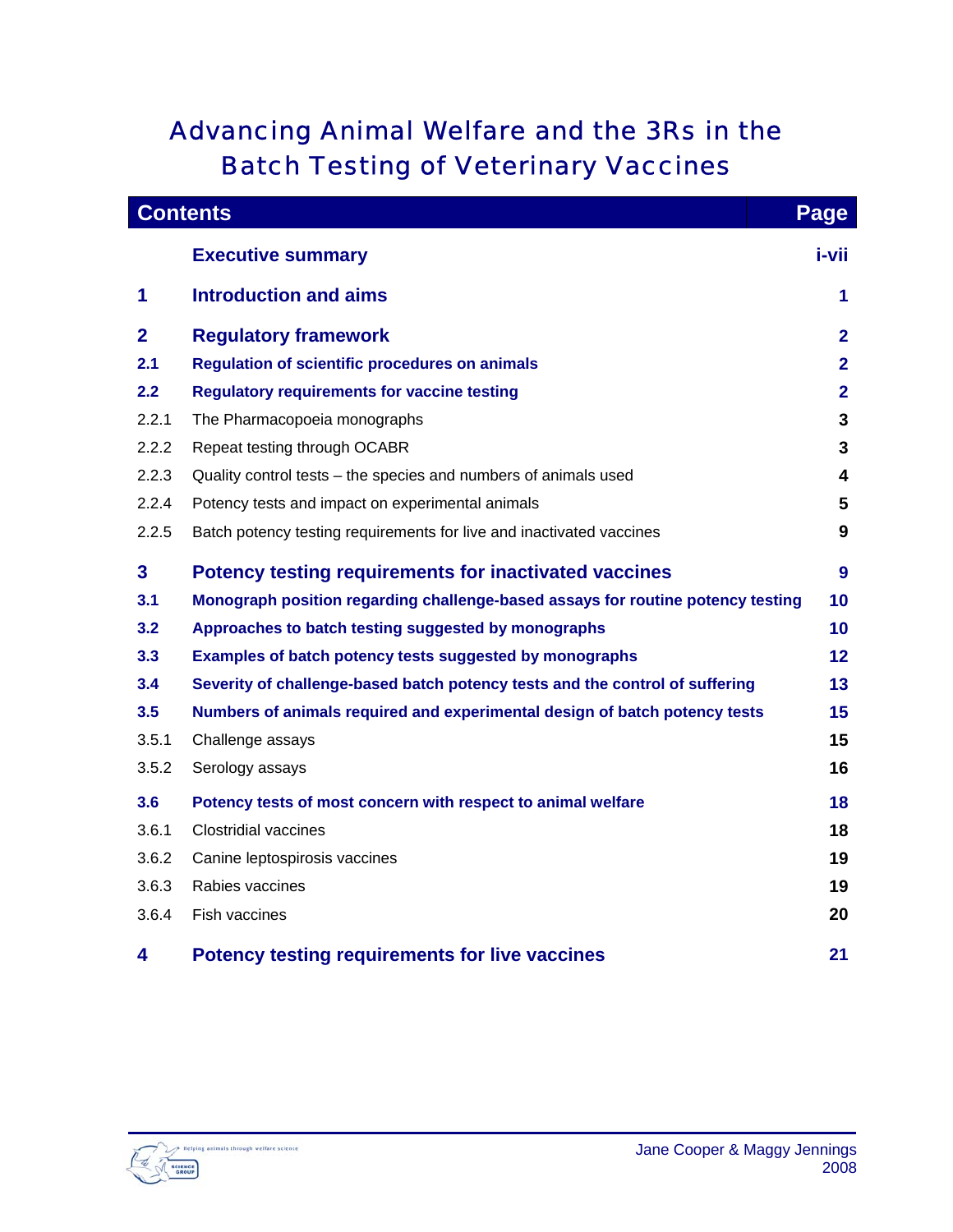|       | <b>Contents</b>                                                                                       | Page     |
|-------|-------------------------------------------------------------------------------------------------------|----------|
| 5     | Scope for application of the 3Rs in quality control testing                                           | 23       |
| 5.1   | Disparate legislation, inconsistencies and ambiguity                                                  | 24       |
| 5.1.1 | Ambiguity relating to the methods for routine potency testing                                         | 24       |
| 5.1.2 | Inconsistencies between monographs: use of serological or in vitro assays for batch<br>potency        | 26       |
| 5.1.3 | Inconsistencies between monographs: the amount of guidance provided                                   | 26       |
| 5.1.4 | Inconsistencies in the way humane endpoints are referred to                                           | 27       |
| 5.1.5 | Defining humane endpoints in terms of clinical signs                                                  | 27       |
| 5.1.6 | Ambiguity and inconsistencies relating to animal numbers and experimental design                      | 28       |
| 5.2   | Development, validation and incorporation of more humane test methods into the                        |          |
| 5.2.1 | monographs<br>The need for a swifter process for revising and implementing monographs                 | 30<br>30 |
| 5.2.2 | Validation of more humane test methods                                                                | 31       |
| 5.2.3 | Formal validation of suggested alternative test methods                                               | 31       |
| 5.2.4 |                                                                                                       |          |
|       | Problems with validating a new method against a challenge assay                                       | 32       |
| 5.3   | <b>Harmonisation of test requirements</b>                                                             | 33       |
| 6     | Reducing animal use in other quality control tests                                                    | 34       |
| 6.1   | Reduction of animal use in batch safety tests                                                         | 34       |
| 6.2   | Potential for reducing animal use in other quality control tests                                      | 36       |
| 7     | <b>Concluding comments</b>                                                                            | 36       |
| 8     | <b>References</b>                                                                                     | 37       |
| 9     | <b>Acknowledgements</b>                                                                               | 40       |
|       | <b>Appendices</b>                                                                                     |          |
|       | APPENDIX 1 - Potency test requirements for inactivated vaccines - methods and control of<br>suffering | 41       |
|       | APPENDIX 2 - Batch potency tests for inactivated vaccines - animal numbers                            | 48       |
|       | APPENDIX 3 - Monograph for Canine Adenovirus Vaccine, Inactivated                                     | 52       |
|       | APPENDIX 4 - Monograph for Canine Leptospirosis Vaccine, Inactivated                                  | 54       |
|       | APPENDIX 5 - Monograph for Porcine Actinobacillosis Vaccine, Inactivated                              | 58       |
|       | APPENDIX 6 - Monograph for Feline Infectious Enteritis Vaccine, Inactivated                           | 61       |

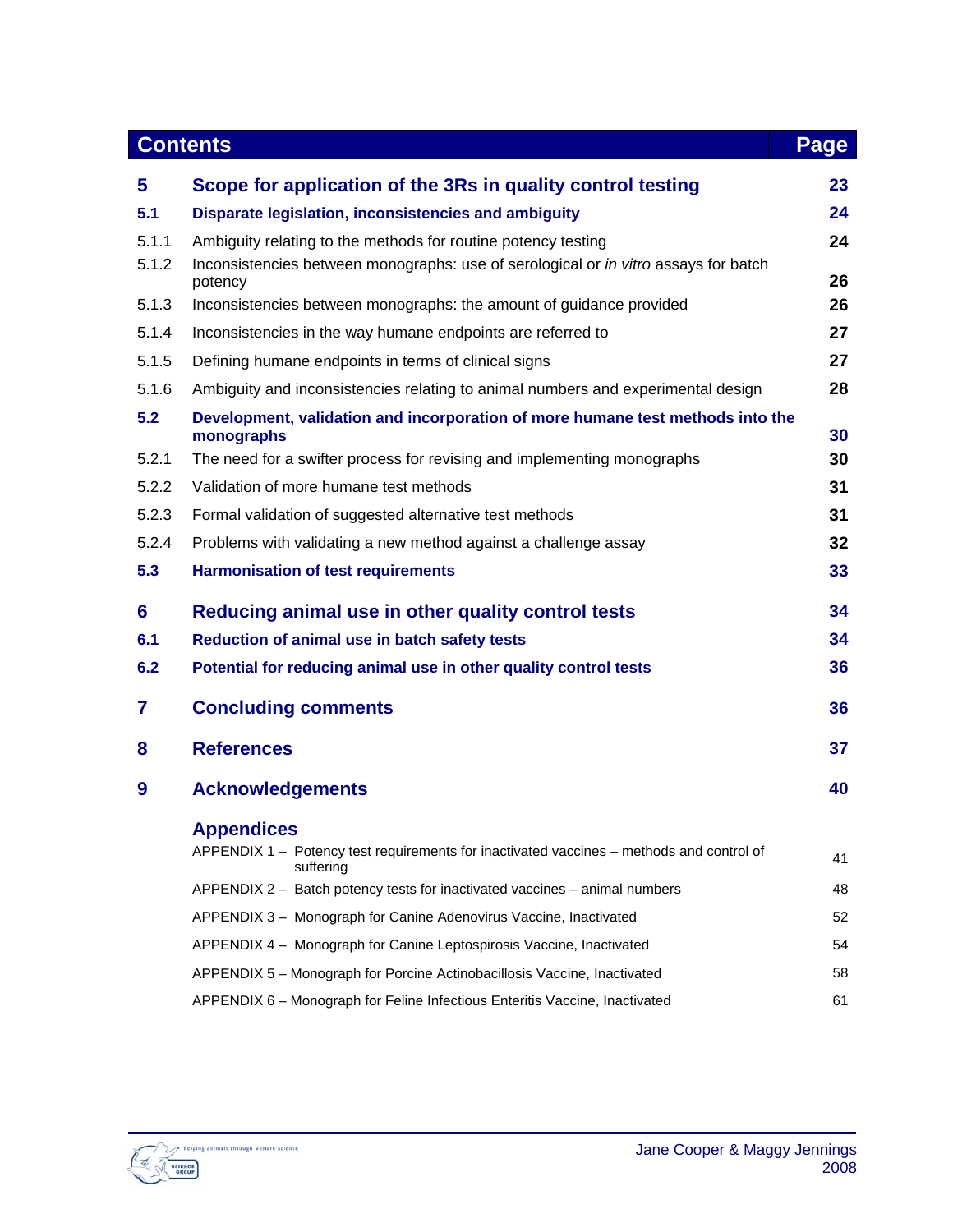## **Executive summary**

Vaccines are of biological origin and have the potential to vary from batch to batch. Consequently, vaccines are tested for batch-to-batch consistency and many of these tests involve animals. Therefore, although veterinary vaccines are used to protect animals, this is at the expense of large numbers of other animals that are used in quality control tests before vaccines are released onto the market.

This report was prepared to provide a summary of the regulatory requirements relating to the use of animals in veterinary vaccine testing. It identifies the tests of most concern from an animal welfare point for view, where refinement of methods and replacement of animals should be a priority. It also highlights inconsistencies in the test requirements. The report explores the problems created by such inconsistencies and shows how the test requirements themselves could serve as a powerful tool in reducing animal use and suffering if they were written in a less ambiguous and more consistent way. In addition, means of reducing the numbers of animals used in quality control testing by avoiding unnecessary testing are considered.

In the European Union (EU), the use of animals in vaccine quality control tests is regulated by two separate sets of regulations. EU Directive 86/609 (under revision at the time of writing) relates to the regulation / control of animal use in testing. EU Directive 2001/82/EC relates to veterinary medicines and specifies that vaccines are tested in accordance with the monographs of the European Pharmacopoeia. Each Directive is the responsibility of a different Directorate-General and the principles of the two sets of regulations are not always complementary. In addition, it should be remembered that the European Pharmacopoeia works under the aegis of the Council of Europe which, having 49 member countries, cannot be expected strictly to align its activities with EU law.

The recommendations arising from this report are summarised here under four headings, but retain the numbering used in the body of the report:

- − **Setting priorities for improving animal welfare**: Data on the current use of animals in the quality control of veterinary vaccines are very sparse and should be improved. However, it is possible to identify those tests which cause the most animal suffering and to recommend specific, high priority actions on these tests.
- − **Promoting the development and use of alternative methods**: Many opportunities to encourage the development, validation and use of replacement, reduction and refinement alternatives are being missed due to lack of clarity or inconsistency in EP monographs.
- − **Deleting requirements for unnecessary tests**: The value of some tests is highly questionable and they should no longer be required.
- − **Reducing animal use by optimising study design**: The number of animals used in each test is not apparently based on sound statistical considerations. This may result in excessive use of animals.

#### *Setting priorities for improving animal welfare:*

Data relating to animal use in batch testing of veterinary vaccines are not routinely collected and published, making it difficult to determine how animal use fluctuates, or

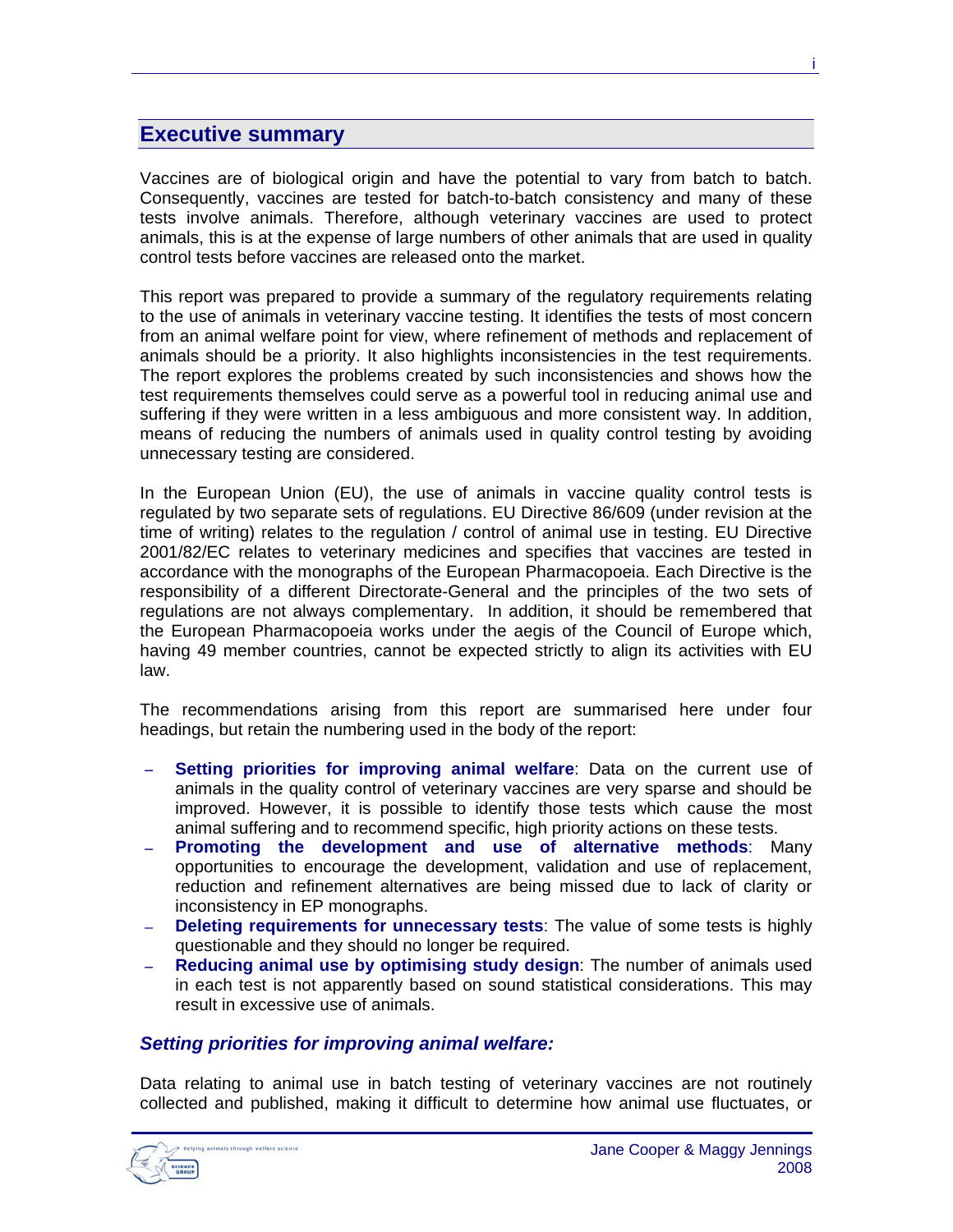where efforts to improve animal welfare would be best focused. Ideally, such data should be collected for the whole of the EU, but valuable information could be provided by the Veterinary Medicines Directorate (VMD), an agency of the Department for the Environment, Food and Rural Affairs (DEFRA) in the UK.

Despite the absence of detailed information it is still possible to identify the quality control tests that are of the most concern: potency tests use more animals than any other batch tests and can cause considerable suffering. Among these tests, those relating to inactivated vaccines are of the most concern because they require the testing of every vaccine batch. Although a variety of methods are used to test potency, and most vaccines are assessed using serological methods, some vaccines are routinely tested using a challenge assay that involves infecting animals with disease agents and can cause substantial suffering. It is these tests that should be given the highest priority for efforts to develop alternative methods.

The potency tests that are of the greatest concern are found in monographs for some Clostridial vaccines, canine leptospira vaccines, rabies vaccines and fish vaccines. This is because of the severity of the diseases involved, the number of animals used, and the lack of widespread use of alternative approaches,. There is an urgent need for research efforts to be focused on these tests so that more humane methods of determining potency can be developed, disseminated and implemented.

#### **Recommendation 1:**

DEFRA should ensure that data relating to the use of animals in the quality control of immunological veterinary medicinal products is collated annually and published in the public domain. The breakdown of statistics should be sufficiently detailed to enable identification of areas where application of the 3Rs is most needed.

#### **Recommendation 2:**

Funders of research and vaccine manufacturers should focus efforts on the development and validation of alternative methods of assessing batch potency for those vaccines that are routinely tested using challenge assays. Any resulting assays must be formally validated and incorporated into the appropriate monograph as a matter of priority.

#### **Recommendation 6:**

Serological methods of determining potency of *Clostridium chauvoei* vaccines should be formally validated in Europe so that they can be incorporated into the European monograph.

#### **Recommendation 7:**

Earlier humane endpoints, which can be applied prior to animals becoming moribund, should be defined and used for potency tests of *C. chauvoei* vaccines. In addition, the monograph should be revised so as to advocate the use of appropriate analgesia to reduce suffering of control animals.

#### **Recommendation 8:**

Humane endpoints that can reduce the suffering of the hamsters used in batch potency tests of canine leptospira vaccines should be defined, validated and incorporated into the monograph.

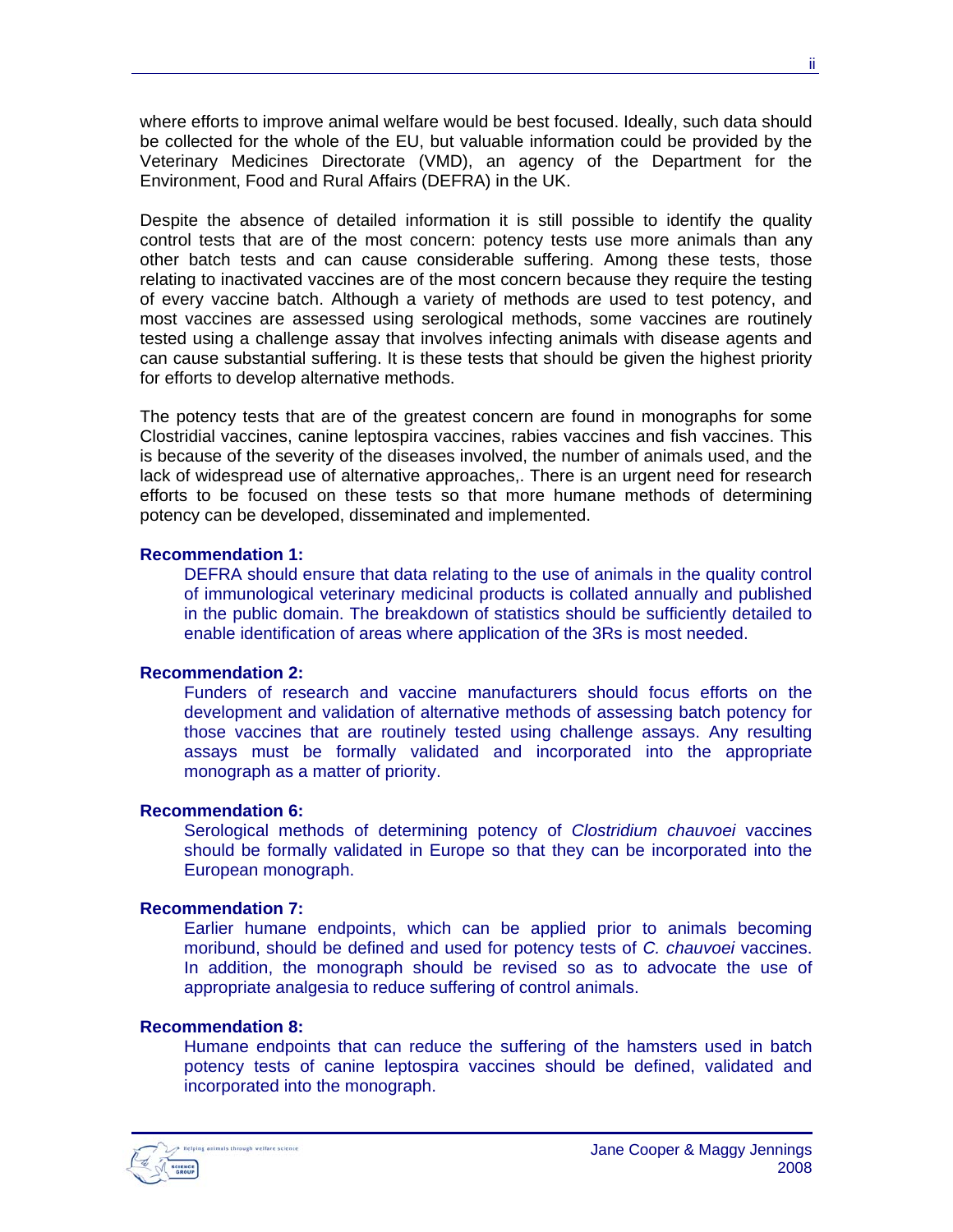#### **Recommendation 9:**

Any serological or *in vitro* assays that are developed as an alternative to the hamster challenge assay for assessing potency of leptospira vaccines must be validated and incorporated into the monograph as a matter of priority.

#### **Recommendation 10:**

Humane endpoints need to be developed for batch potency tests of fish vaccines. Research is needed to define clinical signs in fish that may be indicative of disease and impending death.

#### *Promoting the development and use of alternative methods*

The European Pharmacopoeia has made considerable progress in revising its monographs to improve welfare over the past 20 years and currently provides much potential for implementing the 3Rs further. However, the Pharmacopoeia could be more active in driving the implementation of the 3Rs. Currently, the wording of several monographs implies that animals can be used in challenge-based tests that cause suffering even when alternative methods may be available. Authorities overseeing the regulation of animal experiments also have a role to play in ensuring that the most humane testing methods are used at all times.

#### **1) Improving consistency in the choice of tests**

Monographs are extremely inconsistent in the amount of guidance they provide about what is a suitable method for routinely determining potency. Some give no information at all, others suggest a general approach while others provide a relatively detailed protocol. The more information that the monograph provides, the less trial and error is likely to be involved in developing a suitable method. In many instances where monographs lack detail, manufacturers will have developed their own methods regardless. Sharing these methods could help prevent animals being used unnecessarily by others in challenge tests or in test development work.

Most, but not all, monographs indicate that validated alternative testing methods can be used instead of challenge assays for routine potency testing. Such methods are usually serological methods, which avoid causing harmful infections, and measure the response to vaccination in a relatively small number of animals instead. *In vitro* methods, which avoid using animals altogether can also be used in some instances. Many monographs provide examples of serological tests that would be suitable but this is not universal and only two monographs specifically suggest the use of an *in vitro* method.

Even when serological methods have been validated and incorporated into monographs, they may be presented only as an example of a suitable batch potency test and the potential to use a challenge assay routinely may still remain.

#### **Recommendation 3:**

All veterinary vaccine monographs should state that suitable serological or *in vitro* validated tests might be used for routine use instead of the challenge-based test described under Potency. Examples of suitable batch potency tests, including an *in vitro* test, should be provided.

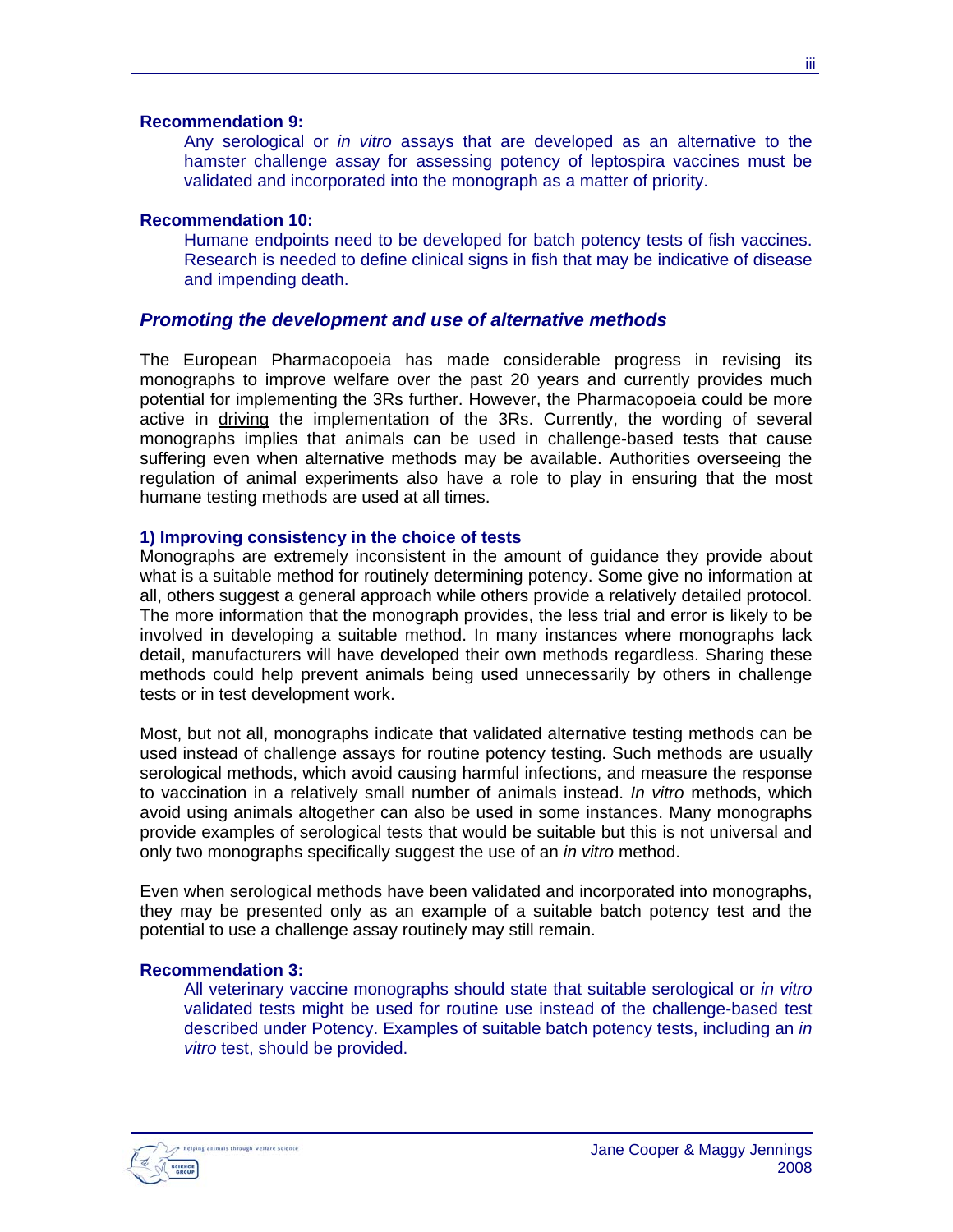#### **Recommendation 13:**

Where serological or *in vitro* methods of determining potency have been formally validated and incorporated into a monograph, the monograph should state that the challenge assay is not used for routine batch testing. Authorities overseeing regulation of animal experiments (e.g. the UK Home Office) should ensure that the validated alternative methods are used where possible.

#### **Recommendation 16:**

Where monographs do not provide details of suitable batch potency methods, manufacturers that have developed and validated their own methods in-house should publish or otherwise share them. They should also submit their methods for formal validation so that they may be incorporated into the appropriate monograph.

#### **Recommendation 21:**

Once a serological test method has been formally validated and accepted for incorporation into a monograph, the potential to use challenge assays for routine batch potency tests should be removed, as in the monograph for inactivated feline infectious enteritis vaccine.

#### **2) Encouraging the development of alternative methods**

The European Pharmacopoeia Commission could do more to ensure that the development of more humane methods is encouraged throughout a vaccine's lifetime. At present, if an alternative method is to be used instead of a challenge assay, it must be developed during vaccine development. If this proves problematic then the challenge assay is routinely used. This provides little incentive to develop novel, more humane methods of testing existing vaccine products that have already been granted marketing authorisation. If a manufacturer were to adopt a new method of assessing potency for an existing product this would require approval from the relevant competent authority which would incur a fee, adding to the disincentive.

#### **Recommendation 14:**

Where it is not possible to develop a serological or *in vitro* batch potency test during vaccine development, the monograph on Vaccines for Veterinary Use should make it clear that this should not preclude attempts to develop such tests later.

#### **Recommendation 15:**

Competent authorities should introduce a fee amnesty for processing licensing variations that result in fewer animals being used in quality control tests.

#### **3) Accelerating the acceptance of alternatives**

Monographs are regularly updated and new, formally validated methods are incorporated during the process. However, the procedure for revision is complex and time consuming. In addition not all researchers developing alternative methods are aware of the mechanisms available for formal validation.

The current validation process requires a correlation to be established between the test described for potency in the monograph (usually a challenge assay) and the alternative method. The results of challenge assays can be variable and so establishing a correlation can be difficult and not necessarily relevant.

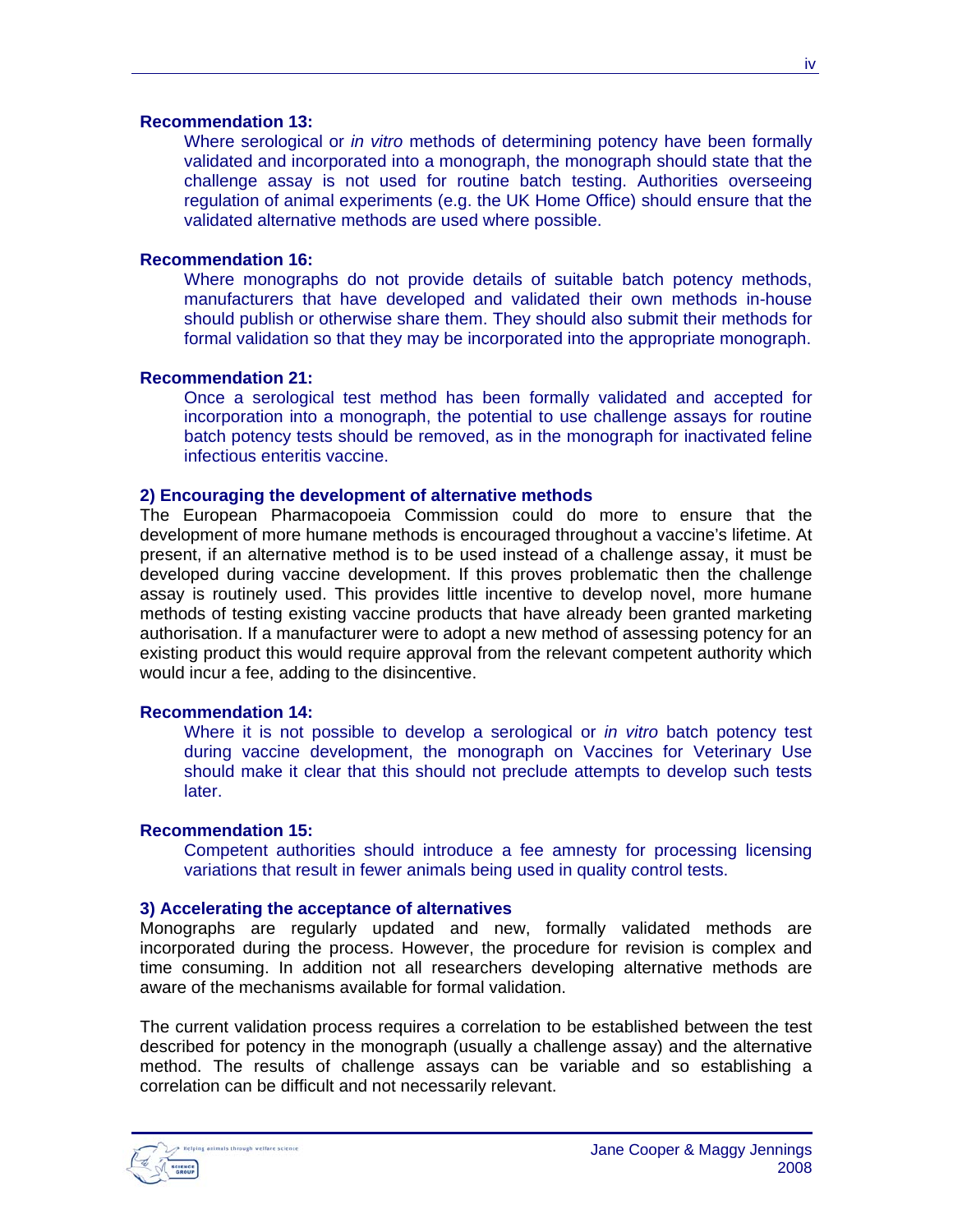#### **Recommendation 19:**

The Pharmacopoeia Commission should review its procedures for the revision of monographs with a view to accelerating the incorporation of, and acceptance of, more humane testing methods, and deletion of obsolete animal tests.

#### **Recommendation 20:**

The European Centre for the Validation of Alternative Methods (ECVAM) should promote its role and the existence of its guidelines for submitting test methods for consideration for formal validation more widely within the research community.

#### **Recommendation 22:**

The European Pharmacopoeia Commission should devise a new strategy for validation that seeks to ensure batch-to-batch consistency of the most relevant parameters rather than relying principally on a correlation with an animal model.

#### **4) Consistent application of humane endpoints**

Many monographs describe potency tests that can cause substantial suffering in unvaccinated control animals. However the control of suffering through application of humane endpoints is advocated in some monographs but not in others. Even within the same monograph, humane endpoints may be advocated for one species but not for another. This can create the false impression that it is acceptable to control suffering in some tests, and for some species, but not for others.

#### **Recommendation 4:**

In all monographs that describe tests that have the potential to cause substantial suffering or mortality, the test description should state that those animals showing marked signs of disease should be killed. New monographs should not be incorporated into the Pharmacopoeia until they contain such statements, and existing monographs that do not stipulate the use of humane endpoints in tests that can cause mortality should be revised immediately.

#### **5) The need for international harmonisation**

If a veterinary vaccine is to be marketed world-wide, it must meet the regulatory requirements of all regions that it is to be used in. Testing requirements differ from region to region which can result in animals being used unnecessarily in different tests that are all designed to measure the same thing but in slightly different ways.

#### **Recommendation 23:**

The Pharmacopoeial Discussion Group should prioritise harmonisation of monographs that describe challenge assays that are used as routine batch potency tests. This would prevent unnecessary animal use and suffering, and would also permit the use of serological and *in vitro* methods of potency determination in all regulatory regions.

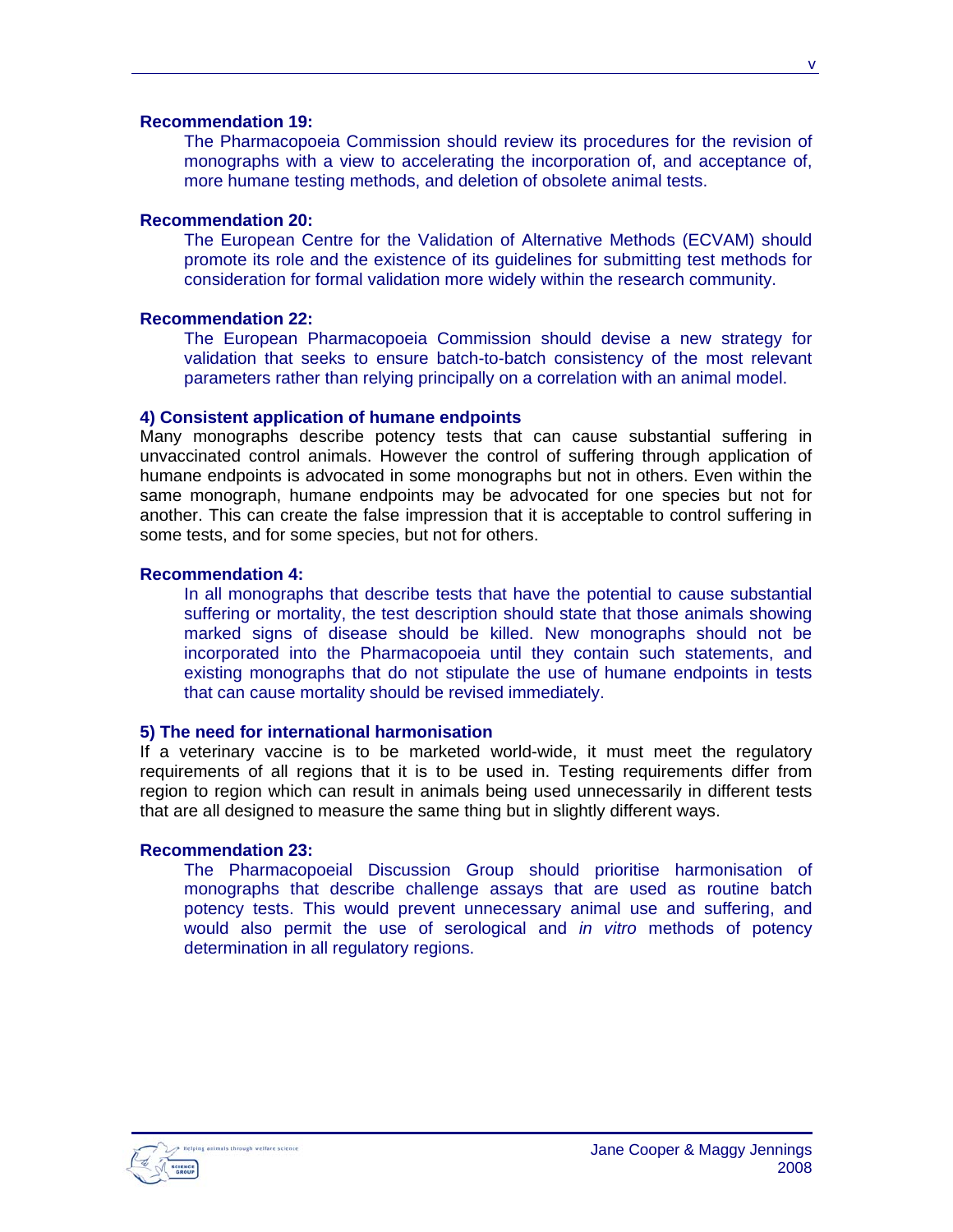#### *Deleting requirements for unnecessary tests*

Generally, the potency testing of live vaccine batches is not as great an animal welfare concern as for inactivated vaccines because an *in vitro* test is usually sufficient and animals are not involved. The majority of live vaccine monographs state that it is not necessary to carry out a potency test on each batch. Unfortunately this is not the case in the monograph for swine fever vaccine, where there is potential for animal tests to be performed routinely.

Batch potency testing is not required for *Brucella melitensis* vaccines but a test to determine the 50% persistence time is routinely performed in mice, the necessity of which has been questioned.

There is considerable scope for reduction of animal use in tests other than the batch potency test. Manufacturers can apply to competent authorities to discontinue the target animal safety test for a particular vaccine if sufficient batches have already passed. However, this test continues to be performed routinely in many instances for a variety of reasons. These include the fees associated with obtaining permission to waive the test and the lack of globally harmonised approach regarding waiving the test.

#### **Recommendation 11:**

All live vaccine monographs should state that it is not necessary to carry out the test described under Potency for each batch of vaccine.

#### **Recommendation 12:**

The necessity of the 50% persistence time test as a routine batch test for *Brucella melitensis* vaccines should be reassessed and it should be removed from the monograph as a batch test if it is not essential.

#### **Recommendation 24:**

Competent authorities and authorities responsible for the regulation of animal experiments (e.g. the UK Home Office) should challenge manufacturers to provide compelling justification for why they continue to perform the batch target animal safety test.

#### **Recommendation 25:**

The European Medicines Agency should strive for a globally harmonised approach to waiving of the safety test through participation in the International Cooperation on Harmonization of Technical Requirements for Registration of Veterinary Medicinal Products programme (VICH).

#### *Reducing animal use by optimising study design*

Monographs vary greatly in the numbers of animals they require for a particular test and this is frequently species dependent. Where animals that are small, inexpensive and easy to house in a laboratory environment tend to be required in larger numbers than animals that are more "valuable" and problematic to keep in a research facility.

For example, the number of animals required for the batch safety test is speciesdependent with more animals being required for tests of fish and bird vaccines than for mammalian vaccines. There is no apparent scientific reason for this discrepancy and the

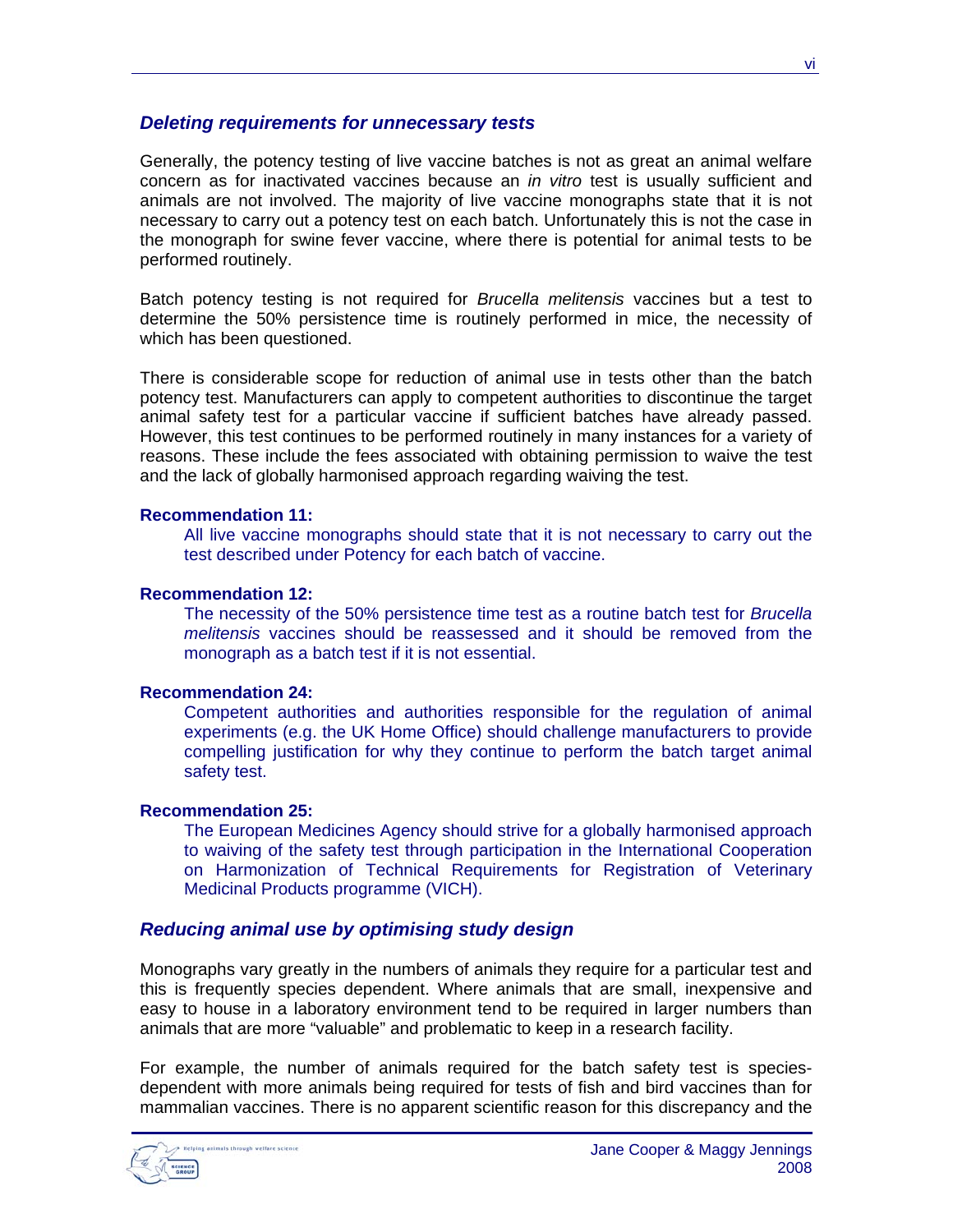numbers of animals used in safety tests could be markedly reduced if this were addressed.

Monographs also vary in the experimental designs that they describe for challenge assays and for serological tests. The animals used in unvaccinated control groups during challenge assays are of most concern as these suffer the most. Some, but not all monographs describe experiments where the control group in a challenge assay contains fewer animals than in vaccinated groups. The experimental design of serology assays also shows a lack of consistency, with control groups being required by some monographs and not by others.

The monographs could do more to discourage the excessive use of animals. Test requirements typically require *"not fewer"* than a particular number of a particular species. This use of words implies it is acceptable to use more than the number of animals specified. It does nothing to reinforce the requirement of Directive 86/609 to use the minimum number of animals that are most likely to produce satisfactory results.

There is evidence that animals are sometimes used in excess of test requirements, which in the EU is contrary to the requirements of Directive 86/609, and of the Animals (Scientific Procedures) Act 1986 in the UK.

#### **Recommendation 5:**

The Pharmacopoeia Commission should establish a panel of statisticians to review the experimental design of tests involving animals to ensure that tests do not require the use of excessive numbers of animals overall, or in control groups. For existing monographs, the numbers of animals required for batch potency tests should be re-evaluated using data that has been generated for previous authorisation purposes. Where potential for reduction is identified, the corresponding monograph should be revised.

#### **Recommendation 17:**

The general monograph on Vaccines for Veterinary Use should state that the numbers of animals used in tests must be the minimum required for test results to be valid. Competent authorities, and national authorities responsible for regulation of animal experiments, should challenge the methods of vaccine manufacturers who use more animals than the minimum stipulated by a monograph for a particular test.

#### **Recommendation 18:**

Control groups should only be incorporated into a test design if there are compelling scientific reasons for doing so.

#### **Recommendation 26:**

The number of animals required for batch safety testing of bird and fish vaccines should be reduced to two, as is the requirement of batch safety tests of vaccines for other species.

#### **Recommendation 27:**

Within the UK, the Home Office and the VMD should collaborate more actively to ensure that animals are not used in excess of test requirements, taking this report as a starting point.

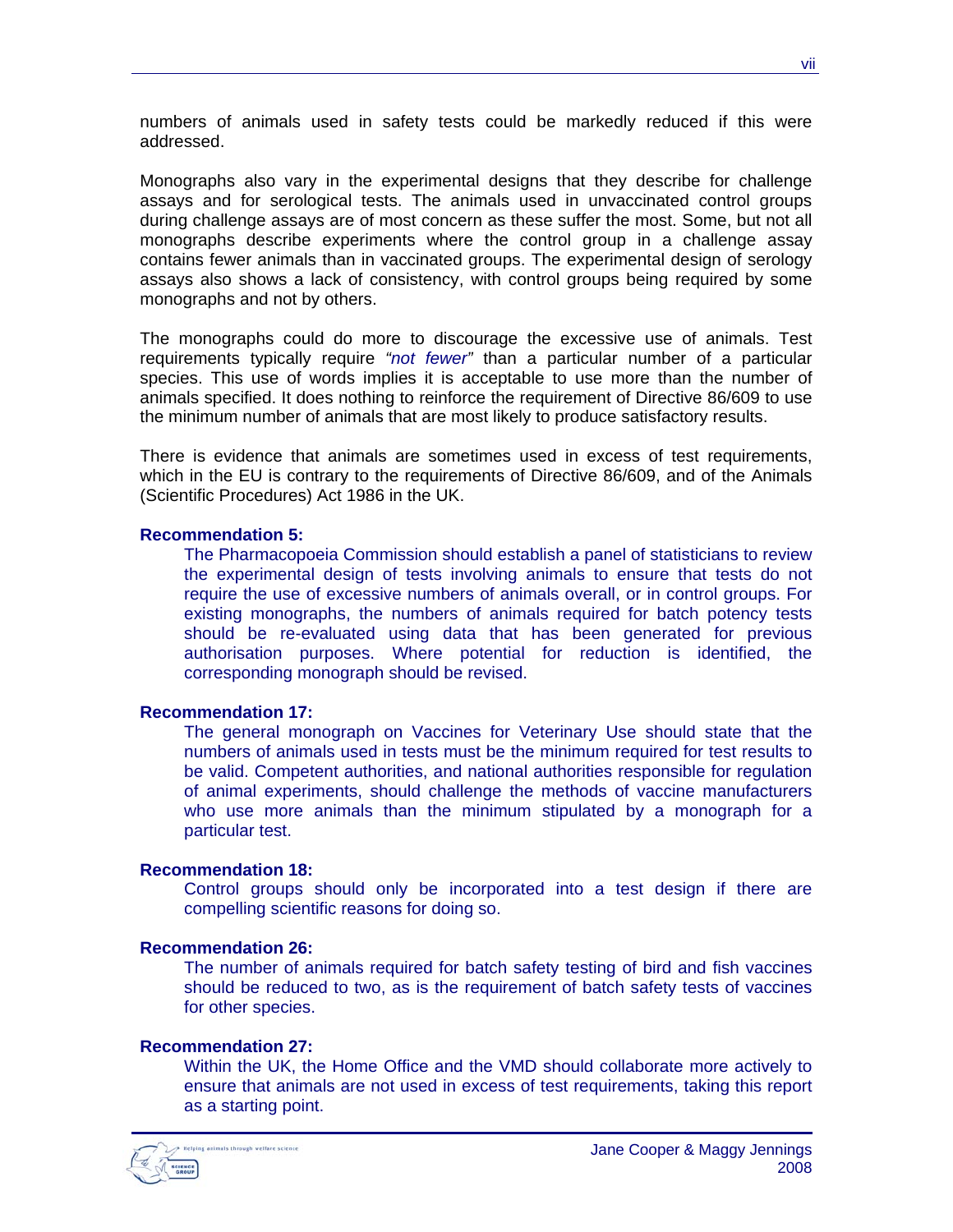## **1. Introduction and aims**

Veterinary vaccines are routinely used to protect species of companion, farmed and wild animals against a variety of diseases. In addition they are used to prevent zoonotic diseases in humans who may consume, or have contact with, animals or animal products. Such vaccines are developed through programmes of research that use animals to determine the safety and efficacy of the product. Once a vaccine has been developed, each batch must then be subjected to a variety of quality control tests, some of which involve animals, before it can be marketed. These quality control tests are conducted because vaccines are products of biological origin and so have the potential to vary in safety and potency from batch to batch. Consequently, to ensure consistency, each batch is subject to a stringent series of regulatory tests before it can be authorised for use.

The overall numbers of animals used in scientific procedures in the UK each year is published annually by the Home Office, but the number used for developing and/or testing vaccines is not itemised. The same applies to statistics relating to development and testing of vaccines in Europe as a whole. The limited amount of information currently available means it is not possible to determine the scale or pattern of animal use in veterinary vaccine testing on an annual basis. It is known, however, that the scientific procedures involved in this research and testing can cause pain, suffering or distress to the test animals. This can be substantial. In addition to the actual tests, there may also be a variety of other, frequently over-looked, sources of harms to the animals that arise as a result of their life experience in an experimental facility. Potential sources of harm include breeding practices, transport, housing, handling and euthanasia. Thus, there is a conflict between the interests of the target set of animals that veterinary vaccines are intended to protect, and the interests of the animals used in the development and testing of such products.

The aim of the present report is to provide an up-to-date summary of the regulatory requirements relating to veterinary vaccine batch tests that require the use of animals (Sections 2-4). Emphasis is on the potency testing of inactivated vaccines (Section 3), as these are the tests where there is the greatest potential for animal suffering. The report:

- i. Summarises where use of alternative methods that have the potential to reduce animal numbers and suffering are suggested within the regulatory requirements;
- ii. Summarises where control of suffering is specifically advocated;
- iii. Examines the numbers of animals required for the conduct of tests;
- iv. Identifies the tests of most concern from an animal welfare point for view, where refinement of methods and replacement of animals should be a priority;
- v. Highlights inconsistencies in the test requirements, some of which appear to be species dependent.

Section 5 of the report explores the problems created by such inconsistencies, and shows how the test requirements themselves could serve as a powerful tool in reducing animal use and suffering if they were written in a less ambiguous and more consistent way. In addition, means of reducing the numbers of animals used in quality control testing by avoiding unnecessary testing are considered (Section 6).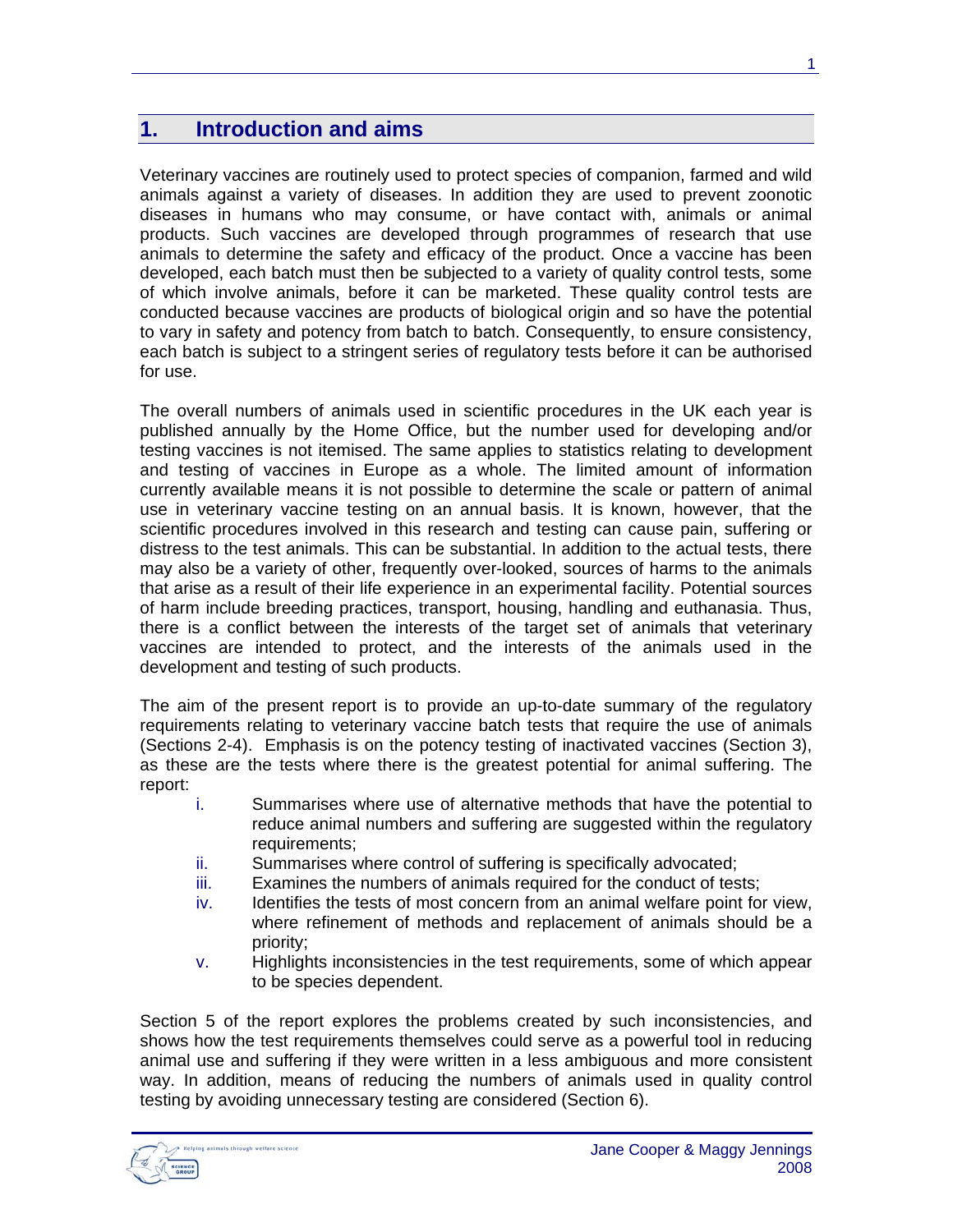## **2. Regulatory framework**

Within Europe, two different Directives relate to the use of animals for the testing of veterinary vaccines. One controls the use of animals in research while the other creates the requirement for their use. Each of these Directives is the responsibility of a different EU Directorate-General.

## **2.1 Regulation of scientific procedures on animals**

Scientific procedures that may cause animals pain, suffering or distress are regulated in the EU by Directive 86/609/EEC relating to the protection of animals used for scientific purposes<sup>1</sup>. Responsibility for the Directive lies with the Environment Directorate-General. The requirements of the Directive are incorporated into national law in the UK as the Animals (Scientific Procedures) Act 1986 (ASPA). Both pieces of legislation require that:

- experiments using animals protected under the legislation "*should not be performed if another scientifically satisfactory method of obtaining the result sought, not entailing the use of an animal, is reasonably and practically available*";
- where there is a choice of experiments, experiments used must be those that "*use the minimum number of animals, involve animals with the lowest degree of neurophysiological sensitivity, cause the least pain, suffering, distress or lasting harm and are most likely to produce satisfactory results*"

In addition ASPA requires that the likely adverse effects on the animals concerned be weighed against the benefit likely to accrue as a result of the research before research projects are authorised.

## **2.2 Regulatory requirements for vaccine testing**

European Directive 2001/82/EC relating to veterinary medicinal products requires quality control tests to be conducted in order to ensure batch-to-batch consistency. Responsibility for this Directorate lies with the Enterprise and Industry Directorate-General. The Directive specifies that the tests are conducted in accordance with requirements outlined in the monographs of the European Pharmacopoeia, or in accordance with a National Pharmacopoeia if this covers a substance that does not appear in the European Pharmacopoeia. The monographs are a collection of standardised specifications for researching drugs, ingredients, blood, blood products and vaccines. In the case of immunobiological products, the monographs deal with both the substances used in the preparation of these products and also the means of ensuring the quality standards of the end product. Responsibility for updating and management of the European Pharmacopoeia falls to the Pharmacopoeia Commission, which is within the Council of Europe's Directorate for the Quality of Medicines (EDQM). A panel of experts, 15V, takes responsibility for the monographs relating to veterinary vaccines.

<span id="page-11-0"></span> $\overline{a}$ Directive 86/609/EEC is currently under revision

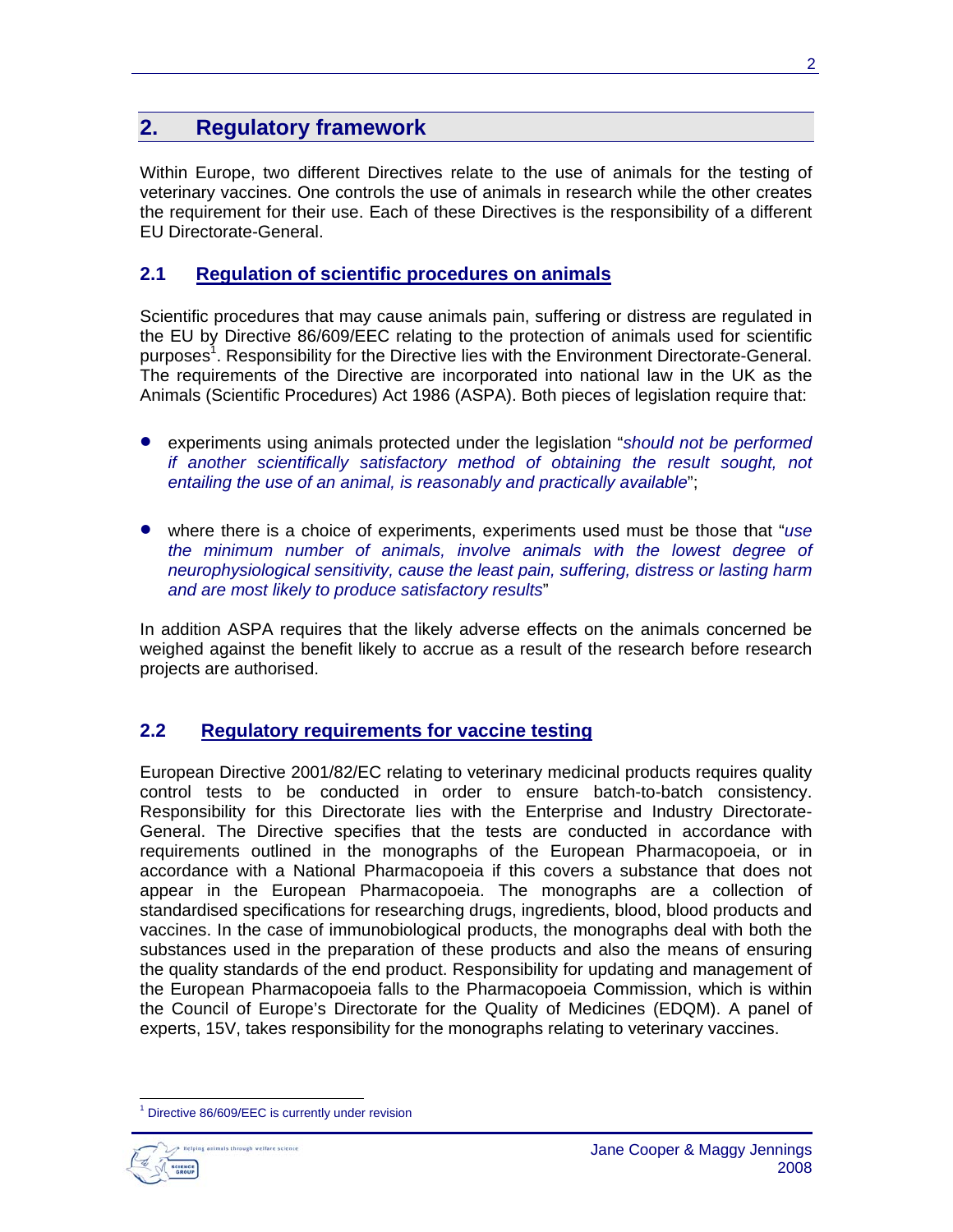The tests described in the monographs are conducted by, or on behalf of, the vaccine manufacturer, in order for marketing authorisation to be granted by the appropriate regulatory authority (sometimes known as the competent authority). In the UK, the Veterinary Medicines Directorate (VMD)<sup>[2](#page-12-0)</sup> is responsible for granting marketing authorisations on a national level. Alternatively, vaccines can be authorised by the European Medicines Evaluation Agency (EMEA) for use throughout the EU Member States by means of a centralised procedure.

#### **2.2.1 The Pharmacopoeia monographs**

From the beginning of 2008 there will be 81 monographs in use for the assessment of veterinary vaccines in the UK. One of these is an over-arching monograph, **Vaccines for Veterinary Use**, that dictates, in general terms, requirements that must be met by *all* veterinary vaccines. These relate to issues such as vaccine composition, production methods, demonstration of safety and efficacy, the requirement to test individual batches and the tests that must be performed.

The remaining 80 monographs set out additional and more detailed requirements for each individual vaccine type<sup>[3](#page-12-1)</sup>. Typically these describe the following:

- the nature of the vaccine:
- requirements for vaccine production (including choice of bacterial or viral strain and demonstration of safety and efficacy (referred to as either immunogenicity or potency in the monographs);
- the **quality control tests** that must be conducted on individual vaccine batches to ensure consistency; these typically comprise tests to determine safety and potency, but other tests may also be described;
- whether alternative test methods are expected to be substituted for the test described under potency for routine testing of vaccine batches;
- examples of alternative potency testing approaches that, once validated, can be substituted for the test described under potency for routine batch testing.

#### **2.2.2 Repeat testing through OCABR**

Quality control tests for release of a vaccine on the EU market are performed by the vaccine manufacturer, or contracted to an approved laboratory, and must meet the specifications of the relevant Marketing Authorisation of the Member State. Article 82 of Directive 2001/82/EC enables Member States to have batches re-tested at an Official Medicines Control Laboratory (OMCL) for the protection of human or animal health. These tests are repeated, even though the same tests have been carried out satisfactorily by the manufacturer. This process is known as 'Official Control Authority Batch Release' (OCABR). The justification for this repeat testing appears to be that government authorities are responsible for ensuring the quality of vaccines. The impact

<span id="page-12-1"></span><sup>&</sup>lt;sup>3</sup> Samples of monographs for specific vaccines are provided in Appendices 3-6.



 $\overline{a}$ 

<span id="page-12-0"></span><sup>2</sup> For a handful of veterinary vaccines (e.g. *Salmonella* Dublin vaccine), authorisation by the VMD is based on monographs that are recognised in Britain, but which are not included in the European Pharmacopoeia.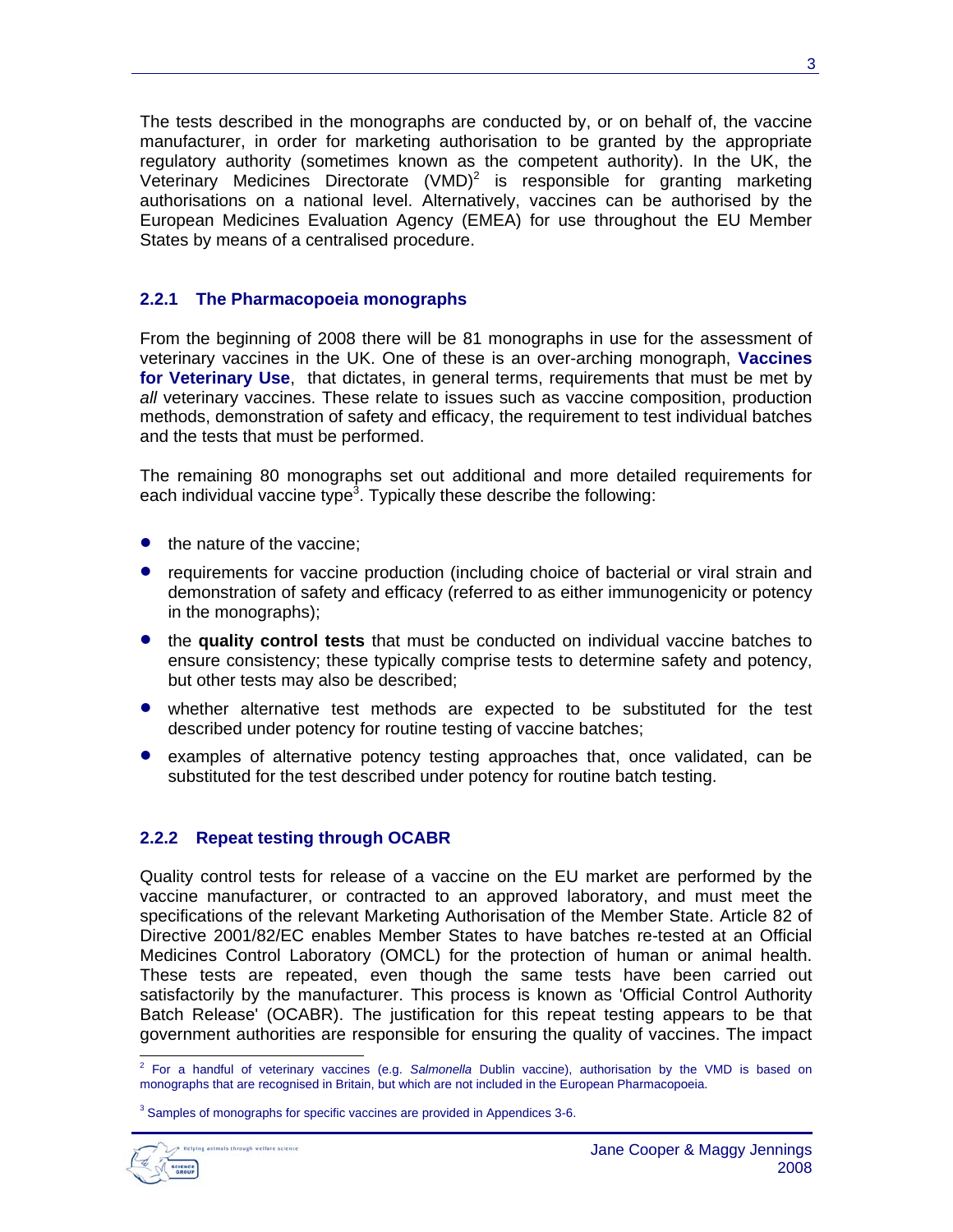of vaccine failure would be particularly high for some vaccines, and Member States may not want to rely on the result of a single test by the manufacturer. Results of OCABR performed by any given Member State must be mutually recognised by all other Member States requiring OCABR for that product. Consequently, a Member State or OMCL is not allowed to retest a batch if it has already been tested by another Member State. The vaccines to which OCABR may be applied are agreed by the Member States and the list is to be reviewed on a regular basis. Recent harmonisation of batch release in the EU has involved various stakeholders, and introduced provisions for both re-testing and administrative release (OBPR or Official Batch Protocol Review, under Article 81). Retesting under Article 82 currently includes vaccines that protect against Aujesky's disease, brucellosis, equine influenza, infectious bovine rhinotracheitis, rabies, Newcastle disease and swine erysipelas.

#### **2.2.3 Quality control tests – the species and numbers of animals used**

Data relating to animal use in the batch testing of veterinary vaccines in the UK has not been routinely collected and published in the past and so it is impossible to determine how animal use fluctuates in this area. This lack of information also makes it difficult to identify where efforts to improve animal welfare would be best focussed. However, the Department for the Environment, Food and Rural Affairs (DEFRA) recently announced that it had commissioned the collation of data on the regulatory use of animals in vaccine testing to enable the Government to focus attention on priority areas for application of the 3Rs (DEFRA, 2007). It is important that this data is collected and published regularly in the public domain so that all relevant stakeholders are aware of where implementation of the 3Rs is most needed.

The only relevant statistics currently available were released by the VMD in 2005. They show that 31,047 animals were used in quality control tests of veterinary vaccines authorised for use in the UK during 2003 (Brady, 2005; VMD, 2005). A breakdown of the figures from 2003 shows that the most common type of animal was poultry, accounting for 34.6% of the total, followed by mice (28.2%), guinea pigs (8.7%), fish (8.4%), hamsters (7.7%) and rabbits (4.8%). The remainder comprised companion and larger farmed animals (e.g. dogs, cats, cattle, pigs, and horses) (Table 1) (VMD, 2005).

The breakdown of statistics for 2003 also shows that animals were used in seven different types of quality control tests - the majority in tests to demonstrate safety and potency (Table 2) (VMD, 2005). The latter are of most concern with respect to animal welfare because of the numbers of animals used and the levels of suffering that can be involved. Consequently the majority of this report focuses on batch potency tests although the use of animals in safety tests is also considered later.

#### **Recommendation 1:**

**DEFRA should ensure that data relating to the use of animals in the quality control of immunological veterinary medicinal products is collated annually and published in the public domain. The breakdown of statistics should be sufficiently detailed to enable identification of areas where application of the 3Rs is most needed.**

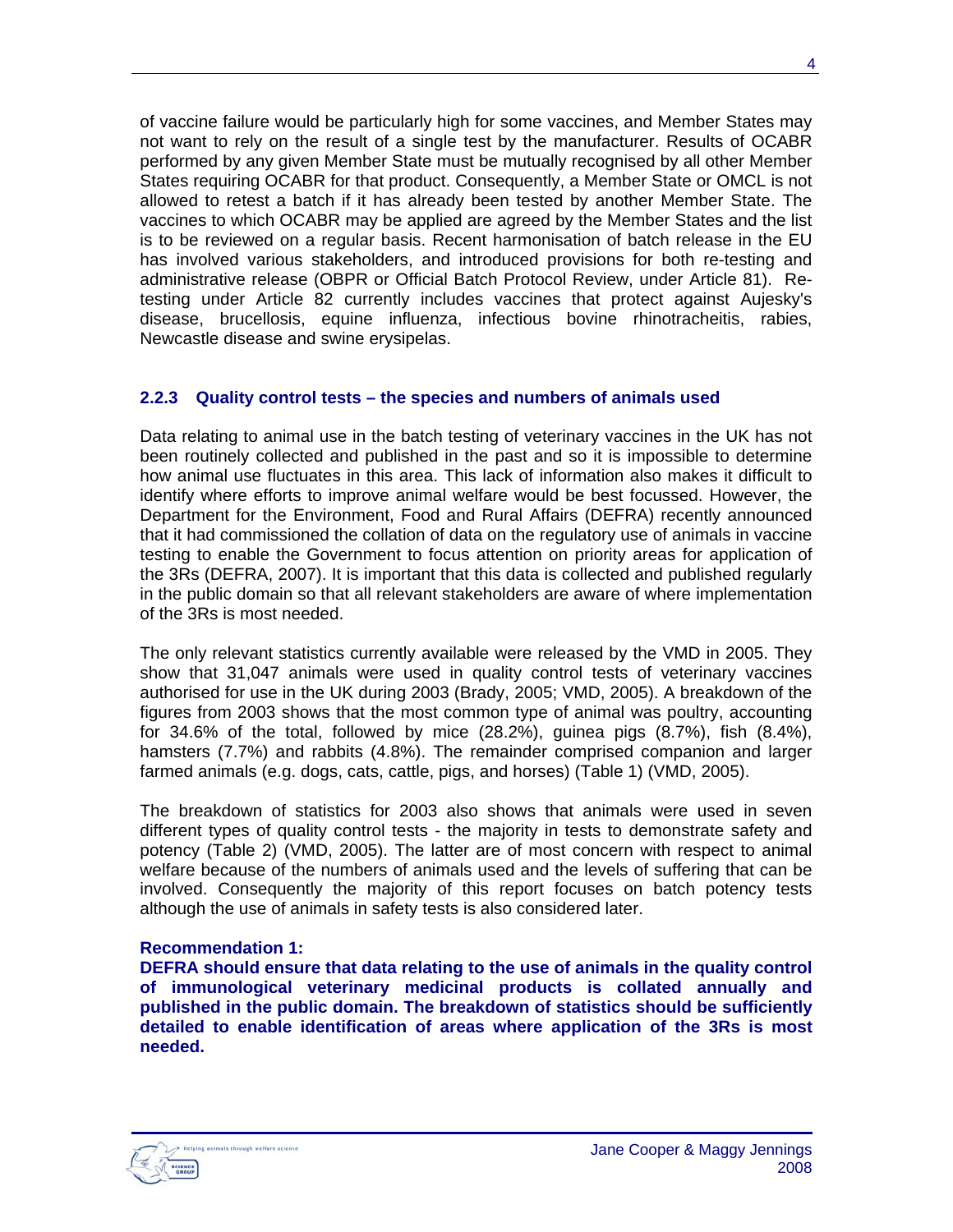| <b>Species</b>     | Numbers used in quality control tests for release<br>of veterinary vaccine batches during 2003 in the<br>UK (percentage of total)* |  |  |  |
|--------------------|------------------------------------------------------------------------------------------------------------------------------------|--|--|--|
| <b>Poultry</b>     | 10732 (34.6 %)                                                                                                                     |  |  |  |
| <b>Mice</b>        | 8759 (28.2 %)                                                                                                                      |  |  |  |
| <b>Guinea pigs</b> | 2694 (8.7 %)                                                                                                                       |  |  |  |
| <b>Fish</b>        | 2620 (8.4 %)                                                                                                                       |  |  |  |
| <b>Hamsters</b>    | 2375 (7.7 %)                                                                                                                       |  |  |  |
| <b>Rabbits</b>     | 1503 (4.8 %)                                                                                                                       |  |  |  |
| <b>Cattle</b>      | 495 (1.6 %)                                                                                                                        |  |  |  |
| <b>Dogs</b>        | 397 (1.3 %)                                                                                                                        |  |  |  |
| <b>Pigs</b>        | 364 (1.2 %)                                                                                                                        |  |  |  |
| <b>Rats</b>        | 348 (1.1 %)                                                                                                                        |  |  |  |
| <b>Sheep</b>       | 313 (1.0 %)                                                                                                                        |  |  |  |
| Cats               | 266 (0.8 %)                                                                                                                        |  |  |  |
| <b>Horses</b>      | 126 (0.4 %)                                                                                                                        |  |  |  |
| <b>Pigeons</b>     | 55 (0.2 %)                                                                                                                         |  |  |  |
| <b>TOTAL</b>       | 31047                                                                                                                              |  |  |  |

#### **Table 1. Species of animal used in quality control tests conducted on veterinary vaccine batches for release in the UK during 2003**

\* data from VMD (2005).

#### **2.2.4 Potency tests and impact on experimental animals**

The monographs describe two different types of potency testing. The first is often referred to as efficacy testing and must be conducted to demonstrate the vaccine's ability to protect against disease during its development. The second type of potency test is one that must be conducted on each finished batch of vaccine as a quality control test.

#### Demonstration of potency during vaccine development

Evidence of efficacy, gained in well-controlled laboratory conditions must be gained during vaccine development. This is a required component of any vaccine dossier submitted to a competent authority for marketing authorisation. The test requirements for demonstration of efficacy are described in the monographs, either in a section that is headed 'Immunogenicity', or in a section that is headed 'Potency'. It is a requirement of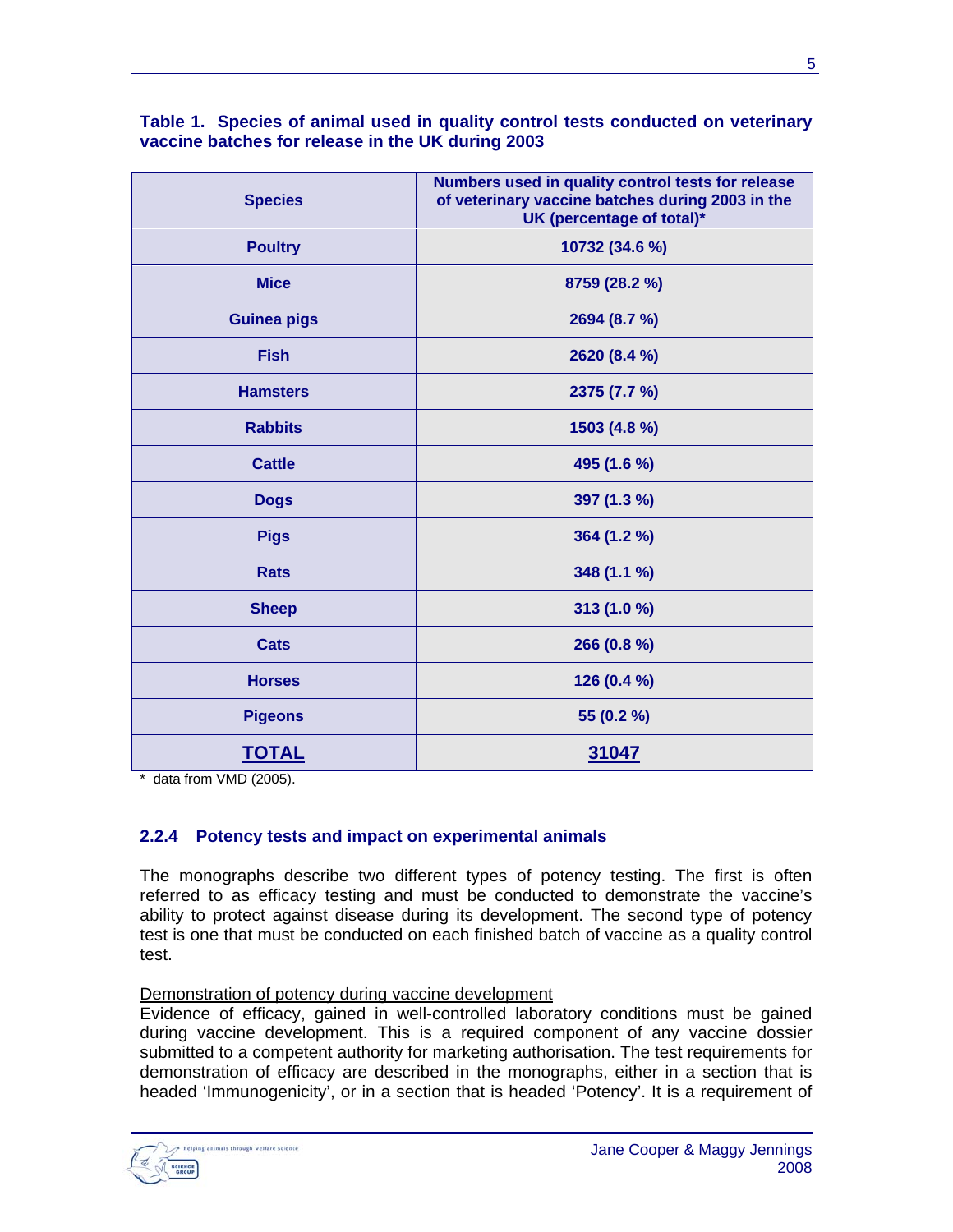the Pharmacopoeia that "*in principle, demonstration of efficacy is undertaken under wellcontrolled laboratory conditions by challenge of the target animal under the recommended conditions of use*". This involves vaccinating a group of animals and then infecting this group, and an additional group of unvaccinated animals, with the disease agent that the vaccine is designed to protect against. In order for the vaccine to pass the potency test, the vaccinated animals must remain healthy, whilst the control animals must succumb to the disease.

#### **Table 2. Animal use in the various types of quality control test conducted on veterinary vaccine batches for release in the UK during 2003**

| <b>Type of quality control test</b>        | Number of animals used in different quality control<br>tests for release of veterinary vaccine batches<br>during 2003 in the UK (percentage of total)* |  |  |  |
|--------------------------------------------|--------------------------------------------------------------------------------------------------------------------------------------------------------|--|--|--|
| <b>Potency</b>                             | 16175 (52.1 %)                                                                                                                                         |  |  |  |
| <b>Safety</b>                              | 6480 (20.8 %)                                                                                                                                          |  |  |  |
| <b>Extraneous agents</b>                   | 3111 (10.0 %)                                                                                                                                          |  |  |  |
| <b>Toxoid contents</b>                     | 3120 (10.0 %)                                                                                                                                          |  |  |  |
| <b>Toxicity</b>                            | 1653(5.3%)                                                                                                                                             |  |  |  |
| <b>Identity</b>                            | 284 (0.9 %)                                                                                                                                            |  |  |  |
| <b>Inactivation and sensitising effect</b> | 170 (0.5 %)                                                                                                                                            |  |  |  |
| <b>Sensitising effect</b>                  | 54 (0.2 %)                                                                                                                                             |  |  |  |
| <b>IOIAL</b>                               | 31047                                                                                                                                                  |  |  |  |

\* data from VMD (2005).

#### Potency testing of vaccines for quality control purposes

Batch potency tests are conducted on each batch of vaccine to confirm its "strength" and to ensure that it offers adequate protection against infection, or against the action of toxins that cause disease

The general monograph on vaccines for veterinary use, to which all vaccines must adhere, makes it clear that "*for most vaccines the tests cited under Potency or Immunogenicity are not suitable for the routine testing of batches*". Thus, the challenge assay described in the monograph is not recommended for batch testing of most vaccines. Instead, the aim of the batch potency test is *"to ensure that each batch of vaccine would, if tested, comply with the test described under Potency or Immunogenicity".*

The batch potency of live vaccines is usually determined by a simple *in vitro* method. However the same methods are not appropriate for inactivated vaccines which differ

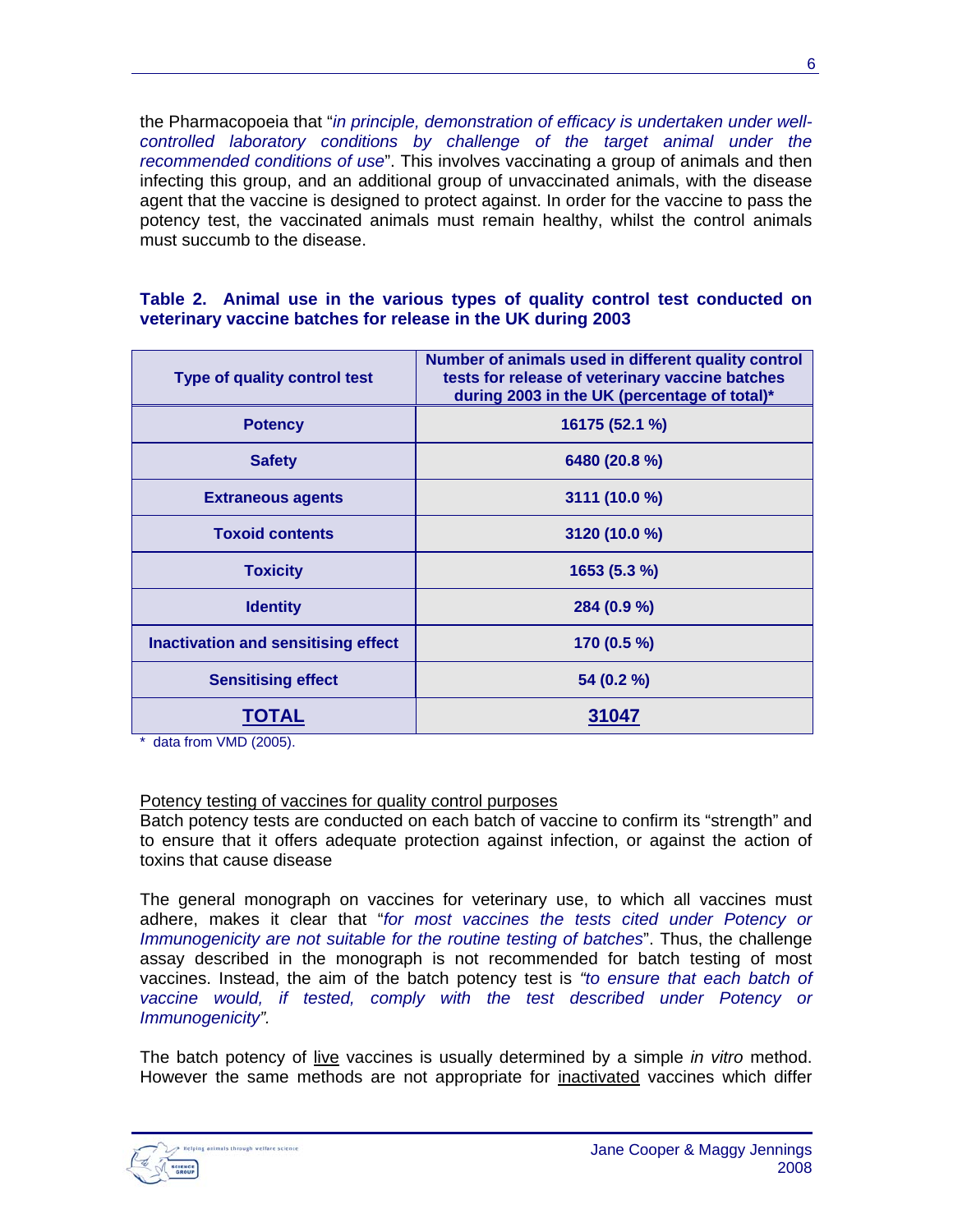from live vaccines in the way that they stimulate the immune system<sup>[4](#page-16-0)</sup>. Therefore development of a batch potency test for inactivated vaccines is not always straightforward. Many specific vaccine monographs give an example of a type of test that would be considered suitable for assessing batch potency. Typically such a test is a serological assay where potency is confirmed by determining specific antibody levels in vaccinated animals. However, this is only a suggested approach and manufacturers are under no obligation to adopt it if they wish to use a different method.

Regardless of which method manufacturers adopt, they must show that it will generate results that correlate with those obtained in the challenge-based potency test used to demonstrate efficacy during vaccine development. Consequently, batch potency tests are developed and correlation established with efficacy tests based on challenge assays during the development phase of a vaccine. Where it is not possible to establish a correlation between the challenge test (either described as Immunogenicity or Potency in the monograph) and the proposed batch potency test, then the challenge test used during vaccine development must be used routinely.

This approach to confirming batch potency on a routine basis means that there are a variety of test methods that may be utilised. These fall into the following broad categories:

- challenge assays
- toxin neutralisation assays
- serological assays
- vaccine response tests
- *in vitro* assays

**Challenge assays** involve infecting both vaccinated and unvaccinated animals with the disease agent that the vaccine is designed to protect against. In order for potency of the vaccine to be judged as adequate the control animals must show significant signs of infection whilst vaccinated animals remain healthy. Control animals may suffer substantially in such tests. Some monographs even state that control animals should die. A small number of challenge assays involve infection with bacteria or viruses whose effects are likely to have a less pronounced effect on animal welfare, mainly producing changes in reproductive parameters (e.g. egg quality in some avian vaccine monographs). Regardless of the severity of the disease, all testing involving infectious agents is performed in bio-secure research facilities where husbandry systems may not always allow animals to express their natural behaviours. This in itself can have a negative impact on welfare.

<span id="page-16-0"></span> $\overline{a}$ <sup>4</sup> **Live vaccines** consist of viable micro-organisms that have been modified to make them less harmful. The replication of these organisms within the body, provides a powerful stimulus to the immune system, without causing a significant illness in immune-competent individuals. **Inactivated vaccines** consist of either killed micro-organisms or purified fractions of micro-organisms that cannot replicate in the host. They are less able to cause an immune response than live vaccines and potency must be determined for every batch.

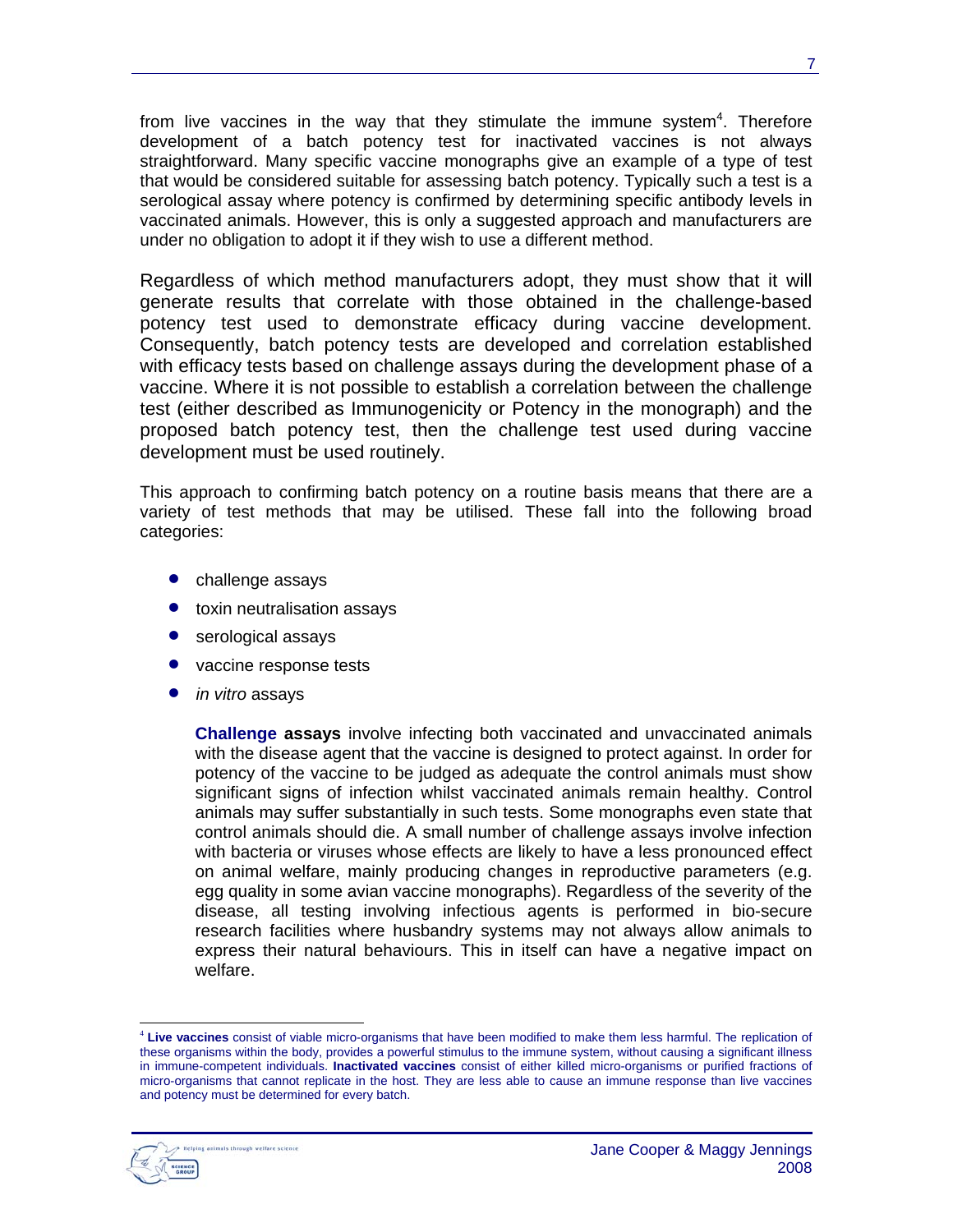**Toxin neutralisation assays** are used to test the potency of some clostridial vaccines. The test requires the vaccination of laboratory rabbits so that they develop antibodies. Blood is then taken from the rabbits to collect serum, which is then mixed with clostridial toxins. The mixtures are injected into mice to determine the concentration of toxin that causes death and/or clinical signs of disease. This test method causes substantial suffering to those mice developing disease.

During 2003, 9261 animals were used in challenge or toxin neutralisation assays for the release of veterinary vaccines in the UK. This is equivalent to approximately 57% of animals used in potency tests. Of the animals used, 4021 were controls that would be expected to show some sign of disease (Immunologicals Team, VMD, personal communication).

**Serology assays** involve vaccination of a group of animals from which blood is later sampled to establish the presence of circulating antibodies. The vaccine passes the test if the level of antibodies is found to be equivalent or greater than a threshold value. Serology assays are marked refinements of the potency assays because they involve minimal distress compared to challenge assays or toxin neutralisation tests. Serology assays also offer scope for reducing the number of animals used in each test. For example, monographs relating to fish vaccines describe a challenge assay that requires a minimum of 60 animals per test, whereas the alternative serological assays described in the monographs require a minimum of 35 animals. During 2003, 6941 animals were used in serology assays for the release of veterinary vaccines in the UK, equivalent to approximately 43% of the total used in potency tests (Immunologicals Team, VMD, personal communication).

**Vaccine response tests** involve checking the site of vaccination for the presence of skin lesions which indicate that the vaccine is adequately potent. This test is only described in one monograph used in the UK, contagious pustular dermatitis, where the test is performed on the target species, sheep.

*In vitro* **assays**, which do not involve animals, are routinely used to assess the potency of live vaccines. The assay involves determining the bacterial or viral titre of the vaccine. Validated *in vitro* assays, which involve the quantification of antigens, are permitted for batch potency testing of inactivated vaccines. However development and validation can be difficult to achieve, particularly for adjuvanted vaccines where the relationship between antigen load and protection may not be clear. Consequently use of *in vitro* assays in routine batch potency tests of these vaccines is not widespread.

Of these five methods of determining potency, challenge assays and toxin neutralisation assays have the potential to cause the most suffering and distress to experimental animals.

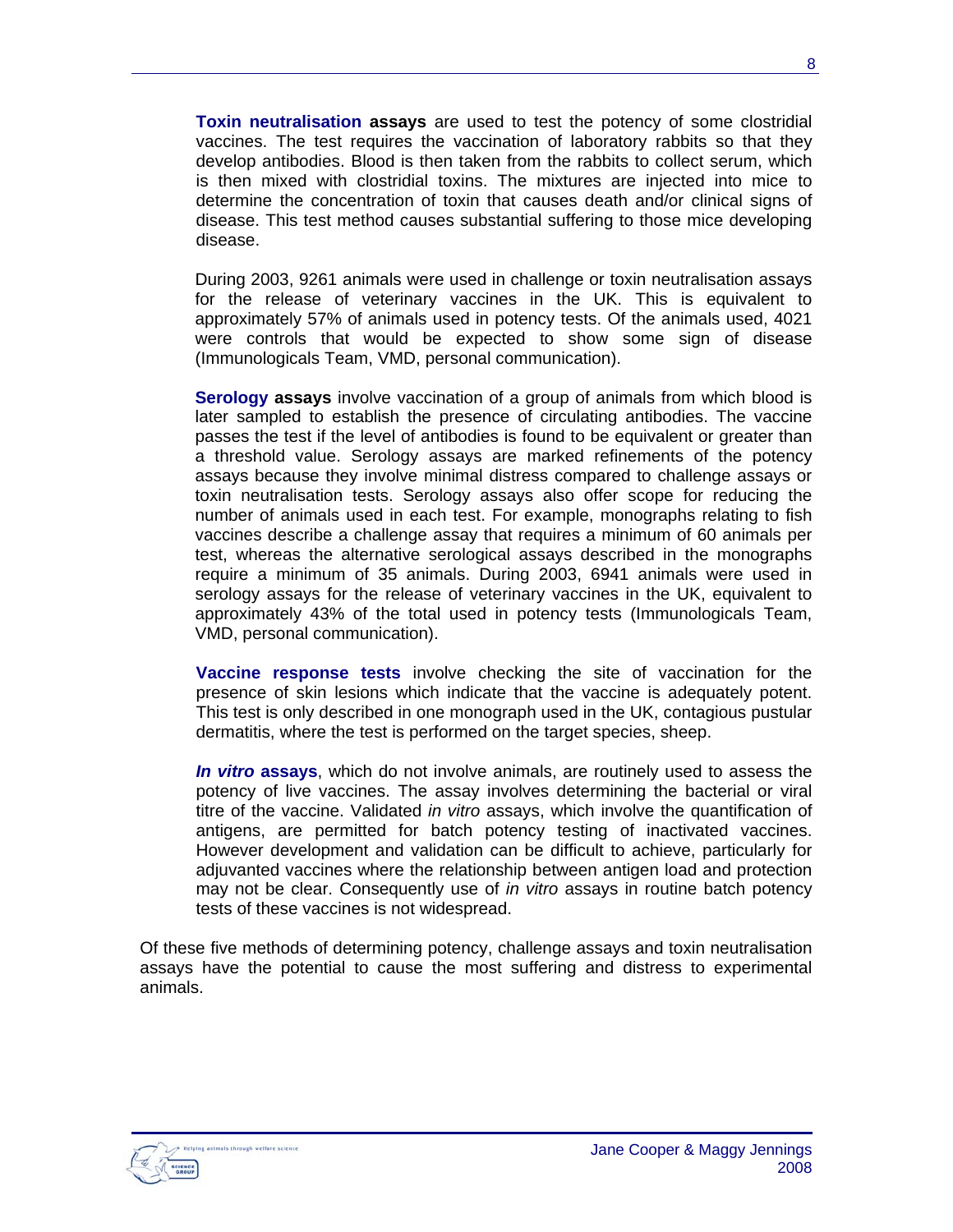#### **2.2.5 Batch potency testing requirements for live and inactivated vaccines.**

Of the 80 monographs relating to specific types of vaccine, 47 are for inactivated vaccines and 33 are for live vaccines. The nature of the vaccine, whether it is live or inactivated, determines the type of test routinely used to assess batch potency.

In the case of live vaccines, it is usually only necessary to demonstrate the potency of a *representative* batch using a challenge assay during development of the vaccine. Thereafter batch potency is confirmed by an *in vitro* bacterial count or determination of virus titre. For inactivated vaccines, potency tests must be conducted on *every* batch.

Thus, the greatest concern from an animal welfare perspective, in terms of both numbers of animals and levels of suffering, are potency tests for inactivated vaccines. This is where efforts to implement the 3Rs should be increased.

#### **Recommendation 2:**

**Funders of research and vaccine manufacturers should focus efforts on the development and validation of alternative methods of assessing batch potency for those vaccines that are routinely tested using challenge assays. Any resulting assays must be formally validated and incorporated into the appropriate monograph as a matter of priority.**

## **3. Potency testing requirements for inactivated vaccines**

From January 2008, monographs for 47 inactivated veterinary vaccines will be used to assess vaccine quality for marketing authorisation in the UK.

The potency testing requirements in the monographs for inactivated vaccines are summarised in Appendices 1 and 2. In Appendix 1 the monographs are arranged in tables according to the target animal species. An additional set of tables is dedicated to Clostridial vaccines, where the target animal may be one of a number of species. The tables summarise:

- each monograph's position regarding routine use of the challenge-based potency test, used to assess efficacy during vaccine development, as a batch potency test
- each monograph's suggestions for a suitable approach to batch potency testing
- whether each monograph provides an example of a suitable batch potency test, including which species is recommended for use in the example test
- where there is the potential for a challenge assay to be used for batch potency tests, whether such a test has the potential to cause marked clinical signs and mortality and hence animal suffering
- whether the demonstration of marked clinical signs or mortality is a requirement of the challenge-based test

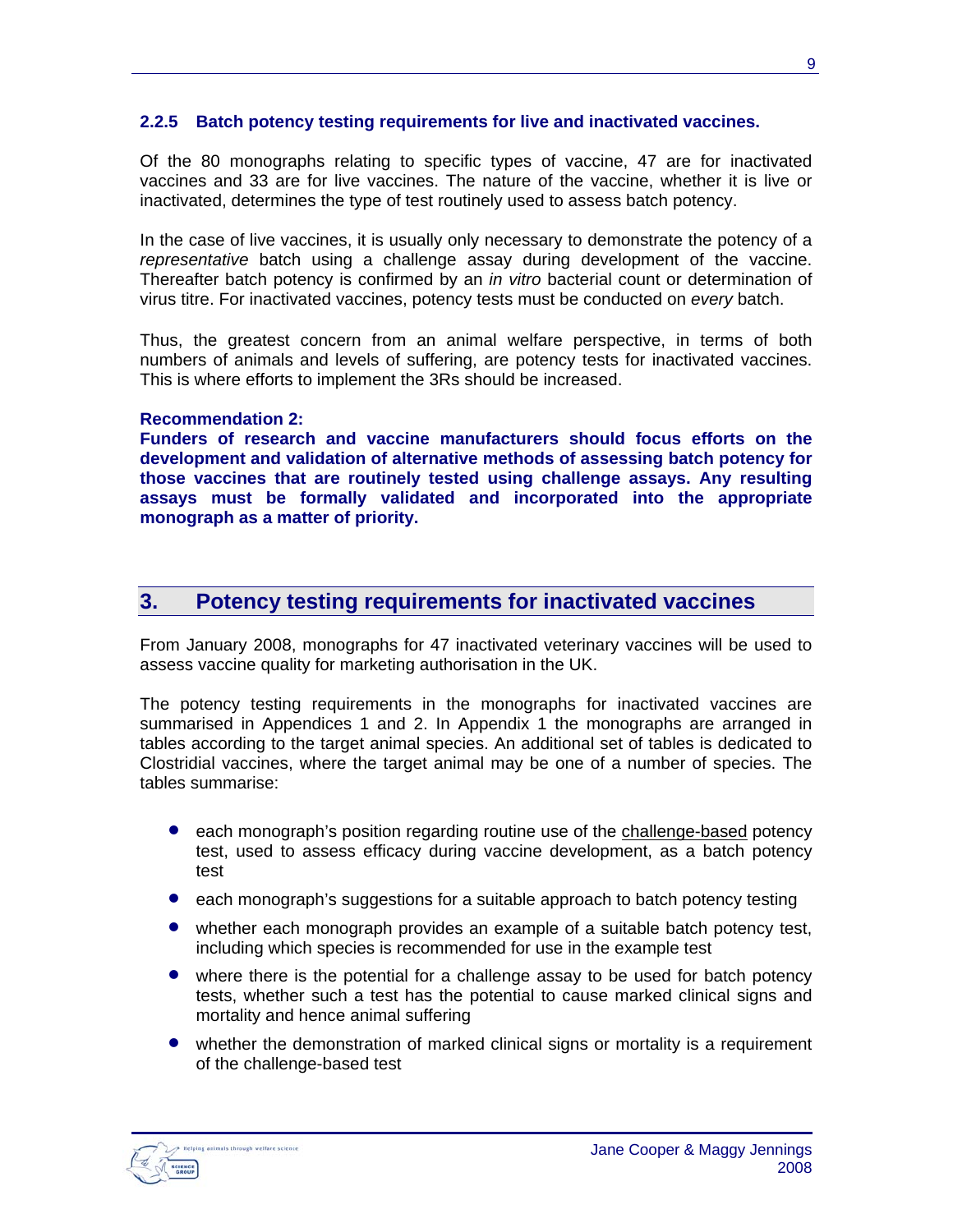• whether those monographs that provide potential for challenge assays to be used for batch potency make specific reference to the use of humane endpoints to control suffering

In Appendix 2 the tables show the minimum number of animals that are required for each test where this is specifically stated. The data are grouped in tables according to the species that is used in the test.

## **3.1 Monograph position regarding challenge-based assays for routine batch potency testing**

Tests described in the monographs under the headings of Potency or Immunogenicity are typically challenge-based. The general monograph on Vaccines for Veterinary Use states that "*for most vaccines, the tests cited under Potency or Immunogenicity are not suitable for the routine testing of batches*." The caveat phrase "*most vaccines*" permits exceptions to this general principle and these exceptions can be identified by looking at the monographs for specific vaccines.

This principle conveyed in the general monograph is reinforced in many of the specific vaccine monographs by the statement *"the test described under Potency is not carried out for routine testing of batches of vaccine".* However some monographs only go as far as to say that "*the test described under Potency is not necessarily carried out*" or that "*it is not necessary to carry out the potency test for each batch of the vaccine*". Other monographs make no statement at all regarding suitability of tests for batch potency. Consequently the challenge assays described under Potency can be used routinely for batch potency determination while still being fully compliant with the requirements of the Pharmacopoeia. This does not mean that challenge tests are necessarily used by manufacturers for all such monographs, but that there is potential for this to occur. The monographs where challenge assays could be used to routinely determine potency are shown in Table 3.

## **3.2 Approaches to batch potency testing suggested by monographs**

The majority of monographs for inactivated vaccines suggest approaches for demonstration of batch potency that avoid routine use of challenge assays. The tables in Appendix 1 show those monographs where serological or *in vitro* approaches are suggested for routine batch potency testing. Appendix 1 also shows that nine monographs do not provide any suggestions regarding suitable batch potency tests. Instead they either simply say that a "*suitable validated test*" should be used, or do not mention batch potency testing at all (*Clostridium botulinum* and *Clostridium chauvoei*). By not referring to a batch potency test, it may be inferred that it is acceptable to use the challenge test described under Potency for routine batch testing. Indeed, in the case of potency tests for *C. chauvoei* vaccines this is what happens and the challenge assay is routinely used (VMD, 2005).

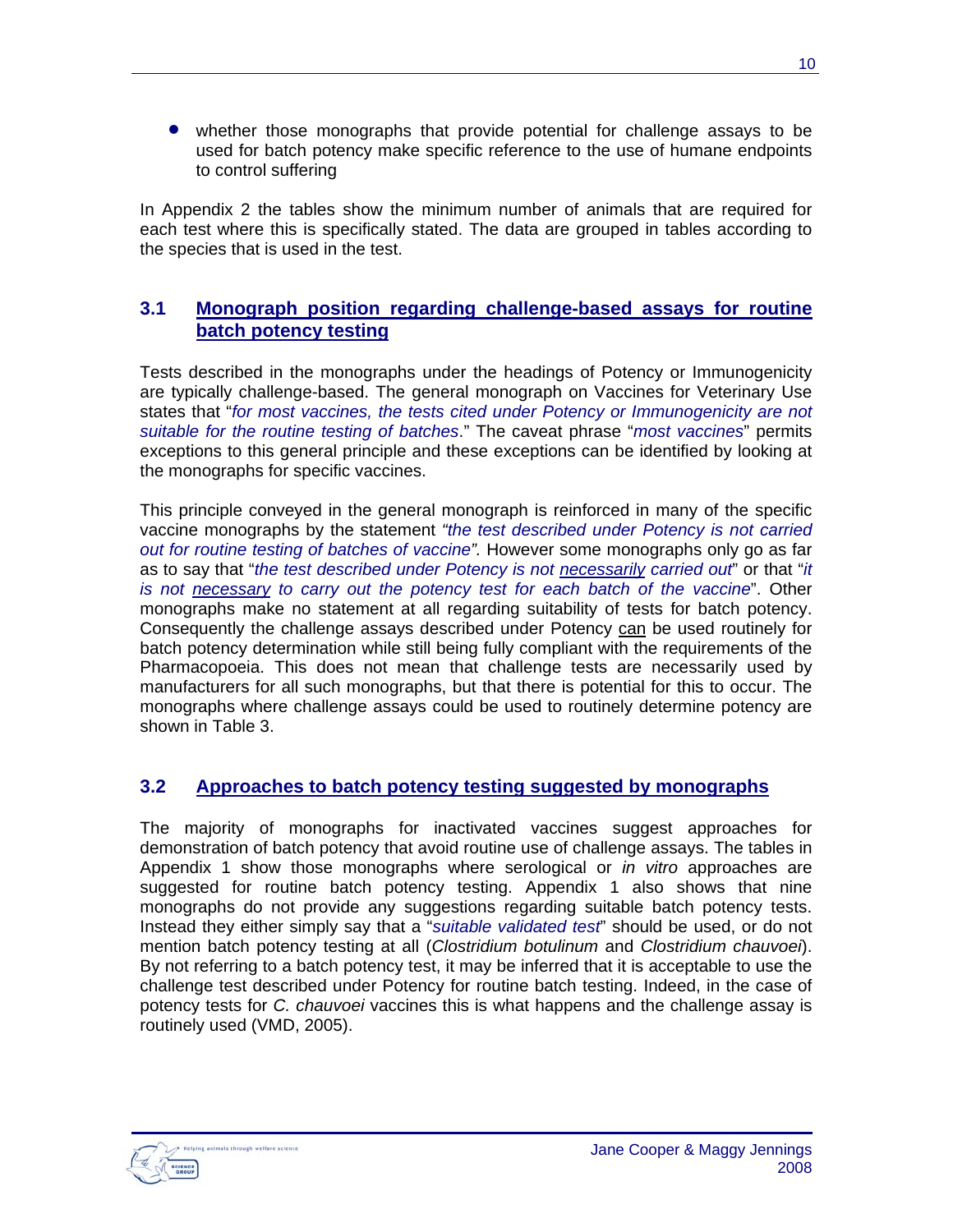#### **Table 3. Inactivated vaccine monographs in which there is potential for a challenge assay to be used as a routine batch potency test**

| <b>Vaccine monograph</b>                          | Animal species used in the challenge<br>assay                   |  |  |  |
|---------------------------------------------------|-----------------------------------------------------------------|--|--|--|
| Aujesky's disease <sup>a</sup>                    | <b>Pigs</b>                                                     |  |  |  |
| <b>Avian Paramyxovirus 3</b>                      | <b>Turkeys</b>                                                  |  |  |  |
| Canine leptospirosis <sup>a</sup>                 | <b>Hamsters</b>                                                 |  |  |  |
| Clostridium botulinum <sup>a</sup>                | <b>Mice</b>                                                     |  |  |  |
| Clostridium chauvoel <sup>a</sup>                 | Guinea pigs                                                     |  |  |  |
| Clostridium noyviab                               | Mice <sup>b</sup>                                               |  |  |  |
| Clostridium perfringens <sup>ab</sup>             | Mice <sup>b</sup>                                               |  |  |  |
| Clostridium septicum <sup>ab</sup>                | Mice <sup>b</sup>                                               |  |  |  |
| <b>Egg Drop Syndrome</b>                          | <b>Chickens</b>                                                 |  |  |  |
| Feline chlamydiosis                               | <b>Cats</b>                                                     |  |  |  |
| Feline rhinotracheitis <sup>a</sup>               | Cats                                                            |  |  |  |
| <b>Foot and Mouth disease</b>                     | Cattle                                                          |  |  |  |
| Fowl Cholera <sup>a</sup>                         | Chickens, turkeys geese or ducks (depends<br>on target species) |  |  |  |
| Furunculosis for salmonids <sup>a</sup>           | Salmon or trout                                                 |  |  |  |
| Mycoplasma gallisepticum <sup>a</sup>             | Chickens, turkeys                                               |  |  |  |
| Newcastle Disease <sup>a</sup>                    | <b>Chickens</b>                                                 |  |  |  |
| Rabies <sup>a</sup>                               | <b>Mice</b>                                                     |  |  |  |
| Rabbit haemorrhagic disease <sup>a</sup>          | <b>Rabbits</b>                                                  |  |  |  |
| Salmonella enteritidis                            | <b>Chickens</b>                                                 |  |  |  |
| Salmonella typhimurium                            | <b>Chickens</b>                                                 |  |  |  |
| Vibriosis for salmonids – cold water <sup>a</sup> | Salmon or trout                                                 |  |  |  |
| Vibriosis for salmonids <sup>a</sup>              | Salmon or trout                                                 |  |  |  |

<sup>a</sup> Challenge assays have the potential to result in mortality if animals are infected with a sufficiently virulent

and pathogenic strain and suffering is not controlled<br><sup>b</sup> The potency of these vaccines is assessed using a toxin neutralisation test that involves both rabbits and mice. Rabbits are vaccinated to produce sera, but mice undergo lethal tests that involve the administration of bacterial toxins.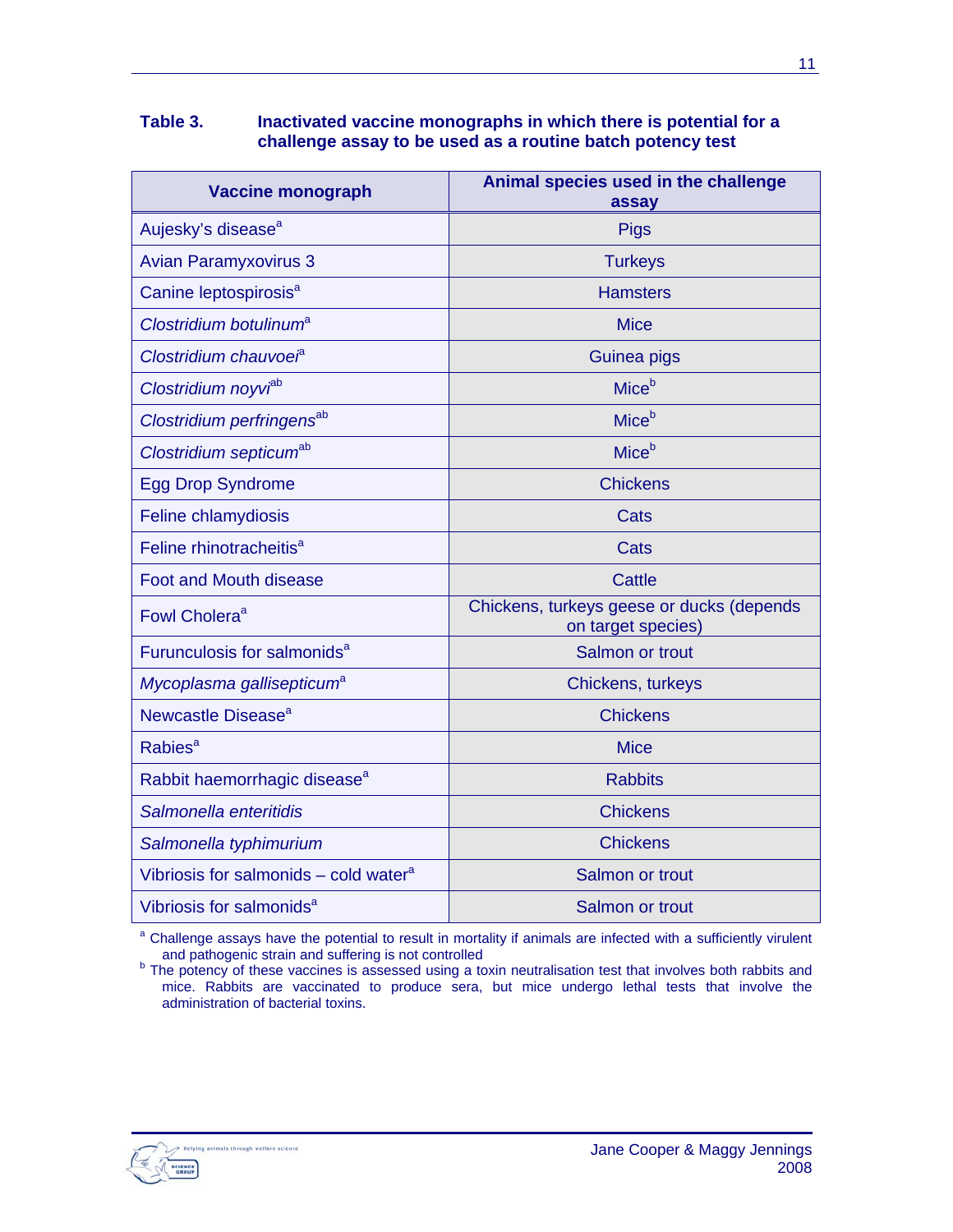Of the nine monographs that provide no guidance on suitable batch potency tests, five state that the challenge assay described in the monograph is unsuitable for routine use. However the wording of the remaining four creates potential for batch potency to be assessed by challenge assay (see Section 3.1). These monographs are:

- Avian Paramyxovirus 3
- *Clostridium* botulinum
- *Clostridium* chauvoei
- Aujesky's Disease

This lack of guidance on routine potency assessment does not encourage the development and validation of more humane test methods.

Most monographs that suggest an approach to routine batch potency determination advocate serological methods. The monographs for rabies and canine leptospira vaccines also suggest an *in vitro* test as a potential approach. The general monograph on Vaccines for Veterinary Use encourages the use of alternative methods to demonstrate compliance with the monograph when this leads to replacement of animals. Consequently, although *in vitro* test methods for batch potency are only specifically mentioned in these two monographs they can be used for the assessment of any vaccine providing the methods can be validated. Unfortunately, developing and validating a suitable *in vitro* assay is not always straightforward. This is because *in vitro* assays for inactivated vaccines involve quantification of antigens, but the action of many inactivated vaccines is dependent not only on antigen load, but also on the action of adjuvants contained in the vaccine formulation. Therefore, merely quantifying the antigen rarely gives a valid indication of the strength of the vaccine, and so this approach is not widely used to routinely assess batch potency. However, difficulties associated with assessing potency *in vitro* should not prevent inactivated vaccine monographs from suggesting *in vitro* approaches because there may be circumstances where their use is appropriate.

## **3.3 Examples of batch potency tests suggested by the monographs**

Where monographs indicate that routine batch potency should be determined using a validated alternative to the challenge assay they often describe an example of the type of test that might be used instead. The level of detail relating to methodology provided by such examples varies from highly specific to very vague. In a number of cases, even the species to be used is left open to interpretation with monographs requiring only "*experimental animals*" or "*laboratory animals*" or "*suitable species*". On the one hand this approach provides considerable flexibility to manufacturers when developing potency tests by not being overly prescriptive. On the other hand, it provides little guidance and, at times, may highlight a need for a validated test to be incorporated into the monograph. This range in the level of detail provided about appropriate methods is illustrated in the sample monographs given in Appendices 3-5 which are summarised below:

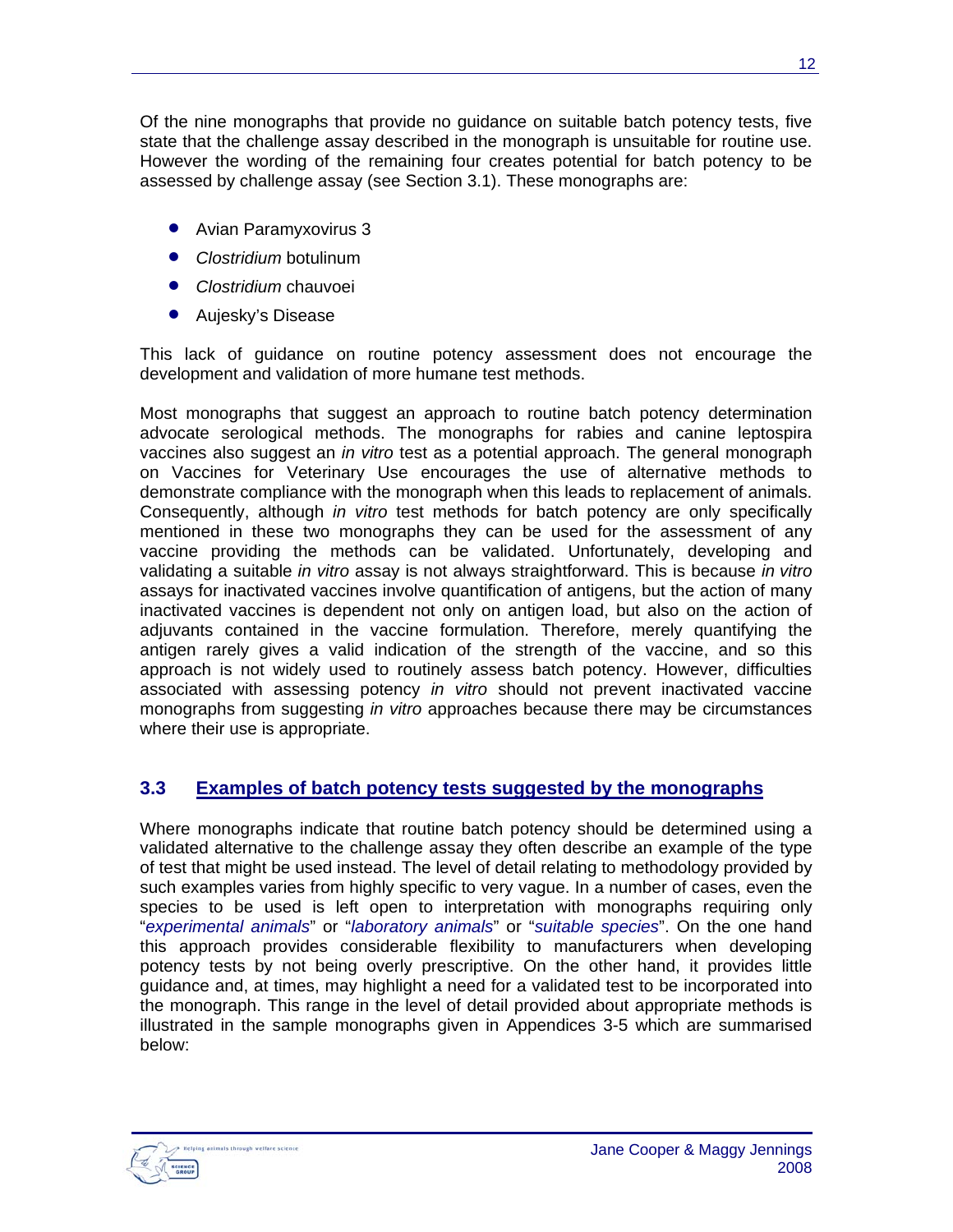- the monograph for canine adenovirus vaccine recommends the use of a "*suitable validated alternative method*" but provides no guidance at all regarding appropriate methodology (see Appendix 3).
- the monograph for canine leptospirosis vaccine suggests a serological or an *invitro* method can be used, but lacks detail about how these might be conducted. For example, the description of a serology assay does not suggest a suitable species (see Appendix 4);
- the monograph for porcine *actinobacillosis* vaccine suggests a serological method and provides considerable detail regarding suitable methodology (see Appendix 5);

Typically, if vaccines are intended for use in ruminants, pigs, companion animals or horses then a surrogate species (typically mice, guinea pigs or rabbits) is recommended for use in the suggested serology assay. Where the target species is a fish or bird, then the target species continues to be used in the serology assay (Appendix 1).

#### **Recommendation 3:**

**All veterinary vaccine monographs should state that suitable serological or** *in vitro* **validated tests might be used for routine use instead of the challenge-based test described under Potency. Examples of suitable batch potency tests, including an** *in vitro* **test, should be provided.**

#### **3.4 Severity of challenge-based batch potency tests and the control of suffering**

Data in Appendix 1 shows that where there is potential for a challenge assay to be used for routine batch testing, the assay typically involves infection with disease agents that have the potential to produce marked clinical signs, and hence suffering, in unvaccinated control animals.

It is a requirement of the European Directive 86/609 and the ASPA that:

*"If anaesthesia is not possible, analgesics or other appropriate methods should be used in order to ensure as far as possible that pain, suffering, distress or harm are limited and that in any event the animal is not subject to severe pain, distress or suffering"*

In accordance with this requirement, the general, over-arching monograph on Vaccines for Veterinary Use contains the following text:

"*if it is indicated that an animal is considered to be positive, infected etc. when typical clinical signs occur then as soon as it is clear that the result will not be affected the animal in question shall be either humanely killed or given suitable treatment to prevent unnecessary suffering*."

Hence, it is a clear requirement of the Pharmacopoeia that humane endpoints should be implemented throughout all of the animal tests described in the monographs where this would not affect the results.

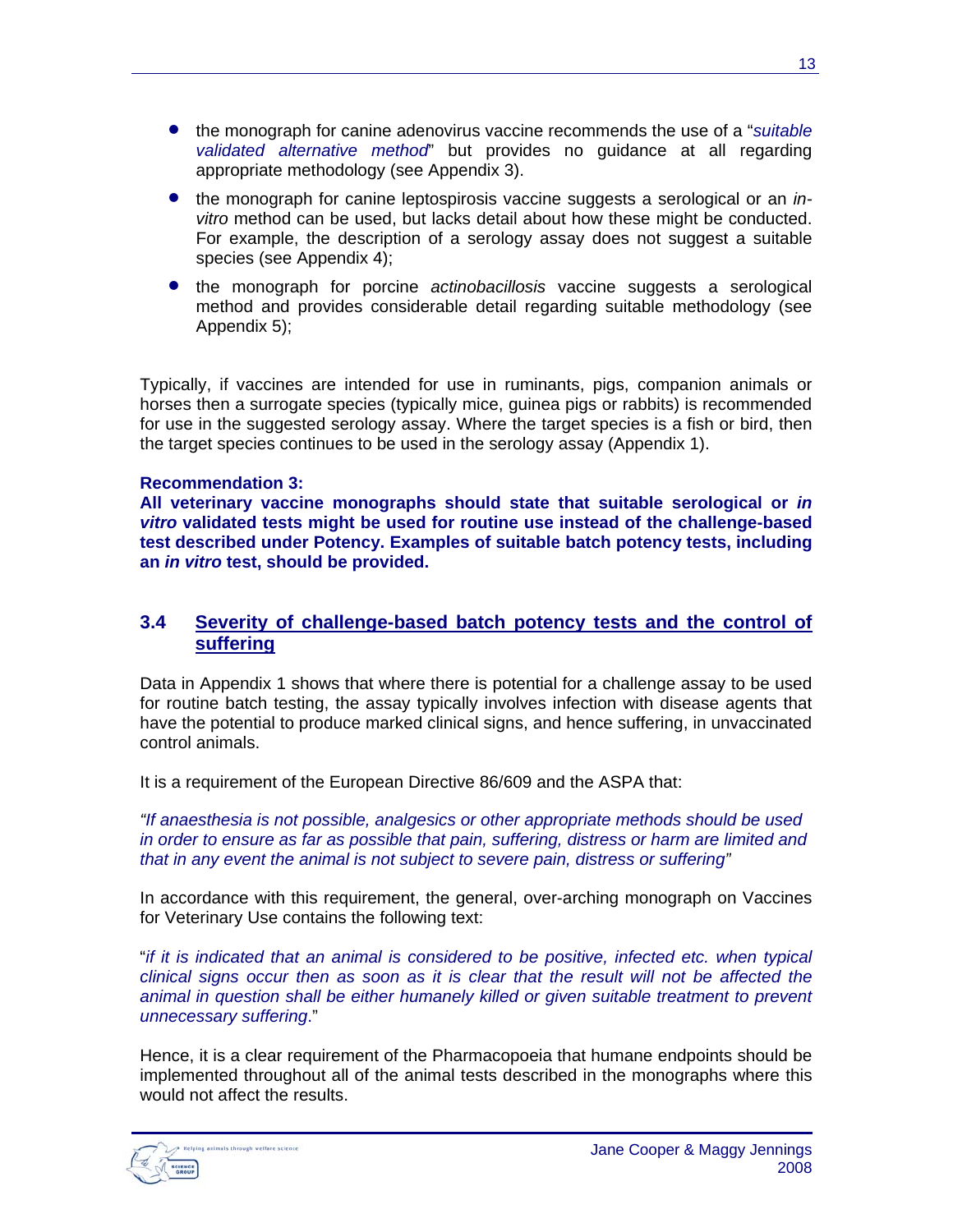Of the 22 inactivated vaccine monographs where the challenge assay can potentially be used to test batch potency, 16 involve infections that have the potential to result in mortality if suffering is not controlled and a sufficiently virulent and pathogenic strain is used to induce disease (Table 3). Indeed, the expected severity of disease is such that 13 of these monographs require unvaccinated control animals to show severe clinical signs of disease, be killed on welfare grounds, or even die, if the vaccine is to meet the requirements of the standard potency test (Appendix 1).

Despite this, most monographs that describe potentially lethal infections that may be used to determine batch potency do not mention humane endpoints. Only one monograph currently includes a statement to the effect that animals showing marked signs of disease should be killed during tests used to confirm batch potency (*Clostridium chauvoei* vaccine). Ironically, humane endpoints are sporadically mentioned in monographs when describing tests to demonstrate efficacy during vaccine development even though these tests are not performed on a routine basis. In two of these monographs use of humane endpoints is specifically indicated even though severe disease is not a stated requirement of the test (Mannheimia for cattle and Mannheimia for sheep vaccines).

The monograph for canine leptospira is worthy of particular attention (see Appendix 4). Here, within the same monograph, humane endpoints are referred to inconsistently and appear to be species dependent. The test conducted to demonstrate efficacy during vaccine development is a challenge assay in dogs where "*if an animal shows marked signs of disease, it is killed*". The death of control animals is not required (although there is the potential for this to occur). For routine batch potency testing a challenge assay in hamsters is used. The requirements of the hamster assay are *"not fewer than 4 of the 5 control animals die showing typical signs of leptospira infection"*. There is no reference to the need to control suffering in this particular test.

This "species effect" is apparent in other monographs. Some monographs specifically mention humane endpoints in development studies to demonstrate efficacy. However reference to humane endpoints tends to be restricted to those tests that require the use of dogs, ruminants or other relatively "valuable" species. The only exception is the monograph for *Clostridium chauvoei* vaccines where the monograph requires moribund guinea pigs to be killed.

#### **Recommendation 4:**

**In all monographs that describe tests that have the potential to cause substantial suffering or mortality, the test description should state that those animals showing marked signs of disease should be killed. New monographs should not be incorporated into the Pharmacopoeia until they contain such statements, and existing monographs that do not stipulate the use of humane endpoints in tests that can cause mortality should be revised immediately.**

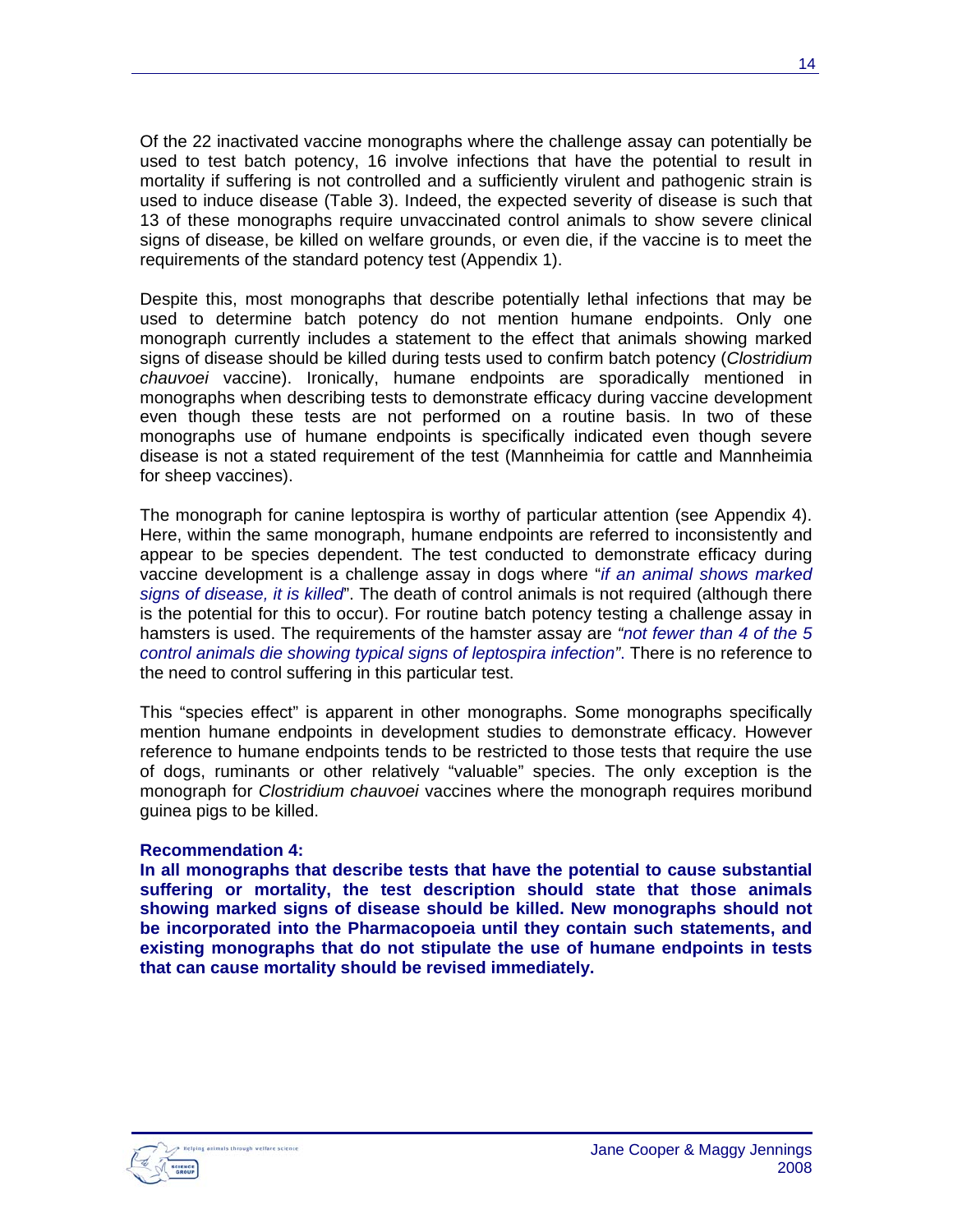#### **3.5 Numbers of animals required and experimental design of batch potency tests**

The majority of monographs specify a *minimum* number of animals that must be used if challenge assays are used to assess batch potency. These figures are presented in Appendix 2, arranged according to the nature of the test and the species that is used. Where monographs provide examples of a serological assay that could be used as a batch potency test, the numbers of animals suggested for use in the assay are also given. This data is summarised in Tables 5 and 6. Table 5 shows the average minimum number of a particular type, or species, of animal that must be used if batch potency is assessed using a challenge assay. Table 6 shows the suggested number of animals for use in serological assays, where these are given.

| <b>Animal</b>        | <b>Number of</b><br>tests that<br>specify use<br>of the<br>animal | <b>Number of</b><br>vaccinated<br>animals |             | <b>Number of</b><br>unvaccinated<br>control<br>animals |             | <b>Total number</b><br>of animals<br>required for the<br>test |             |
|----------------------|-------------------------------------------------------------------|-------------------------------------------|-------------|--------------------------------------------------------|-------------|---------------------------------------------------------------|-------------|
|                      |                                                                   | Range                                     | <b>Mean</b> | Range                                                  | <b>Mean</b> | Range                                                         | <b>Mean</b> |
| <b>Mouse</b>         | $5(2^*)$                                                          | 20-60                                     | 40.0        | $10 - 40$                                              | 25.0        | 30-100                                                        | 65.0        |
| <b>Fish</b>          | 3                                                                 | 30-30                                     | 30.0        | $30 - 30$                                              | 30.0        | 60-60                                                         | 60.0        |
| <b>Avian species</b> | $\overline{7}$                                                    | 20-60                                     | 34.3        | $10 - 40$                                              | 22.9        | 30-100                                                        | 57.1        |
| Cat                  | $\overline{2}$                                                    | $10 - 10$                                 | 10.0        | $10 - 10$                                              | 10.0        | $20 - 20$                                                     | 20.0        |
| <b>Cattle</b>        | 1                                                                 | $15 - 15$                                 | 15.0        | $2 - 2$                                                | 2.0         | $17 - 17$                                                     | 17.0        |
| <b>Guinea pig</b>    | 1                                                                 | $10 - 10$                                 | 10.0        | $5-5$                                                  | 5.0         | $15 - 15$                                                     | 15.0        |
| <b>Rabbit</b>        | 1                                                                 | $10 - 10$                                 | 10.0        | $5 - 5$                                                | 5.0         | $15 - 15$                                                     | 15.0        |
| <b>Pig</b>           | 1                                                                 | $5-5$                                     | 5.0         | $5-5$                                                  | 5.0         | $10 - 10$                                                     | 10.0        |
| <b>Hamster</b>       |                                                                   | $5-5$                                     | 5.0         | $5-5$                                                  | 5.0         | $10 - 10$                                                     | 10.0        |

#### **Table 5. Minimum animal numbers required in challenge assays that can be used to routinely assess batch potency. Mean values calculated by averaging across the tests that specify use of a particular animal.**

Five potency tests in the monographs involve infection of mice with disease agents. However, three of these are toxin neutralisation assays where the minimum number of animals required is not specified. Hence means for mice have been calculated from the two monographs that do specify minimum numbers.

## **3.5.1 Challenge assays**

The summary statistics in Table 5 show that the average numbers of animals required for assessing batch potency with a challenge assay varies considerably depending on the species concerned. Tests that use mice, birds or fish require much larger numbers of animals than those that use other species suggesting that the number of animals required is sometimes based on cost or availability, rather than scientific considerations.

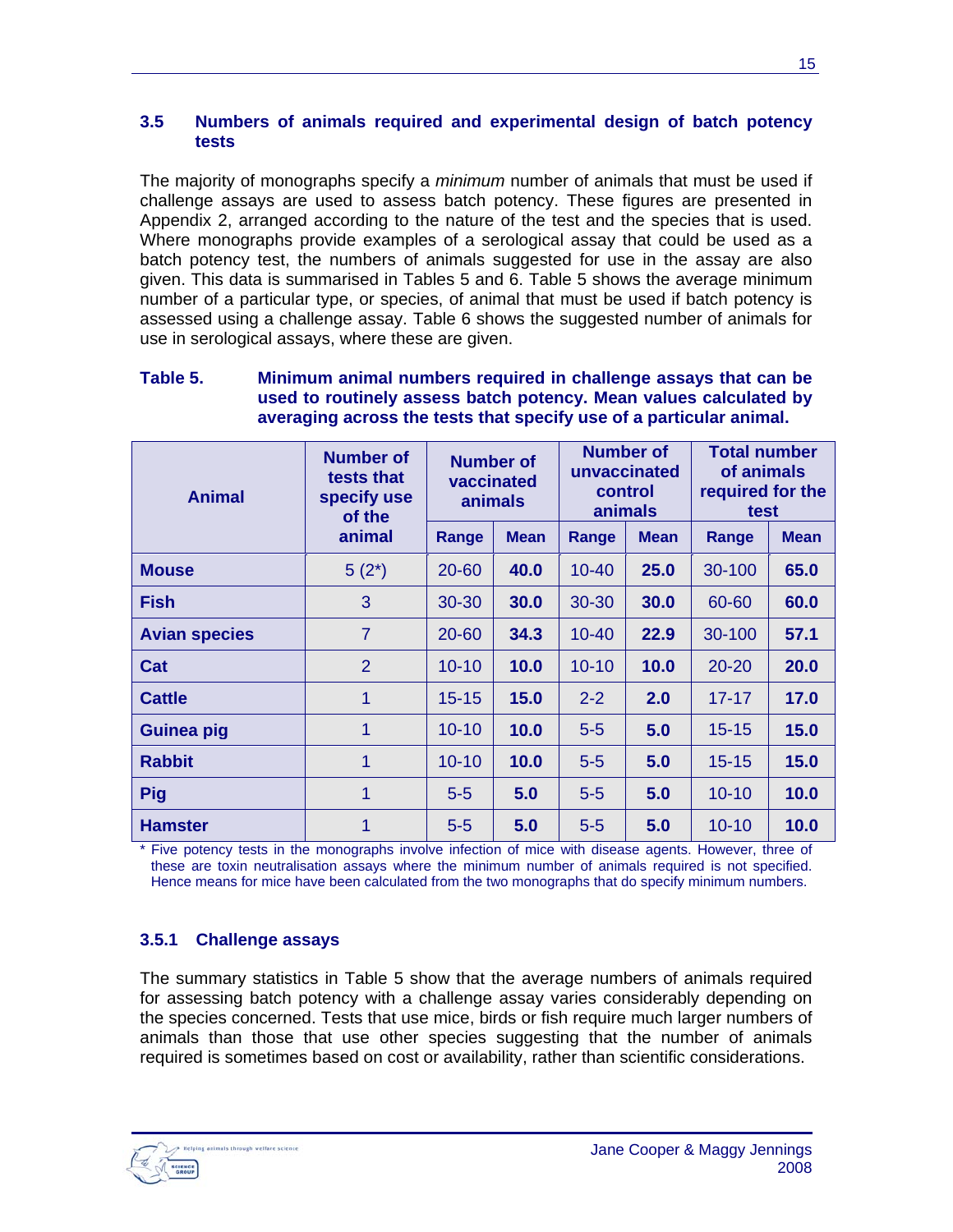This table summarises the minimum number of animals required per test where this is stated in the monographs. In actuality, the average number of mice required in infectionbased assays is likely to be considerably higher than the numbers shown. This is because three Clostridial vaccine monographs require a toxin neutralisation test where the number of mice used varies depending on the methodology adopted. The minimum number required for this test is not stated in the monograph, although large numbers are used. Indeed, Weisser & Hechler (1997) reported that the testing of vaccines that contained *Clostridium novyi* and *C. perfringens* components used an average of 410 and 400 mice per batch respectively.

Of particular concern in challenge assays are the number of animals in unvaccinated infected control groups as these animals are expected to suffer most. Once again the numbers required appear to be species related. The number of control animals required in these tests ranges from a minimum of 40 mice in potency tests for rabies vaccines to two cows in the potency test for Foot and Mouth Disease vaccines.

There is also considerable inconsistency between the monographs with respect to experimental design and the numbers of animals required in control and vaccinated groups. In some monographs the number required in each group is equal. In other instances monographs require fewer animals in the control group than in the vaccinated group (see Table 5 & Appendix 2). For example, all fish vaccine monographs require a minimum of 30 animals in each group, whilst in the monograph for rabbit haemorrhagic disease vaccines 10 animals are required in the vaccinated group and only five in the control group.

## **3.5.2 Serology assays**

Table 6 shows that even in serology assays there is considerable variation in numbers of animals required for a test, and this is also dependent on the species used. Tests involving fish and birds require far greater numbers of animals than tests that use other species. However, this variation is not as pronounced as for challenge assays.

Data in Table 6 and Appendix 2 reveal several inconsistencies between the monographs with respect to the suggested experimental design:

- Some monographs suggest an assay that uses a single group of animals that are vaccinated and then blood sampled for serological analysis (e.g. Canine Parvovirus). Other monographs require an additional group of control animals (e.g. Ruminant *E.coli*).
- Control groups may be either mock-vaccinated (e.g. all fish vaccines) with a placebo product prior to being blood sampled, or they may simply be blood sampled with no requirement for mock-vaccination (e.g Fowl Cholera).
- Where a control group is required, the number of animals in the group can be equal to the vaccinated group (e.g. Avian Infectious Bursal Disease; 10 animals in each group) or it may be considerably less (e.g. Bovine Leptospirosis; 10 animals in vaccinated group, 2 animals in control group).

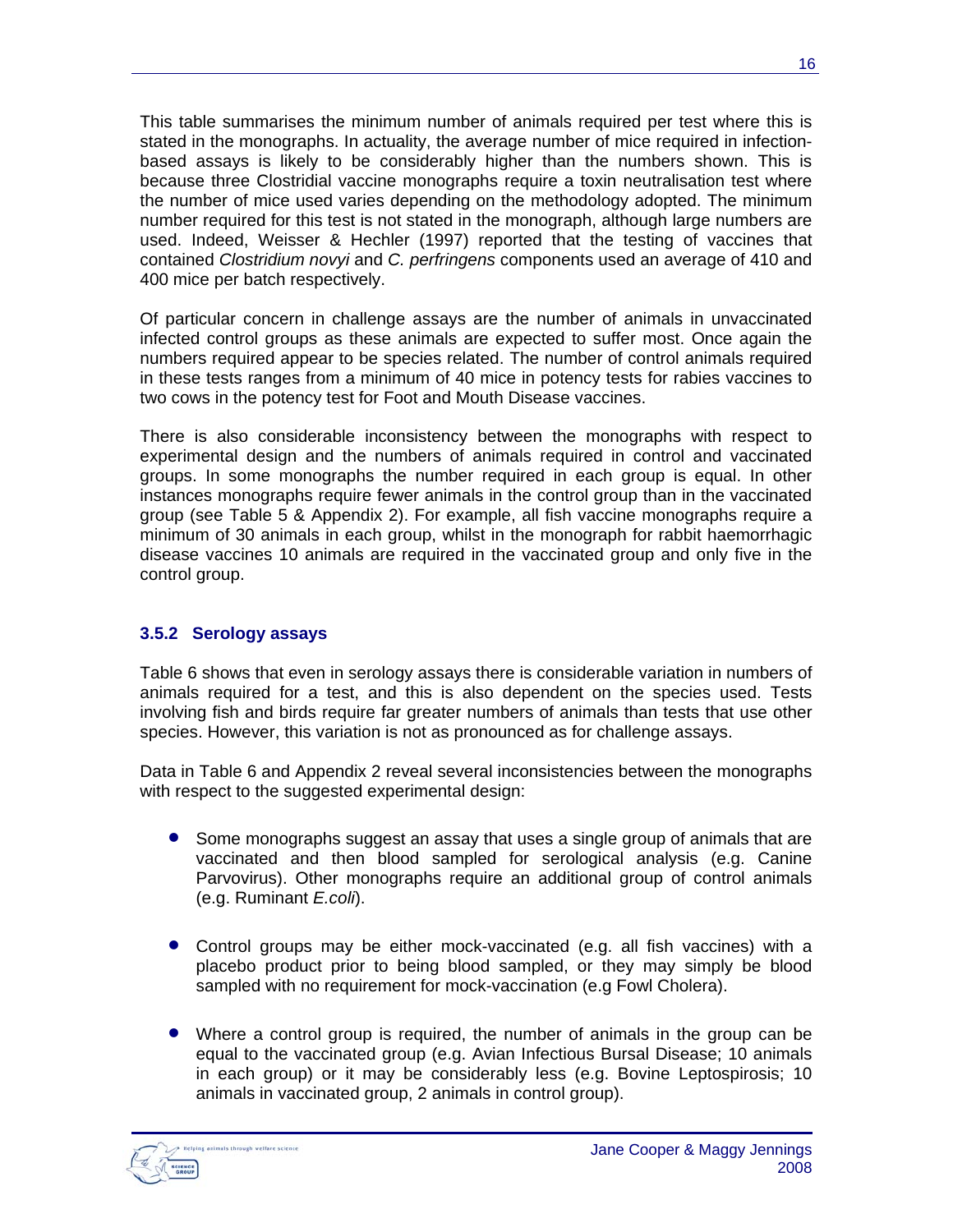• Where an assay can be performed on an alternative species, the numbers of animals required can vary depending on the species used. For example, the test described under Potency for Canine Parvovirus that is performed during vaccine development is a serological assay using two dogs. The monograph suggests that this may be replaced with a serology assay involving five guinea pigs for routine batch testing.

These kinds of monograph inconsistencies are discussed further in Section 5. The numbers of animals suggested for use in serological assays must always be based on scientific considerations rather than the availability, financial cost or desirability of a particular species. Control groups should only be required if there is scientific justification for their inclusion.

| <b>Animal</b>                            | <b>Number of</b><br>tests that<br>suggest use<br>of the<br>animal | <b>Number of</b><br>vaccinated<br>animals |             | <b>Number of</b><br>unvaccinated<br>control<br>animals |             | <b>Total number</b><br>of animals<br>required for the<br>test |             |  |
|------------------------------------------|-------------------------------------------------------------------|-------------------------------------------|-------------|--------------------------------------------------------|-------------|---------------------------------------------------------------|-------------|--|
|                                          |                                                                   | Range                                     | <b>Mean</b> | Range                                                  | <b>Mean</b> | Range                                                         | <b>Mean</b> |  |
| <b>Fish</b>                              | 3                                                                 | $25 - 25$                                 | 25.0        | $10 - 10$                                              | 10.0        | $35 - 35$                                                     | 35.0        |  |
| <b>Avian species</b>                     | 8                                                                 | $10 - 10$                                 | 10.0        | $5 - 10$                                               | 5.6         | $15 - 20$                                                     | 15.6        |  |
| <b>Mouse</b>                             | $\overline{7}$                                                    | $5 - 15$                                  | 8.6         | $0 - 2$                                                | 0.3         | $5 - 15$                                                      | 8.9         |  |
| <b>Rabbit</b>                            | $\overline{7}$                                                    | $5 - 10$                                  | 7.1         | $0 - 2$                                                | 0.6         | $5 - 10$                                                      | 7.7         |  |
| <b>Pig</b>                               | $\overline{2}$                                                    | $5-5$                                     | 5.0         | $2 - 2$                                                | 2.0         | $7 - 7$                                                       | 7.0         |  |
| Rat                                      | 1                                                                 | $5-5$                                     | 5.0         | $2 - 2$                                                | 2.0         | $7 - 7$                                                       | 7.0         |  |
| <b>Unspecified</b><br>laboratory animals | $6(5^{\circ})$                                                    | $5-5$                                     | 5.0         | $2 - 2$                                                | 2.0         | $7 - 7$                                                       | 7.0         |  |
| <b>Ruminant (sheep,</b><br>cattle etc)   | $\overline{4}$                                                    | $5-6$                                     | 5.3         | $0 - 2$                                                | 1.0         | $5 - 7$                                                       | 6.3         |  |
| <b>Guinea pig</b>                        | $9(8^b)$                                                          | $5 - 10$                                  | 5.6         | $0 - 2$                                                | 0.5         | $5 - 12$                                                      | 6.1         |  |
| Cat                                      | $\overline{2}$                                                    | $2 - 5$                                   | 3.5         | $0-0$                                                  | 0.0         | $2 - 5$                                                       | 3.5         |  |
| <b>Dog</b>                               | 1                                                                 | $2 - 2$                                   | 2.0         | $0-0$                                                  | 0.0         | $2 - 2$                                                       | 2.0         |  |

#### **Table 6. Animal numbers used in suggested examples of batch potency tests assessed by serological methods. Mean values calculated by averaging across all serological tests that specify use of a particular animal.**

<sup>a</sup> Six potency tests in the monographs can involve serological assays in unspecified laboratory species of

animal. However, the minimum number of animals required is only specified for five of these.<br><sup>b</sup> Nine monographs suggest using serological assays in guinea pigs to assess batch potency. However, the minimum number of animals required is only specified for eight of these. Means for guinea pigs have therefore been calculated from the eight monographs that specify minimum numbers.

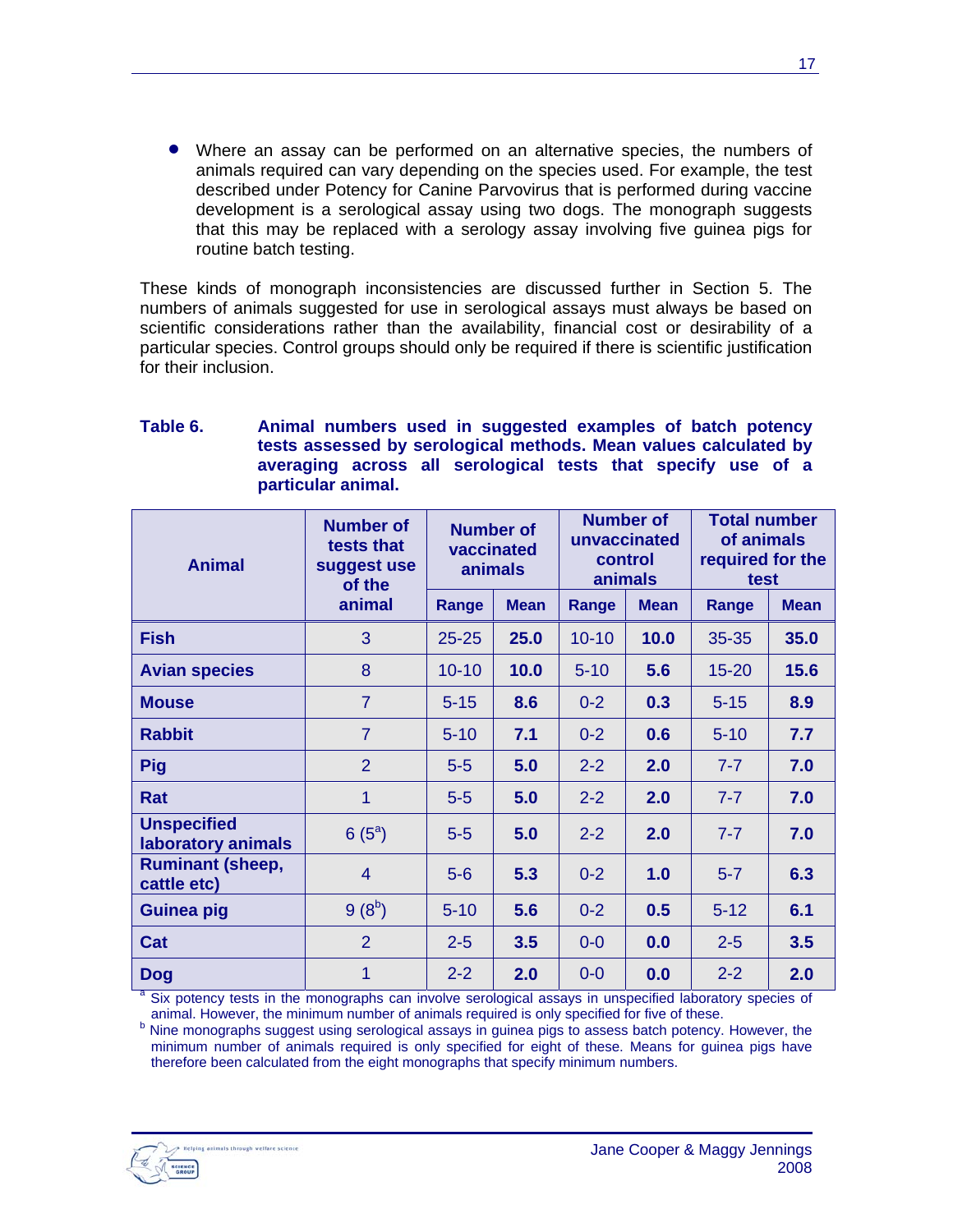#### **Recommendation 5:**

**The Pharmacopoeia Commission should establish a panel of statisticians to review the experimental design of tests involving animals to ensure that tests do not require the use of excessive numbers of animals overall, or in control groups. For existing monographs, the numbers of animals required for batch potency tests should be re-evaluated using data that has been generated for previous authorisation purposes. Where potential for reduction is identified, the corresponding monograph should be revised.**

## **3.6 Potency tests of most concern with respect to animal welfare**

## **3.6.1 Clostridial vaccines**

Of greatest immediate concern is the potency assay for *C. chauvoei* vaccines, where the challenge assay is the only method described in the monograph for routine use. Alternative approaches to testing have not been developed or validated. Use of these vaccines is widespread, and batch potency is assessed by means of a challenge assay in guinea pigs that results in substantial suffering for control animals. Test animals are injected with the spores or a culture of *C. chauvoei.* This results in oedema and necrosis in the surrounding tissues of unvaccinated control animals and eventually death (Singh *et al*, 1992). The monograph says that moribund animals are killed to prevent unnecessary suffering. However, moribund is not far from death and animals will have undergone substantial suffering before reaching this point.

The lack of a more humane potency assay for this vaccine has long been a cause for concern. Over a decade ago, a European Centre for the Validation of Alternative Methods (ECVAM) workshop recommended a co-ordinated research effort to establish an alternative serological method (Hendriksen *et al*., 1994). Promising attempts to develop enzyme-linked immunosorbent assays (ELISAs) to replace the challenge test have been reported from both Europe (Roth & Seifert, 1997) and the USA (Hauer, 1997). The USA authority responsible for the regulation and testing of veterinary biologicals has recognised the reliability of this approach and now grants exceptions to the guinea pig challenge assay if a standard ELISA method is used instead (Center for Veterinary Biologics, 2003). Despite this, alternative methods have yet to be incorporated into the European monograph. Consequently vaccines produced and tested for batch potency by ELISA in the USA, could still require testing in guinea pigs before being marketed in Europe. Concerned manufacturers are keen to modify this potency test as is evident from collaborative work that has led to a reduction in the number of animals required to satisfy the challenge test requirements (Redhead *et al.*, 1999). However, validation, acceptance and implementation of a more humane testing method within Europe is urgently required.

The potency assay described for *C. botulinum* vaccines is another test that causes substantial suffering, yet the use of humane endpoints or an alternative test method is not advocated in the monograph. The test involves induction of botulism in mice, the clinical signs of which typically involve dehydration, loss of sensorimotor reflexes and heart or respiratory failure (Luvisetto *et al.*, 2003). These vaccines are not currently used routinely in the EU, but there may be cause to use them in the future. Hence there is a need for research to be conducted to develop more humane methods of determining the potency of these vaccines.

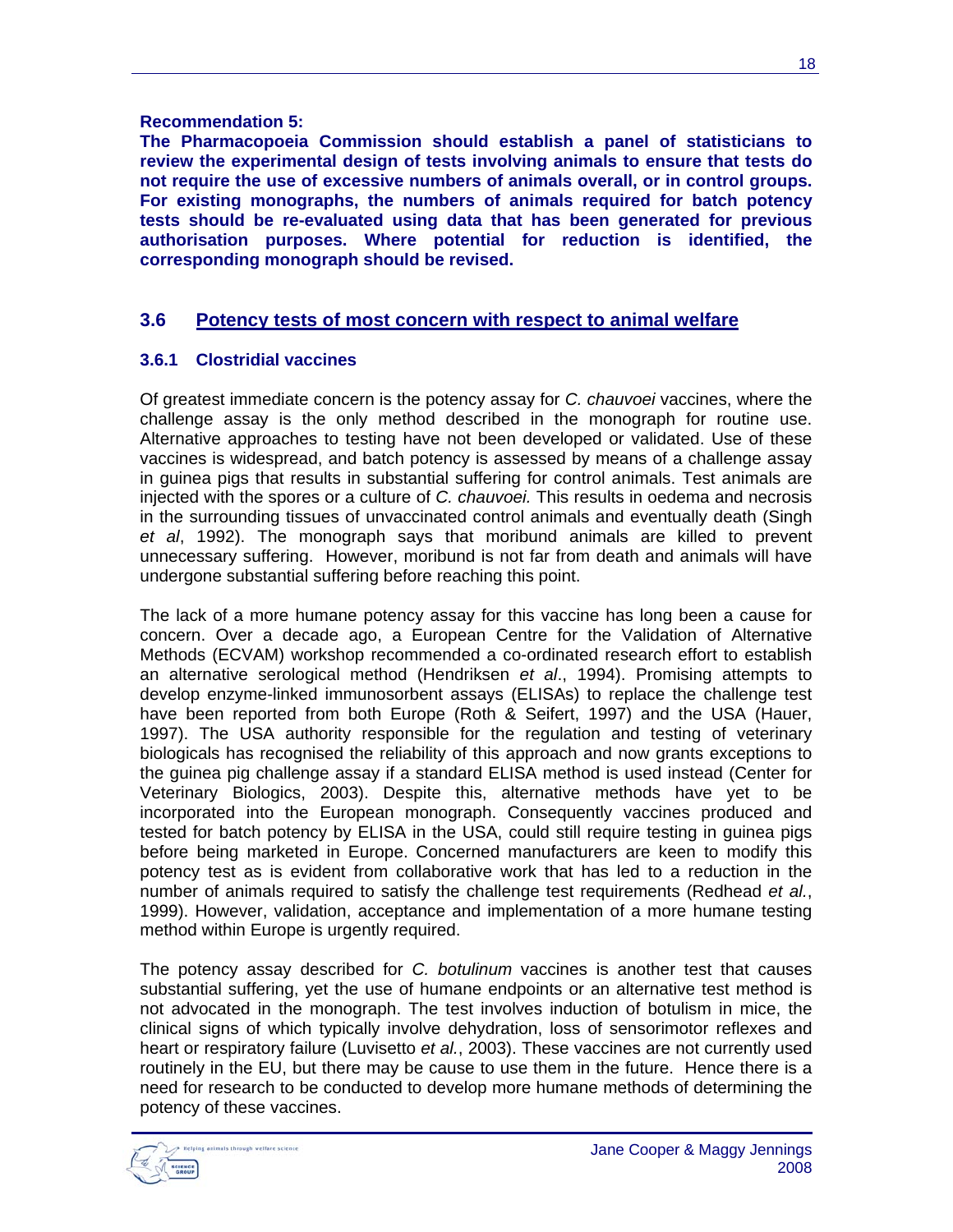#### **Recommendation 6:**

**Serological methods of determining potency of** *C. chauvoei* **vaccines should be formally validated in Europe so that they can be incorporated into the European monograph.**

#### **Recommendation 7:**

**Earlier humane endpoints, which can be applied prior to animals becoming moribund, should be defined and used for potency tests of** *C. chauvoei* **vaccines. In addition, the monograph should be revised so as to advocate the use of appropriate analgesia to reduce suffering of control animals.**

#### **3.6.2 Canine leptospirosis vaccines**

The potency of canine leptospira vaccines is routinely determined using a lethal challenge assay in hamsters (VMD, 2005) despite the monograph suggesting that serological or *in vitro* methods can be used (see Appendix 4). The challenge assay involves substantial suffering and while the general monograph, Vaccines for Veterinary Use, requires suffering to be controlled, this specific vaccine monograph requires the death of control animals and makes no reference to humane endpoints. The monograph is clearly in urgent need of revision, and research efforts are required to define those clinical parameters that could be used as the earliest indicators of impending death.

The monograph does not provide examples of acceptable methods for either serological or *in vitro* assays, reflecting how development of such methods for routine potency assessment of these vaccines is a problem. However, development of more humane alternatives to this challenge assay, be it *in vitro* or serological methods, has been the subject of a workshop organised by the Council of Europe (1999). Unfortunately this produced little in the way of positive outcomes that have been carried forward. More recently, DEFRA (2006) issued a call for research proposals aimed at developing *in vitro* assays for this potency test and the UK NC3Rs has awarded funding to a programme of work to develop alternatives to the hamster challenge assay (Coldham, 2007).

#### **Recommendation 8:**

**Humane endpoints that can reduce the suffering of the hamsters used in batch potency tests of canine leptospira vaccines should be defined, validated and incorporated into the monograph.**

#### **Recommendation 9:**

**Any serological or** *in vitro* **assays that are developed as an alternative to the hamster challenge assay for assessing potency of leptospira vaccines must be validated and incorporated into the monograph as a matter of priority.**

#### **3.6.3 Rabies vaccines**

The monograph for inactivated rabies vaccine outlines a potency assay that involves infecting mice with rabies via the intra-cerebral route. The test requires a minimum of 100 animals, at least 40 being unvaccinated controls (see Appendix 2). This assay is a major concern due to the levels of suffering associated with the route of infection, the

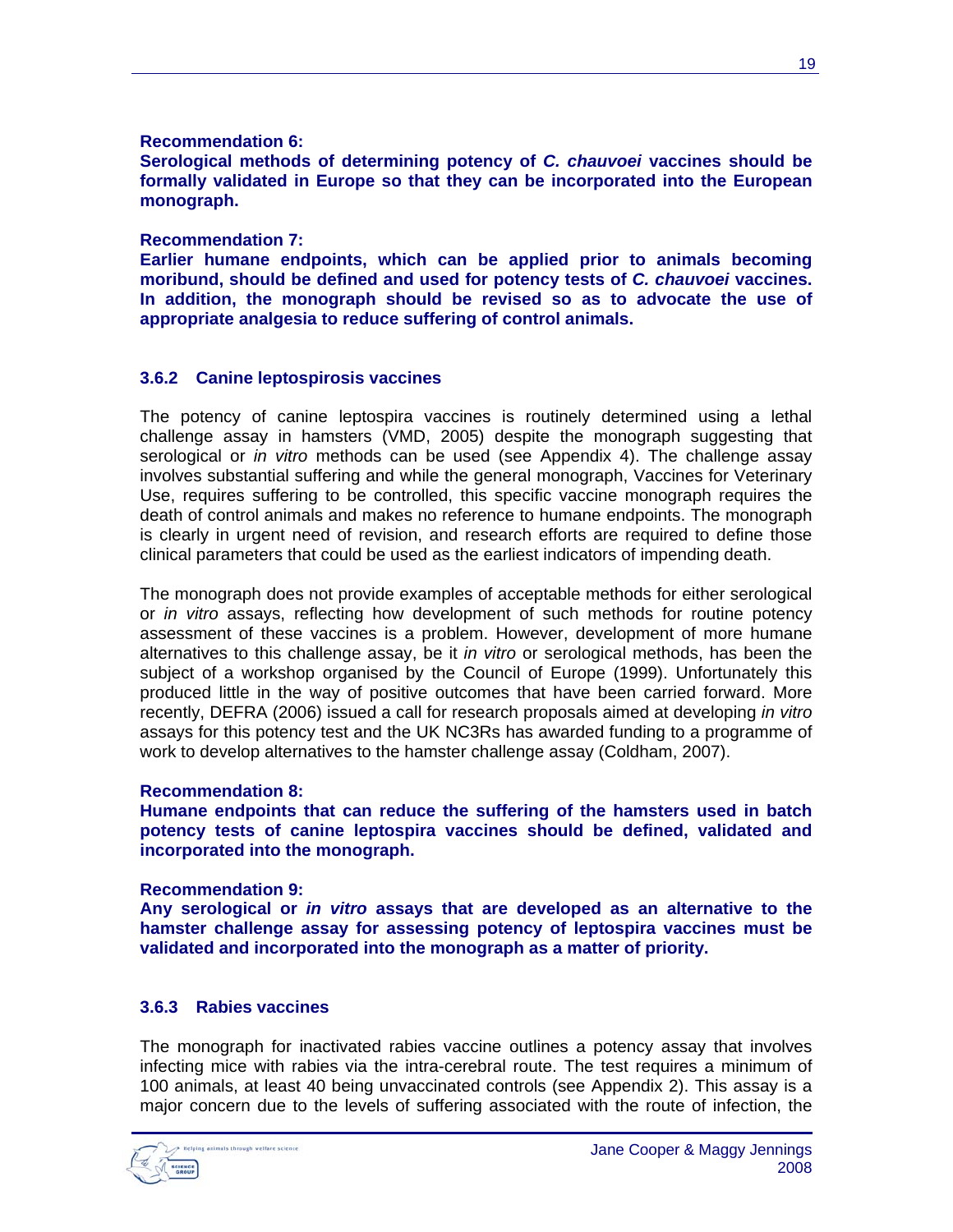resulting disease, the numbers of animals used in each test and the potential for repeat testing (see Section 2.2.2). The quality control tests performed on rabies vaccines have been the subject of an ECVAM workshop. The resulting report contained a large number of recommendations for application of the 3Rs in this area, including the use of humane endpoints (Bruckner *et al*., 2003). The monograph is currently being revised and the final version will state that clinical signs, described in Bruckner *et al*. (2003), should be used as humane endpoints (European Pharmacopoeia Forum, 2006a).

This change is welcome, but the assay will continue to cause large numbers of animals to suffer each time it is performed. The monograph also describes a serological approach that could be used instead of the challenge assay to assess batch potency once validated. *In vitro* methods are also suggested in the monograph. The serological method given as an example requires only five mice. Therefore its widespread adoption would significantly reduce the numbers of animals used and the suffering involved.

Unfortunately the mouse challenge model is the only method currently used to assess batch potency in the UK (VMD, personal communication). The nature of this particular vaccine means that it is used globally. Consequently quality control tests must satisfy the requirements of all relevant regulatory agencies and these tend to require the challenge assay to be used. DEFRA recently issued a call for research proposals aimed at developing an *in vitro* assay for determining rabies vaccine potency (DEFRA, 2006). However, whilst development and validation of serological or *in vitro* methods is welcomed, it is unlikely to result in significant improvements in animal welfare unless there is global recognition of more humane testing methods, coupled with harmonisation of test requirements.

## **3.6.4 Fish vaccines**

Serological approaches to routine potency testing are described in fish vaccine monographs, but challenge assays are still routinely used. The challenge assays are lethal tests and, as fish have been shown to perceive pain (Sneddon, 2003), these assays are likely to cause suffering. The requirement to use humane endpoints is not mentioned in the monographs for fish vaccines, and indeed there is little or no information available regarding clinical signs that may be predictive of impending death. Consequently, research efforts need to be focussed in this area. In addition, the necessity of using such large numbers of fish in batch potency tests should be questioned. Each test uses a minimum of 30 control fish, with over 1800 animals being used to assess the potency of fish vaccines in the UK during 2003 (VMD, 2005). The large numbers of animals used, and their ability to experience pain in these tests is a concern.

One reason for such widespread use of the challenge assay is that fish vaccine monographs were only recently included in the European Pharmacopoeia. Prior to this, manufacturers performed the potency test described in the European Guideline on Fish Vaccines (European Commission, 1994). The Guideline specifies a challenge assay that requires more test animals than the corresponding monographs. Thus, until the monographs were introduced, the challenge assay was the only recommended potency test method and there was little incentive to develop alternatives. The conflicting requirements in the Guideline and the corresponding monographs with regard to

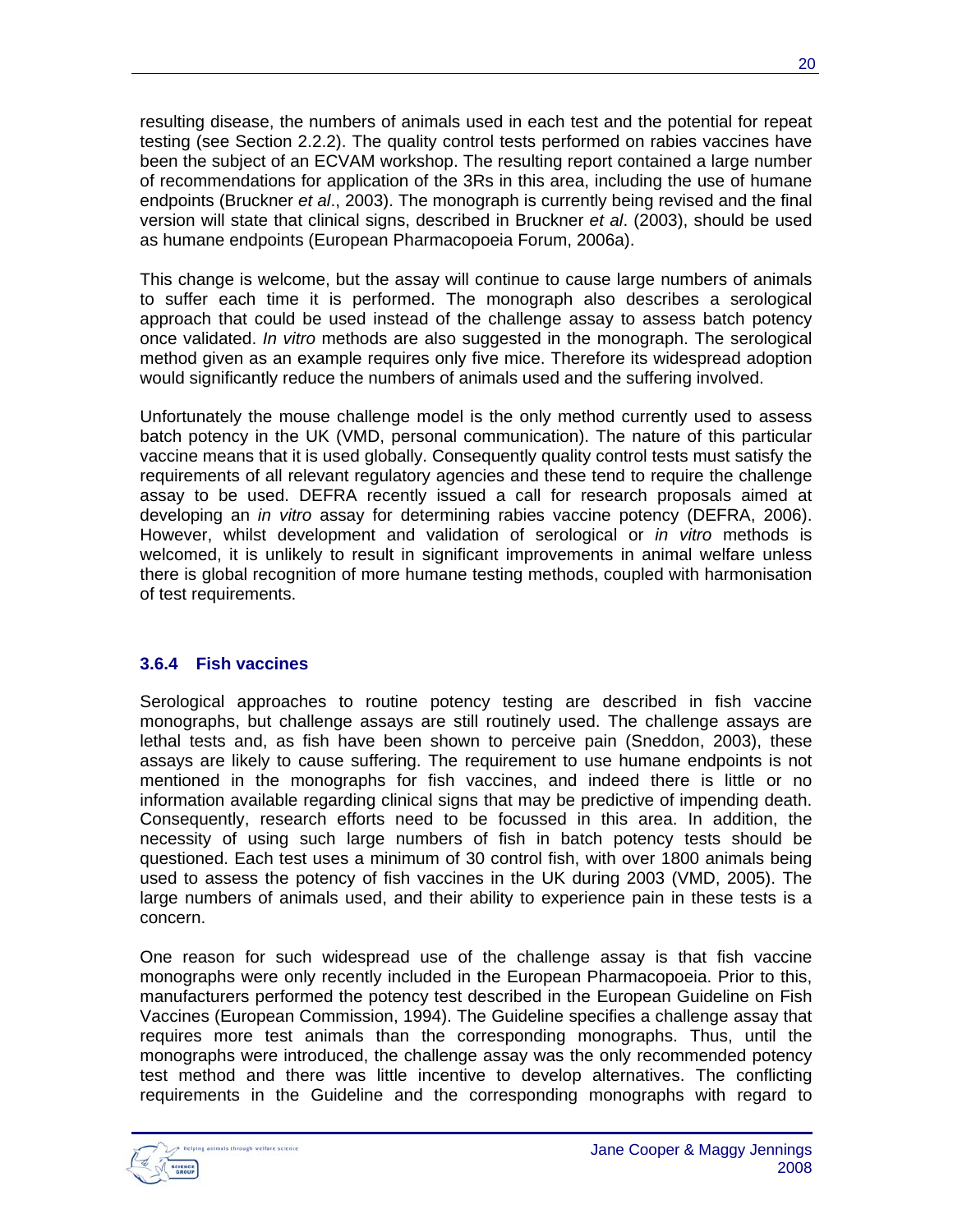numbers may encourage manufacturers to use more fish than are necessary rather than risk regulatory rejection. However, the monographs of the Pharmacopoeia take precedent over the Guideline and manufacturers must be reminded of this.

The fish farming industry continues to expand rapidly, creating an ever increasing demand for vaccine products. Indeed, the number of fish vaccines listed in the NOAH Compendium of Data Sheets for Animal Medicines, which lists veterinary medicines marketed in the UK, rose from six available in 2006 to ten available in 2007 (NOAH, 2005; NOAH, 2006). This increase in available products will inevitably result in a corresponding rise in the number of batch tests performed on fish vaccines. The UK Home Office recognises the need for alternative methods for routinely assessing the potency of fish vaccines and has funded a research project to develop suitable serological assays (Animal Procedures Committee, 2005). However, even if validated and adopted, serological assays would still have an impact on fish welfare due to the handling and sampling techniques required, unless samples were collected *post mortem*. In addition, monographs for fish vaccines require a minimum of 35 fish to be used in a serology assay. It is not clear why the Pharmacopoeia specifies such a large number of animals when a suitable test has yet to be developed. It would seem more appropriate to first develop a test and then determine how many animals are needed to ensure a valid result.

The ideal method of assessing the potency of fish vaccines would be an *in vitro* assay. Encouragingly, Siwicki *et al*. (2001) have shown that levels of specific antibody secreting cells are increased, not only following *in vivo* immunisation of fish, but also following *in vitro* immunisation of fish spleens. This suggests that there may be potential for developing and adopting an *in vitro* approach, but this is unlikely to happen in the near future without considerable dedicated research effort.

#### **Recommendation 10:**

**Humane endpoints need to be developed for batch potency tests of fish vaccines. Research is needed to define clinical signs in fish that may be indicative of disease and impending death.** 

## **4. Potency testing requirements for live vaccines**

For the majority of live vaccines, potency is demonstrated by means of a challenge study during vaccine development. For routine potency testing, *in vitro* methods that involve determination of bacterial counts or virus titres are used. This is clearly described in the general monograph on Vaccines for Veterinary Use. Thus batch potency testing of live vaccines is not as great a concern on animal welfare grounds as it is for inactivated vaccines. However, the wording of the monograph for swine fever vaccine suggests that animal tests could be used routinely in batch potency tests and this would be a concern. In addition, the monograph for *Brucella melitensis* vaccine requires the effectiveness of the vaccine to be assessed in a test of 50% persistence time. The requirements of these two monographs are outlined below.

#### Swine Fever vaccine

The potency test described in the monograph is a challenge assay in piglets that must result in the death of control animals for the vaccine to pass the test. The use of humane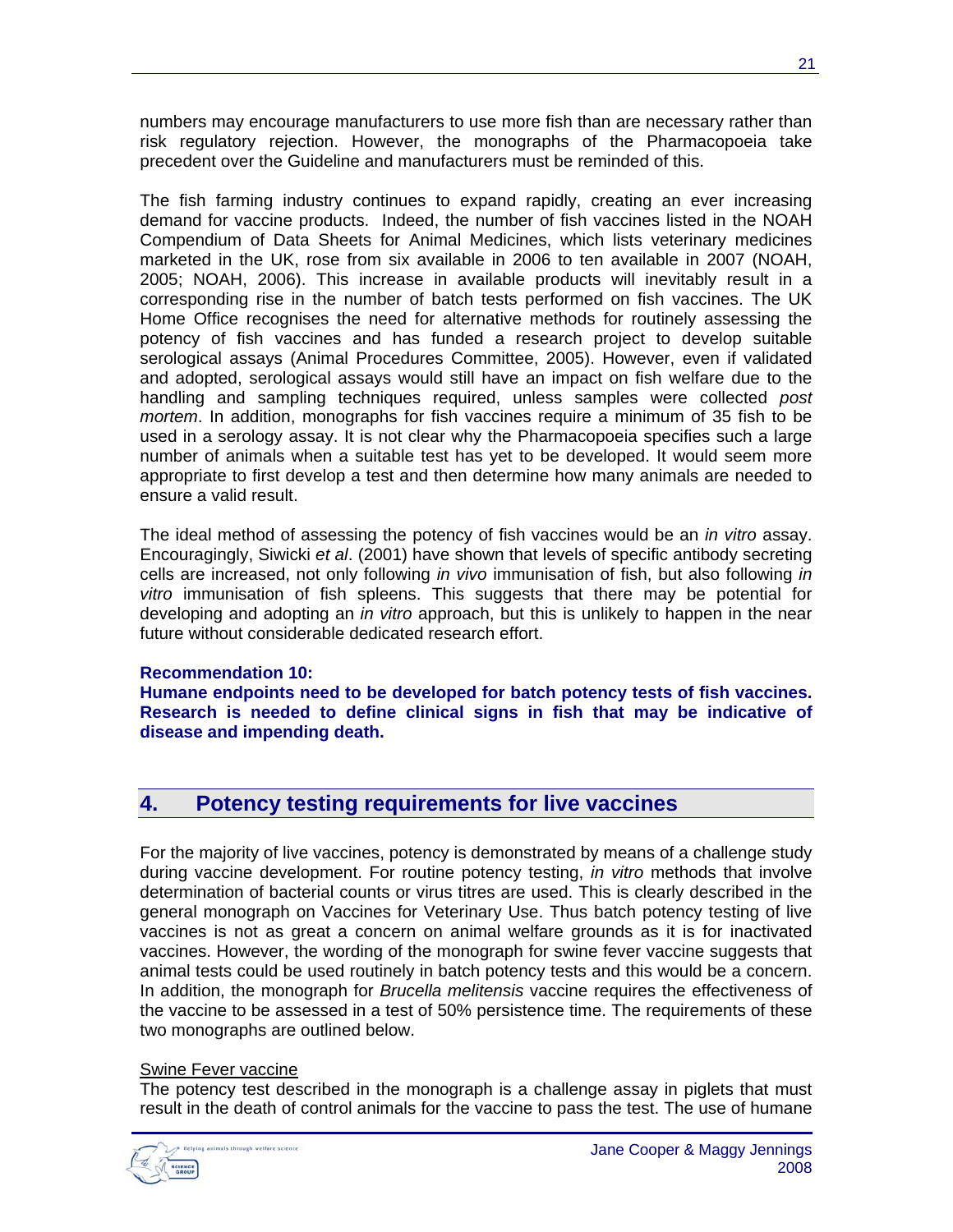endpoints is not indicated. The general, over-arching monograph on Vaccines for Veterinary Use says that determination of virus titre should be used to assess potency of live vaccines on a routine basis. This is reinforced in most individual live vaccine monographs by specifying determination of virus titre as a batch test. These monographs also state that the potency test (i.e. challenge assay) is not necessary for each batch. However, the monograph for Swine Fever vaccine does not mention virus titre determination, nor does it indicate that challenge assays are not necessary for routine potency determination. There is a risk that this could be interpreted to mean that the challenge-based potency test is suitable for routine use.

This monograph is currently under review. The draft released for public consultation includes a statement about the use of humane endpoints and a requirement to routinely establish the virus titre. Unfortunately the same draft shows that a proposal to include a similar statement to those found in other live vaccine monographs about it not being necessary to carry out the potency test for each batch has been rejected (European Pharmacopoeia Forum, 2006b). By omitting such a statement, the authors of the proposed revision appear to indicate that routine use of the challenge-assay is acceptable.

Routine vaccination against swine fever has not been used for more than 10 years in Europe and so animals are not used at present within the EU for batch testing purposes. However, the reason for revising the monograph is to "*bring it into line with current concepts since member states may choose to use the vaccine for disease control if there is a widespread outbreak of disease*" (European Pharmacopoeia Forum, 2006b). "*Current concepts*" should include the principle expressed in other monographs that potency testing is not required for each batch of vaccine. Hence the finalised monograph must be worded in such a way that ensures that animals do not suffer in potency tests unnecessarily.

#### *Brucella melitensis* vaccines

It is not necessary to routinely determine the potency of *Brucella melitensis* vaccines. However, the monograph requires a test for the 50% persistence time in mice to be performed on each batch. The test is performed to ensure that the vaccine strain persists in the organism for sufficient time to ensure a cellular immune response is induced. It involves vaccinating 32 mice and then killing them at specified time intervals after vaccination to check for the presence of the bacteria used in the vaccine formulation. Weisser & Hechler (1997) argue that this test should not be stipulated as a batch test and that it should only be carried out during the licensing procedure.

#### **Recommendation 11:**

**All live vaccine monographs should state that it is not necessary to carry out the potency test for each batch of vaccine.**

#### **Recommendation 12:**

**The necessity of the 50% persistence time test as a routine batch test for** *Brucella melitensis* **vaccines should be reassessed. It should be removed from the monograph as a batch test if it is not essential.**

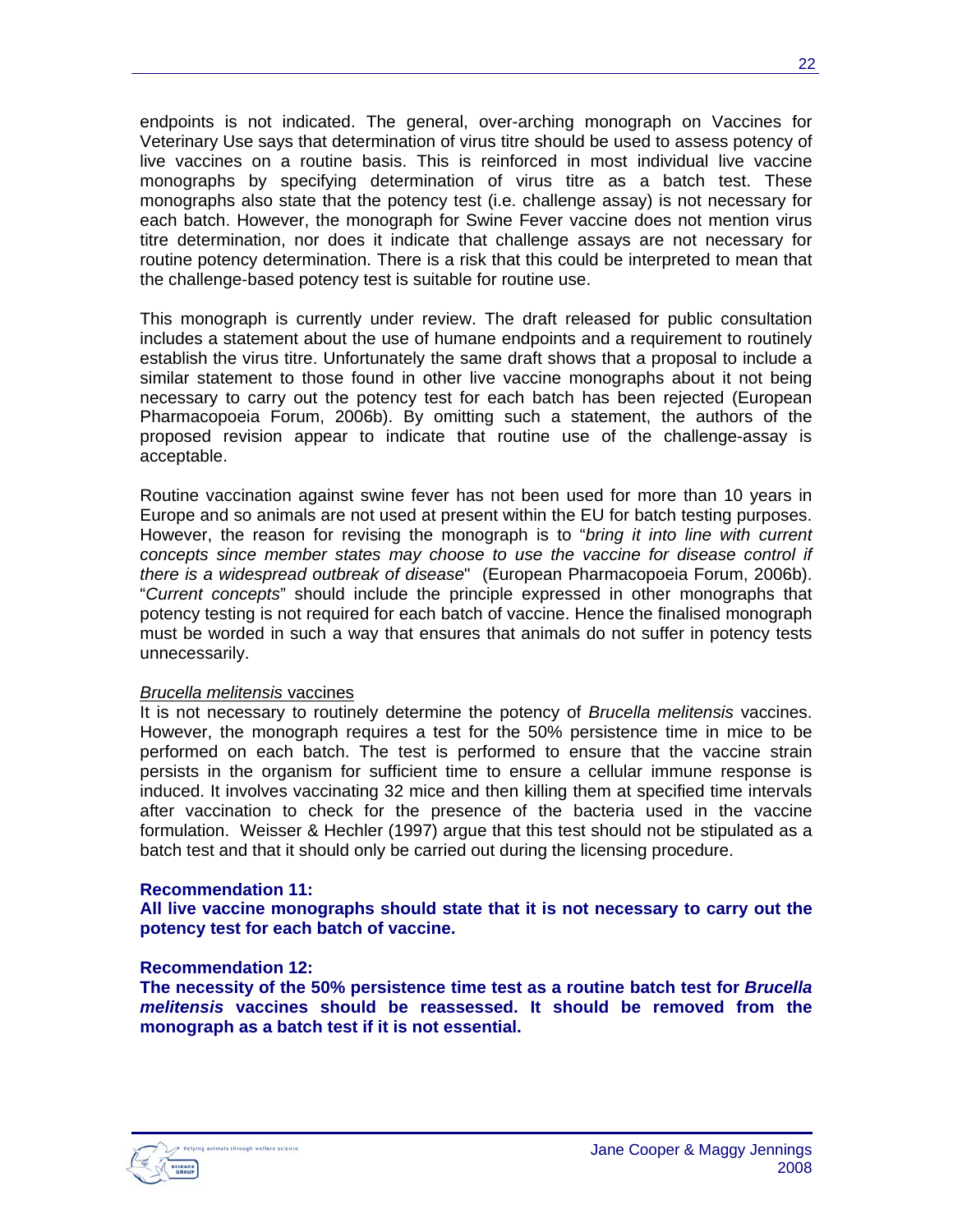## **5. Scope for application of the 3Rs in quality control testing**

There is considerable potential to reduce the impact on animals during testing of vaccine batches by greater application of the 3Rs principle of reduction, refinement and replacement (Russell and Burch, 1959). In 1997, Weisser & Hechler published an indepth, technical and critical review of the animal tests stipulated in the monographs of the European Pharmacopoeia with particular reference to animal welfare. The review comprised a detailed analysis of every animal test, in every monograph, for both human and veterinary vaccines that was included in the Pharmacopoeia at the time. Opportunities for reducing animal numbers and levels of suffering were highlighted throughout the text. More recently, Halder (2001) considered the potential for application of the 3Rs in the Pharmacopoeial monographs for human and veterinary vaccines and highlighted considerable scope for their implementation.

Following the adoption of the European Convention for the Protection of Vertebrate Animals Use for Experimental and Other Scientific Purposes in 1986, the European Pharmacopoeia Commission began a programme of activities to review all animal tests in monographs with a view to applying the principles of the 3Rs. Considerable progress has been made since then and a summary of these achievements has been produced (Castle, 2007). However, there is still considerable scope for further progress to be made.

The Pharmacopoeia currently provides great potential for driving implementation of the 3Rs. The general over-arching monograph on Vaccines for Veterinary Use makes it clear that the principles of the 3Rs are to be applied during tests on animals, advocates the use of humane endpoints and encourages the use of alternative methods of testing when this leads to replacement or reduction of animal use, or reduction in suffering. In addition, many monographs for specific vaccines state that challenge assays are not suitable for routine determination of potency and suggest alternative methods that can be used instead. However, the Pharmacopoeia Commission could do much more to press for adoption of more humane test methods.

The Pharmacopoeia could be more harmonious with the requirements of EU Directive 86/609 with respect to using the minimum number of animals and causing the least pain suffering distress or lasting harm, whilst still ensuring consistency of vaccine batches. In order to do this, the Pharmacopoeia Commission should:

- address the seemingly disparate requirements of the monographs and Directive 86/609;
- address inconsistencies and ambiguity between and within monographs;
- implement processes that would facilitate development, validation and incorporation of more humane testing methods into the monographs;
- harmonise testing requirements with those required by agencies outside of the EU.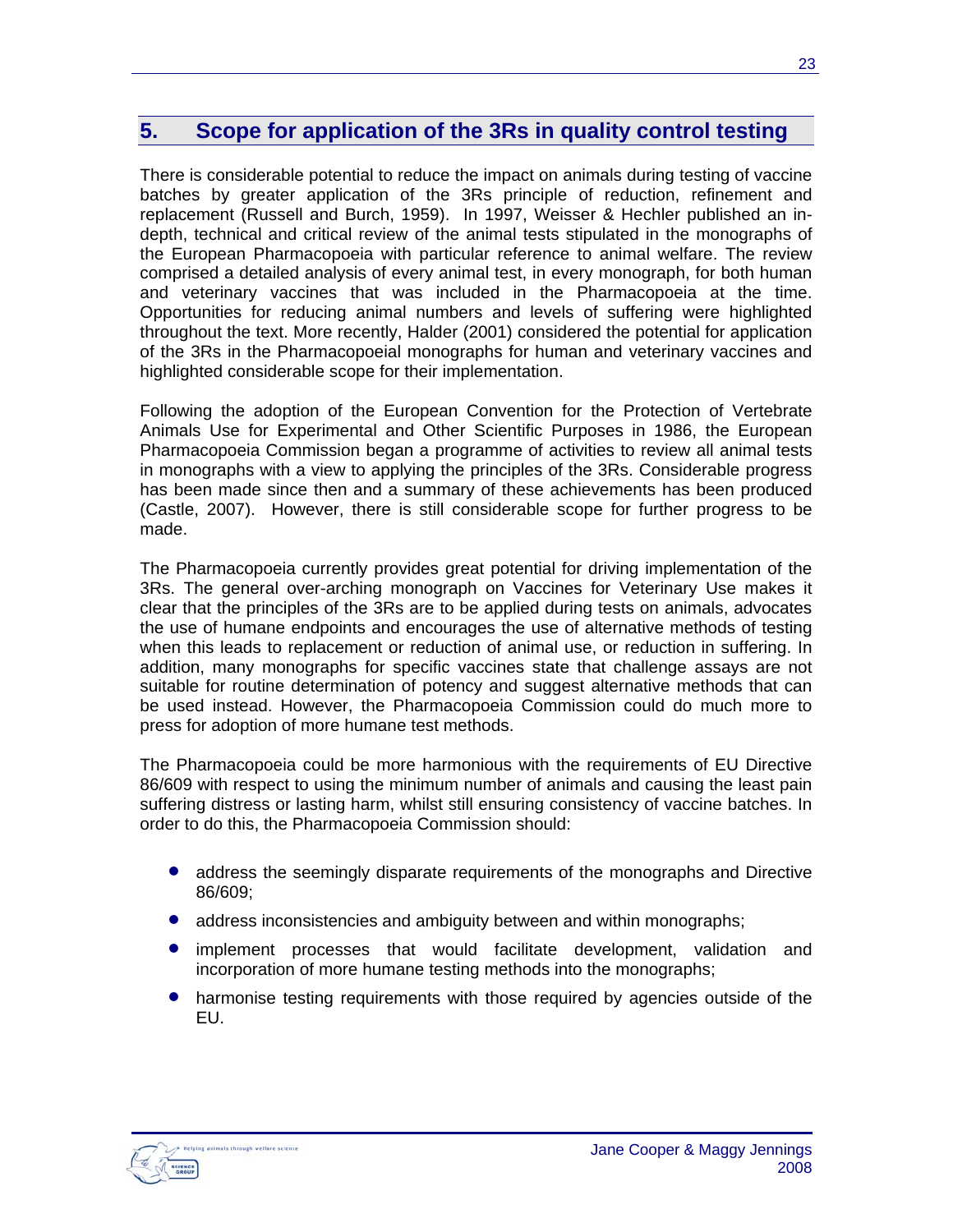## **5.1 Disparate legislation, inconsistencies and ambiguity**

## **5.1.1 Ambiguity relating to the methods for routine potency testing**

The overarching monograph on Vaccines for Veterinary Use says "*for most vaccines the tests cited under Potency or Immunogenicity are not suitable for the routine testing of batches*" and many specific monographs specify that challenge assays should not be used routinely. However, the use of phrases such as "*the* [animal] *test described under Potency is not necessarily carried out*" in other monographs implies that alternatives to challenge-based batch tests are merely options that could be considered. This is inconsistent with the requirement of EU Directive 86/609 to use alternative testing methods where these are reasonably and practically available.

Despite the ambiguous wording of the monographs, serological alternatives to challenge assays are commonly used in the UK (VMD, 2005). In 2003, serology assays were used to assess the potency of 82 products released in the UK compared with challenge assays that were used to assess 50 products. However, as more animals are required for a challenge assay than for a serology assay, the formers accounted for approximately 57% of the animals used in potency testing overall (Immunologicals Team, VMD, personal communication).

The adoption of serological methods to test many veterinary vaccines is driven by a number of factors. These include the requirements of legislation controlling animal experiments, improved animal welfare, increased analytical quality of data, and the significant financial costs associated with animal experiments. Challenge assays are labour intensive and have to be conducted in specialised bio-containment facilities. Adoption of serological assays that often use smaller animals, in smaller numbers, with reduced requirements for bio-containment, labour, and specialised skills in clinical assessment and pathology, results in significant financial savings.

The animals used in challenge assays can in themselves be expensive, and this is particularly the case if the target species is used. Indeed serological methods of potency testing are more likely to be developed and utilised if the animals required in challenge assays are "valuable". So, for example, the only use of dogs and pigs in potency testing for release of vaccines in the UK during 2003 was in serology assays. However mice, hamsters and guinea pigs were commonly used in challenge assays (VMD, 2005) even though in some instances, serology assays are a realistic alternative. Indeed, the VMD report that it is difficult to force companies to adopt the serological method while this is only provided as an example test method (VMD, 2005) rather than being the method required.

The methods used for potency testing of swine erysipelas vaccines illustrate this problem. A number of swine erysipelas vaccines are tested using a mouse challenge assay (VMD, 2005) yet the monograph provides an example of a mouse serological method that can be used once validated. The suggested method is based on an ELISA that has been validated by ECVAM (2002) and for which a standard biological reference preparation is available. Hence universal adoption of this method seems achievable. However, rather than stating that the challenge assay should not be used routinely, as many other monographs do, the monograph for swine erysipelas vaccines merely says that "*it is not necessary*" to carry out the challenge assay for batch testing. Consequently, competent authorities can not insist that serological methods are used.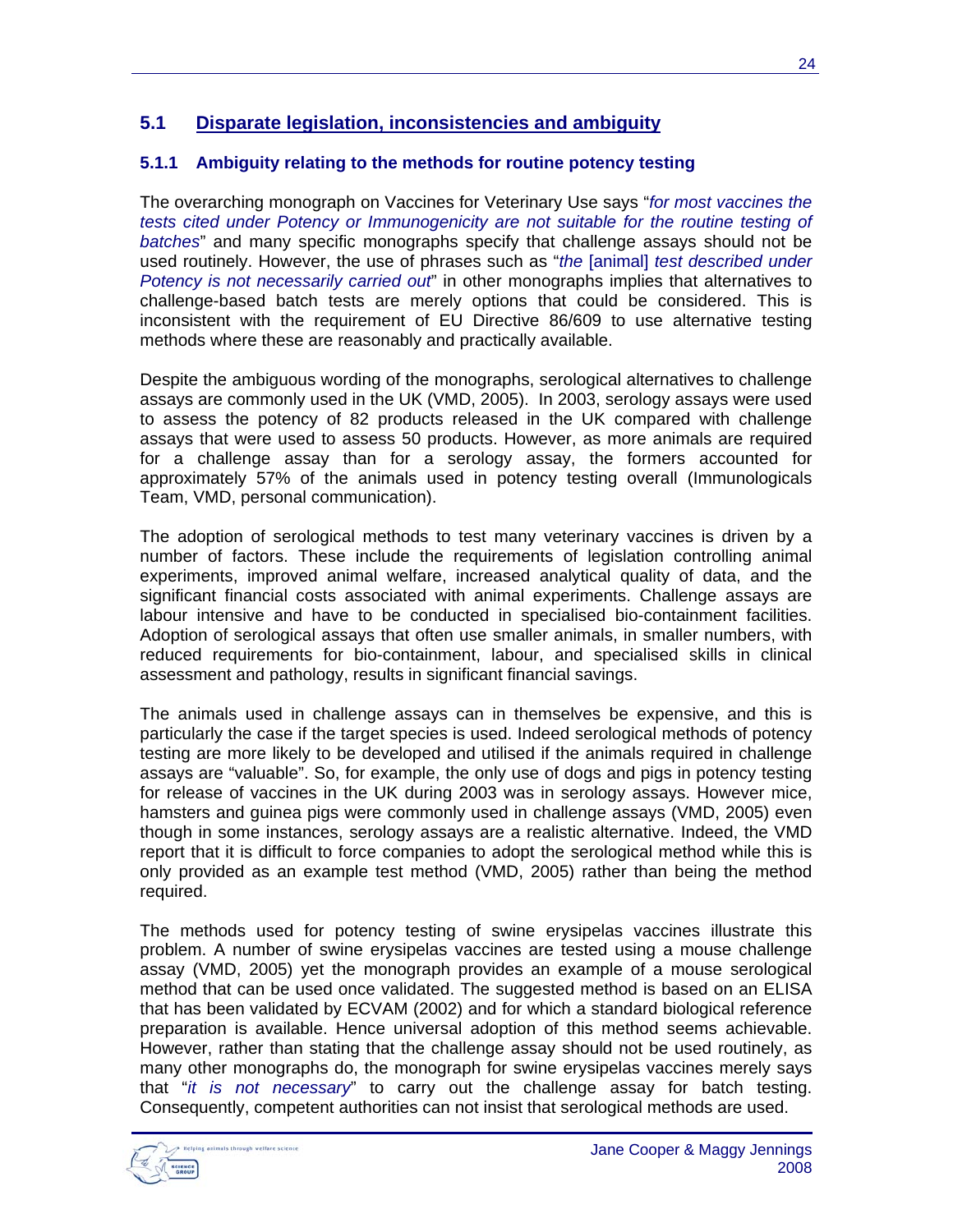Although serological methods are routinely used to assess batch potency in many instances in the UK, this may not necessarily reflect practices in all EU Member States. In some States, differing cultural values with respect to animal welfare, reduced labour and animal housing costs, the requirement for high-specification laboratories for serological method development and the guarantee of regulatory acceptance, could make the challenge assay a more favoured option. If the language used in monographs was more consistent with that used in regulations relating to the protection of animals used in research, it would serve as a reminder to both manufacturers and regulatory authorities that alternative approaches must be used where possible. This would leave less opportunity for misinterpretation.

EU Directive 86/609 requires that animals should not be used in experiments if other methods are reasonably and practically available. However the general monograph on Vaccines for Veterinary Use says if alternative methods are to be used, they should be "*established during development of the vaccine*". This means that manufacturers are required to submit details of the methods to the relevant regulatory authority for approval at the time of licensing.

Unfortunately, development of alternative methods is not always possible prior to a vaccine's licensing, especially if the nature of immunological protection is not fully understood. Adopting alternative methods later in a vaccine's lifetime will require a change to the vaccine's licence and hence additional regulatory approval. Depending on the procedure used for licensing the vaccine, approval may be required from the regulatory authorities of all relevant Member States in which the vaccine is marketed. There will be financial costs associated with each of these applications for approval and if only one authority objects, the test methods must remain as they were at the time of licensing. Hence, once a vaccine has been licensed there can be little incentive for manufacturers to devote resources to developing alternatives to methods that have already been granted approval. Clearly, the requirements of Directive 86/609 could be more fully realised if manufacturers were encouraged to develop serological or *in vitro* potency tests at any stage of a vaccine's life span.

#### **Recommendation 13:**

**Where serological or** *in vitro* **methods of determining potency have been formally validated and incorporated into a monograph, the monograph should state that the challenge assay is not used for routine batch testing. Authorities overseeing regulation of animal experiments (e.g. the UK Home Office) should ensure that the validated alternative methods are used where possible.**

#### **Recommendation 14:**

**Where it is not possible to develop a serological or** *in vitro* **batch potency test during vaccine development, the monograph on Vaccines for Veterinary Use should make it clear that this should not preclude attempts to develop such tests later.** 

#### **Recommendation 15:**

**Competent authorities should introduce a fee amnesty for processing licensing variations that result in fewer animals being used in quality control tests.**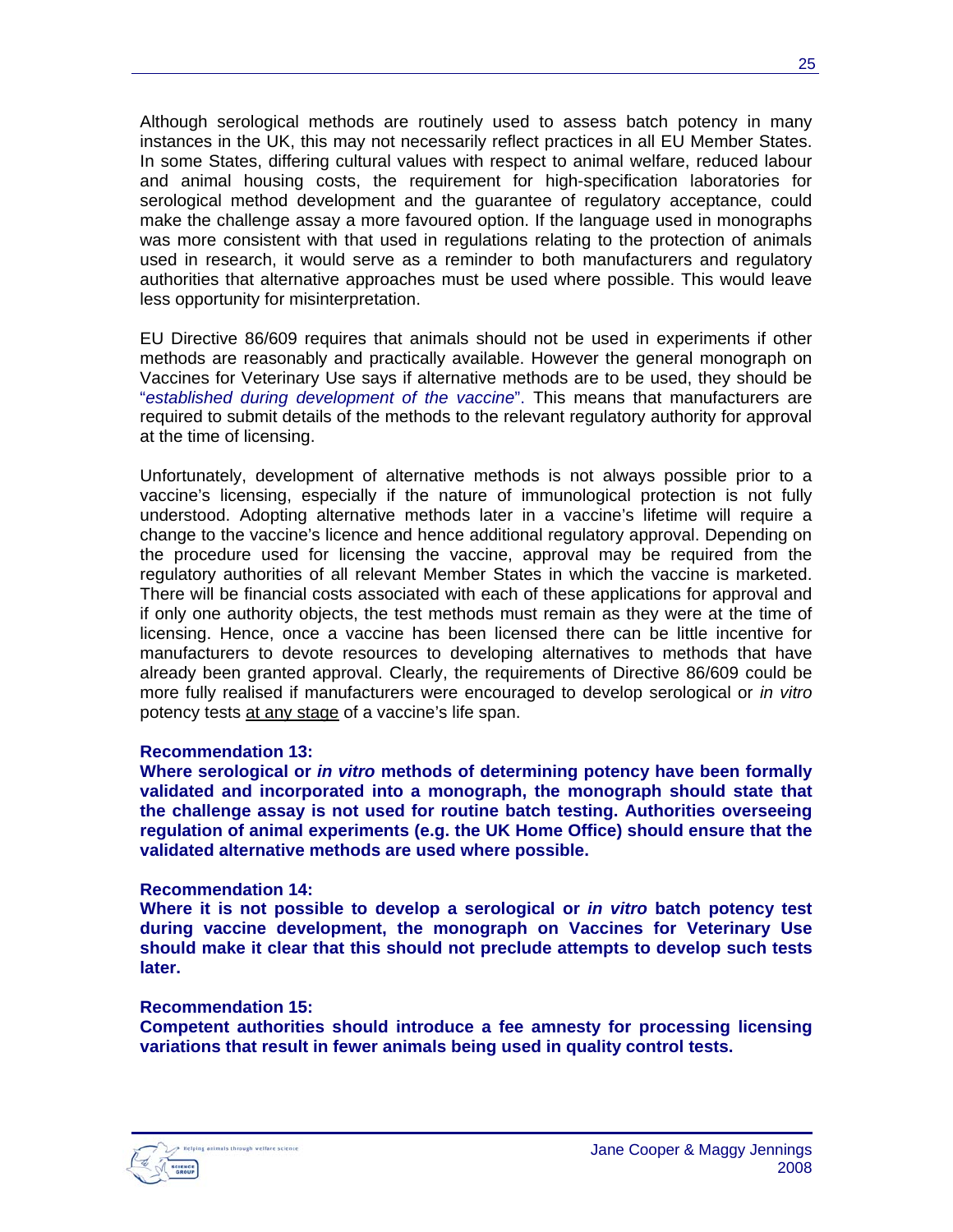#### **5.1.2 Inconsistencies between monographs: use of serological or** *in vitro* **assays for batch potency**

There is a lack of consistency between monographs as to whether serological and/or *in vitro* methods of assessing batch potency are advocated. Most inactivated vaccine monographs require, or at least suggest, that potency should be routinely confirmed using serological methods. However, the use of *in vitro* methods, that allow complete replacement of animal tests, is only suggested in two monographs even though the monograph on Vaccines for Veterinary Use encourages the use of alternatives that can replace animals. In addition, there are a few monographs that fail to suggest either serological or *in vitro* methods. This could be interpreted as meaning that potency should be routinely determined using challenge assays (see Sections 3.6 and 4.4). Consequently it is important that all monographs refer to the potential of using serological or *in vitro* tests for determining batch potency to increase the likelihood of them being developed and used.

#### **5.1.3 Inconsistencies between monographs: the amount of guidance provided**

Unfortunately, in monographs where serological or *in vitro* methods are suggested for routine potency testing, there are marked inconsistencies in the degree of guidance they provide on suitable methods. The level of detail provided regarding methodology ranges from a suggested general approach, to relatively detailed protocols as was highlighted in Section 3.3. Minimal detail may reflect a lack of previously validated methods whilst allowing manufacturers flexibility to develop their own approach to assays. However, the provision of more detailed guidance relating to suitable alternative methods could serve to stimulate alternative test development and use.

The development and validation of methods for routine potency testing is usually the responsibility of the manufacturer or contracted laboratory. The animal health industry is highly competitive and within the UK vaccines account for about a quarter of the veterinary medicine market. It is estimated that in 2005 veterinary vaccine sales were worth £114 million in the UK alone (Anon, 2007). Consequently, there is always considerable pressure to get a product on the market as quickly as possible. If development of a serological or *in vitro* batch potency test is problematic, it has the potential to delay this process. Development and validation of such tests will typically involve overcoming scientific and technical barriers and can be costly in terms of time, money and other resources. At the end of the process there is no guarantee that all relevant regulatory authorities will accept the new method unless the monograph provides clear guidance to both manufacturers and regulators on which approaches to testing are acceptable.

#### **Recommendation 16:**

**Where monographs do not provide details of suitable batch potency methods, manufacturers that have developed and validated their own methods in-house should publish or otherwise share them. They should also submit their methods for formal validation so that they may be incorporated into the appropriate monograph.**

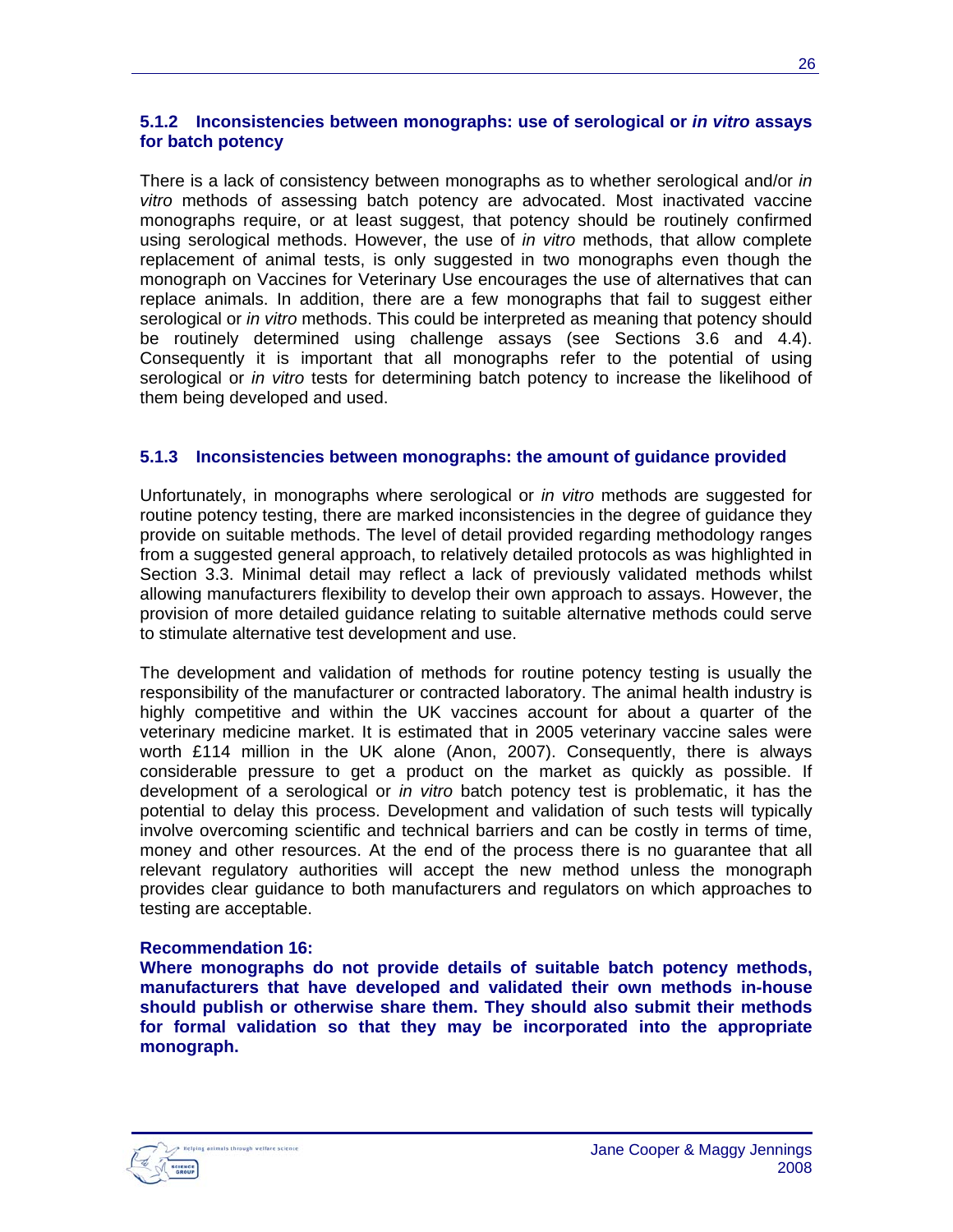### **5.1.4 Inconsistencies in the way humane endpoints are referred to**

The general over-arching monograph on Vaccines for Veterinary Use requires humane endpoints or other means of controlling suffering to be used if the test result will not be affected. However, this requirement is not consistently reiterated throughout the monographs for specific vaccines. A small number of monographs specify that animals showing marked signs of disease should be killed on welfare grounds, but this is mainly during challenge assays used in vaccine development and not during routine batch tests. The majority of monographs that describe challenge assays that can be used in routine batch tests do not mention humane endpoints even when they describe tests that can cause severe disease. The only exception to this is the monograph for *Clostridium chauvoei* vaccines.

This lack of consistency is confusing and could be interpreted to mean that use of humane endpoints is more important in potency tests for some vaccines than others. At worst, the lack of a statement saying that humane endpoints should be used could be taken to mean that humane endpoints are inappropriate, or not permitted, in a particular test. Indeed, where monographs specify that control animals must die, a possible interpretation could be that applying humane endpoints would "affect" the test result, and that the disease should be left to take its course instead. The wording of all monographs should leave manufacturers, competent authorities, and those responsible for overseeing the regulation of animal experiments in no doubt as to the necessity of controlling suffering by using humane endpoints.

The level of inconsistency is such that the monograph for inactivated canine leptospira vaccines is even inconsistent within itself. Two challenge-based tests are described in this monograph. One uses dogs to assess potency during vaccine development and the other uses hamsters for batch potency tests (Appendix 4). The monograph advocates the use of humane endpoints in the dog test but not in the hamster assay, where the test requires that control animals must die (Appendix 4). This suggests that controlling suffering is thought more important for some species than for others. Urgent revision of this monograph is required to address this inconsistency.

The lack of reference to humane endpoints in so many monographs does not encourage manufacturers to use them, especially since monitoring animals merely for mortality requires less input in terms of staff time and training. Indeed, where a test specifically requires death of control animals, manufacturers may actively avoid using humane endpoints for fear of regulatory rejection. To be more in line with Directive 86/609 all monographs that describe tests where control animals are expected to show severe signs of disease, or die, should include a statement about the requirement to control suffering through use of humane endpoints. This would reduce the suffering of animals used in the test and prevent misinterpretation of test requirements.

### **5.1.5. Defining humane endpoints in terms of clinical signs**

Inclusion of a statement about the need to use humane endpoints is important. Ideally monographs that describe tests that caused substantial suffering should describe objective clinical signs, proven to be predictive of death or severe disease, that could be used to a determine when the endpoint has been reached. This approach would ensure that humane endpoints did not affect test results and so would comply with the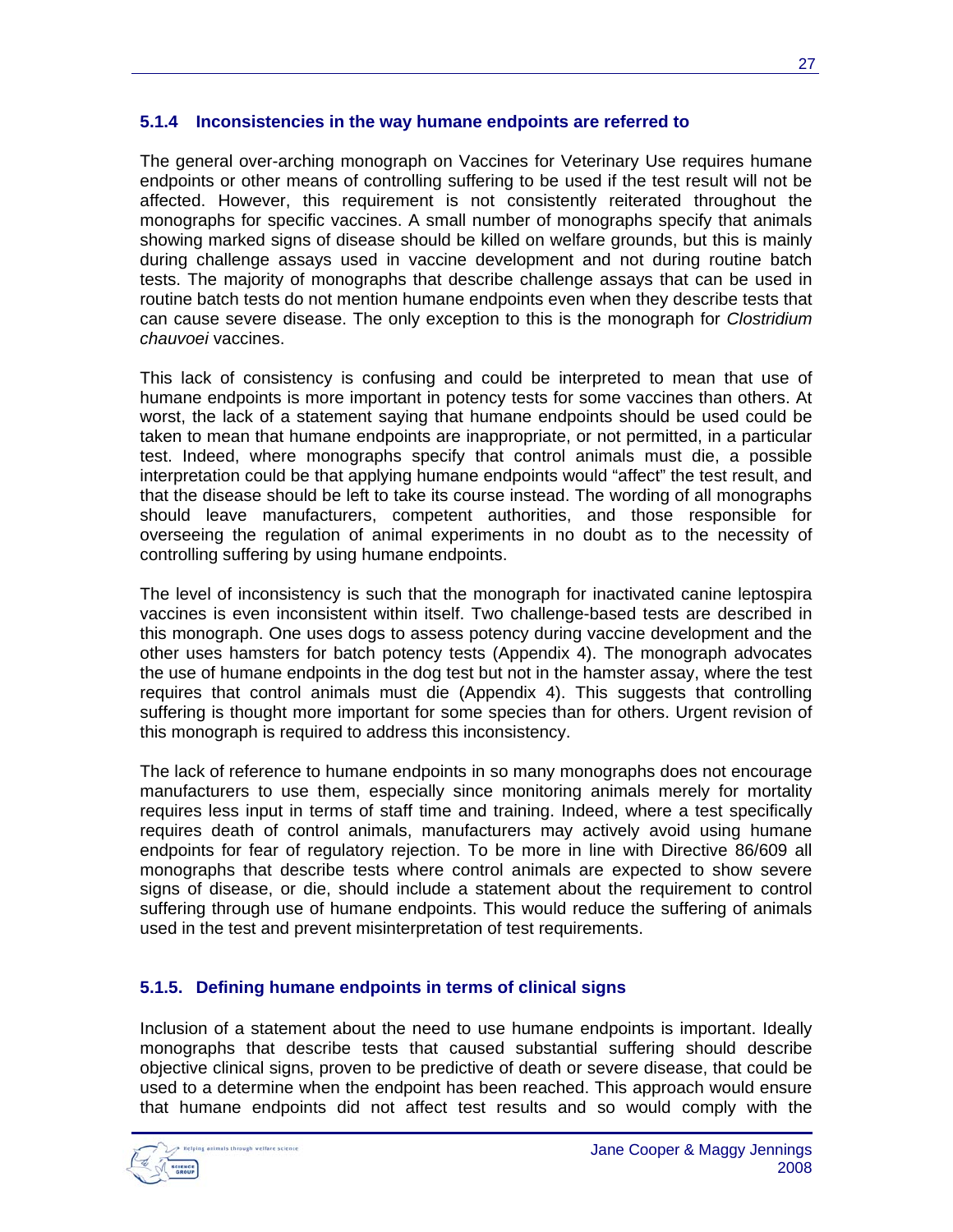requirements of the general monograph on Vaccines for Veterinary Use. Furthermore, it would facilitate a harmonised and consistent approach to how humane endpoints are used, helping to prevent animals suffering more at one establishment than another due to the differing perceptions of both manufacturers and regulators as to when endpoints should be applied. An example of how this approach can be usefully adopted is in the proposed revision of the monograph for rabies vaccine for veterinary use (European Pharmacopoeia Forum, 2006).

Clinical signs that constitute a more humane endpoint would only be incorporated into a monograph following formal validation. However, in keeping with the principles of the 3Rs, it is important that validation studies in themselves avoid causing animal suffering wherever possible. Consequently, endpoint validation should only involve potency tests that are already being carried out for routine regulatory purposes. It should not entail the suffering of additional animals in studies designed solely for validation purposes.

Inclusion of clinical signs to be used as endpoints has long been advocated for particular potency tests. An ECVAM workshop on animal use in the testing of biologicals recommended that the European Pharmacopoeia Commission consider incorporating the clinical signs of hamsters as an endpoint into the canine leptospira vaccine monograph (Hendriksen *et al.*, 1994). The Pharmacopoeia acknowledges that there is a requirement for humane endpoints in this potency test (Castle, 1999), but over a decade has passed since the ECVAM workshop and the situation remains unchanged

### **5.1.6 Ambiguity and inconsistencies relating to animal numbers and experimental design**

### Number of animals required for a test

The monographs could do more to reinforce the requirements of Directive 86/609 by discouraging the use of excessive numbers of animals in individual tests. They could also be more consistent between and within monographs with respect to the numbers of animals required for a test, which is currently species, and not science, dependent.

When describing test requirements, monographs specify the minimum number of animals to be used. For example, all monographs for fish vaccines say, "*potency may be carried out using groups of not fewer than thirty fish*". Use of the phrase "*not fewer*" implies that it is acceptable, and even desirable, to use more than the number of animals specified. This is clearly not the case. Directive 86/609 requires the minimum number of animals to be used that are most likely to produce satisfactory results. It is appreciated that in some instances, it may be necessary to use more than the minimum number of animals specified in the monograph to demonstrate the required level of difference between control and vaccinated animals. However, monographs should make it clear that the number of animals used should be the minimum required for test results to be scientifically valid.

Tables 5 and 6 show that the number of animals required for a test varies considerably, and that often the number required is species dependent. Tests involving animals that are costly and require labour-intensive husbandry and housing require fewer animals than smaller, cheaper animals (like mice, fish and birds) that are more easily housed in laboratory environments. This would only be justified if results from mice, birds and fish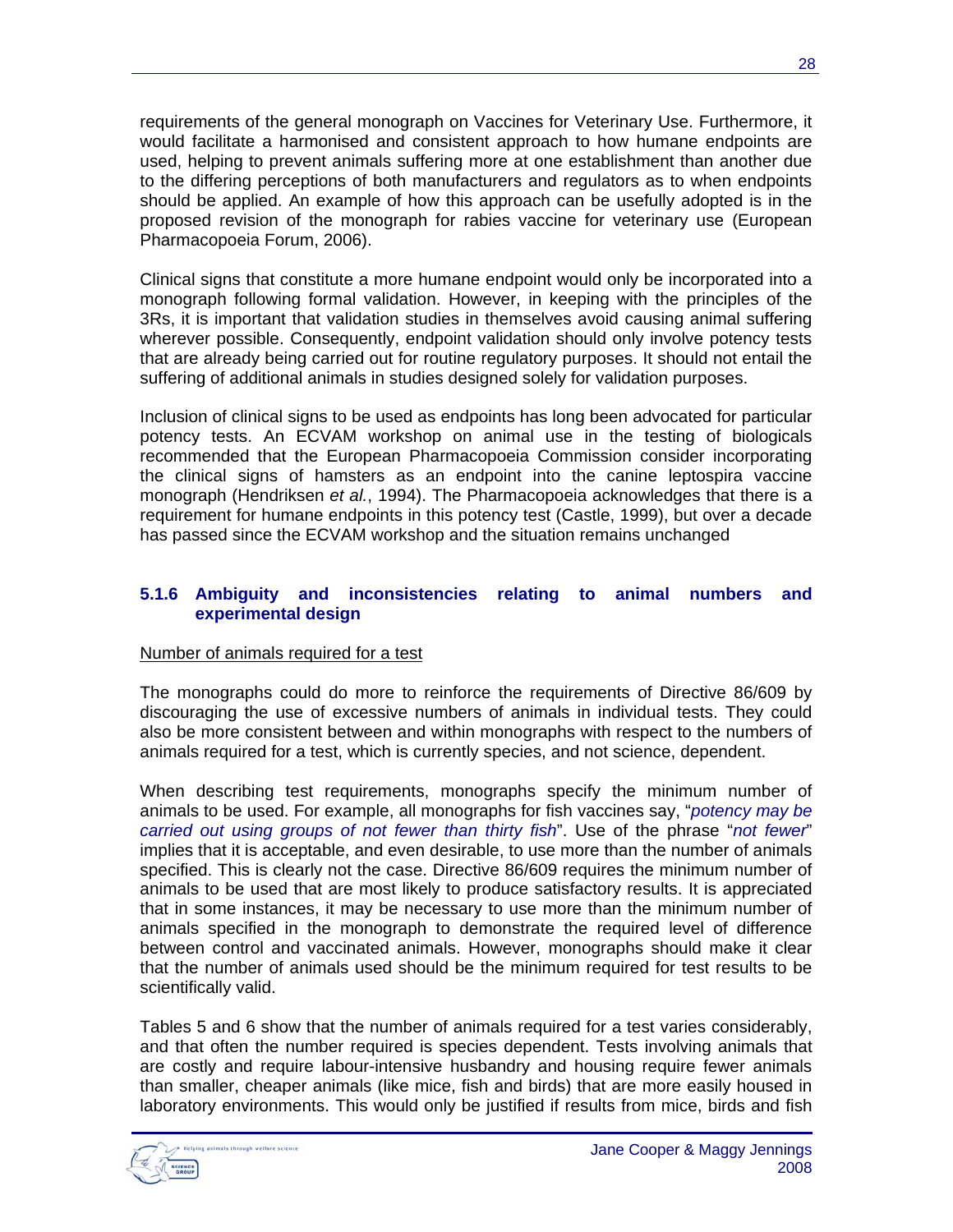were expected to be more variable than from other species. There is no evidence that this is always the case. Indeed variability is likely to be greater in some of the more "valuable" species than in laboratory animals and birds. For example, mice bred from closed colonies are more genetically similar and so variation between individuals is likely to be less than in more out-bred species like horses. In addition, monographs for avian vaccines always require the use of SPF birds. The use of SPF animals can reduce variation as clinical and sub-clinical infections can affect test outcomes in non-SPF animals, thereby increasing variation (de Boo & Hendriksen, 2005).

Even within individual monographs there are species-related inconsistencies in the number of animals required for a particular test. For example, the monograph for canine parvovirus (Appendix 2) suggests two possible serological tests for confirmation of potency. One test requires two dogs while the other requires five guinea pigs. There is no reason why variation between individuals should be greater for guinea pigs than for dogs. Similarly, in the monograph for feline infectious enteritis vaccines (Appendix 2), the standard test for potency is a serological assay in cats. An alternative serological assay in guinea pigs is suggested, but the monograph offers no guidance as to how many guinea pigs are required. As a result, the number of guinea pigs required for the test is open to interpretation, and there is potential for more animals to be used than is necessary.

Thus it seems that the number of animals required for a particular test may be based on scientifically irrelevant issues such as availability, cost or ease of housing in laboratory conditions. The number of animals stipulated in the monograph should reflect the numbers required to satisfy the scientific requirements of the test and should not be dependent on the species used.

#### Experimental design

The numbers of animals required in unvaccinated control groups in challenge assays are of particular concern because of the potential for these animals to suffer substantially. During 2003, 4021 animals were used as controls in challenge assays for release of veterinary vaccines in the UK (Immunologicals Team, VMD, personal communication). In many monographs, fewer animals are required in control groups than in vaccinated groups (e.g. canine adenovirus, Appendices 2 and 3). Such unbalanced group sizes reduce the number of animals that develop significant disease, but this element of experimental design is not applied consistently throughout the monographs. For example, the potency test for canine leptospira vaccine requires equal numbers of hamsters in vaccinated and control groups (Appendices 2 & 4). All control groups should contain the minimum number of animals required to generate meaningful test results, and wherever possible control groups should contain fewer animals than vaccinated groups.

The design of serology assays described in the monographs as examples of suitable batch potency tests is also inconsistent. The majority of tests require a single group of vaccinated animals but others require an additional group of controls (which in the case of fish vaccines have to undergo the stress of mock vaccination). It is not always clear why control groups are required in some monographs and not in others, but their inclusion often appears to be species dependent. For example, control animals are required in all tests that use chicken and fish. They are not required in tests that use dogs or cats, and are required sporadically in tests that use other species.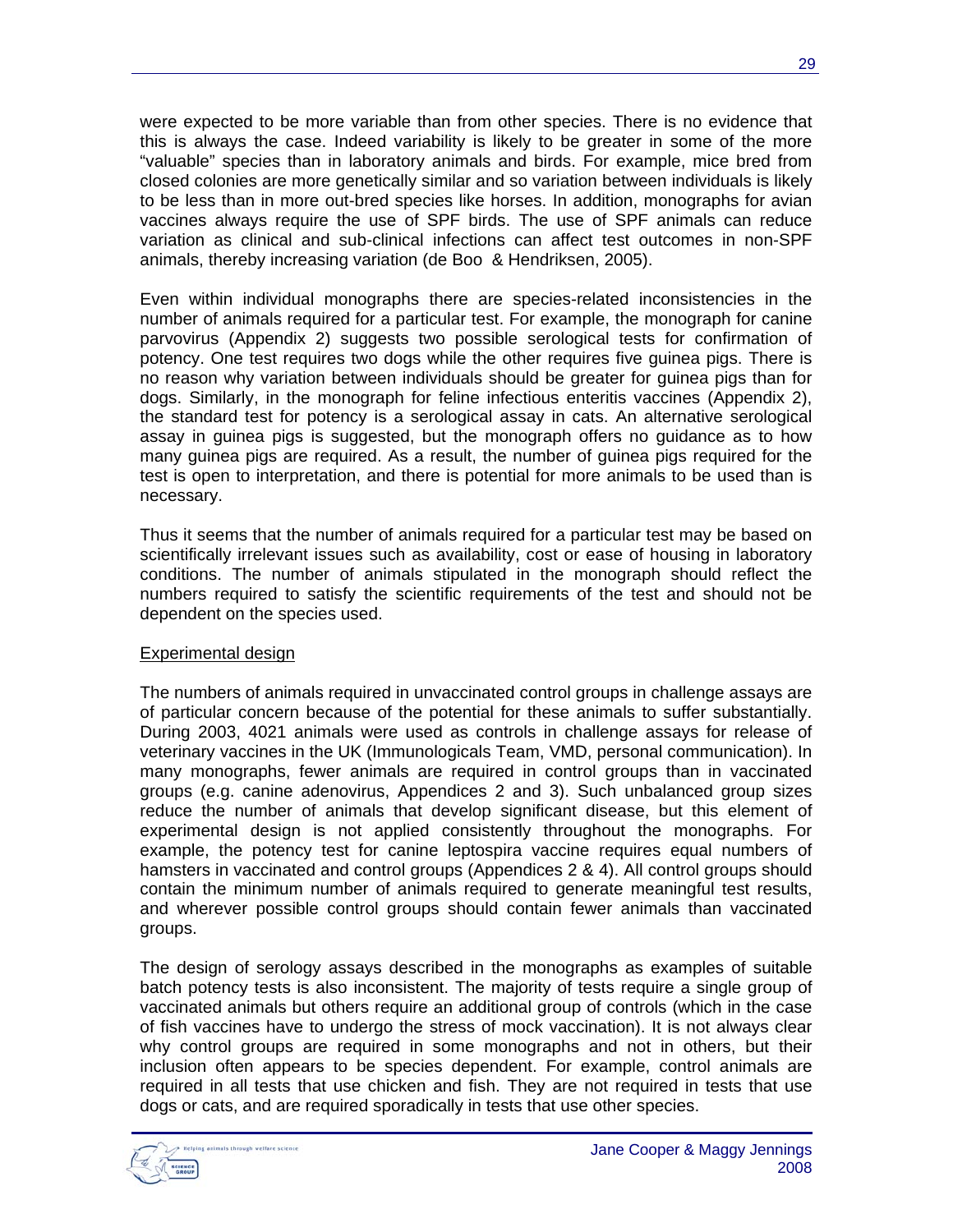#### **Recommendation 17:**

**The general monograph on Vaccines for Veterinary Use should state that the numbers of animals used in tests must be the minimum required for test results to be scientifically valid. Competent authorities, and national authorities responsible for regulation of animal experiments, should challenge the methods of vaccine manufacturers who use more animals than the minimum stipulated by a monograph for a particular test.** 

### **Recommendation 18:**

**Control groups should only be incorporated into a test design if there are compelling scientific reasons for doing so.**

### **5.2 Development, validation and incorporation of more humane test methods into the monographs**

#### **5.2.1 The need for a swifter process for revising and implementing monographs**

Monographs and other texts of the Pharmacopoeia are revised following a decision of the Pharmacopoeia Commission and potentially such revisions can incorporate more humane test methods. Interested parties may propose a revision to a monograph through their National Pharmacopoeia Authority if there is justification for a revision and sufficient data to back up the proposal. There are rules governing the revision of monographs (EDQM, 2007) and an outline of the procedures involved in the revision process are published in the Pharmacopoeia's journal, *Pharmeuropa*.

On receiving a reasoned request for a revision, the Commission decides the priority with which the revision should be dealt, based on the justification submitted. Revisions to promote animal welfare are always regarded as high priority (Castle, personal communication).

Requests to revise a monograph to incorporate a more humane test method will only be considered by the Pharmacopoeia if proposals are accompanied with sufficient substantiating data, which will usually be obtained during a programme of formal validation. Then, if acceptance is granted, the monograph is revised to incorporate it. Revision of a monograph typically takes at least two years. The entire process of incorporating new test methods is extremely slow, with the time between development and acceptance of an alternative model being more than 10 years in total (Hendriksen, 2002). The scale of the delay between test development and implementation is unacceptably costly in terms of animal welfare. Formal validation is both essential and time-consuming, but the animal welfare costs could be reduced by adoption of swifter review, acceptance and implementation procedures.

#### **Recommendation 19:**

**The Pharmacopoeia Commission should review its procedures for the revision of monographs with a view to accelerating the incorporation of, and acceptance of, more humane testing methods, and the deletion of obsolete animal tests.**

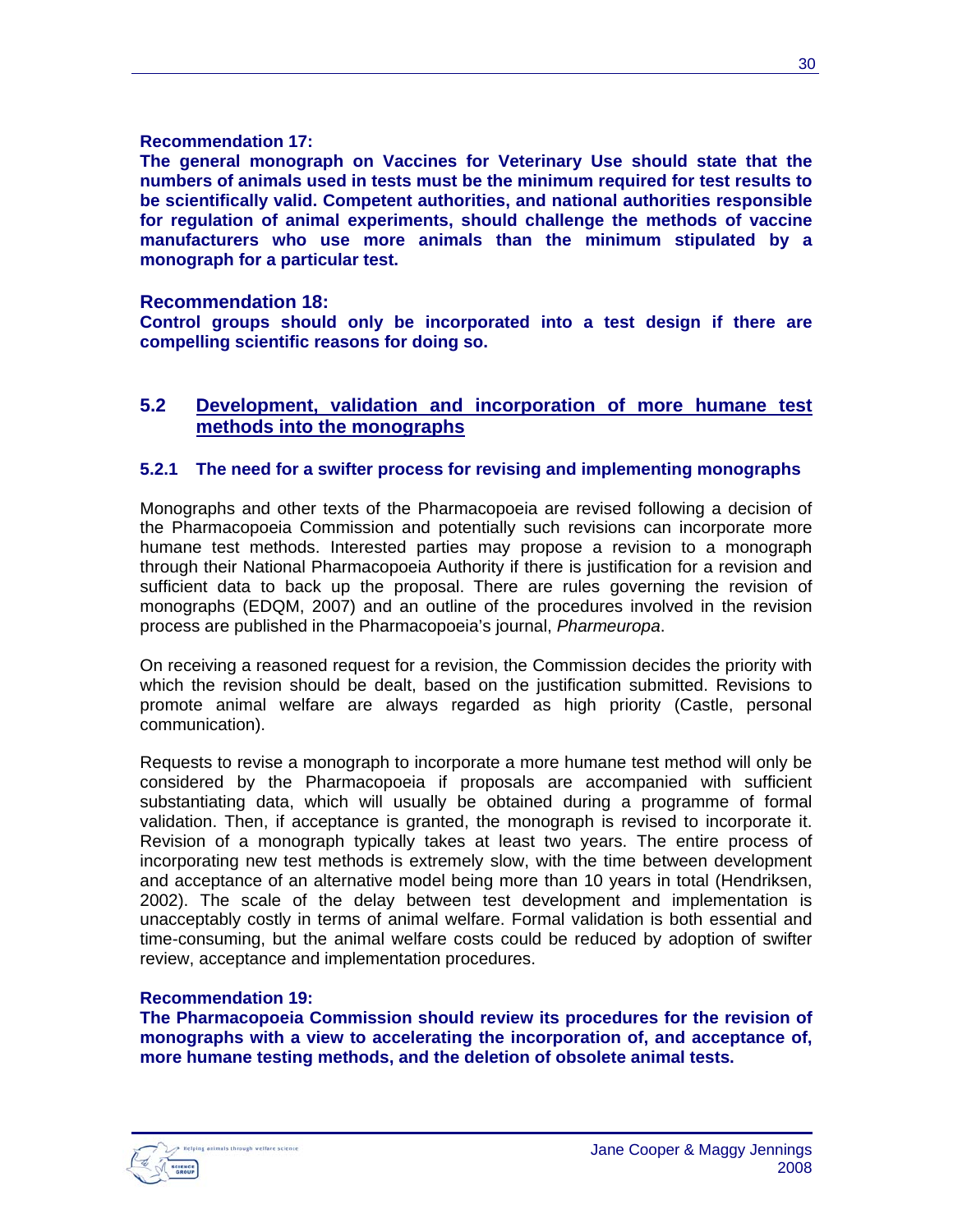### **5.2.2 Validation of more humane test methods**

If serological or *in vitro* assays are to be used for routine batch potency determination they are validated in-house during vaccine development. Despite the varying level of guidance on acceptable methods given in the monographs, most manufacturers develop batch potency tests for at least some of their vaccines that meet regulatory approval whilst avoiding routine use of challenge assays. However, these test methods are rarely shared between companies or formally validated externally. Consequently, good practice is not disseminated as well as it could be.

This is unsurprising in light of the competitiveness of the animal health industry that makes manufacturers reluctant to share the output of costly development work. However, manufacturers should be encouraged to publish details of alternative testing methods that have gained regulatory approval, and to submit them for formal external validation, for example to ECVAM. Competent authorities are in a unique position to encourage sharing and formal method validation but a supporting statement in the monograph for Vaccines for Veterinary Use would lend weight to this.

Commercial confidentiality issues may make manufacturers unwilling to share novel test methods. However, more humane test methods are also developed in academic environments and research institutes where there is less reluctance to share, and researchers might be keen to see their methods validated and universally adopted. Unfortunately, the role of ECVAM is not widely known outside of the regulatory and manufacturing sectors. Consequently, researchers who have developed novel methods of routinely evaluating potency may be unaware that there is a process for submitting such methods for formal validation.

#### **Recommendation 20:**

**ECVAM should promote its role and the existence of its guidelines for submitting test methods for consideration for formal validation more widely within the research community.**

#### **5.2.3 Formal validation of suggested alternative test methods**

The monographs provide plenty of opportunities for manufacturers to avoid challenge assays for routine potency determination by suggesting alternative test methods. However, the only way to guarantee that challenge assays are only used to demonstrate efficacy during vaccine development, and not for routine batch potency, is to remove all references to assessing potency with challenge assays from the monograph. This approach has been already been adopted in a small number of monographs (e.g. inactivated feline infectious enteritis vaccine, Appendix 6), but needs to be extended across far more. This will only be possible if greater efforts are focussed on developing standardised serological potency tests that can be formally validated and then incorporated into monographs, not merely as a suggested approach, but as the standard test described for potency.

#### **Recommendation 21:**

**Once a serological test method has been formally validated and accepted for incorporation into a monograph, the potential to use challenge assays for routine**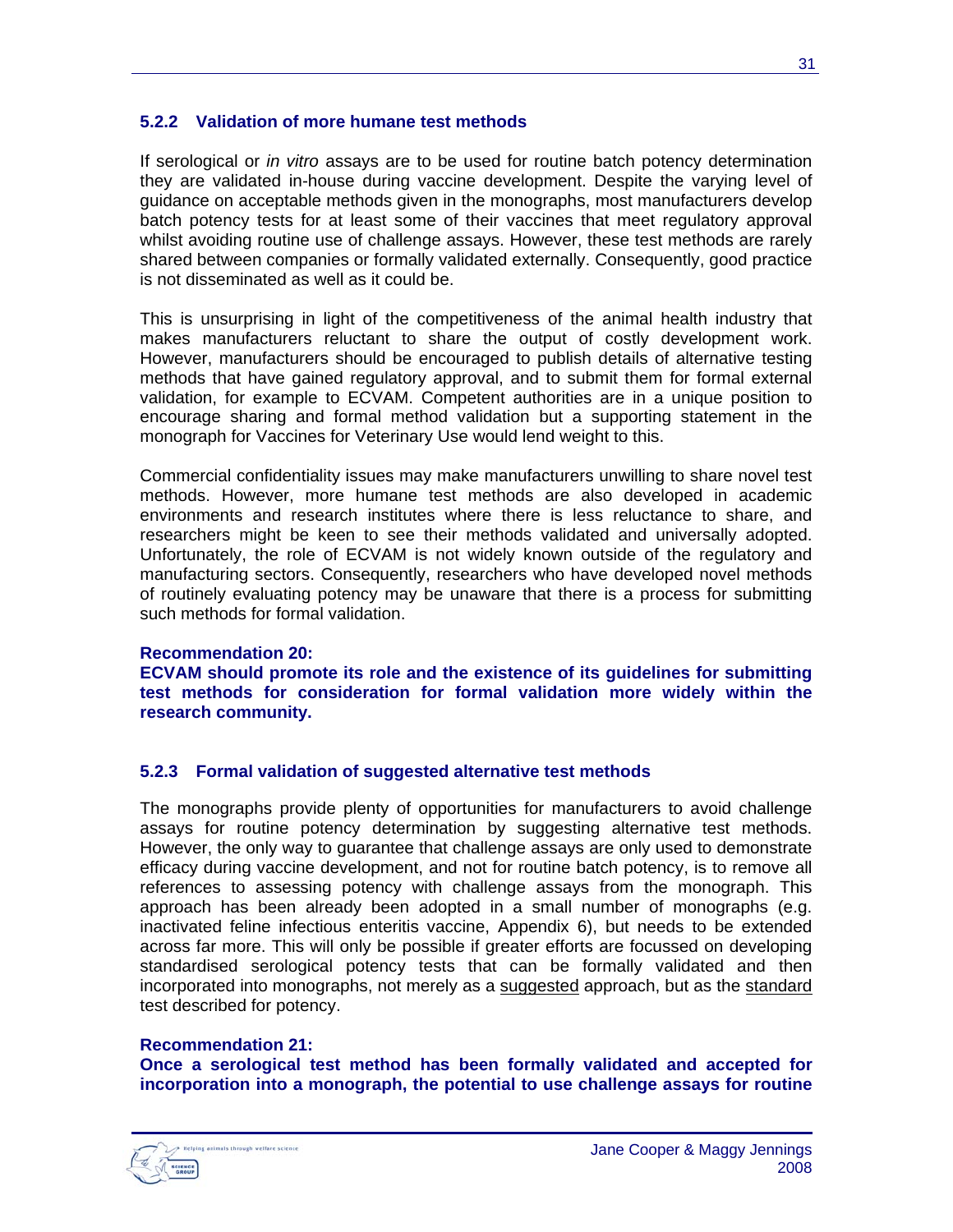### **batch potency tests should be removed, as in the monograph for inactivated feline infectious enteritis vaccine**

### **5.2.4 Problems with validating a new method against a challenge assay**

The over-arching monograph on Vaccines for Veterinary Use encourages the adoption of alternative test methods, but makes it clear that in order to gain regulatory approval they must be validated against the standard test described for potency, which is usually a challenge assay. Thus it states:

*" …alternative test methods may be used to demonstrate compliance with the monograph and the use of such tests is particularly encouraged when this leads to replacement or reduction of animal use or reduction of suffering"*

*"With the agreement of the competent authority, certain of the batch tests may be omitted…… ()… where alternative tests validated with respect to the Pharmacopoeia method have been carried out"*

Establishing a correlation between different types of methods can be overwhelmingly difficult, particularly since challenge assays can be difficult to standardise, and reproducibility may be poor (e.g. Goris *et al*, 2007). This means that development of more reliable, reproducible and humane methods is hampered by the need for them to reflect results obtained from highly variable systems, influenced by a whole range of external factors. The mechanisms governing protection may also be poorly understood. Demonstration of equivalence of an alternative method may not only be problematic, but can also be of limited relevance (Castle, 2007). New validation strategies are therefore required in order to define those parameters most relevant to potency that can be used to demonstrate consistency.

This need to validate alternative test methods against the standard challenge-based potency test in the monograph can be a particular problem when developing alternative test methods for existing vaccine products. Not only can establishing a correlation be difficult, but also the validation process may use animal species in challenge studies that might not be required otherwise. This is because the general monograph on Vaccines for Veterinary Use states:

*"The acceptance criteria for the batch potency test are therefore established by correlation with the test described under Potency. Where a batch potency test is described in a monograph, this is given as an example of a test that is considered suitable, after establishment of correlation with the potency test; other test models can also be used."*

This wording suggests any alternative test would have to be validated against the test described under Potency. For example, the test for canine leptospira vaccines is a dog challenge assay (see Appendix 4). However, hamsters are routinely used to determine the potency of batches of existing vaccines. In accordance with the requirements of the general monograph above, manufacturers using the hamster assay will have already demonstrated a correlation between the dog and hamster test during vaccine development to gain regulatory approval. Unfortunately, these same requirements appear to exclude alternative test methods being validated against the hamster assay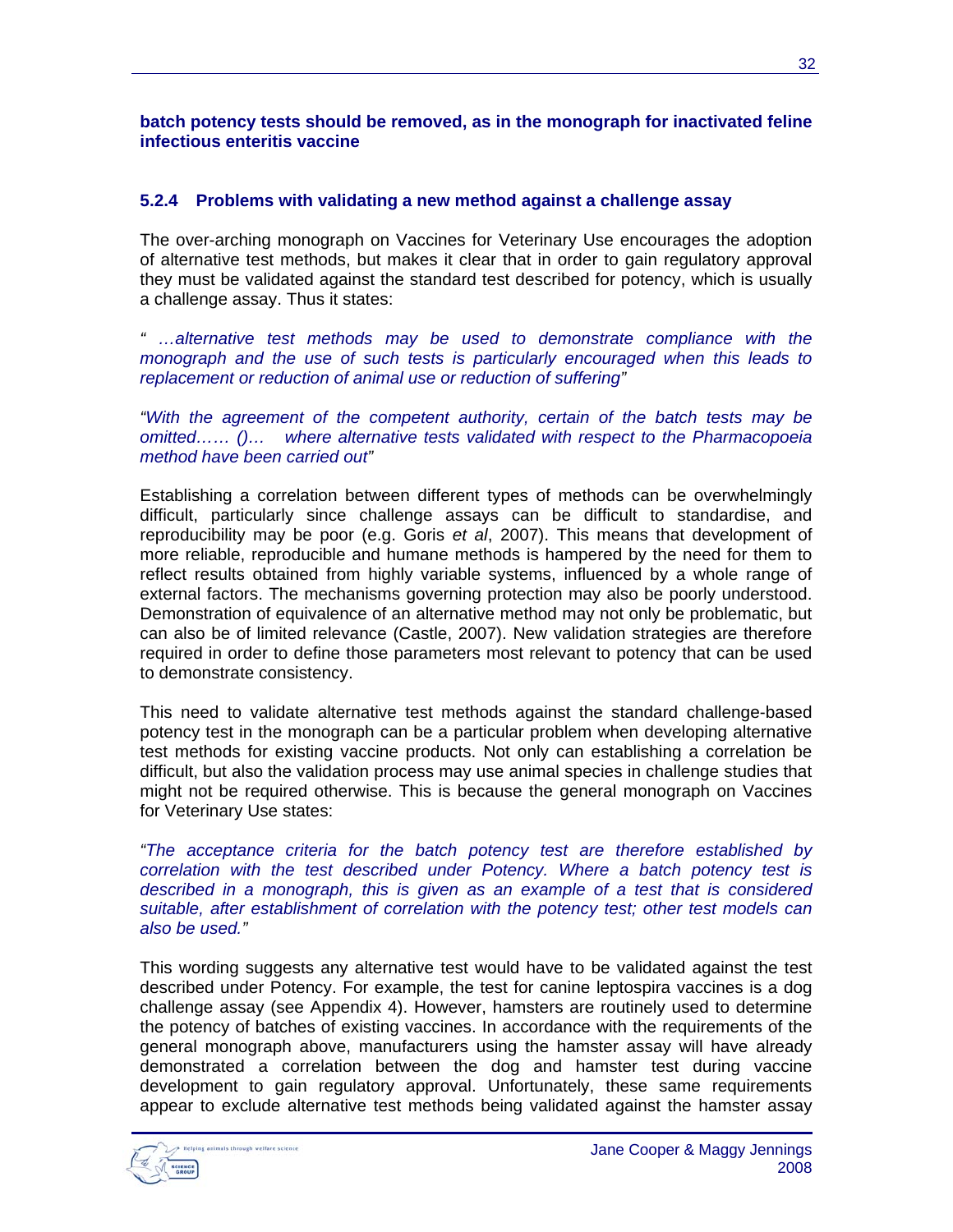that is already being performed routinely. This creates a requirement to perform a study that may cause substantial suffering to animals perceived as 'valuable' and ethically sensitive, in order to validate a more humane test method. This presents a dilemma that is difficult to resolve while the validation requirements remain as they are.

### **Recommendation 22:**

**The European Pharmacopoeia Commission should devise a new strategy for validation that seeks to ensure batch-to-batch consistency of the most relevant parameters rather than relying principally on a correlation with an animal model.**

### **5.3 Harmonisation of Test Requirements**

Animal health is a global industry and in order to be marketed on a world-wide basis a vaccine must meet the regulatory requirements of all regions in which it is to be marketed. Unfortunately the testing requirements for a particular vaccine may differ between regulatory regions.

An example is the potency test requirements for *Clostridium chauvoei* vaccines. This involves a challenge assay where at least five guinea pigs are used as unvaccinated controls. For release onto the US market, 80% of the control animals must die (USDA, 2005). However, for release in the EU, all control animals must die. If any control animals survive the test is repeated. Infection does not always result in 100% mortality, so repeat testing is often necessary. This means that more animals are used in tests of substantial severity to satisfy the requirements of EU regulators than are used to satisfy the needs of US regulators. In potency tests for other vaccines this pattern can be reversed. For example, the potency test for canine leptospira vaccines requires more hamsters to be infected to meet the requirements of US regulators than to meet the requirements of the European Pharmacopoeia.

Harmonisation of test requirements could eliminate the need to use several test methods in order to satisfy the regulatory requirements of all control agencies. This would drastically reduce the numbers of animals used to gain global marketing authorisations for veterinary vaccines.

The European Pharmacopoeia Commission works on harmonisation through the Pharmacopoeial Discussion Group (PDG) that also involves the Pharmacopoeias of Japan and the US. The PDG works to a full and varied programme, but unfortunately those monographs that result in the most animal suffering, and where there is the most need for harmonisation, have yet to receive attention.

### **Recommendation 23:**

**The PDG should prioritise harmonisation of monographs that describe challenge assays that are used as routine batch potency tests. This would prevent unnecessary animal use and suffering, and would also permit the use of serological and** *in vitro* **methods of potency determination in all regulatory regions.**

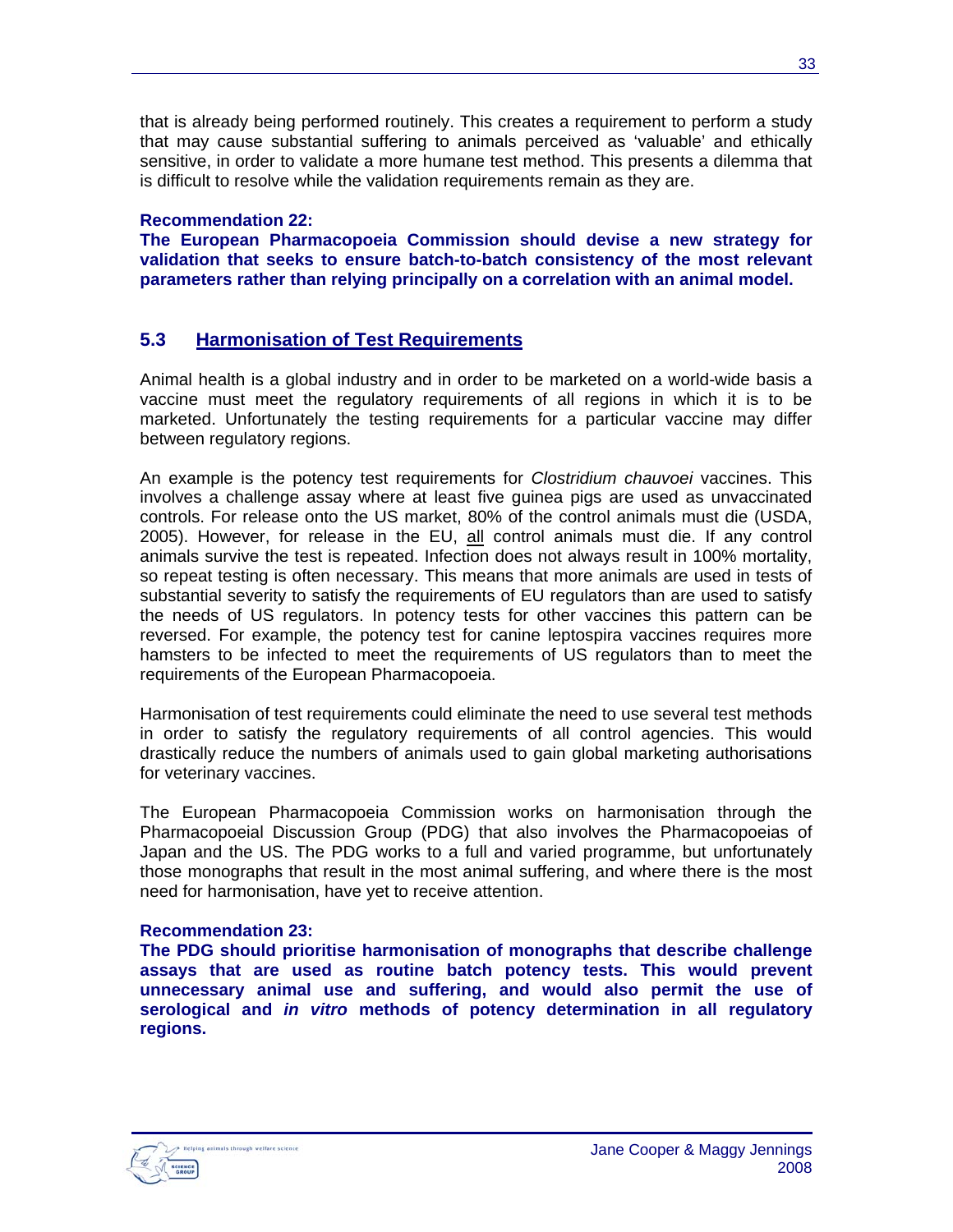### **6. Reducing animal use in other quality control tests**

There are a number of opportunities to reduce the numbers of animals used in other tests conducted on vaccine batches for quality control purposes.

### **6.1 Reduction of animal use in batch safety tests**

It is a requirement of every monograph for veterinary vaccines that safety tests are conducted on every batch of vaccine to ensure freedom from non-specific contamination. Generally, these are performed in the target animal. There is huge potential to reduce the number of animals used in this test by deleting the test altogether, by waiving the test for particular vaccine products and by addressing the inconsistencies between the monographs relating to the numbers of animals required for the test

Deletion of the safety test would have a massive impact on the numbers of animals used in quality control tests. There are good grounds for its deletion. The relevance of this test has been widely criticised as there is no evidence to suggest that it contributes to the safety of veterinary medicines. There have been multiple calls for its deletion in the past (Possnecker & Cussler, 1998; Possnecker, 1999; Bruckner *et al*., 2000; Advisory Group on Alternatives to Animal Testing in Immunogiologicals, 2002; Halder *et al*., 2004). Batch safety tests have the potential to cause considerable pain and discomfort to the animals that are used because of the large injection volumes they can involve. The volumes required frequently exceed the maximum recommended in established good practice guidelines, especially for batch safety tests of live vaccines where ten times the recommended dose volume is used (Cooper, in press). This provides additional grounds for discontinuing the test where possible.

The general monograph on Vaccines for Veterinary Use provides considerable scope for reduction by allowing the safety test to be waived for established vaccines under certain conditions:

*"…routine application of the safety test will be waived by the competent authority in the interests of animal welfare when a sufficient number of consecutive production batches have been produced and found to comply with the test, thus demonstrating consistency of the manufacturing process…. …The number of consecutive batches to be tested depends on a number of factors such as the type of vaccine, the frequency of production of batches and experience with the vaccine during development safety testing and during application of the batch safety test. Without prejudice to the decision of the competent authority in the light of information available for a given vaccine, testing of 10 consecutive batches is likely to be sufficient for most products..."*

Thus it is possible to obtain approval from the relevant regulatory authority to waive batch safety testing if consistency between vaccine batches can be demonstrated. Guidelines have been developed on the criteria required to enable these tests to be waived if authorisation has been obtained through the centralised procedure (EMEA, 2005). However, manufacturers wishing to discontinue routine batch safety testing may be discouraged or prevented from doing so for a variety of reasons. These include: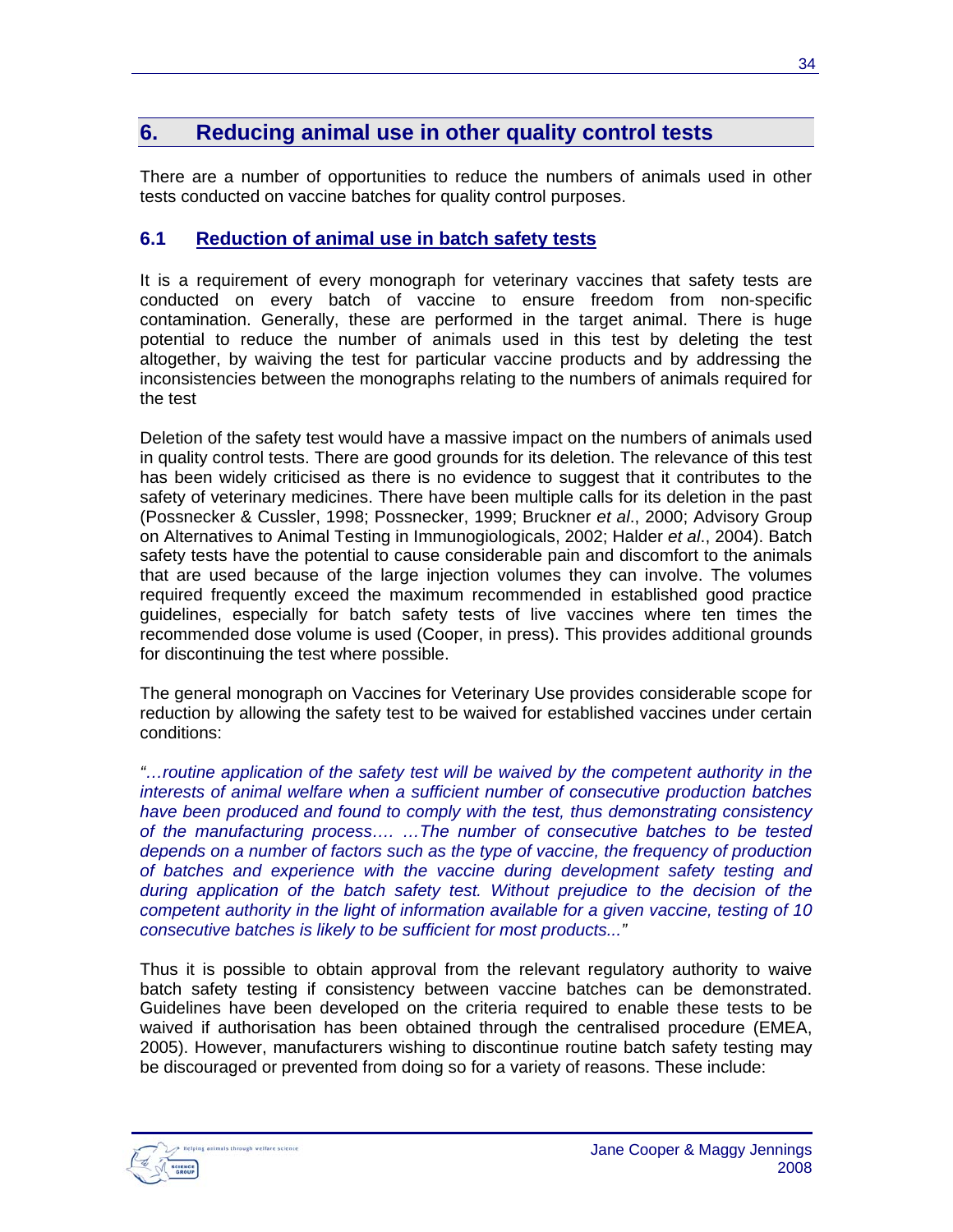- The fees that must be paid to the relevant regulatory authorities in order to be granted authority to discontinue the test.
- Obtaining authority to discontinue the test is relatively straightforward if the product is only marketed in a single EU Member State, or has been registered by means of the centralised procedure. However, if the product is marketed in a number of EU states or third countries, lack of a co-ordinated approach between all relevant regulatory authorities can be a problem. In order to discontinue the test completely, a manufacturer may have to obtain authority from all relevant regulatory authorities. If the regulatory authority of only one State or country objected to removing the test, then the test would have to continue.
- Companies may not have the resources required to gather the data and submit the application to the relevant regulatory authority.
- Tests may be perceived as providing "back-up" to manufacturers in the event of a suspected adverse reaction occurring in the field, justifying adoption of the "it was fine when we tested it in the target species" approach. This is despite evidence that passing the target animal safety test does not guarantee a safe vaccine (e.g. Falcone *et al*., 1999).

Removal of one or more of the above obstacles would facilitate a reduction in the numbers of animals used.

The batch safety test is inconsistent with respect to the numbers of animals that are required for different vaccines and this is species dependent. Vaccines for mammalian species are tested for safety in two animals, while vaccines for birds or fish are tested in ten animals. There is no apparent scientific reason for this variation, and the number of animals used in safety testing would be reduced significantly if the number required for fish and avian vaccines was brought in line with that required for mammalian vaccines.

#### **Recommendation 24:**

**Competent authorities and authorities responsible for the regulation of animal experiments (e.g. the UK Home Office) should challenge manufacturers to provide compelling justification for why they continue to perform the batch target animal safety test.** 

#### **Recommendation 25:**

**The EMEA should strive for a globally harmonised approach to waiving of the safety test through participation in the International Cooperation on Harmonization of Technical Requirements for Registration of Veterinary Medicinal Products programme (VICH).**

#### **Recommendation 26:**

**The number of animals required for batch safety testing of bird and fish vaccines should be reduced to two, as is the requirement of batch safety tests of vaccines for other species.**

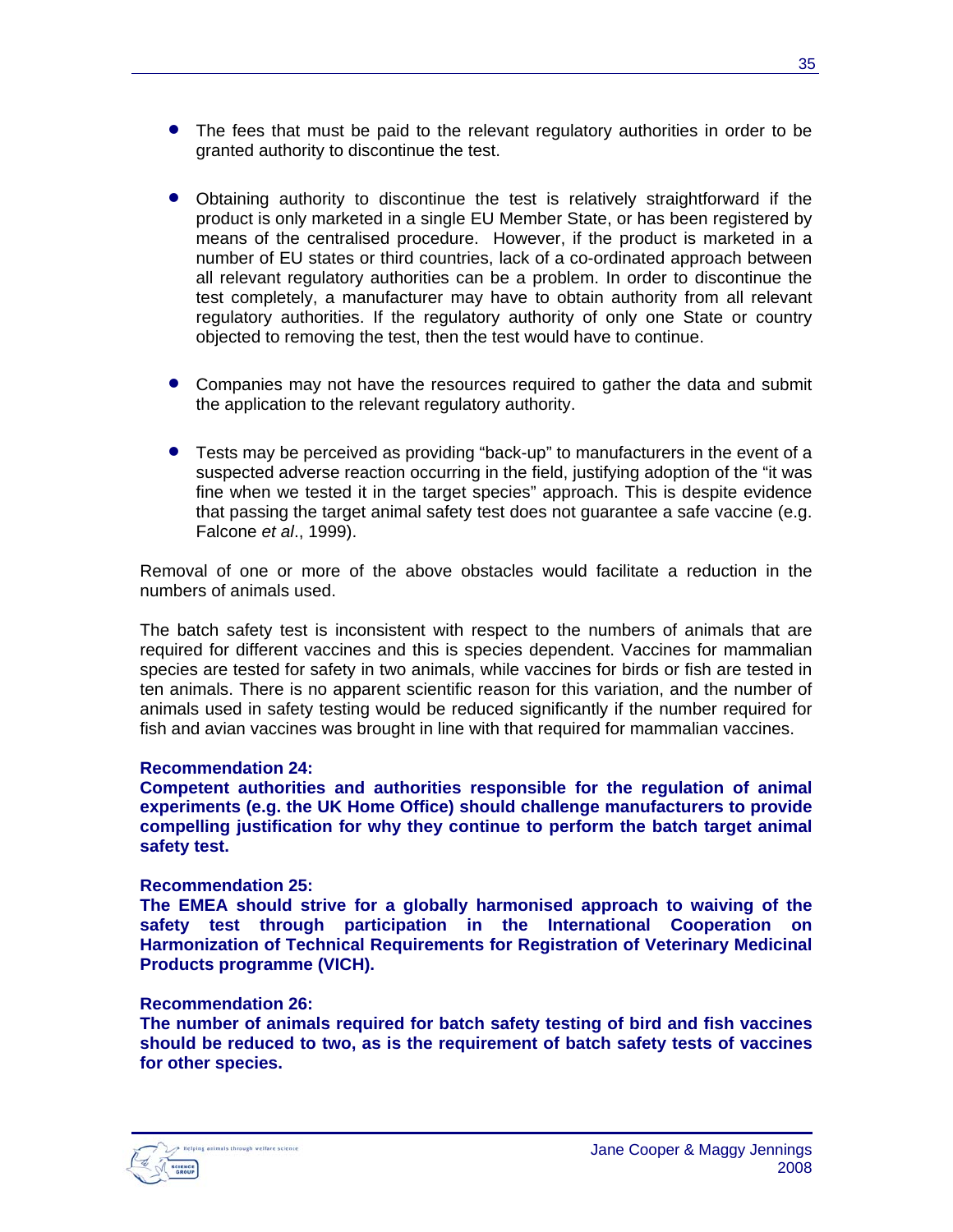### **6.2 Potential for reducing animals use in other quality control tests**

There is evidence that animals are sometimes used in excess of test requirements or where alternative methods could be used instead. For example approximately 10% of the animals used in quality control tests of veterinary vaccine batches in the UK during 2003 were in tests for toxoid contents (VMD, 2005). This test can be performed *in vitro* and so use of the animal test would only be justified if it were necessary to satisfy regulatory requirements for vaccine release outside of the EU. It is not clear if this was always the case during that period that data was collected.

The VMD also reported that toxicity tests are required by a small number of monographs, but are sometimes performed in excess of pharmacopoeial requirements (VMD, 2005). If such animal use is avoidable, it is contrary to the requirements of the ASPA and of Directive 86/609. In addition, in the monograph on Vaccines for Veterinary Use the Pharmacopoeia advocates implementation of the 3Rs and says that "*tests must be carried out in such a way as to use the minimum number of animals and to cause the least pain, suffering, distress or lasting harm*". Consequently, in instances where manufacturers propose animal tests which are either not essential for regulatory compliance, or if alternative methods are available, competent authorities have a responsibility to encourage the use of more humane approaches to ensure compliance with the Pharmacopoeia.

### **Recommendation 27:**

**Within the UK, the Home Office and the VMD should collaborate more actively to ensure that animals are not used in excess of test requirements, taking this report as a starting point.**

## **7. Concluding comments**

Veterinary vaccines protect millions of animals from disease, yet the quality control tests that are conducted on each batch for regulatory purposes can cause considerable animal suffering. As we approach the 50th anniversary of the conception of the 3Rs, the RSPCA believes that it is timely and relevant to address this dilemma and evaluate what more can be done to ensure that the principles of replacement, reduction and refinement are applied to their maximum potential in routine vaccine testing.

This report has shown that there is enormous potential for replacing or refining many of the tests that cause the most suffering, and that there is also scope for discontinuing some tests altogether. The report provides recommendations that are both practical and constructive in helping to attain these goals and the RSPCA would like to see the relevant stakeholders take these forward with the urgency that they deserve.

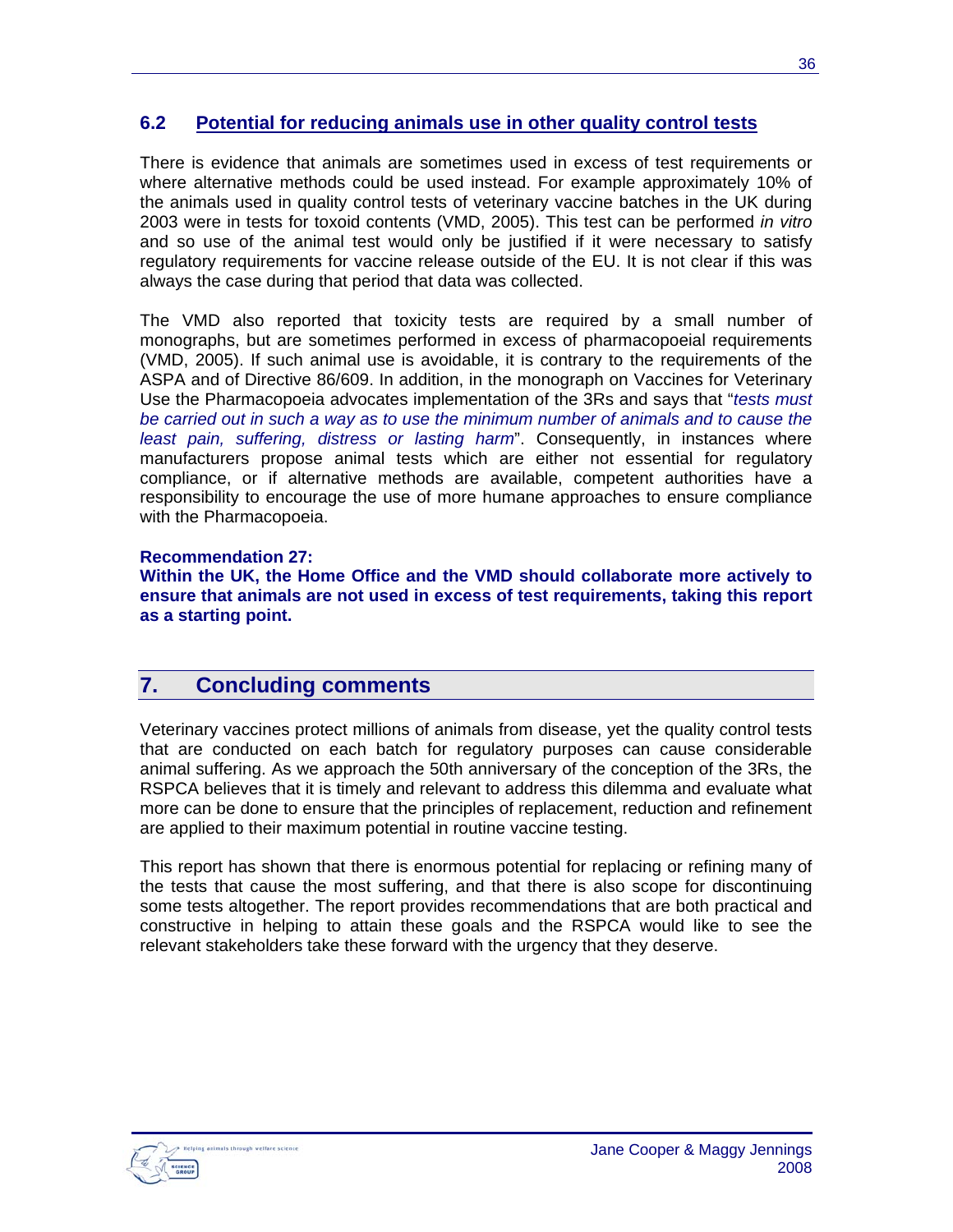### **7. References**

Advisory Group on Alternatives to Animal Testing in Immunobiologicals (2002) The target animal safety test – Is it still relevant? *Biologicals* **30** 277-287

Anonymous (2007) Animal Pharm Directory and Year Book pXV

Animal Procedures Committee (2005) Report of the Animal Procedures Committee for 2004.

Brady, A. (2005) A study of animal usage in quality control tests for the release of immunological products onto the UK market in 2003. *Proceedings of the 5th World Congress on Alternatives and Animal Use in the Life Sciences, Berlin*

Bruckner, L., Bongers, J., Castle, P., Flore, P.H., Guittet, M., Halder, M., Jungback, C., Le Gros, F.X., Tollis, M., Nair., V.K., Wilhelm, M., Zeegers, J., Zigterman, G. (2000) Three Rs approaches in the production and quality control of avian vaccines. The report and recommendations of the ECVAM workshop 41. *ATLA* **28** 241-258

Bruckner, L., Cussler, K., Halder, M., Barrat, J., Castle, P., Duchow, K., Gatewood, D.M., Gibert, R., Groen, J., Knapp, B., Levis, R., Milne, C., Parker, S., Stünkel, K., Visser, N. & Volkers, P. (2003) Three Rs approaches in the quality control of inactivated rabies vaccines. The report and recommendations of ECVAM workshop 48. *ATLA* **31** 429-454

Castle, P. (1999) The European Pharmacopoeia and humane endpoints. In: Humane Endpoints in Animal Experiments for Biomedical Research (Eds.: Hendriksen, C.F.M. & Morton, D.B.) Royal Society of Medicine Press, London 15-19

Castle, P. (2007) Replacement, reduction, refinement. Animal welfare progress in European Pharmacopoeia monographs. European Pharmacopoeia Commission working document PA/PH/SG (07) 8

Center for Veterinary Biologics (2003) In vitro serial release potency test for completed product containing *Clostridium chauvoei*. Veterinary Services Memorandum No. 800.104 www.aphis.usda.gov/vs/cvb/memos/800\_104.pdf

Council of Europe (1999). Alternatives to animal challenge tests in the batch control of Leptospira vaccines for veterinary use. *Pharmeuropa Special Issue, BIO* 99-2, Strasbourg

Cooper (in press) Batch safety testing of veterinary vaccines – potential welfare implications of injection volumes.

de Boo, J. & Hendriksen, C. (2005) Reduction strategies in animal research: A review of scientific approaches at the intra-experimental, supre-experimental and extraexperimental levels. *ATLA* **33** 369-377

Coldham (2007) Replacement of hamsters with physicochemical analytical methods for Leptospira vaccine batch potency testing. www.nc3rs.org.uk/page.asp?id=784

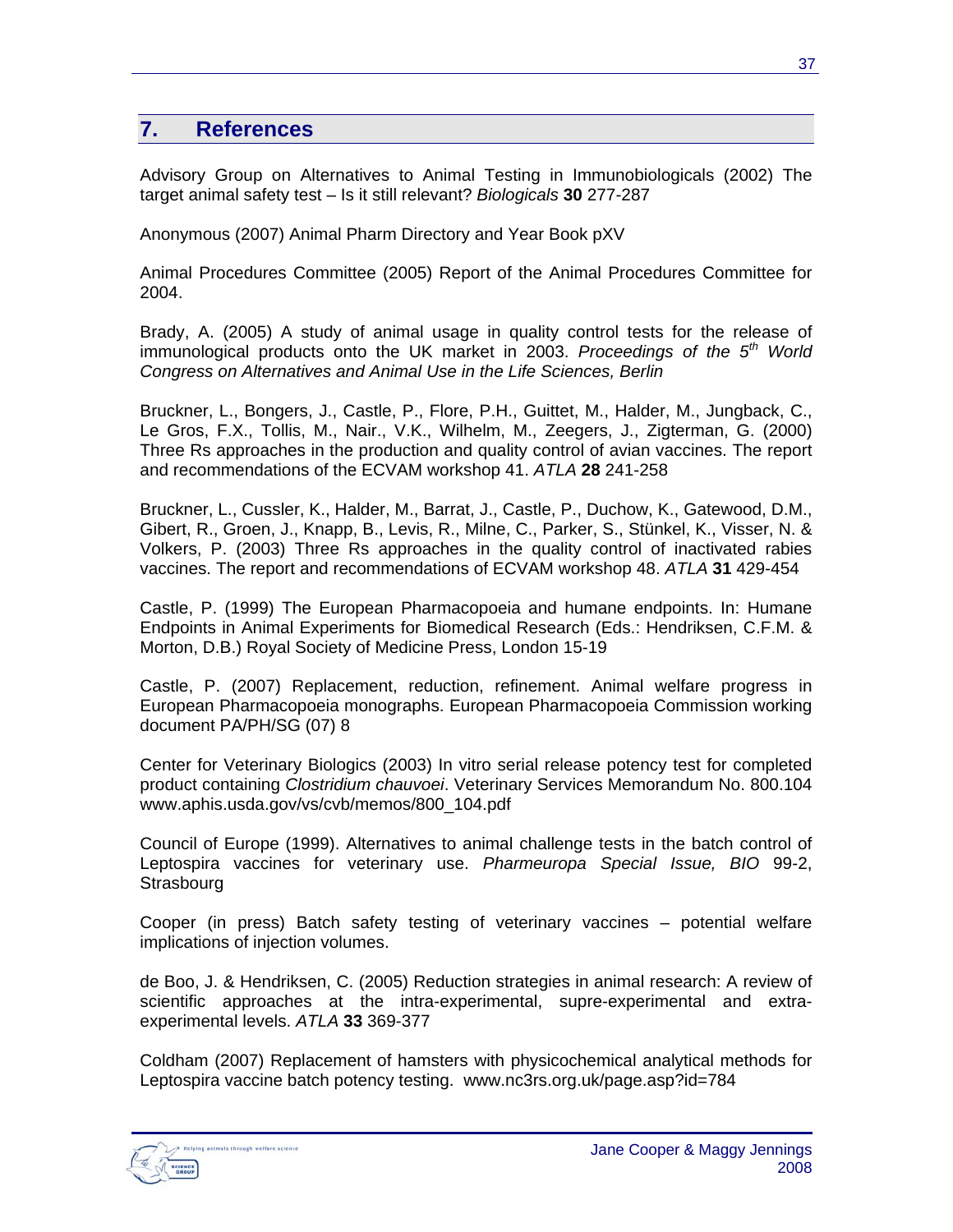DEFRA (2006) Animal Health and Welfare. Research Requirements Document 2007/2008

DEFRA (2007) Animal Health and Welfare. Research Requirements Document 2008/2009. www.defra.gov.uk

EDQM (2007) Rules of procedure of the European Pharmacopoeia Commission www.edqm.eu/medias/fichiers/Rules\_of\_Procedure\_Ph\_Eur\_Com.pdf

EMEA (2005) Data requirements for removing the target animal batch safety test for immunological veterinary medicinal products in the UK www.emea.europa.eu/pdfs/vet/iwp/086503en.pdf

European Commission (1994) Specific Requirements for the Production and Control of Live and Inactivated Vaccines Intended for Fish www.emea.europa.eu/pdfs/vet/vetguidelines/7blm9a.pdf

European Pharmacopoeia Forum (2006a) Rabies vaccine (inactivated) for veterinary use. *Pharmeuropa* **18** 481-483

European Pharmacopoeia Forum (2006b) Swine-fever vaccine (live, prepared in cell cultures), classical. *Pharmeuropa* **18** 670-673

Falcone, E., Tollis, M. & Conti, G. (1999) Bovine viral diarrhea disease associated with a contaminated vaccine. *Vaccine* **18** 387-388

Goris, N., Merkelbach-Peters, P., Diev, V.I., Verloo, D., Zakharov, V.M., Kraft, H.P., De Clercq, K. (2007) European Pharmacopoeia foot-and-mouth disease vaccine potency testing in cattle: Between test variability and its consequences. *Vaccine* **25** 3373-3379

Halder, M. (2001) Three Rs potential in the development and quality control of immunobiologicals. *ALTEX* **18** Supplement p13-46

Halder, M., Balls, M., Hendriksen, C. & Cussler, K. (2004) ECVAM's Activities in promoting the Three Rs in the quality control of biologicals. *ATLA* **32**, Supplement 1, 93- 98

Hauer, P. (1997) Viewpoint from the USA authorities recent development on different *Clostridiae*. *Pharmeuropa Bio Special Edition* **97-1** 47-58

Hendriksen, C.F.M (2002) Refinement, reduction and replacement of animal use for regulatory testing: Current best scientific practices for the evaluation of safety and potency of biologicals. ILAR 43 S43-48

Hendriksen, C.F.M., Garthoff, B., Aggerbeck, H., Bruckner, L., Castle, P., Cussler, K., Dobbelaer, R., van de Donk, H., van der Gun, J., Lefrancois, S., Milstien, J., Minor, P.D., Mougeot, H., Rombaut, B., Ronneberger, H.D.,Spieser, J-M., Stolp, R., Straughan, D.W., Tollis, M. & Zigtermans, G. (1994) Alternatives to animal testing in the quality control of immunobiologicals: current status and future prospects. *ATLA* **22** 420-434

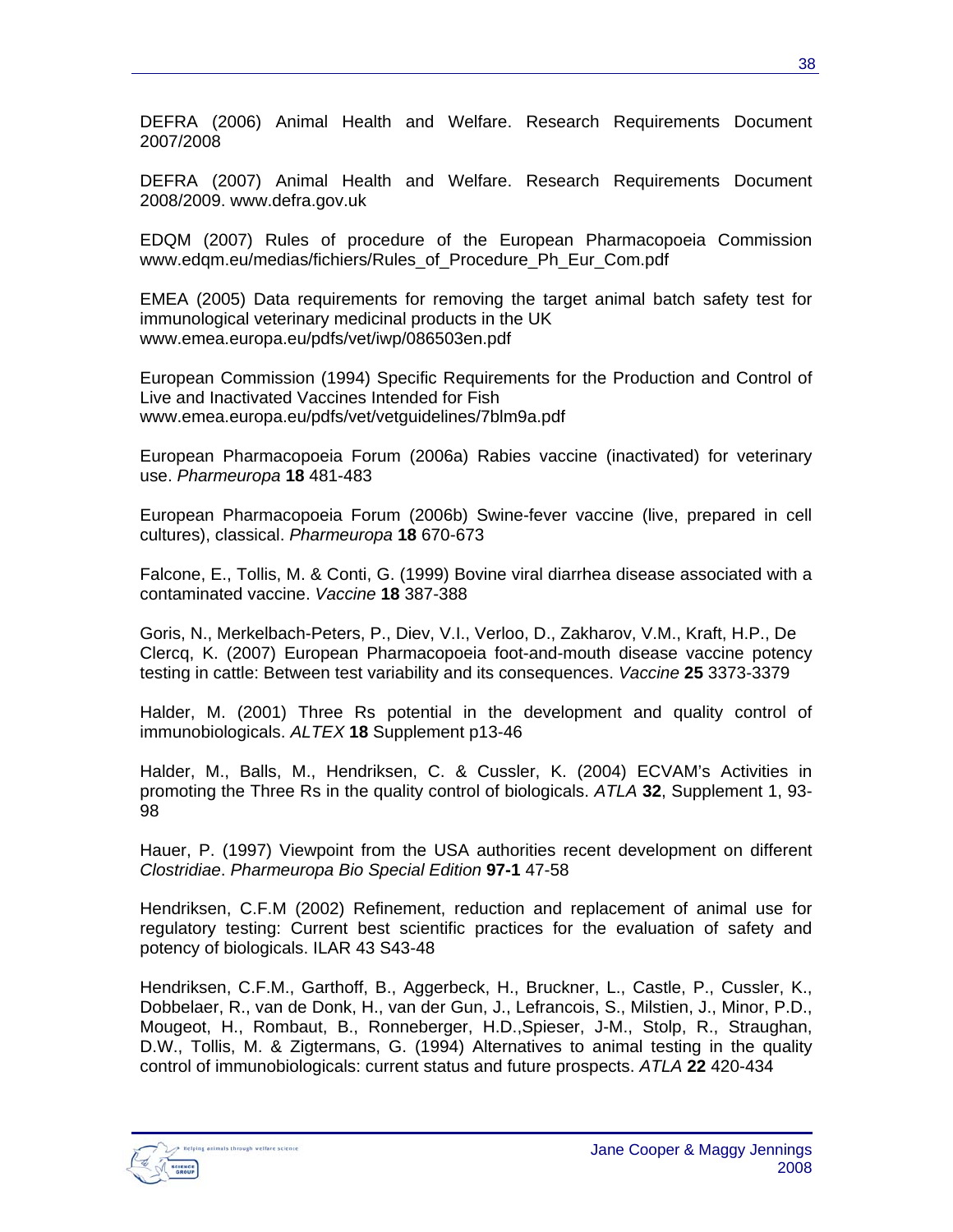Luvisetto, S., Rossetto, O., Montecucco, C. & Pavone, F. (2003) Toxicity of botulinum neurotoxins in central nervous system of mice. *Toxicon* **41** 475-81

NOAH (2005). Compendium of data sheets for animal medicines 2006. National Office of Animal Health Ltd, Enfield.

NOAH (2006). Compendium of data sheets for animal medicines 2007. National Office of Animal Health Ltd, Enfield.

Possnecker, A. & Cussler, K. (1998) Evaluation of the relevance of the target animal safety test for the quality control of veterinary immunological medicinal products*. ALTEX Archive Supplement* 1 Art. 25

Poessnecker, A. (1999) Investigation into the target animal safety test for the quality control of Leptospira vaccines. *Pharmeuropa Bio* **99-2** 17-24

Redhead, K., Lucken, R., van de Moer, A., Houghton, S., Simpson, B., Cameron, A., Monkton, P., Hennesy, K. & Ellis, C. (1999) Veterinary vaccines: In-VITRO -International Veterinary Industry Test Replacement Organisation. *Developments in Biological Standardization* **101** 261-266

Roth, F. & Seifert, H.S.H. (1997) Development of *in vitro* methods for the potency testing of blackleg vaccines based on soluble and cellular antigens *of C. chauvoei*. *Pharmeuropa Bio Special Edition* **97-1** 21-29

Russel, W.M.S. & Burch, R.L. (1959) The principles of experimental technique. Methuen, London

Singh, K. P., Parihar, N.S. & Tripathi, B.N. (1992) Pathology and pathogenesis of Clostridium chauvoei infection in guinea-pigs. *Indian Journal of Animal Sciences* **62** 611- 615

Siwicki, A.K., Morand, M., Fuller, J.C. Nissen, S., Kazun, K. & Glombski, E. (2001) Influence of HMB (beta-hydroxy-beta-methylbutyrate) on antibody secreting cells (ASC) after *in vitro* and *in vivo* immunization with the *anti-Yersinia ruckeri* vaccine of rainbow trout (*Oncorhynchus mykiss*) *Veterinary Research* **32** 491-498

Sneddon, L. (2003) The evidence for pain in fish: the use of morphine as an analgesic. *Applied Animal Behaviour Science* **83** 153-162

Veterinary Medicines Directorate. (2005) Animal usage in quality control tests for the release of immunological veterinary medicinal products in the United Kingdom in 2003. www.vmd.gov.uk/Publications/Reports/Animal\_Usage.pdf

Weisser, K. & Hechler, U. (1997) Animal Welfare Aspects in the Quality Control of Immunobiologicals. A Critical Evaluation of Animal Tests in Pharmacopoeial Monographs. London Nottingham, FRAME.

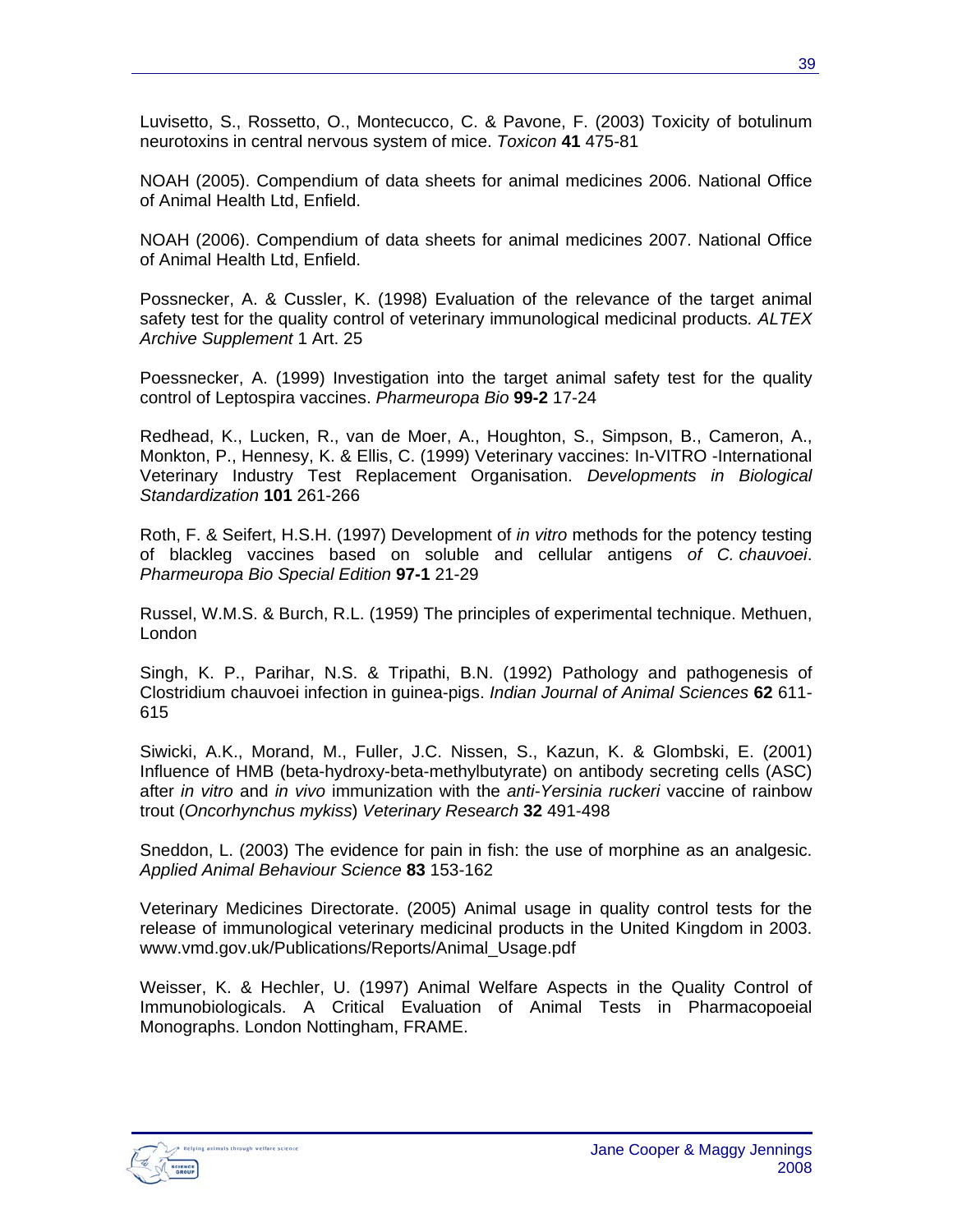## **8. Acknowledgements**

The help and support of Barry Philips of the RSPCA research animals department was invaluable in the preparation of this manuscript. Thanks also to Penny Hawkins for her comments.

I am grateful to all within the Immunologicals Team at the VMD who gave up their valuable time to answer my many queries relating to the authorisation process.

Thank you also to Peter Castle at the Pharmacopoeia for provision of much relevant information that helped to clarify the workings of the European Pharmacopoeia.

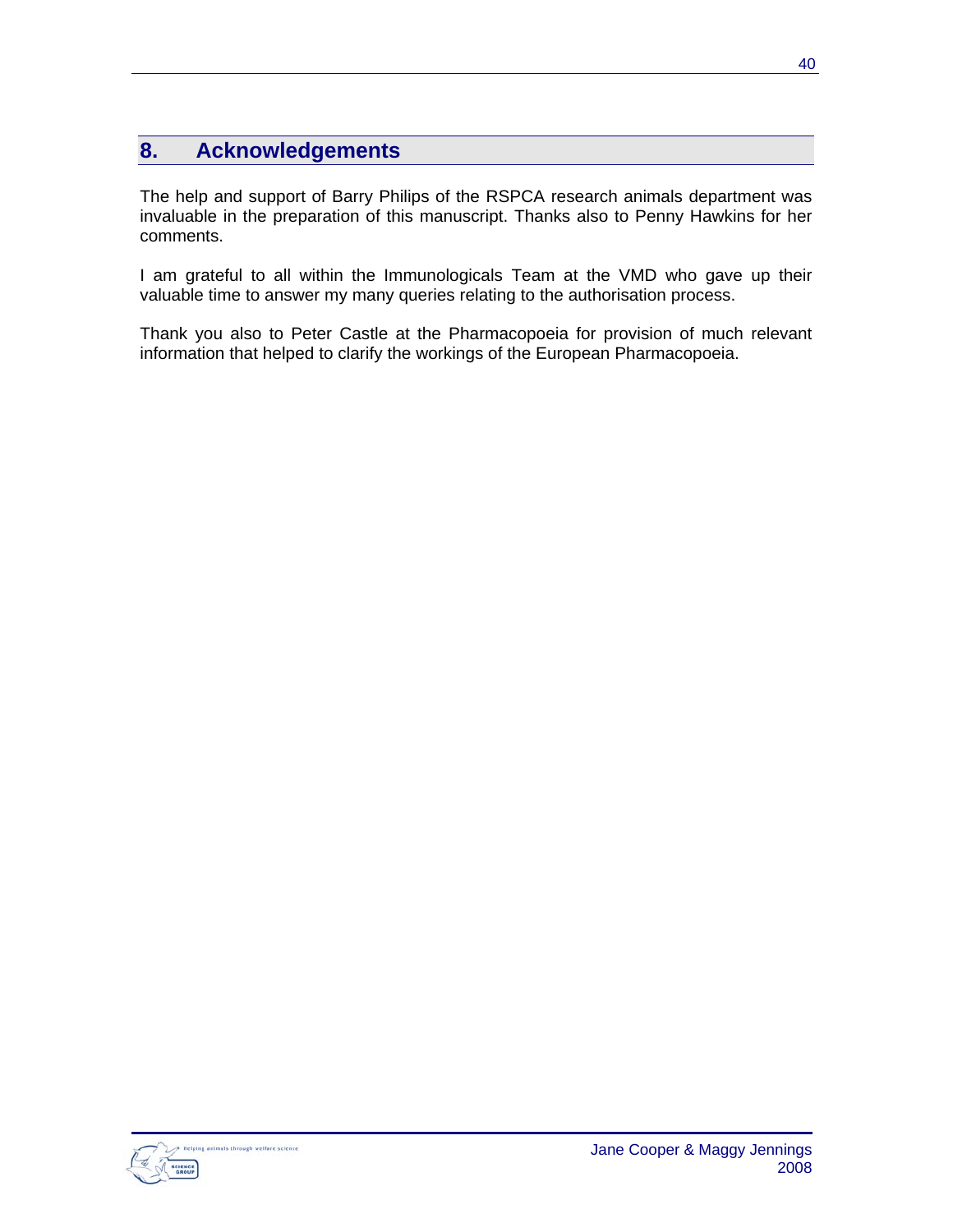| <b>Vaccine</b>                         | <b>Target species*</b>             | <b>Species used in</b><br>challenge-based<br><b>Potency tests for</b><br>vaccine<br>development* | <b>According to the</b><br>monograph, is the<br>challenge-based Potency<br>test routinely used for<br>batch potency? | Monograph's<br>suggested<br>approach to<br>batch potency<br>testing | Is an example<br><b>batch</b><br>potency test<br>described? | <b>Species in</b><br>example<br><b>batch</b><br>potency<br>test |
|----------------------------------------|------------------------------------|--------------------------------------------------------------------------------------------------|----------------------------------------------------------------------------------------------------------------------|---------------------------------------------------------------------|-------------------------------------------------------------|-----------------------------------------------------------------|
| <b>Avian Infectious Bronchitis</b>     | <b>Chickens</b>                    | <b>Chickens</b>                                                                                  | N <sub>o</sub>                                                                                                       | Serology                                                            | <b>Yes</b>                                                  | <b>Chickens</b>                                                 |
| <b>Avian Infectious Bursal Disease</b> | <b>Chickens</b>                    | <b>Chickens</b>                                                                                  | $No**$                                                                                                               | Serology                                                            | <b>Yes</b>                                                  | <b>Chickens</b>                                                 |
| <b>Avian Paramyxovirus 3</b>           | <b>Turkeys</b>                     | <b>Turkeys</b>                                                                                   | Not stated                                                                                                           | Suitable validated<br>test                                          | <b>No</b>                                                   |                                                                 |
| <b>Egg Drop Syndrome</b>               | <b>Chickens</b>                    | <b>Chickens</b>                                                                                  | "Not necessarily"                                                                                                    | Serology                                                            | <b>Yes</b>                                                  | <b>Chickens</b>                                                 |
| <b>Fowl Cholera</b>                    | Chickens, turkeys,<br>ducks, geese | <b>Target species</b>                                                                            | "Not necessary"                                                                                                      | Serology                                                            | <b>Yes</b>                                                  | <b>Chickens</b>                                                 |
| Mycoplasma gallisepticum               | Chickens, turkeys                  | Target species                                                                                   | "Not necessary"                                                                                                      | Serology                                                            | <b>Yes</b>                                                  | <b>Chickens</b>                                                 |
| <b>Newcastle Disease</b>               | Domestic fowl                      | <b>Chickens</b>                                                                                  | Potentially***                                                                                                       | Serology /<br>challenge                                             | <b>Yes</b>                                                  | <b>Chickens</b>                                                 |
|                                        | Other bird species                 | Target species                                                                                   | <b>No</b>                                                                                                            | Serology                                                            | <b>Yes</b>                                                  | <b>Chickens</b>                                                 |
| Salmonella enteritidis                 | <b>Chickens</b>                    | <b>Chickens</b>                                                                                  | "Not necessary"                                                                                                      | Serology                                                            | Yes                                                         | <b>Chickens</b>                                                 |
| Salmonella typhimurium                 | <b>Chickens</b>                    | <b>Chickens</b>                                                                                  | "Not necessary"                                                                                                      | Serology                                                            | <b>Yes</b>                                                  | <b>Chickens</b>                                                 |

### **Table A. Batch potency test requirements for inactivated vaccines intended for use in avian species**

\* Monographs all require challenge tests to be performed in the target species during vaccine development to confirm efficacy. The test requirements are either described under Immunogenicity or Potency in the monograph.

\*\* In this monograph a challenge assay is described under Immunogenicity and a serology assay described under Potency. This suggests that the serology assay is used for routine batch potency testing providing a correlation has been established during vaccine development.

\*\*\* A challenge assay is only performed in the event that a vaccine fails to comply with the serology assay or the results of the serology assay are invalid.

| <b>Vaccine</b>                     | <b>Potential for</b><br>challenge assay to be<br>used for routine batch<br>testing? | <b>Potential for infection</b><br>to produce marked<br>clinical signs of<br>disease? | <b>Potential for</b><br>infection to<br>result in<br>mortality? | <b>Test requires death or severe</b><br>clinical signs or euthanasia on<br>humane grounds | <b>Humane</b><br>endpoints<br>mentioned? |
|------------------------------------|-------------------------------------------------------------------------------------|--------------------------------------------------------------------------------------|-----------------------------------------------------------------|-------------------------------------------------------------------------------------------|------------------------------------------|
| <b>Avian Infectious Bronchitis</b> | <b>No</b>                                                                           |                                                                                      |                                                                 |                                                                                           | Not applicable                           |
| <b>Infectious Bursal Disease</b>   | <b>No</b>                                                                           |                                                                                      |                                                                 |                                                                                           | Not applicable                           |
| <b>Avian Paramyxovirus 3</b>       | Yes                                                                                 | Yes                                                                                  | <b>No</b>                                                       | Not applicable                                                                            | Not applicable                           |
| <b>Egg Drop Syndrome</b>           | Yes                                                                                 | <b>No</b>                                                                            |                                                                 |                                                                                           | Not applicable                           |
| <b>Fowl Cholera</b>                | Yes                                                                                 | Yes                                                                                  | Yes:                                                            | <b>No</b>                                                                                 | <b>No</b>                                |
| Mycoplasma gallisepticum           | Yes                                                                                 | Yes                                                                                  | Yes:                                                            | Yes                                                                                       | <b>No</b>                                |
| <b>Newcastle Disease</b>           | Yes                                                                                 | Yes                                                                                  | Yes:                                                            | Yes                                                                                       | <b>No</b>                                |
| Salmonella enteritidis             | Yes                                                                                 | Yes                                                                                  | <b>No</b>                                                       | <b>No</b>                                                                                 | Not applicable                           |
| Salmonella typhimurium             | Yes                                                                                 | <b>No</b>                                                                            |                                                                 | Not applicable                                                                            | Not applicable                           |



**g**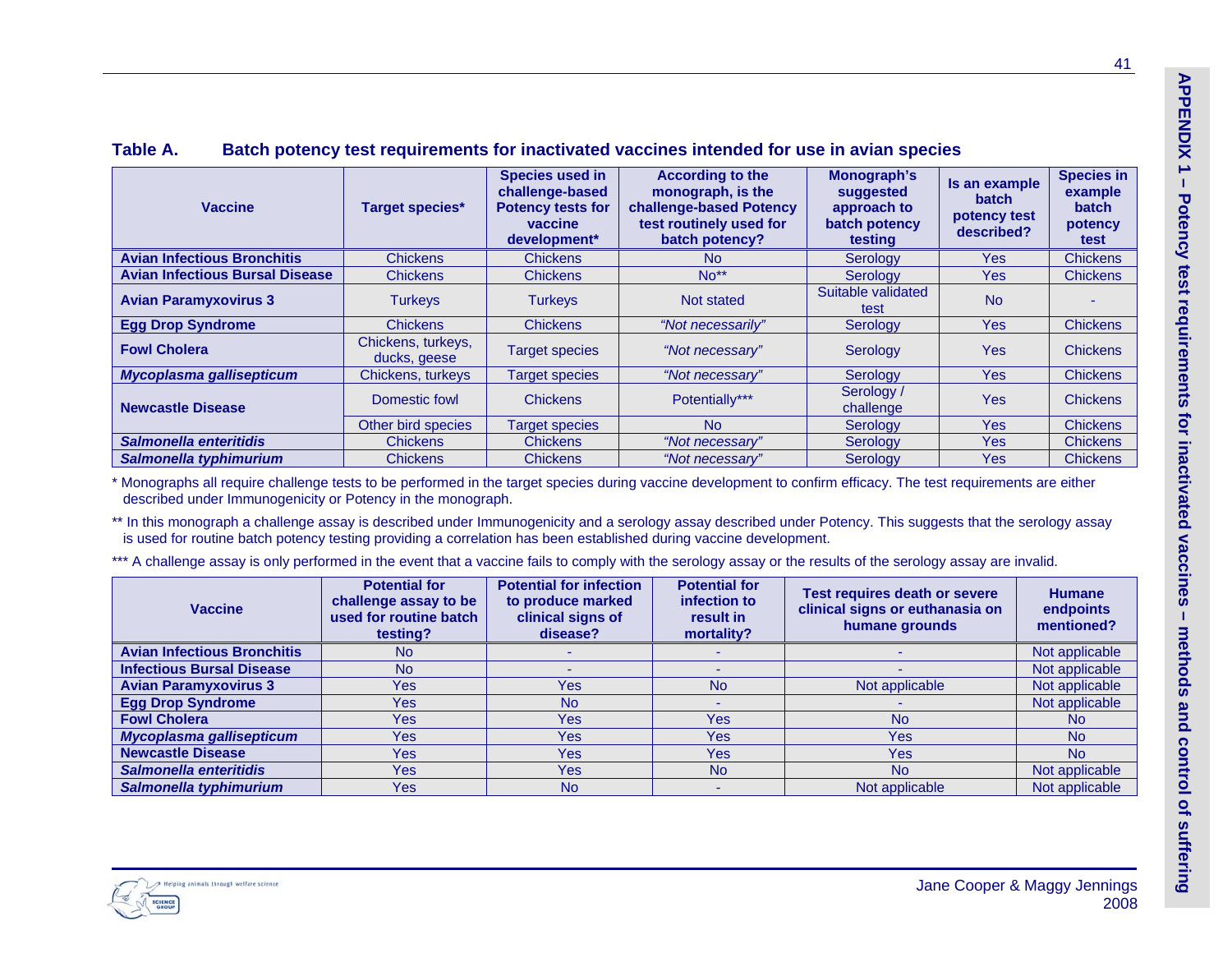| <b>Vaccine</b>                         | <b>Target</b><br>species*                          | <b>Species used in</b><br>challenge-based<br><b>Potency tests for</b><br>vaccine development* | According to the monograph,<br>is the challenge-based<br><b>Potency test routinely used</b><br>approach to batch<br>for batch potency? |             | Is an example<br>batch potency<br>test described? | <b>Species in</b><br>example<br><b>batch</b><br>potency test |
|----------------------------------------|----------------------------------------------------|-----------------------------------------------------------------------------------------------|----------------------------------------------------------------------------------------------------------------------------------------|-------------|---------------------------------------------------|--------------------------------------------------------------|
| <b>Clostridium</b><br><b>botulinum</b> | <b>Includes</b><br>sheep, cattle,<br>horses, birds | <b>Mice</b>                                                                                   | Not stated                                                                                                                             | <b>None</b> | <b>No</b>                                         |                                                              |
| <b>Clostridium</b><br>chauvoei         | Sheep, cattle                                      | Guinea pigs                                                                                   | Not stated                                                                                                                             | <b>None</b> | <b>No</b>                                         |                                                              |
| <b>Clostridium</b><br>novyi Type B     | Sheep, cattle,<br>pigs                             | Mice**                                                                                        | "Not necessarily"                                                                                                                      | Serology    | <b>Yes</b>                                        | <b>Rabbits</b>                                               |
| <b>Clostridium</b><br>perfringens      | Sheep, cattle,<br><b>pigs</b>                      | Mice **                                                                                       | "Not necessarily"                                                                                                                      | Serology    | <b>Yes</b>                                        | <b>Rabbits</b>                                               |
| <b>Clostridium</b><br>septicum         | Sheep, cattle,<br>pigs                             | Mice **                                                                                       | "Not necessarily"                                                                                                                      | Serology    | <b>Yes</b>                                        | <b>Rabbits</b>                                               |
| <b>Clostridium</b><br>tetani           | Sheep, cattle,<br>pigs, horses,<br>dogs, cats      | None – Potency test is a<br>serology assay                                                    | Not applicable                                                                                                                         | Serology    | <b>Yes</b>                                        | Guinea pigs                                                  |

#### **Table B. Batch potency test requirements for inactivated clostridial vaccines**

\* Monographs all require challenge tests to be performed in the target species during vaccine development to confirm efficacy. These test requirements are either described under Immunogenicity or Potency in the monograph. On occasion the monograph will describe a challenge test under Potency that involves a species other than the target. This test is performed in addition to the demonstration of efficacy in the target species.

\*\* In potency tests for *Clostridium novyi* and *C.perfringens* vaccines both rabbits and mice are used. Rabbits are vaccinated to produce sera but mice undergo lethal tests that involve the administration of bacterial toxins in a toxin neutralisation assay.

| <b>Vaccine</b>                  | <b>Potential for</b><br>challenge assay to be<br>used for routine batch<br>testing? | <b>Potential for infection</b><br>to produce marked<br>clinical signs of<br>disease? | <b>Potential for</b><br>infection to<br>result in<br>mortality? | Test requires death or severe<br>clinical signs or euthanasia on<br>humane grounds | <b>Humane</b><br>endpoints<br>mentioned? |
|---------------------------------|-------------------------------------------------------------------------------------|--------------------------------------------------------------------------------------|-----------------------------------------------------------------|------------------------------------------------------------------------------------|------------------------------------------|
| <b>Clostridium botulinum</b>    | Yes:                                                                                | Yes:                                                                                 | Yes                                                             | Yes                                                                                | <b>No</b>                                |
| <b>Clostridium chauvoei</b>     | <b>Yes</b>                                                                          | <b>Yes</b>                                                                           | Yes                                                             | <b>Yes</b>                                                                         | Yes                                      |
| <b>Clostridium novyi Type B</b> | <b>Yes</b>                                                                          | Yes                                                                                  | Yes                                                             | <b>Yes</b>                                                                         | <b>No</b>                                |
| <b>Clostridium perfringens</b>  | <b>Yes</b>                                                                          | <b>Yes</b>                                                                           | <b>Yes</b>                                                      | <b>Yes</b>                                                                         | <b>No</b>                                |
| <b>Clostridium septicum</b>     | <b>Yes</b>                                                                          | <b>Yes</b>                                                                           | <b>Yes</b>                                                      | <b>Yes</b>                                                                         | <b>No</b>                                |
| <b>Clostridium tetani</b>       | No                                                                                  |                                                                                      |                                                                 |                                                                                    |                                          |

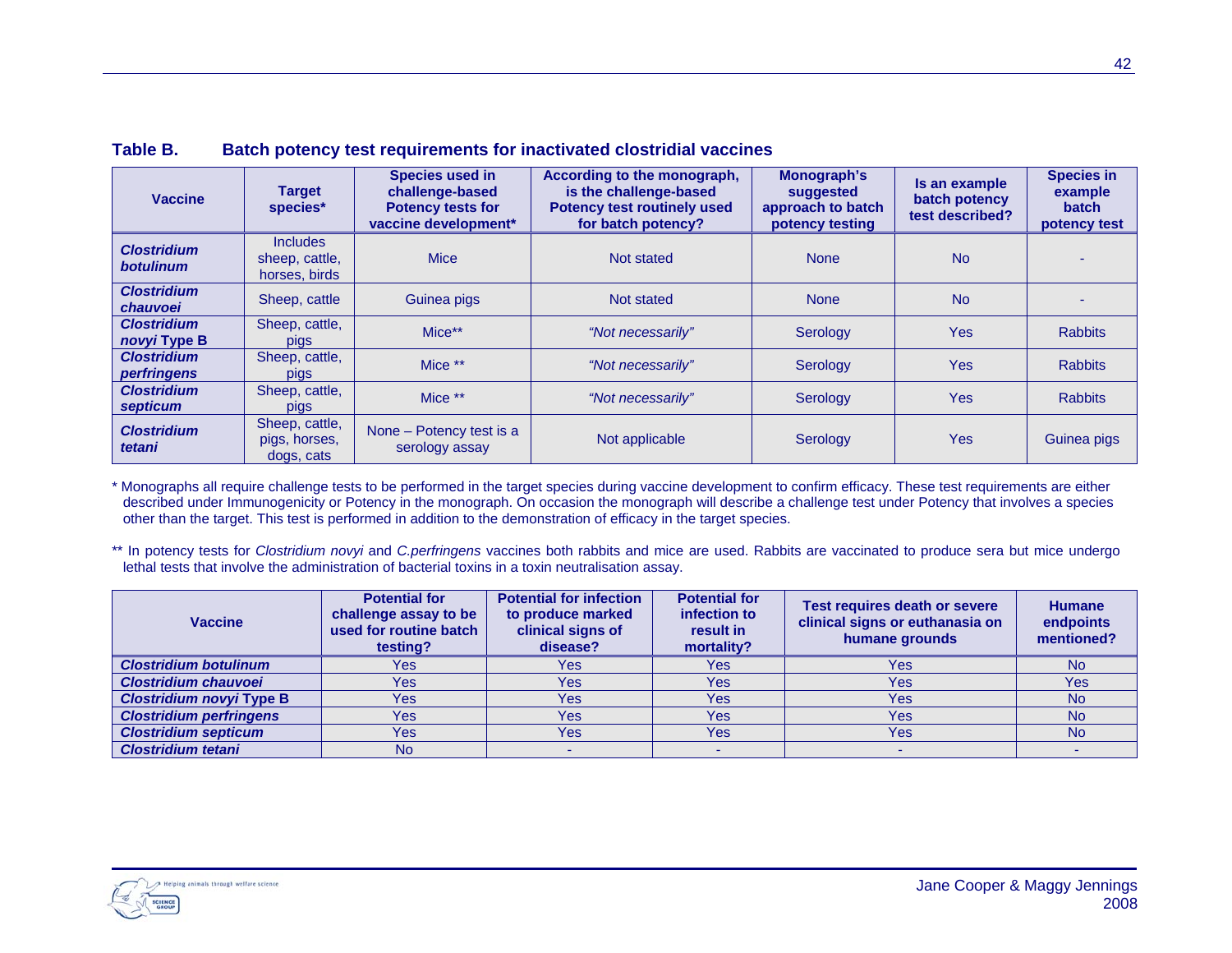| <b>Vaccine</b>                                  | <b>Target</b><br>species* | <b>Species used in</b><br>challenge-based<br><b>Potency tests for</b><br>vaccine development* | According to the monograph,<br>is the challenge-based<br><b>Potency test routinely used</b><br>for batch potency? | Monograph's<br>suggested approach<br>to batch potency<br>testing | Is an example<br>batch potency<br>test described? | <b>Species in</b><br>example<br>batch<br>potency<br>test |
|-------------------------------------------------|---------------------------|-----------------------------------------------------------------------------------------------|-------------------------------------------------------------------------------------------------------------------|------------------------------------------------------------------|---------------------------------------------------|----------------------------------------------------------|
| <b>Furunculosis for</b><br><b>Salmonids</b>     | Salmon & trout            | <b>Target species</b>                                                                         | <b>Yes</b>                                                                                                        | Challenge or serology                                            | Challenge - yes<br>Serology - yes                 | <b>Fish</b>                                              |
| <b>Vibrosis for</b><br>Salmonids-<br>cold-water | Salmon & trout            | <b>Target species</b>                                                                         | <b>Yes</b>                                                                                                        | Challenge or serology                                            | Challenge - yes<br>Serology - yes                 | <b>Fish</b>                                              |
| <b>Vibrosis for</b><br><b>Salmonids</b>         | Salmon & trout            | <b>Target species</b>                                                                         | <b>Yes</b>                                                                                                        | Challenge or serology                                            | Challenge - yes<br>Serology - yes                 | <b>Fish</b>                                              |

### **Table C. Batch potency test requirements for inactivated vaccines intended for use in fish species**

\* Monographs all require challenge tests to be performed in the target species during vaccine development to confirm efficacy. These test requirements are either described under Immunogenicity or Potency in the monograph.

| <b>Vaccine</b>                                | <b>Potential for challenge</b><br>assay to be used for<br>routine batch testing? | <b>Potential for infection</b><br>to produce marked<br>clinical signs of<br>disease? | <b>Potential for</b><br>infection to<br>result in<br>mortality? | <b>Test requires death or severe</b><br>clinical signs or euthanasia on<br>humane grounds | <b>Humane</b><br>endpoints<br>mentioned? |
|-----------------------------------------------|----------------------------------------------------------------------------------|--------------------------------------------------------------------------------------|-----------------------------------------------------------------|-------------------------------------------------------------------------------------------|------------------------------------------|
| <b>Furunculosis for</b><br><b>Salmonids</b>   | Yes                                                                              | Yes                                                                                  | Yes                                                             | Yes                                                                                       | <b>No</b>                                |
| <b>Vibrosis for Salmonids</b><br>- cold-water | Yes                                                                              | Yes                                                                                  | Yes                                                             | Yes                                                                                       | <b>No</b>                                |
| <b>Vibrosis for Salmonids</b>                 | Yes                                                                              | <b>Yes</b>                                                                           | <b>Yes</b>                                                      | Yes                                                                                       | <b>No</b>                                |

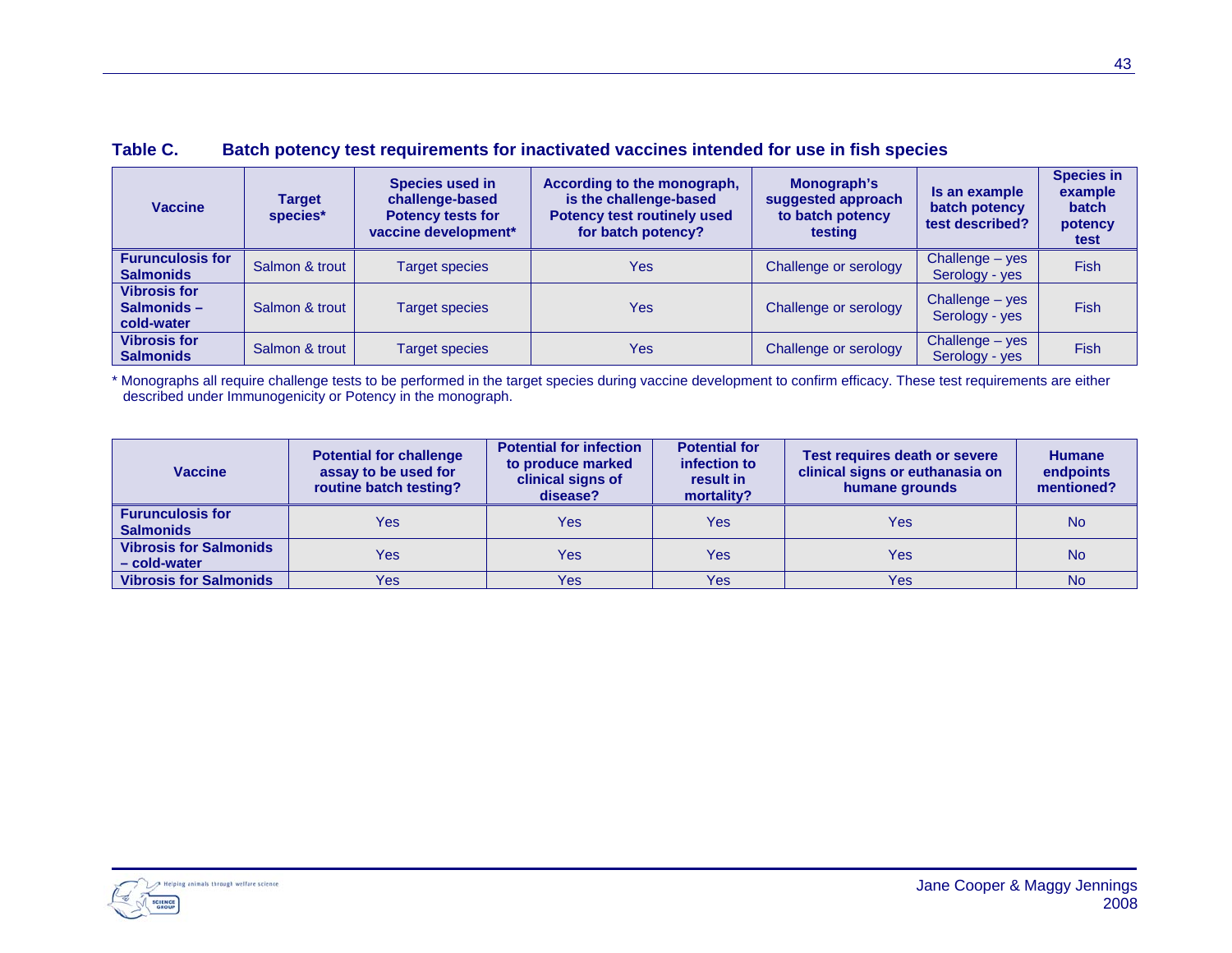| <b>Target</b><br><b>Vaccine</b><br>species* |              | <b>Species used in</b><br>challenge-based<br><b>Potency tests for</b><br>vaccine development* | According to the monograph,<br>is the challenge-based<br><b>Potency test routinely used</b><br>for batch potency? | Monograph's<br>suggested<br>approach to batch<br>potency testing | Is an example<br><b>batch</b><br>potency test<br>described? | <b>Species in</b><br>example<br><b>batch</b><br>potency test |
|---------------------------------------------|--------------|-----------------------------------------------------------------------------------------------|-------------------------------------------------------------------------------------------------------------------|------------------------------------------------------------------|-------------------------------------------------------------|--------------------------------------------------------------|
| <b>Canine adenovirus</b>                    | <b>Dogs</b>  | <b>Dogs</b>                                                                                   | <b>No</b>                                                                                                         | "suitable validated<br>alternative test"                         | <b>No</b>                                                   |                                                              |
|                                             |              |                                                                                               |                                                                                                                   | Challenge                                                        | Yes                                                         | <b>Hamsters</b>                                              |
| <b>Canine leptospirosis</b>                 | <b>Dogs</b>  | <b>Dogs</b>                                                                                   | <b>No</b>                                                                                                         | Serology                                                         | <b>No</b>                                                   | Not specified                                                |
|                                             |              |                                                                                               |                                                                                                                   | <i>In-vitro</i>                                                  | <b>No</b>                                                   |                                                              |
| <b>Canine parvovirus</b>                    | <b>Dogs</b>  | <b>Dogs</b>                                                                                   | $No**$                                                                                                            | Serology                                                         | <b>Yes</b>                                                  | Dogs or<br>Guinea pigs                                       |
| <b>Feline calicivirus</b>                   | Cats         | Cats                                                                                          | <b>No</b>                                                                                                         | Serology                                                         | <b>Yes</b>                                                  | <b>Mice</b>                                                  |
| <b>Feline chlamydiosis</b>                  | Cats         | Cats                                                                                          | "Not necessary"                                                                                                   | Serology                                                         | <b>Yes</b>                                                  | Cats                                                         |
| <b>Feline infectious enteritis</b>          | Cats         | None – Potency test is<br>a serology assay                                                    |                                                                                                                   | Serology                                                         | <b>Yes</b>                                                  | Cats or<br>Guinea pigs                                       |
| <b>Feline rhinotracheitis</b>               | Cats         | Cats                                                                                          | "Not necessarily"                                                                                                 | Serology                                                         | Yes                                                         | <b>Mice</b>                                                  |
| Feline leukaemia                            | Cats<br>Cats |                                                                                               | <b>No</b>                                                                                                         | "suitable validated<br>alternative method"                       | <b>No</b>                                                   |                                                              |
| <b>Rabies</b>                               |              | <b>Mice</b>                                                                                   | "Not necessarily"                                                                                                 | Serology                                                         | Yes                                                         | <b>Mice</b>                                                  |
|                                             | Dogs, cats   |                                                                                               |                                                                                                                   | <i>In vitro</i>                                                  | <b>Yes</b>                                                  |                                                              |

#### **Table D.Batch potency test requirements for inactivated vaccines intended for use in dogs and cats**

\*The potency test described in the monograph involves a challenge assay in dogs. For a given vaccine it is carried out on one or more occasion. Thereafter, a challenge assay using hamsters may be used instead or alternatively one of the validated assays in Table 5.2 may be used.

\*\* In this monograph a challenge assay is described under Immunogenicity and a serology assay described under Potency. This suggests that the serology assay is used for routine batch potency testing providing a correlation has been established during vaccine development.

| <b>Vaccine</b>                               | <b>Potential for challenge</b><br>assay to be used for<br>routine batch testing? | <b>Potential for infection to</b><br>produce marked clinical<br>signs of disease? | <b>Potential for</b><br>infection to result<br>in mortality? | Test requires death or severe<br>clinical signs or euthanasia<br>on humane grounds | <b>Humane</b><br>endpoints<br>mentioned? |
|----------------------------------------------|----------------------------------------------------------------------------------|-----------------------------------------------------------------------------------|--------------------------------------------------------------|------------------------------------------------------------------------------------|------------------------------------------|
| <b>Canine adenovirus</b>                     | No                                                                               |                                                                                   |                                                              |                                                                                    |                                          |
| <b>Canine leptospirosis</b>                  | Yes                                                                              | Yes                                                                               | Yes:                                                         | Yes                                                                                | <b>No</b>                                |
| <b>Canine parvovirus</b>                     | <b>No</b>                                                                        |                                                                                   |                                                              |                                                                                    |                                          |
| <b>Feline calicivirus</b>                    | <b>No</b>                                                                        |                                                                                   |                                                              |                                                                                    |                                          |
| <b>Feline chlamydiosis</b>                   | Yes                                                                              | Yes                                                                               | <b>No</b>                                                    | Not applicable                                                                     | Not applicable                           |
| <b>Feline infectious</b><br><b>enteritis</b> | <b>No</b>                                                                        |                                                                                   |                                                              |                                                                                    |                                          |
| <b>Feline rhinotracheitis</b>                | Yes                                                                              | <b>Yes</b>                                                                        | <b>Yes</b>                                                   | <b>No</b>                                                                          | <b>No</b>                                |
| <b>Feline leukaemia</b>                      | <b>No</b>                                                                        |                                                                                   |                                                              |                                                                                    |                                          |
| <b>Rabies</b>                                | Yes                                                                              | Yes                                                                               | Yes                                                          | Yes                                                                                | <b>No</b>                                |

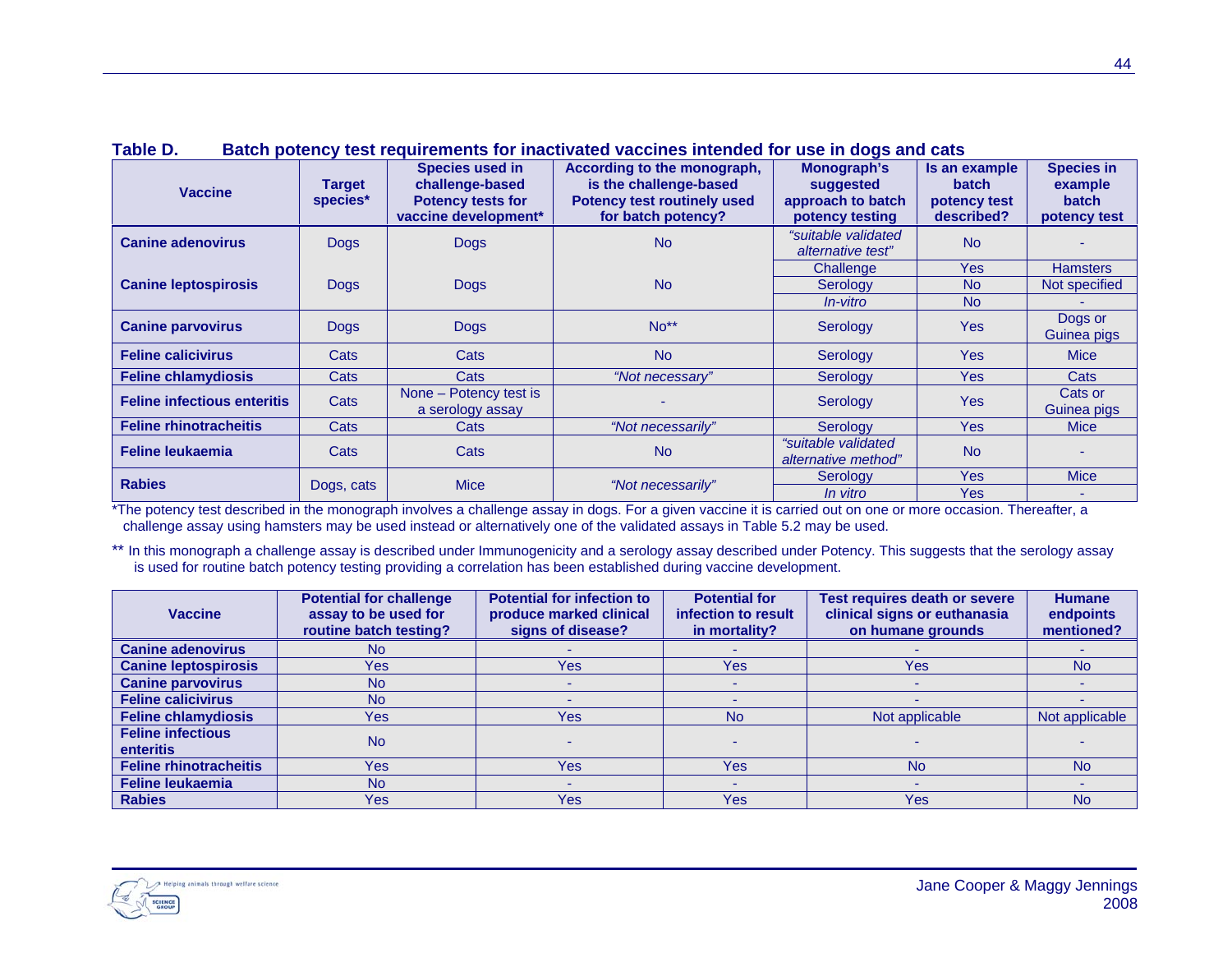| <b>Vaccine</b>                    | <b>Target species*</b> | <b>Species used</b><br>in challenge-<br><b>based Potency</b><br>tests for<br>vaccine<br>development* | <b>According to the</b><br>monograph, is the<br>challenge-based<br><b>Potency test</b><br>routinely used for<br>batch potency? | Monograph's<br>suggested approach<br>to batch potency<br>testing | Is an<br>example<br><b>batch</b><br>potency<br>test<br>described? | <b>Species in example</b><br>batch potency test |
|-----------------------------------|------------------------|------------------------------------------------------------------------------------------------------|--------------------------------------------------------------------------------------------------------------------------------|------------------------------------------------------------------|-------------------------------------------------------------------|-------------------------------------------------|
| <b>Bovine Viral Diarrhoea</b>     | Cattle                 | Cattle                                                                                               | <b>No</b>                                                                                                                      | Serology                                                         | <b>Yes</b>                                                        | Calves or laboratory<br>animals                 |
| <b>Calf Coronovirus Diarrhoea</b> | Cattle                 | Cattle                                                                                               | N <sub>o</sub>                                                                                                                 | Serology                                                         | <b>Yes</b>                                                        | Not specified                                   |
| <b>Calf Rotavirus Diarrhoea</b>   | Cattle                 | Cattle                                                                                               | <b>No</b>                                                                                                                      | Serology                                                         | <b>Yes</b>                                                        | Not specified                                   |
| <b>Bovine Leptospirosis</b>       | Cattle                 | Cattle                                                                                               | <b>No</b>                                                                                                                      | Serology                                                         | <b>Yes</b>                                                        | Guinea pigs                                     |
| <b>Foot and Mouth Disease</b>     | Cattle, sheep, pigs    | Cattle                                                                                               | "Not necessarily"                                                                                                              | Serology                                                         | <b>Yes</b>                                                        | Cattle                                          |
| Louping III**                     | Sheep                  | <b>Sheep</b>                                                                                         | $No**$                                                                                                                         | Serology                                                         | <b>Yes</b>                                                        | <b>Sheep</b>                                    |
| <b>Mannheimia for Cattle</b>      | Cattle                 | Cattle                                                                                               | <b>No</b>                                                                                                                      | "suitable validated test"                                        | <b>No</b>                                                         | $\overline{\phantom{a}}$                        |
| <b>Mannheimia for Sheep</b>       | <b>Sheep</b>           | <b>Sheep</b>                                                                                         | <b>No</b>                                                                                                                      | "suitable validated<br>batch potency test"                       | <b>No</b>                                                         |                                                 |
| <b>Ovine Enzootic Abortion**</b>  | <b>Sheep</b>           | <b>Sheep</b>                                                                                         | $No**$                                                                                                                         | Serology                                                         | <b>Yes</b>                                                        | Sheep                                           |
| <b>Pasteurella for Sheep</b>      | <b>Sheep</b>           | <b>Sheep</b>                                                                                         | <b>No</b>                                                                                                                      | "suitable validated<br>batch potency test"                       | <b>No</b>                                                         |                                                 |
| <b>Ruminant E.coli</b>            | <b>Ruminants</b>       | <b>Sheep</b>                                                                                         | <b>No</b>                                                                                                                      | Serology                                                         | <b>Yes</b>                                                        | e.g. "rabbits, guinea-<br>pigs, rats or mice"   |

### **Table E. Batch potency test requirements for inactivated vaccines intended primarily for use in ruminants**

\*\* Not a monograph of the European Pharmacopoeia.

| <b>Vaccine</b>                    | <b>Potential for challenge</b><br>assay to be used for<br>routine batch testing? | <b>Potential for infection to</b><br>produce marked clinical<br>signs of disease? | <b>Potential for</b><br>infection to result<br>in mortality? | <b>Test requires death or</b><br>severe clinical signs or<br>euthanasia on humane<br>grounds | <b>Humane</b><br>endpoints<br>mentioned? |
|-----------------------------------|----------------------------------------------------------------------------------|-----------------------------------------------------------------------------------|--------------------------------------------------------------|----------------------------------------------------------------------------------------------|------------------------------------------|
| <b>Bovine Viral Diarrhoea</b>     | <b>No</b>                                                                        |                                                                                   |                                                              |                                                                                              |                                          |
| <b>Calf Coronovirus Diarrhoea</b> | <b>No</b>                                                                        |                                                                                   |                                                              |                                                                                              |                                          |
| <b>Calf Rotavirus Diarrhoea</b>   | <b>No</b>                                                                        |                                                                                   |                                                              |                                                                                              |                                          |
| <b>Bovine Leptospirosis</b>       | <b>No</b>                                                                        |                                                                                   |                                                              |                                                                                              |                                          |
| <b>Foot and Mouth Disease</b>     | Yes                                                                              | Yes                                                                               | <b>No</b>                                                    | <b>No</b>                                                                                    | Not applicable                           |
| Louping III*                      | <b>No</b>                                                                        |                                                                                   |                                                              |                                                                                              |                                          |
| <b>Mannheimia for Cattle</b>      | <b>No</b>                                                                        |                                                                                   |                                                              |                                                                                              |                                          |
| <b>Mannheimia for Sheep</b>       | <b>No</b>                                                                        |                                                                                   |                                                              |                                                                                              |                                          |
| <b>Ovine Enzootic Abortion*</b>   | <b>No</b>                                                                        |                                                                                   |                                                              |                                                                                              |                                          |
| <b>Pasteurella for Sheep</b>      | <b>No</b>                                                                        |                                                                                   |                                                              |                                                                                              |                                          |
| <b>Ruminant E.coli</b>            | <b>No</b>                                                                        |                                                                                   |                                                              |                                                                                              |                                          |

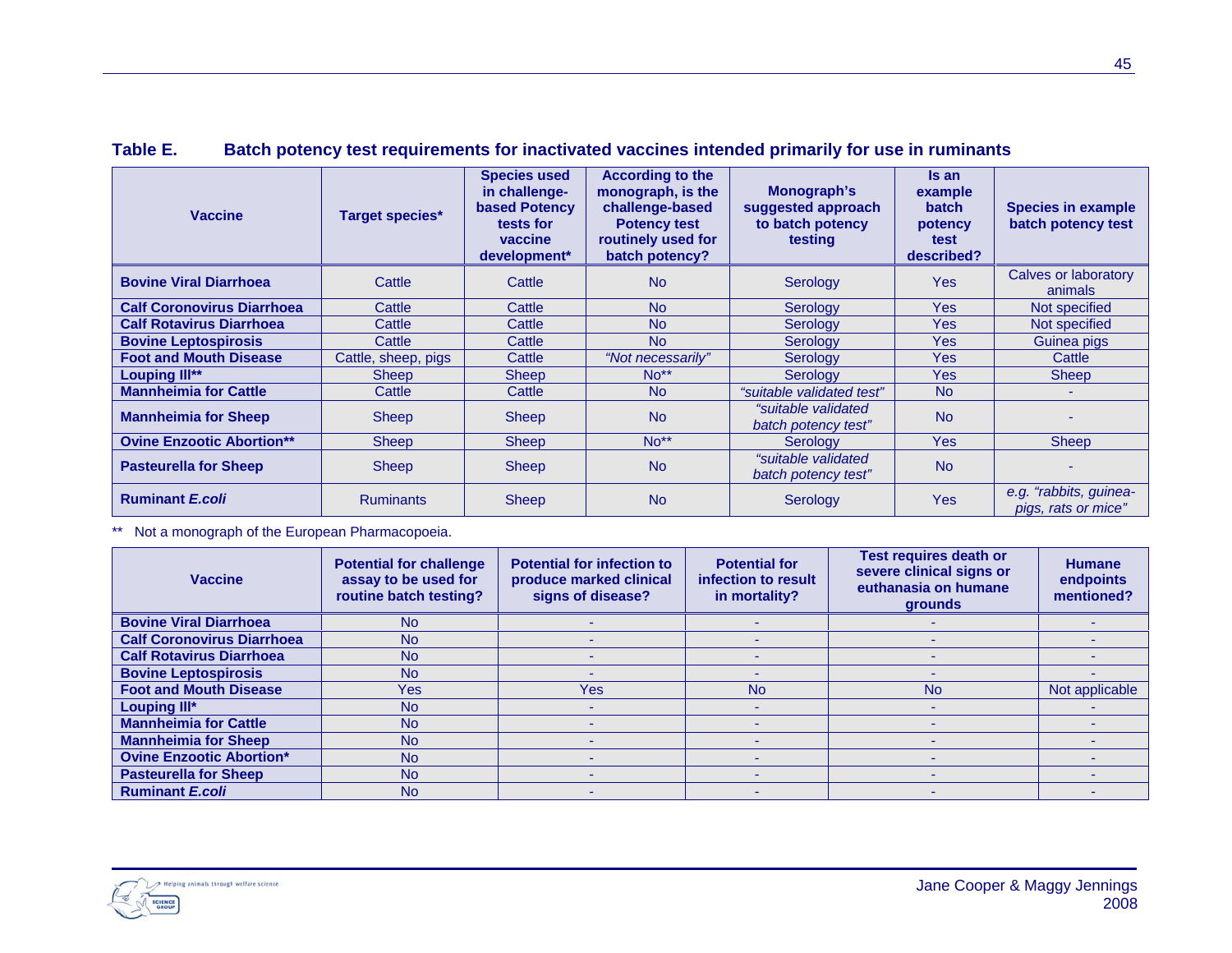### **Table F. Batch potency test requirements for inactivated vaccines intended for use in pigs**

| <b>Vaccine</b>                                         | <b>Target</b><br>species* | <b>Species used in</b><br>challenge-based<br><b>Potency tests for</b><br>vaccine<br>development* | <b>According to the</b><br>monograph, is the<br>challenge-based Potency<br>test routinely used for<br>batch potency? | Monograph's<br>suggested<br>approach to batch<br>potency testing | Is an example<br>batch potency<br>test described? | <b>Species in</b><br>example batch<br>potency test |
|--------------------------------------------------------|---------------------------|--------------------------------------------------------------------------------------------------|----------------------------------------------------------------------------------------------------------------------|------------------------------------------------------------------|---------------------------------------------------|----------------------------------------------------|
| <b>Aujeskys' Disease</b>                               | <b>Pigs</b>               | <b>Pigs</b>                                                                                      | "Not necessarily"                                                                                                    | "suitable validated,<br>alternative test"                        | <b>No</b>                                         |                                                    |
| <b>Porcine Actinobacillosis</b>                        | <b>Pigs</b>               | <b>Pigs</b>                                                                                      | <b>No</b>                                                                                                            | Serology                                                         | <b>Yes</b>                                        | <b>Mice</b>                                        |
| <b>Porcine E.coli</b>                                  | <b>Pigs</b>               | <b>Pigs</b>                                                                                      | <b>No</b>                                                                                                            | Serology                                                         | Yes                                               | Pigs or laboratory<br>animals **                   |
| <b>Porcine Parvovirus</b>                              | Pig                       | <b>Pigs</b>                                                                                      | <b>No</b>                                                                                                            | Serology                                                         | <b>Yes</b>                                        | Guinea pigs                                        |
| <b>Porcine Progressive</b><br><b>Atrophic Rhinitis</b> | <b>Pigs</b>               | <b>Pigs</b>                                                                                      | <b>No</b>                                                                                                            | Serology                                                         | Yes                                               | Pigs or "susceptible<br>laboratory animals"        |
| <b>Swine Influenza</b>                                 | Pig                       | <b>Pigs</b>                                                                                      | <b>No</b>                                                                                                            | Serology                                                         | Yes                                               | Guinea pigs                                        |
| <b>Swine Erysipelas</b>                                | <b>Pigs</b>               | <b>Pigs</b>                                                                                      | <b>No</b>                                                                                                            | Serology                                                         | Yes                                               | <b>Mice</b>                                        |

\*\* The monograph states *"if the nature of the antigens allows reproducible results to be obtained, a test in laboratory animals (for example, guinea-pigs, mice, rabbits or rats) may be carried out"*.

| <b>Vaccine</b>                                         | <b>Potential for</b><br>challenge assay to<br>be used for routine<br>batch testing? | <b>Potential for infection</b><br>to produce marked<br>clinical signs of<br>disease? | <b>Potential for</b><br>infection to<br>result in<br>mortality? | Test requires death or severe<br>clinical signs or euthanasia<br>on humane grounds | <b>Humane endpoints</b><br>mentioned? |
|--------------------------------------------------------|-------------------------------------------------------------------------------------|--------------------------------------------------------------------------------------|-----------------------------------------------------------------|------------------------------------------------------------------------------------|---------------------------------------|
| <b>Aujeskys' Disease</b>                               | <b>Yes</b>                                                                          | Yes                                                                                  | <b>Yes</b>                                                      | <b>No</b>                                                                          | <b>No</b>                             |
| <b>Porcine Actinobacillosis</b>                        | <b>No</b>                                                                           |                                                                                      |                                                                 |                                                                                    |                                       |
| <b>Porcine E.coli</b>                                  | <b>No</b>                                                                           |                                                                                      |                                                                 |                                                                                    |                                       |
| <b>Porcine Parvovirus</b>                              | <b>No</b>                                                                           |                                                                                      |                                                                 |                                                                                    |                                       |
| <b>Porcine Progressive</b><br><b>Atrophic Rhinitis</b> | <b>No</b>                                                                           |                                                                                      |                                                                 |                                                                                    |                                       |
| <b>Swine Influenza</b>                                 | <b>No</b>                                                                           |                                                                                      |                                                                 |                                                                                    |                                       |
| <b>Swine Erysipelas</b>                                | <b>No</b>                                                                           |                                                                                      |                                                                 |                                                                                    |                                       |

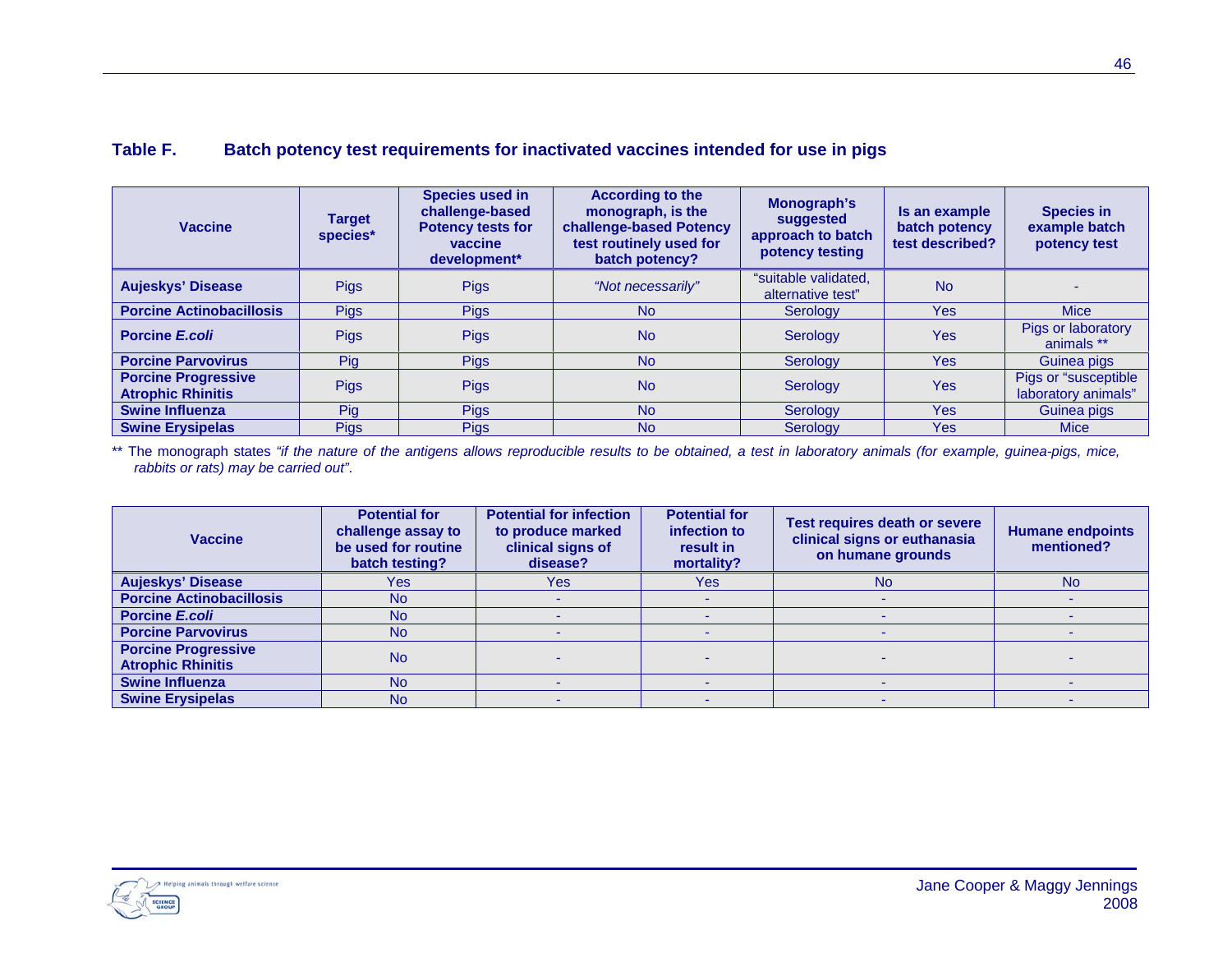| <b>Table G.</b> |  | Batch potency test requirements for inactivated vaccines intended for use in horses |
|-----------------|--|-------------------------------------------------------------------------------------|
|                 |  |                                                                                     |

| <b>Vaccine</b>            | Target<br>species* | Species used in<br>challenge-based<br><b>Potency tests for</b><br>vaccine<br>development* | <b>According to the</b><br>monograph, is the<br>challenge-based Potency<br>test routinely used for batch<br>potency? | Monograph's<br>suggested<br>approach to batch<br>potency testing | Is an example<br><b>batch</b><br>potency test<br>described? | <b>Species in</b><br>example batch<br>potency test |
|---------------------------|--------------------|-------------------------------------------------------------------------------------------|----------------------------------------------------------------------------------------------------------------------|------------------------------------------------------------------|-------------------------------------------------------------|----------------------------------------------------|
| <b>Equine Herpesvirus</b> | <b>Horses</b>      | <b>Horses</b>                                                                             | <b>No</b>                                                                                                            | Serology                                                         | Yes                                                         | Rabbits, guinea-<br>pigs or mice                   |
| <b>Equine Influenza</b>   | <b>Horses</b>      | <b>Horses</b>                                                                             | <b>No</b>                                                                                                            | Serology                                                         | <b>Yes</b>                                                  | Guinea-pigs                                        |

| <b>Vaccine</b>            | <b>Potential for</b><br>challenge assay to<br>be used for routine<br>batch testing? | <b>Potential for infection</b><br>to produce marked<br>clinical signs of<br>disease? | <b>Potential for</b><br>infection to<br>result in<br>mortality? | Test requires death or severe<br>clinical signs or euthanasia<br>on humane grounds | <b>Humane endpoints</b><br>mentioned? |
|---------------------------|-------------------------------------------------------------------------------------|--------------------------------------------------------------------------------------|-----------------------------------------------------------------|------------------------------------------------------------------------------------|---------------------------------------|
| <b>Equine Herpesvirus</b> | <b>No</b>                                                                           |                                                                                      |                                                                 |                                                                                    |                                       |
| <b>Equine Influenza</b>   | <b>No</b>                                                                           |                                                                                      |                                                                 |                                                                                    |                                       |

### **Table H. Batch potency test requirements for inactivated vaccines intended for use in rabbits**

| <b>Vaccine</b>                        | Target<br>species* | <b>Species used in</b><br>challenge-based<br><b>Potency tests for</b><br>vaccine<br>development* | <b>According to the</b><br>monograph, is the<br>challenge-based Potency<br>test routinely used for batch<br>potency? | Monograph's<br>suggested<br>approach to batch<br>potency testing | Is an example<br><b>batch</b><br>potency test<br>described? | <b>Species in</b><br>example batch<br>potency test |
|---------------------------------------|--------------------|--------------------------------------------------------------------------------------------------|----------------------------------------------------------------------------------------------------------------------|------------------------------------------------------------------|-------------------------------------------------------------|----------------------------------------------------|
| <b>Rabbit haemorrhagic</b><br>disease | <b>Rabbits</b>     | <b>Rabbits</b>                                                                                   | "Not necessary"                                                                                                      | Serology                                                         | Yes                                                         | <b>Rabbits</b>                                     |

| <b>Vaccine</b>                        | <b>Potential for</b><br>challenge assay to<br>be used for routine<br>batch testing? | <b>Potential for infection</b><br>to produce marked<br>clinical signs of<br>disease? | <b>Potential for</b><br>infection to<br>result in<br>mortality? | Test requires death or severe<br>clinical signs or euthanasia<br>on humane grounds | <b>Humane endpoints</b><br>mentioned? |
|---------------------------------------|-------------------------------------------------------------------------------------|--------------------------------------------------------------------------------------|-----------------------------------------------------------------|------------------------------------------------------------------------------------|---------------------------------------|
| <b>Rabbit haemorrhagic</b><br>disease | Yes                                                                                 | Yes                                                                                  | Yes                                                             | Yes                                                                                | <b>No</b>                             |

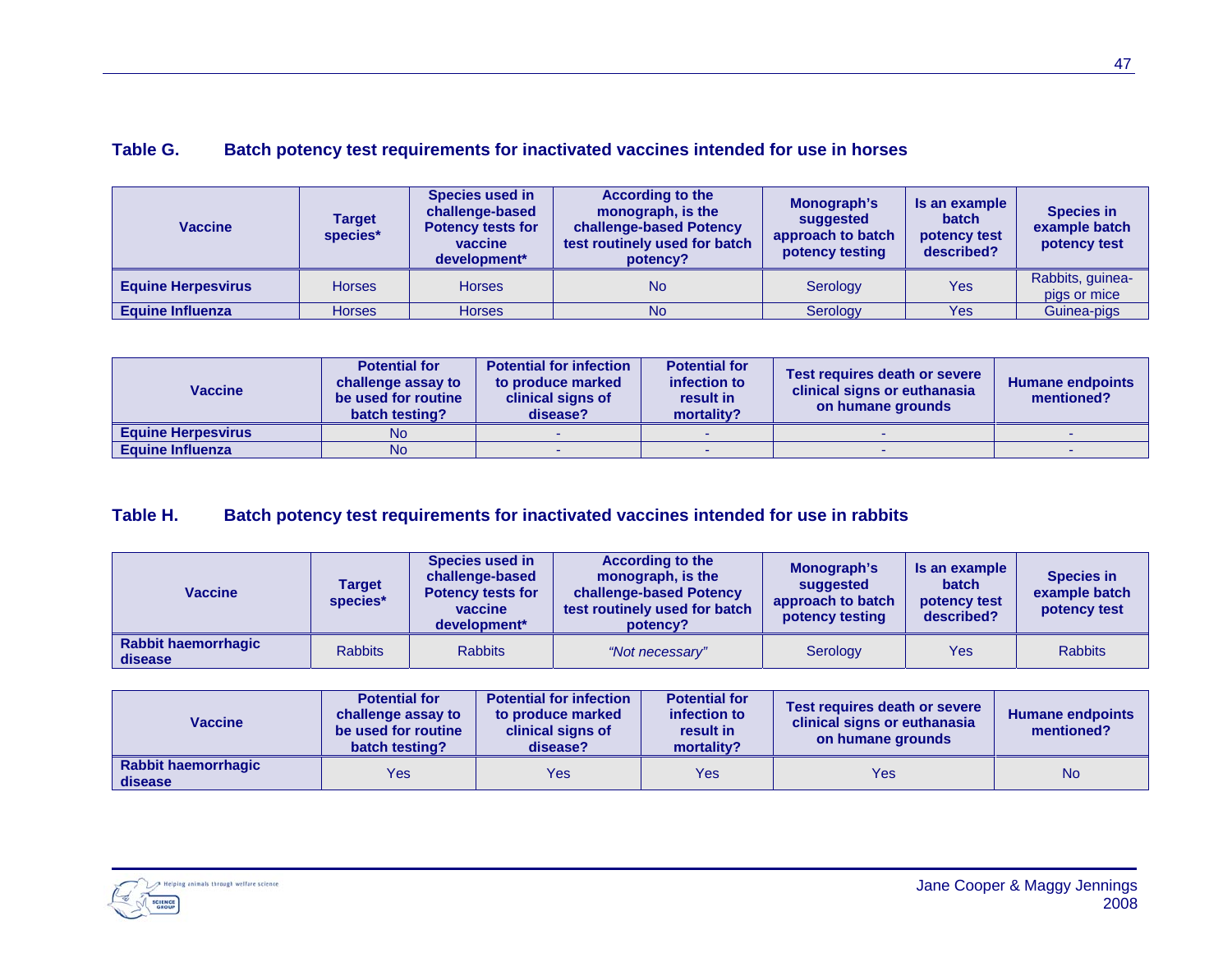### **APPENDIX 2 – Batch potency tests for inactivated vaccines – animal numbers**

**Minimum numbers of animals required to satisfy test requirements (where this information is provided in the monographs).**

### **Challenge assays**

#### **Tests using avian species**

| <b>Vaccine</b>               | <b>Minimum number of</b><br>vaccinated animals | <b>Minimum number of</b><br>unvaccinated controls | <b>Minimum number</b><br>required in total |
|------------------------------|------------------------------------------------|---------------------------------------------------|--------------------------------------------|
| <b>Avian Paramyxovirus 3</b> | 20                                             | 20                                                | 40                                         |
| <b>Egg Drop Syndrome</b>     | 60                                             | 40                                                | 100                                        |
| <b>Fowl Cholera</b>          | 20                                             | 10                                                | 30                                         |
| Mycoplasma gallisepticum     | 20                                             | 20                                                | 40                                         |
| Newcastle Disease (chickens) | 60                                             | 10                                                | 70                                         |
| Salmonella enteritidis       | 30                                             | 30                                                | 60                                         |
| Salmonella typhimurium       | 30                                             | 30                                                | 60                                         |
| <b>Mean</b>                  | 34.3                                           | 22.9                                              | 57.1                                       |

#### **Tests using cats**

| Vaccine                | Minimum number of<br>vaccinated animals | Minimum number of<br>unvaccinated controls | <b>Minimum number</b><br>required in total |
|------------------------|-----------------------------------------|--------------------------------------------|--------------------------------------------|
| Feline chlamydiosis    |                                         |                                            |                                            |
| Feline rhinotracheitis |                                         |                                            |                                            |
| Mean                   |                                         | 10                                         |                                            |

#### **Tests using cattle**

| Vaccine                       | Minimum number of<br>vaccinated animals | Minimum number of<br>unvaccinated controls | <b>Minimum number</b><br>required in total |
|-------------------------------|-----------------------------------------|--------------------------------------------|--------------------------------------------|
| <b>Foot and Mouth Disease</b> |                                         |                                            |                                            |
| <b>Mean</b>                   |                                         |                                            |                                            |

#### **Tests using fish**

| <b>Vaccine</b>                          | Minimum number of<br>vaccinated animals | <b>Minimum number of</b><br>unvaccinated controls | <b>Minimum number</b><br>required in total |
|-----------------------------------------|-----------------------------------------|---------------------------------------------------|--------------------------------------------|
| <b>Furunculosis for Salmonids</b>       |                                         | 30                                                | 60                                         |
| <b>Vibrosis for Salmonids</b>           |                                         | 30                                                | 60                                         |
| Vibrosis for Salmonids - cold-<br>water | 30                                      | 30                                                | 60                                         |
| <b>Mean</b>                             | 30                                      | 30                                                |                                            |

#### **Tests using guinea pigs**

| Vaccine              | Minimum number of<br>vaccinated animals | Minimum number of<br>unvaccinated controls | <b>Minimum number</b><br>required in total |
|----------------------|-----------------------------------------|--------------------------------------------|--------------------------------------------|
| Clostridium chauvoei |                                         |                                            |                                            |
| <b>Mean</b>          |                                         |                                            |                                            |

### **Tests using hamsters**

| Vaccine              | Minimum number of<br>vaccinated animals | Minimum number of<br>unvaccinated controls | <b>Minimum number</b><br>required in total |
|----------------------|-----------------------------------------|--------------------------------------------|--------------------------------------------|
| Canine Leptospirosis |                                         |                                            |                                            |
| <b>Mean</b>          |                                         |                                            |                                            |

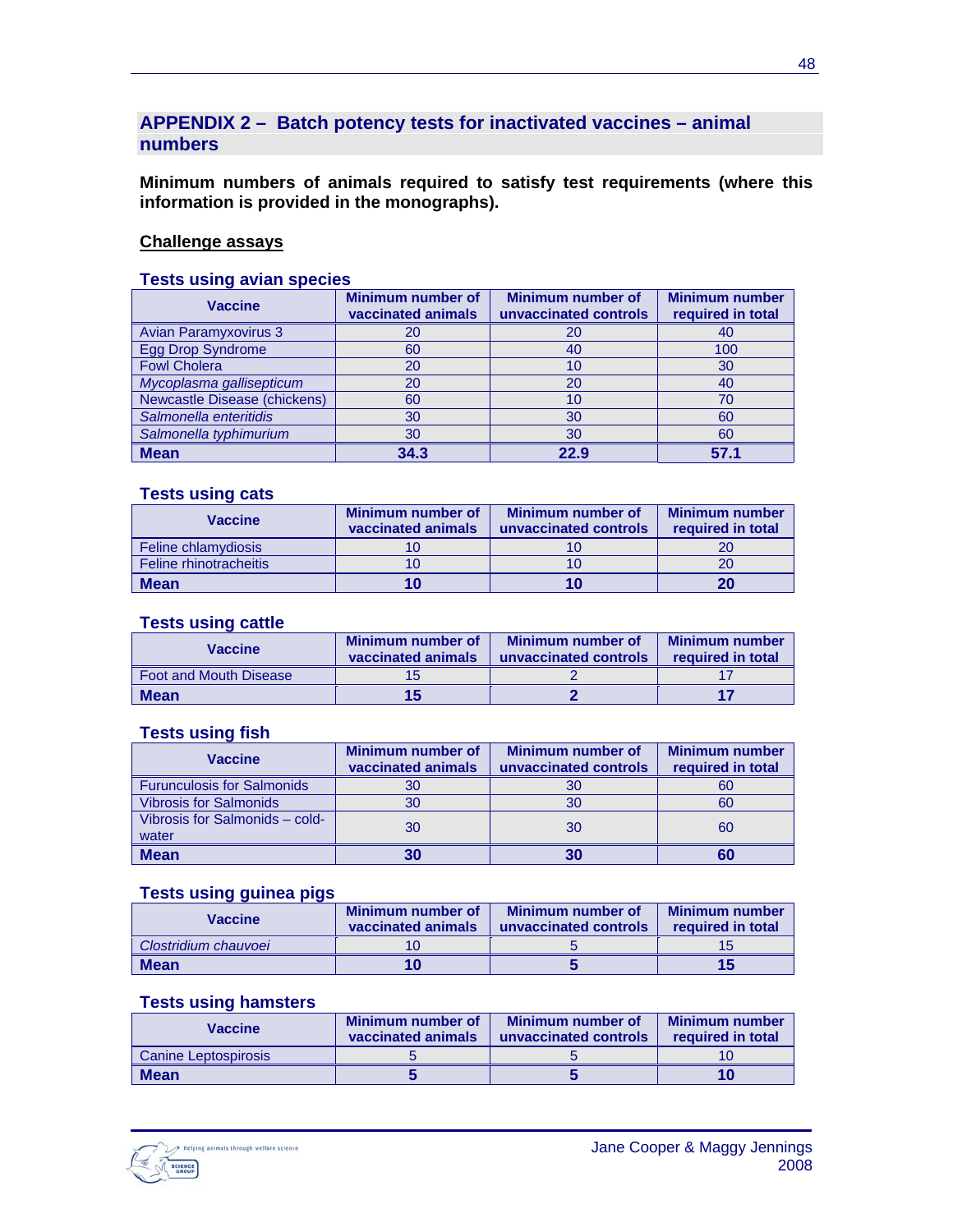| rests using mice (includes toxin neutralisation assays) |                                                                                                     |    |                                            |  |  |  |
|---------------------------------------------------------|-----------------------------------------------------------------------------------------------------|----|--------------------------------------------|--|--|--|
| <b>Vaccine</b>                                          | <b>Minimum number of</b><br><b>Minimum number of</b><br>vaccinated animals<br>unvaccinated controls |    | <b>Minimum number</b><br>required in total |  |  |  |
| Clostridium botulinum                                   | 20<br>30                                                                                            |    |                                            |  |  |  |
| Clostridium novyi Type B*                               |                                                                                                     |    |                                            |  |  |  |
| Clostridium perfringens*                                | Not possible to determine from the monographs                                                       |    |                                            |  |  |  |
| Clostridium septicum*                                   |                                                                                                     |    |                                            |  |  |  |
| <b>Rabies</b>                                           | 60<br>100<br>40                                                                                     |    |                                            |  |  |  |
| <b>Mean</b>                                             | 40                                                                                                  | 25 | 65                                         |  |  |  |

### **Tests using mice (includes toxin neutralisation assays)**

\* The standard test for potency for these vaccines is a toxin neutralisation assay. The monograph does not specify how many mice should be used in each but typically large numbers are required to satisfy test requirements

#### **Tests using pigs**

| Vaccine           | Minimum number of<br>vaccinated animals | Minimum number of<br>unvaccinated controls | <b>Minimum number</b><br>required in total |
|-------------------|-----------------------------------------|--------------------------------------------|--------------------------------------------|
| Aujeskys' Disease |                                         |                                            |                                            |
| <b>Mean</b>       |                                         |                                            |                                            |

#### **Tests using rabbits**

| Vaccine                     | Minimum number of<br>vaccinated animals | Minimum number of<br>unvaccinated controls | <b>Minimum number</b><br>required in total |
|-----------------------------|-----------------------------------------|--------------------------------------------|--------------------------------------------|
| Rabbit haemorrhagic disease |                                         |                                            |                                            |
| <b>Mean</b>                 |                                         |                                            |                                            |

### **Serology assays**

#### **Tests using avian species**

| <b>Vaccine</b>                     | <b>Minimum number of</b><br>vaccinated animals | <b>Minimum number of</b><br>unvaccinated controls | <b>Minimum number</b><br>required in total |
|------------------------------------|------------------------------------------------|---------------------------------------------------|--------------------------------------------|
| <b>Avian Infectious Bronchitis</b> | 10                                             |                                                   | 15                                         |
| <b>Egg Drop Syndrome</b>           | 10                                             |                                                   | 15                                         |
| <b>Fowl Cholera</b>                | 10                                             |                                                   | 15                                         |
| <b>Infectious Bursal Disease</b>   | 10                                             | 10                                                | 20                                         |
| Mycoplasma gallisepticum           | 10                                             |                                                   | 15                                         |
| <b>Newcastle Disease</b>           | 10                                             |                                                   | 15                                         |
| Salmonella enteritidis             | 10                                             |                                                   | 15                                         |
| Salmonella typhimurium             |                                                |                                                   | 15                                         |
| <b>Mean</b>                        |                                                |                                                   |                                            |

#### **Tests using cats**

| Vaccine                     | Minimum number of<br>vaccinated animals | Minimum number of<br>unvaccinated controls | <b>Minimum number</b><br>required in total |
|-----------------------------|-----------------------------------------|--------------------------------------------|--------------------------------------------|
| <b>Feline chlamydiosis</b>  |                                         |                                            |                                            |
| Feline infectious enteritis |                                         |                                            |                                            |
| <b>Mean</b>                 | 3.5                                     |                                            | 3.5                                        |

### **Tests using dogs**

| Vaccine                  | Minimum number of<br>vaccinated animals | Minimum number of<br>unvaccinated controls | Minimum number<br>required in total |
|--------------------------|-----------------------------------------|--------------------------------------------|-------------------------------------|
| <b>Canine Parvovirus</b> |                                         |                                            |                                     |
| <b>Mean</b>              |                                         |                                            |                                     |

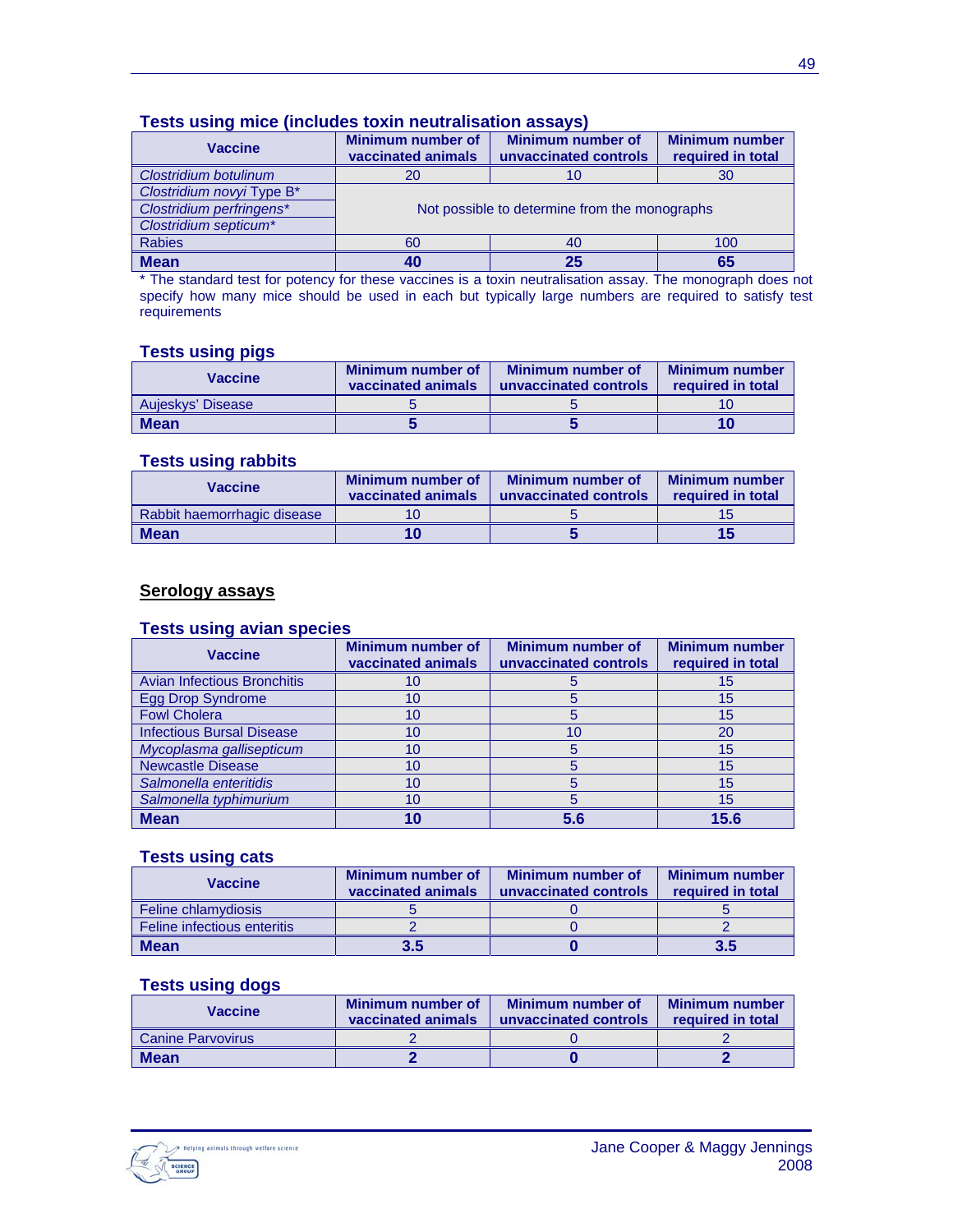### **Tests using fish**

| <b>Vaccine</b>                          | Minimum number of<br>vaccinated animals | <b>Minimum number of</b><br>unvaccinated controls | <b>Minimum number</b><br>required in total |
|-----------------------------------------|-----------------------------------------|---------------------------------------------------|--------------------------------------------|
| <b>Furunculosis for Salmonids</b>       | 25                                      |                                                   | 35                                         |
| <b>Vibrosis for Salmonids</b>           | 25                                      |                                                   | 35                                         |
| Vibrosis for Salmonids - cold-<br>water | 25                                      |                                                   | 35                                         |
| <b>Mean</b>                             |                                         |                                                   |                                            |

### **Tests using guinea pigs**

| <b>Vaccine</b>                     | <b>Minimum number of</b><br>vaccinated animals | <b>Minimum number of</b><br>unvaccinated controls | <b>Minimum number</b><br>required in total |
|------------------------------------|------------------------------------------------|---------------------------------------------------|--------------------------------------------|
| <b>Bovine Leptospirosis</b>        |                                                |                                                   |                                            |
| <b>Canine Parvovirus</b>           |                                                |                                                   |                                            |
| Clostridium tetani                 |                                                |                                                   |                                            |
| <b>Equine Herpesvirus</b>          |                                                |                                                   |                                            |
| Equine Influenza                   | h                                              |                                                   |                                            |
| <b>Feline Infectious Enteritis</b> | Not stated                                     | Not stated                                        | Not stated                                 |
| Ruminant E.coli                    |                                                |                                                   |                                            |
| <b>Porcine Parvovirus</b>          |                                                |                                                   |                                            |
| Swine Influenza                    |                                                |                                                   |                                            |
| <b>Mean</b>                        | 5.6                                            | 0.5                                               |                                            |

### **Tests using mice**

| <b>Vaccine</b>                  | <b>Minimum number of</b><br>vaccinated animals | <b>Minimum number of</b><br>unvaccinated controls | <b>Minimum number</b><br>required in total |
|---------------------------------|------------------------------------------------|---------------------------------------------------|--------------------------------------------|
| <b>Equine Herpesvirus</b>       |                                                |                                                   |                                            |
| <b>Feline Rhinotracheitis</b>   | 15                                             |                                                   | 15                                         |
| <b>Feline Calicivirus</b>       | 15                                             |                                                   | 15                                         |
| <b>Porcine Actinobacillosis</b> |                                                |                                                   |                                            |
| <b>Rabies</b>                   |                                                |                                                   |                                            |
| <b>Ruminant E.coli</b>          |                                                |                                                   |                                            |
| <b>Swine Erysipelas</b>         |                                                |                                                   |                                            |
| <b>Mean</b>                     | 8.6                                            |                                                   | 8.9                                        |

#### **Tests using pigs**

| Vaccine                                         | Minimum number of<br>vaccinated animals | <b>Minimum number of</b><br>unvaccinated controls | <b>Minimum number</b><br>required in total |
|-------------------------------------------------|-----------------------------------------|---------------------------------------------------|--------------------------------------------|
| Porcine E.coli                                  |                                         |                                                   |                                            |
| Porcine Progressive Atrophic<br><b>Rhinitis</b> |                                         |                                                   |                                            |
| <b>Mean</b>                                     |                                         |                                                   |                                            |

### **Tests using rabbits**

| <b>Vaccine</b>                 | <b>Minimum number of</b><br>vaccinated animals | <b>Minimum number of</b><br>unvaccinated controls | <b>Minimum number</b><br>required in total |
|--------------------------------|------------------------------------------------|---------------------------------------------------|--------------------------------------------|
| Clostridium novyi Type B       |                                                |                                                   |                                            |
| <b>Clostridium perfringens</b> |                                                |                                                   |                                            |
| <b>Clostridium septicum</b>    |                                                |                                                   |                                            |
| Clostridium tetani             |                                                |                                                   |                                            |
| <b>Equine Herpesvirus</b>      |                                                |                                                   |                                            |
| Rabbit haemorrhagic disease    |                                                |                                                   |                                            |
| Ruminant E.coli                |                                                |                                                   |                                            |
| <b>Mean</b>                    |                                                | 0.6                                               |                                            |

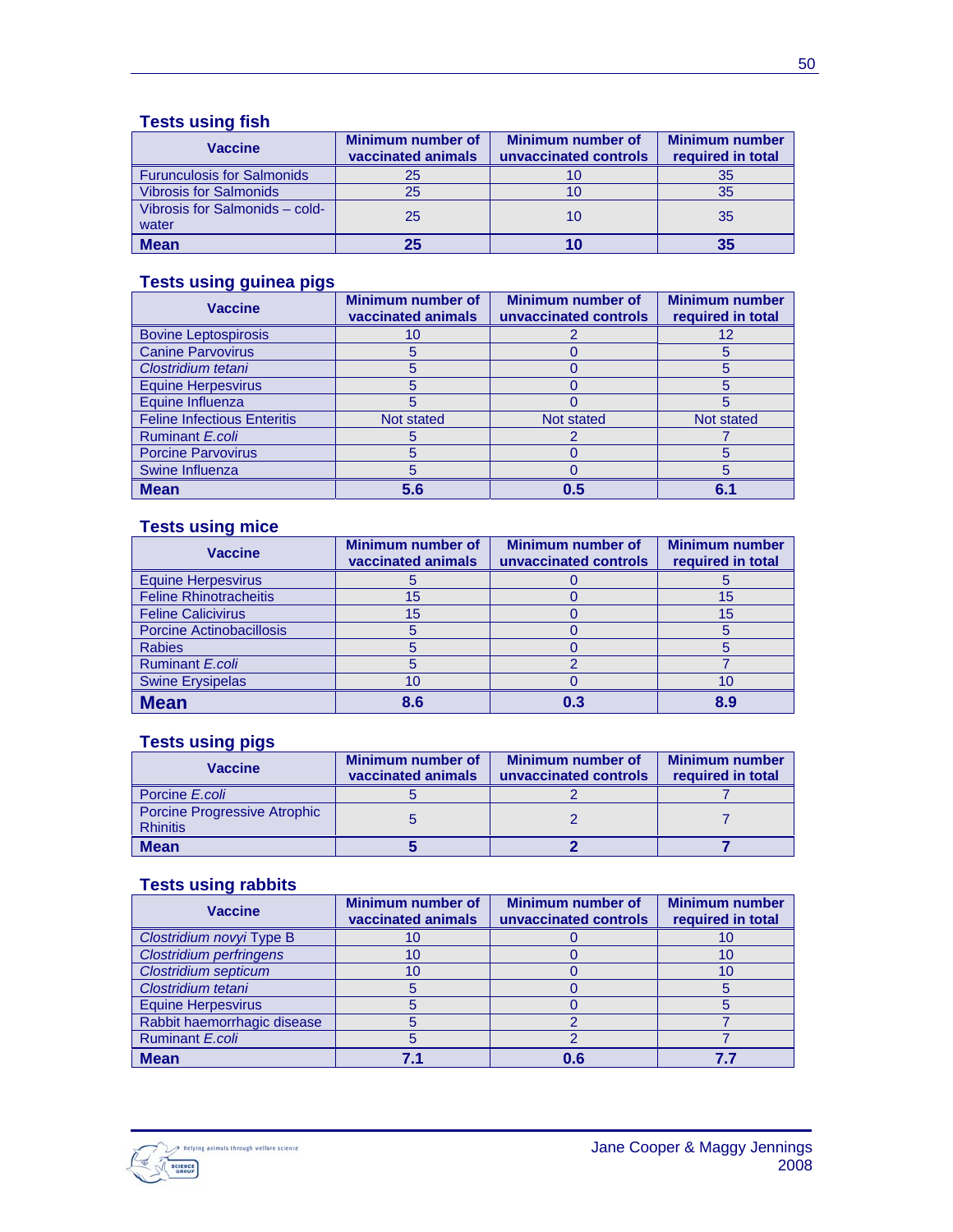### **Tests using rats**

| Vaccine                | Minimum number of<br>vaccinated animals | Minimum number of<br>unvaccinated controls | <b>Minimum number</b><br>required in total |
|------------------------|-----------------------------------------|--------------------------------------------|--------------------------------------------|
| Ruminant <i>E.coli</i> |                                         |                                            |                                            |
| <b>Mean</b>            |                                         |                                            |                                            |

### **Tests using ruminant species**

| <b>Vaccine</b>                | Minimum number of<br>vaccinated animals | Minimum number of<br>unvaccinated controls | <b>Minimum number</b><br>required in total |
|-------------------------------|-----------------------------------------|--------------------------------------------|--------------------------------------------|
| <b>Bovine Viral Diarrhoea</b> |                                         |                                            |                                            |
| <b>Foot and Mouth Disease</b> |                                         |                                            |                                            |
| Louping III*                  |                                         |                                            |                                            |
| Ovine Enzootic Abortion*      |                                         |                                            |                                            |
| <b>Mean</b>                   | 5.3                                     |                                            | 6.3                                        |

### **Tests using undefined laboratory animals**

| <b>Vaccine</b>                                         | <b>Minimum number of</b><br>vaccinated animals | <b>Minimum number of</b><br>unvaccinated controls | <b>Minimum number</b><br>required in total |
|--------------------------------------------------------|------------------------------------------------|---------------------------------------------------|--------------------------------------------|
| <b>Bovine Viral Diarrhoea</b>                          |                                                |                                                   |                                            |
| <b>Calf Coronovirus Diarrhoea</b>                      |                                                |                                                   |                                            |
| <b>Calf Rotavirus Diarrhoea</b>                        |                                                |                                                   |                                            |
| Canine Leptospira                                      | Not stated                                     | Not stated                                        | Not stated                                 |
| Porcine E.coli                                         |                                                |                                                   |                                            |
| <b>Porcine Progressive Atrophic</b><br><b>Rhinitis</b> |                                                |                                                   |                                            |
| <b>Mean</b>                                            |                                                |                                                   |                                            |

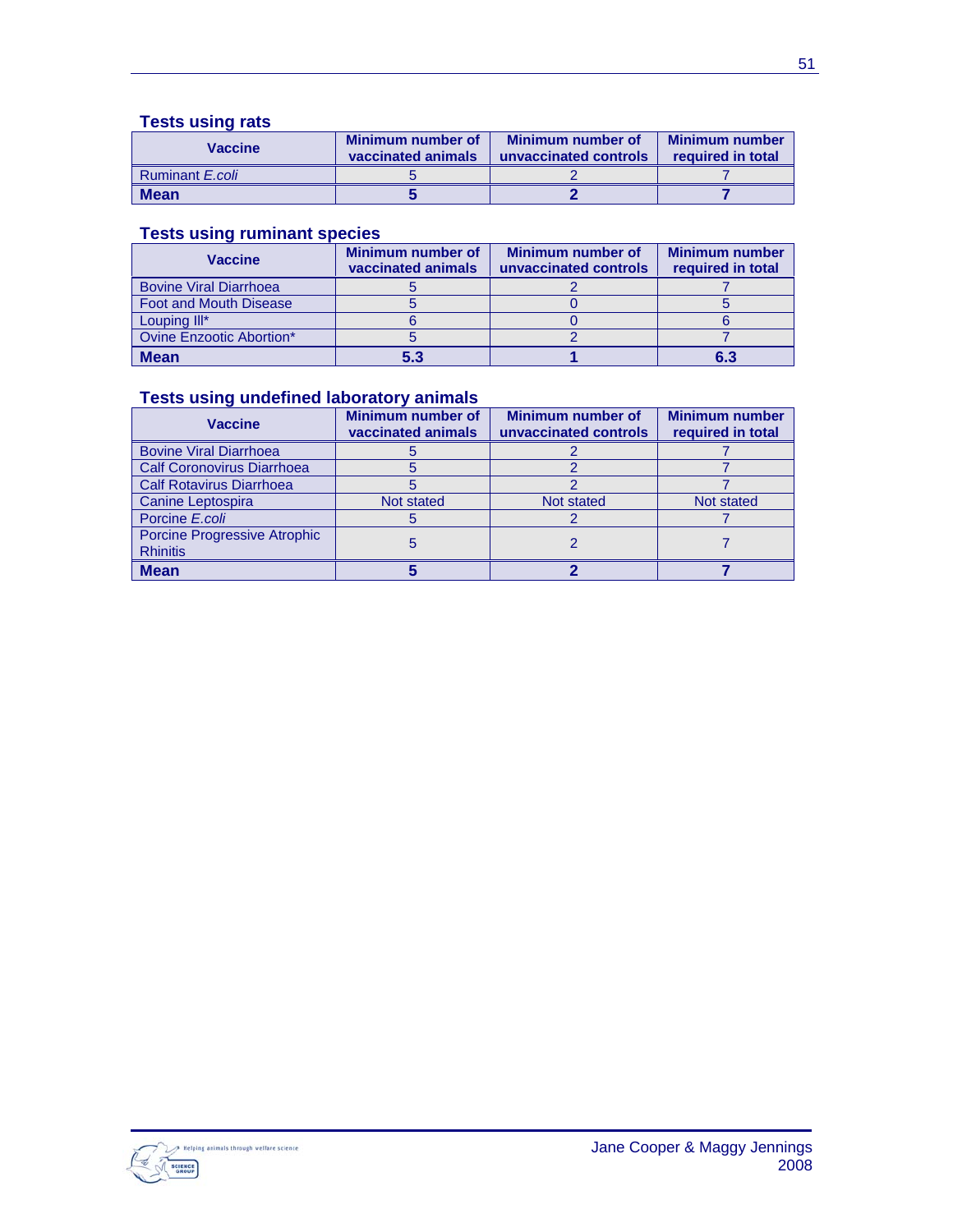### **APPENDIX 3 – Monograph for Canine Adenovirus Vaccine, Inactivated**

## **DEFINITION**

Canine adenovirus vaccine (inactivated) is a suspension of one or more suitable strains of canine adenovirus 1 (canine contagious hepatitis virus) and/or canine adenovirus 2, inactivated in such a way that adequate immunogenicity is maintained.

## **PRODUCTION**

The test for inactivation is carried out using a quantity of virus equivalent to at least 10 doses of vaccine with 2 passages in cell cultures of the same type as those used for production or in cell cultures shown to be at least as sensitive. No live virus is detected.

The vaccine may contain an adjuvant.

#### **CHOICE OF VACCINE COMPOSITION**

The vaccine is shown to be satisfactory with respect to safety *(5.2.6)* and efficacy *(5.2.7)*. The following tests may be used during demonstration of safety and immunogenicity.

*Safety* Carry out the test for each recommended route of administration in animals of the minimum age recommended for vaccination. Use a batch of vaccine of the maximum potency likely to be attained.

Use for each test not fewer than 10 dogs that do not have antibodies against canine adenovirus 1 or 2. Administer to each dog a double dose of vaccine. If the recommended schedule requires a second dose, administer one dose after the recommended interval. Observe the dogs for 14 days after the last administration. No abnormal local or systemic reaction occurs.

If the vaccine is intended for use in pregnant bitches, vaccinate bitches at the stage of pregnancy or at different stages of pregnancy according to the recommended schedule. Prolong observation until 1 day after parturition. No abnormal local or systemic reaction occurs. No adverse effects on the pregnancy and offspring are noted.

*Immunogenicity* For vaccines intended to protect against hepatitis, the test described under Potency is suitable for demonstration of immunogenicity. If the vaccine is indicated for protection against respiratory signs, a further test to demonstrate immunogenicity for this indication is also necessary.

#### **BATCH TESTING**

### **Batch potency test**

The test described under Potency is not carried out for routine testing of batches of vaccine. It is carried out for a given vaccine on one or more occasions as decided by or with the agreement of the competent authority. Where the test is not carried out, a suitable validated alternative test is carried out, the criteria for acceptance being set with reference to a batch of vaccine that has given satisfactory results in the test described under Potency.

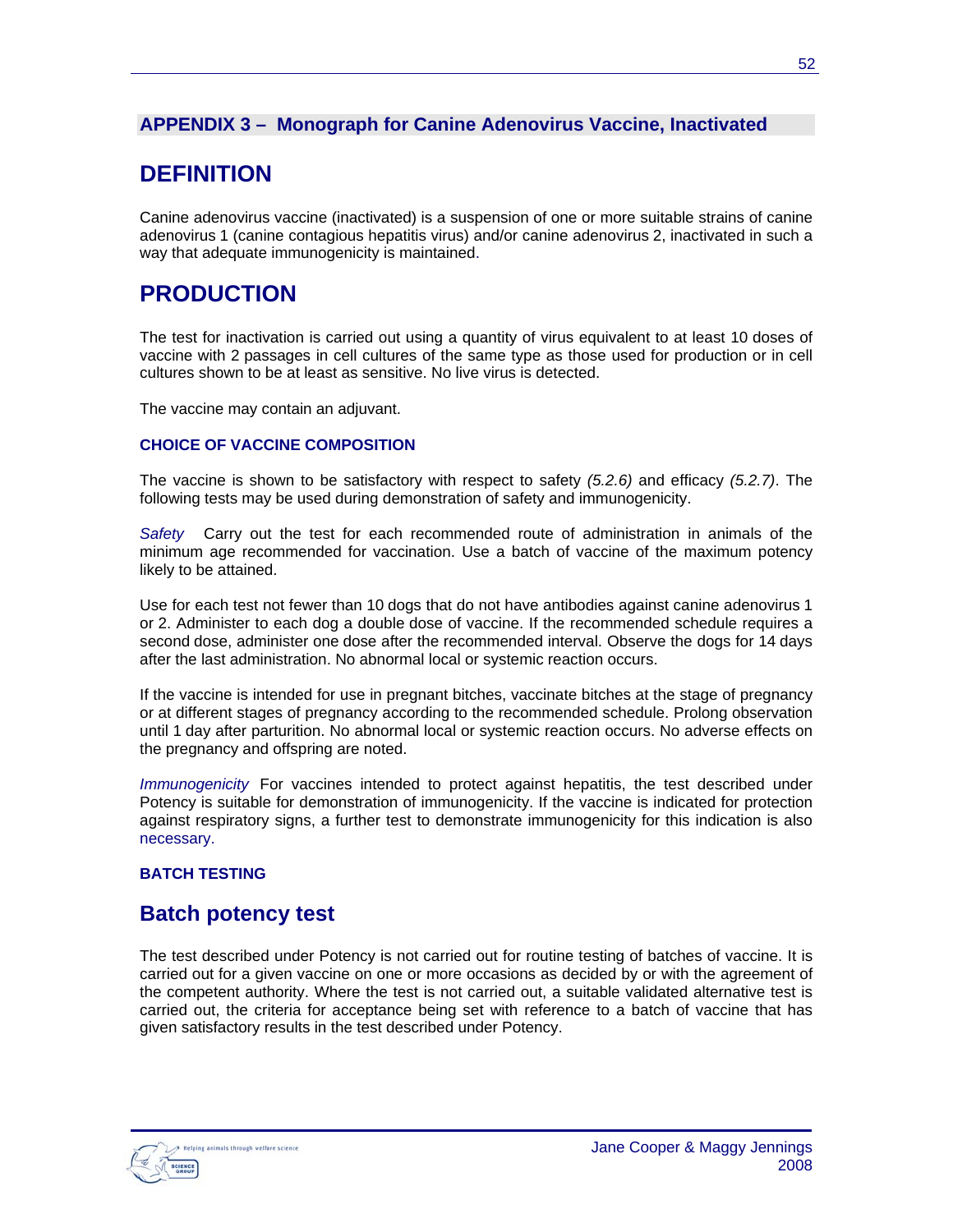## **IDENTIFICATION**

When injected into susceptible animals, the vaccine stimulates the formation of specific antibodies against the type or types of canine adenovirus stated on the label.

## **TESTS**

## **Safety**

Use dogs of the minimum age recommended for vaccination and preferably having no canine adenovirus-neutralising antibodies or, where justified, use dogs with a low level of such antibodies as long as they have not been vaccinated against canine adenovirus and administration of the vaccine does not cause an anamnestic response. Administer a double dose of vaccine by a recommended route to each of 2 dogs. Observe the dogs for 14 days. No abnormal local or systemic reaction occurs.

## **Inactivation**

Carry out a test for residual infectious canine adenovirus using 10 doses of vaccine by inoculation into sensitive cell cultures; make a passage after 6-8 days and maintain the cultures for 14 days. No live virus is detected. If the vaccine contains an adjuvant, separate the adjuvant from the liquid phase by a method that does not inactivate or otherwise interfere with the detection of live virus.

## **Sterility**

The vaccine complies with the test for sterility prescribed in the monograph on *Vaccines for veterinary use (0062)*.

## **POTENCY**

Use 7 dogs of the minimum age recommended for vaccination and that do not have antibodies against canine adenovirus. Vaccinate 5 of the animals by a recommended route and according to the recommended schedule. Keep the other 2 dogs as controls. 21 days later inject intravenously into each of the 7 animals a quantity of a virulent strain of canine adenovirus sufficient to cause death or typical signs of the disease in a susceptible dog. Observe the animals for a further 21 days. Dogs displaying typical signs of serious infection with canine adenovirus are killed humanely to avoid unnecessary suffering. The test is invalid and must be repeated if one or both of the controls do not die from or display typical signs of serious infection with canine adenovirus. The vaccine complies with the test if the vaccinated animals remain in good health.

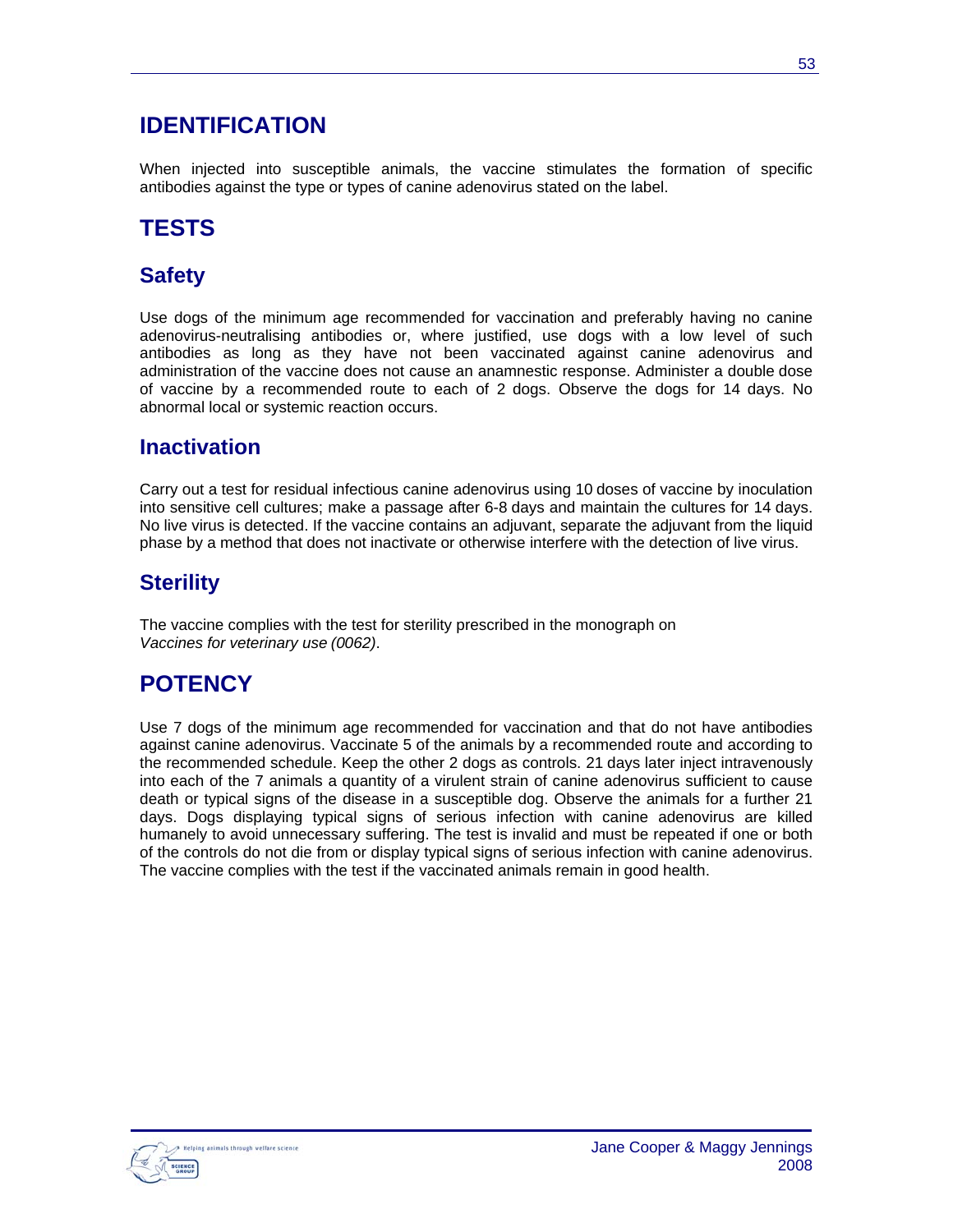### **APPENDIX 4 – Monograph for Canine Leptospirosis Vaccine, Inactivated**

## **DEFINITION**

Canine leptospirosis vaccine (inactivated) is a suspension of inactivated whole organisms and/or antigenic extract(s) of one or more suitable strains of one or more of *Leptospira interrogans* serovar canicola, serovar icterohaemorrhagiae or any other epidemiologically appropriate serovar, inactivated and prepared in such a way that adequate immunogenicity is maintained. This monograph applies to vaccines intended for active immunisation of dogs against leptospirosis.

## **PRODUCTION**

The seed material is cultured in a suitable medium; each strain is cultivated separately. During production, various parameters such as growth rate are monitored by suitable methods; the values are within the limits approved for the particular product. Purity and identity are verified on the harvest using suitable methods. After cultivation, the bacterial harvests are collected separately and inactivated by a suitable method. The antigen may be concentrated. The vaccine may contain an adjuvant.

#### **CHOICE OF VACCINE COMPOSITION**

The vaccine is shown to be satisfactory with respect to safety *(5.2.6)* and efficacy *(5.2.7)* in dogs. As part of the studies to demonstrate the suitability of the vaccine with respect to these characteristics the following tests may be carried out.

## **Safety**

The test is carried out for each route of administration to be stated on the label and in animals of each category for which the vaccine is intended. For each test, use not fewer than 10 dogs that do not have antibodies against the principal *L. interrogans* serovars (icterohaemorrhagiae, canicola, grippotyphosa, sejroe, hardjo, hebdomonadis, pomona, australis and autumnalis). Use a batch of vaccine containing not less than the maximum antigen content and/or potency that may be expected in a batch of vaccine. Administer to each animal a double dose of vaccine. If the recommended schedule requires a second dose, administer 1 dose after the recommended interval. Observe the animals for at least 14 days after the last administration. Record body temperatures the day before each vaccination, at vaccination, 4 h later and daily for 4 days. If the vaccine is intended for use or may be used in pregnant bitches, vaccinate the animals at the recommended stage of pregnancy or at a range of stages of pregnancy and prolong the observation period until 1 day after whelping. The vaccine complies with the test if no animal shows an abnormal local or systemic reaction or clinical signs of disease or dies from a cause attributable to the vaccine. In addition, if the vaccine is for use in pregnant animals, no adverse effects on the pregnancy and offspring are noted.

### **Immunogenicity**

As part of the studies to demonstrate the suitability of the vaccine with respect to immunogenicity and compliance with the claims to be stated on the label, the test described under Potency may be carried out for each proposed route of administration and using vaccine of minimum antigen content and/or potency.

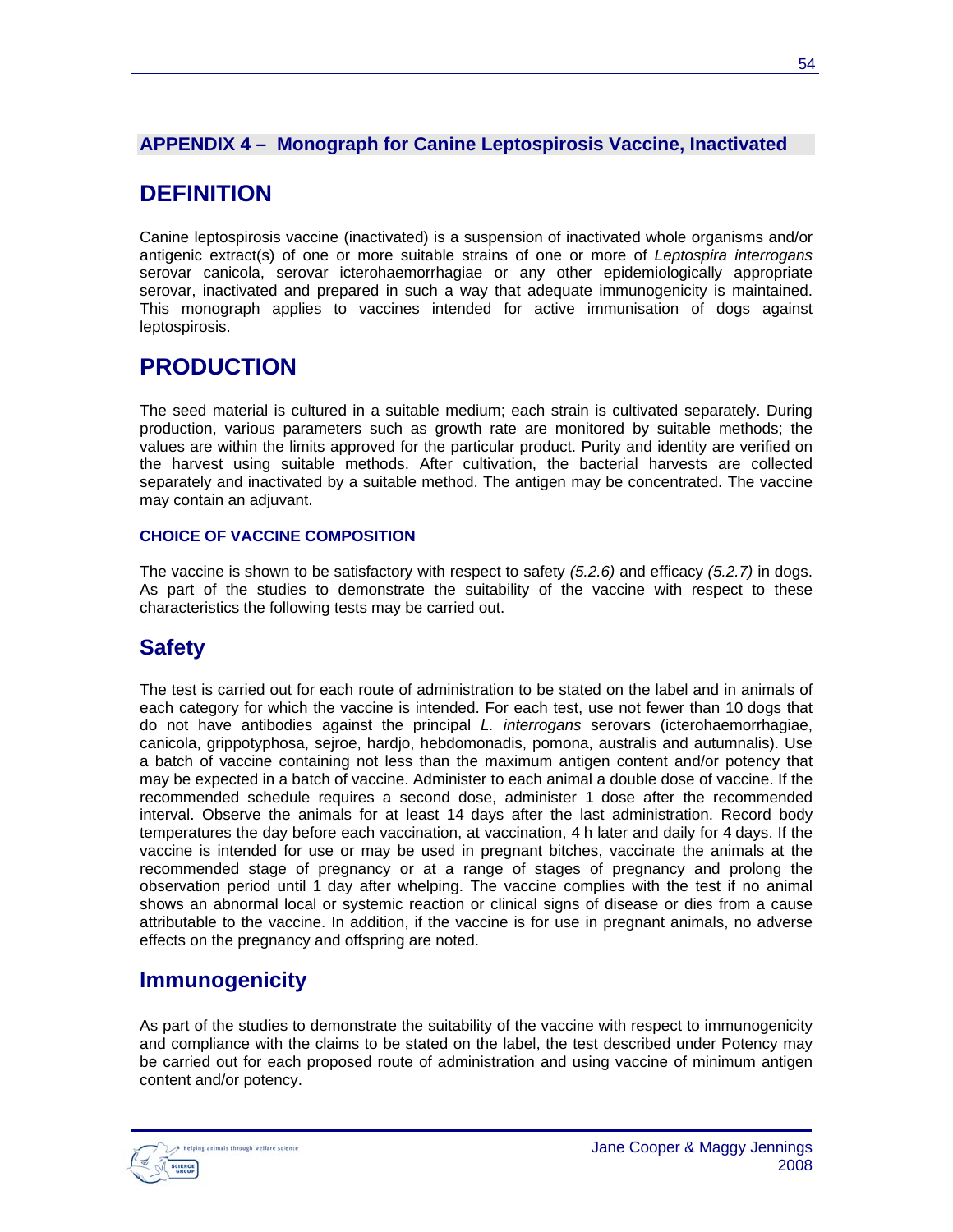#### **BATCH POTENCY TEST**

The test described under Potency is not carried out for routine testing of batches of vaccine. It is carried out, for a given vaccine, on one or more occasions, as decided by or with the agreement of the competent authority. Where the test is not carried out, one of the following tests may be used.

#### A. For vaccines with or without adjuvants

If leptospira from more than 1 serovar (for example *L. interrogans* serovar canicola and serovar icterohaemorrhagiae) has been used to prepare the vaccine, carry out a batch potency test for each serovar against which protective immunity is claimed on the label. Inject 1/40 of the dose for dogs stated on the label subcutaneously into each of 5 healthy hamsters not more than 3 months old, which do not have antibodies to the principal serovars of *L. interrogans* (icterohaemorrhagiae, canicola, grippotyphosa, sejroe, hardjo, hebdomonadis, pomona, australis and autumnalis) and which have been obtained from a regularly tested and certified leptospirafree source. After 15-20 days, inoculate intraperitoneally into each of the vaccinated animals and into an equal number of non-vaccinated controls derived from the same certified leptospira-free source, a suitable quantity of a virulent culture of leptospirae of the serovar against which protective immunity is claimed on the label. The vaccine complies with the test if not fewer than 4 of the 5 control animals die showing typical signs of leptospira infection within 14 days of receiving the challenge suspension and if not fewer than 4 of the 5 vaccinated animals remain in good health for 14 days after the death of 4 control animals.

#### B. For vaccines with or without adjuvants

A suitable validated sero-response test may be carried out. Vaccinate each animal in a group of experimental animals with a suitable dose. Collect blood samples after a suitable, fixed time after vaccination. For each of the serovars present in the vaccine, an *in vitro* test is carried out on individual blood samples to determine the antibody response to one or more antigenic components which are indicators of protection and which are specific for that serovar. The criteria for acceptance are set with reference to a batch of vaccine that has given satisfactory results in the test described under Potency.

#### C. For vaccines without adjuvants

For each of the serovars present in the vaccine, a suitable validated *in vitro* test may be carried out to determine the content of one or more antigenic components which are indicators of protection and which are specific for that serovar. The criteria for acceptance are set with reference to a batch of vaccine that has given satisfactory results in the test described under Potency.

### **IDENTIFICATION**

When injected into healthy seronegative animals, the vaccine stimulates the production of specific antibodies to the leptospira serovar(s) present in the vaccine. If test C is used for batch potency test, it also serves to identify the vaccine.

## **TESTS**

## **Safety**

Use 2 dogs of the minimum age recommended for vaccination and which do not have antibodies to the leptospira serovar(s) present in the vaccine. Administer 2 doses of the vaccine to each dog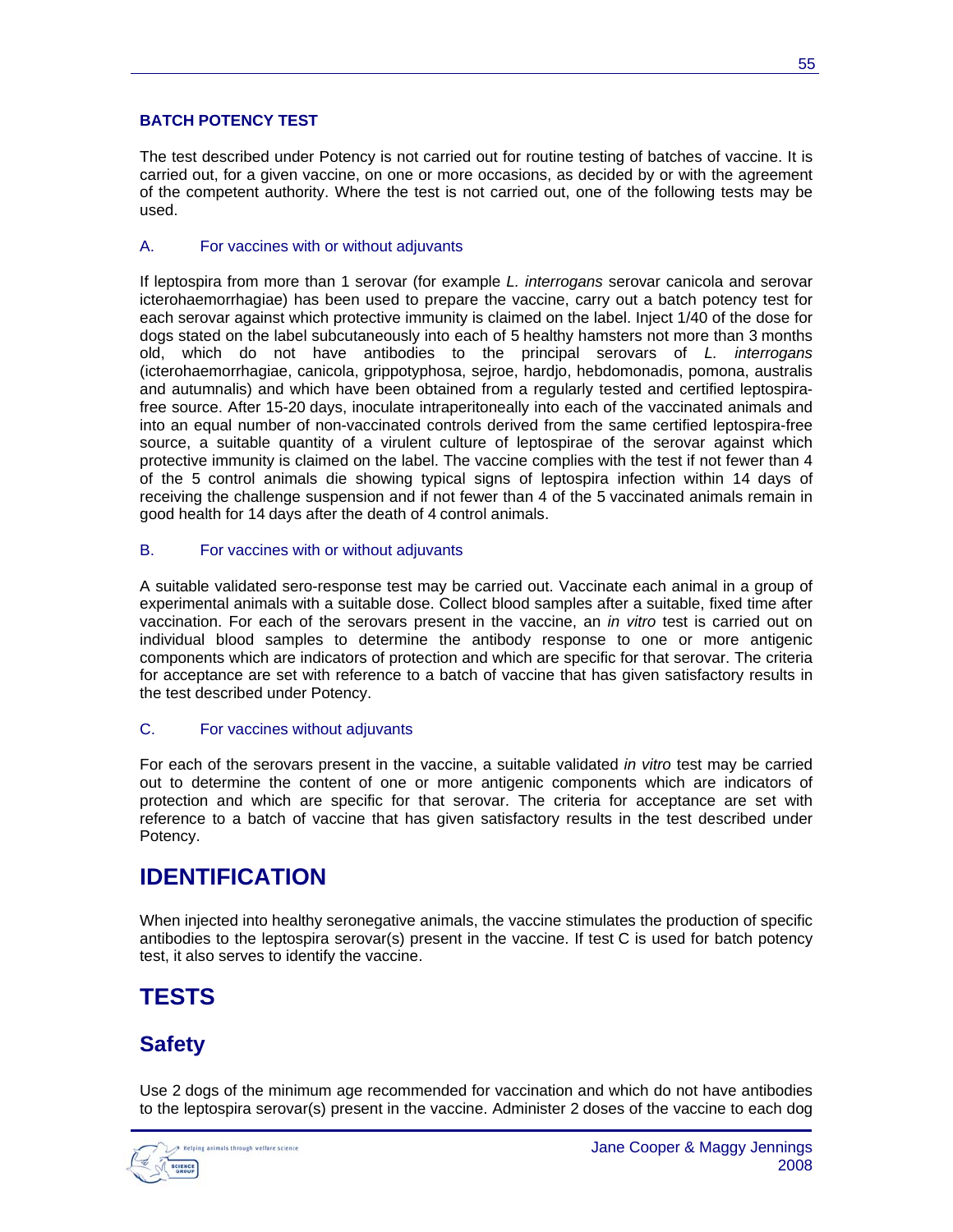by a recommended route. Observe the animals for 14 days. The animals remain in good health and no abnormal local or systemic reaction occurs.

## **Inactivation**

Carry out a test for live leptospirae by inoculation of a specific medium. Inoculate 1 ml of the vaccine into 100 ml of the medium. Incubate at 30 °C for 14 days, subculture into a further quantity of the medium and incubate both media at 30 °C for 14 days: no growth occurs in either medium. At the same time, carry out a control test by inoculating a further quantity of the medium with the vaccine together with a quantity of a culture containing approximately 100 leptospirae and incubating at 30 °C: growth of leptospirae occurs within 14 days.

## **Sterility**

The vaccine complies with the test for sterility prescribed in the monograph *Vaccines for veterinary use (0062)*.

## **POTENCY**

For each type of the serovars against which protective immunity is claimed on the label, carry out a separate test with a challenge strain representative of that serovar.

Use not fewer than 12 dogs of the minimum age recommended for vaccination and free from specific antibodies against the principal serovars of *L. interrogans* (icterohaemorrhagiae, canicola, grippotyphosa, sejroe, hardjo, hebdomonadis, pomona, australis and autumnalis). Vaccinate half of the animals by a recommended route and according to the recommended schedule. Keep the remaining animals as controls. 25-28 days after the last vaccination, infect all the animals by the conjunctival and/or intraperitoneal route with a suitable quantity of a virulent strain of the relevant *L. interrogans* serovar. Observe the animals for a further 28 days. Examine the dogs daily and record and score clinical signs observed post-challenge and any deaths that occur. If an animal shows marked signs of disease, it is killed. Monitor body temperatures each day for the first week after challenge. Collect blood samples from each animal on days 0, 2, 3, 4, 5, 8 and 11 post challenge. Collect urine samples from each animal on days 0, 3, 5, 8, 11, 14, 21 and 28 post challenge. Kill surviving animals at the end of the observation period. Carry out postmortem examination on any animal that dies during the observation period and on the remainder when killed at the end of the observation period. In particular, examine the liver and kidneys for macroscopic and microscopic signs of leptospira infection. A sample of each kidney is collected and each blood, urine and kidney sample is tested for the presence of challenge organisms by reisolation or by another suitable method. The blood samples are also analysed to detect biochemical and haematological changes indicative of infection and these are also scored.

The test is invalid if: samples give positive results on day 0; *L. interrogans* serovar challenge strain is re-isolated from or demonstrated by another suitable method to be present in fewer than 2 samples on fewer than 2 different days, to show infection has been established in fewer than 80 per cent of the control animals.

The vaccine complies with the test if: at least 80 per cent of the vaccinates show no more than mild signs of disease (for example, transient hyperthermia) and, depending on the *L interrogans* serovar used for the challenge, one or more of the following is also shown:

—where the vaccine is intended to have a beneficial effect against clinical signs, the clinical scores and haematological and biochemical scores are statistically lower for the vaccinates than for the controls,

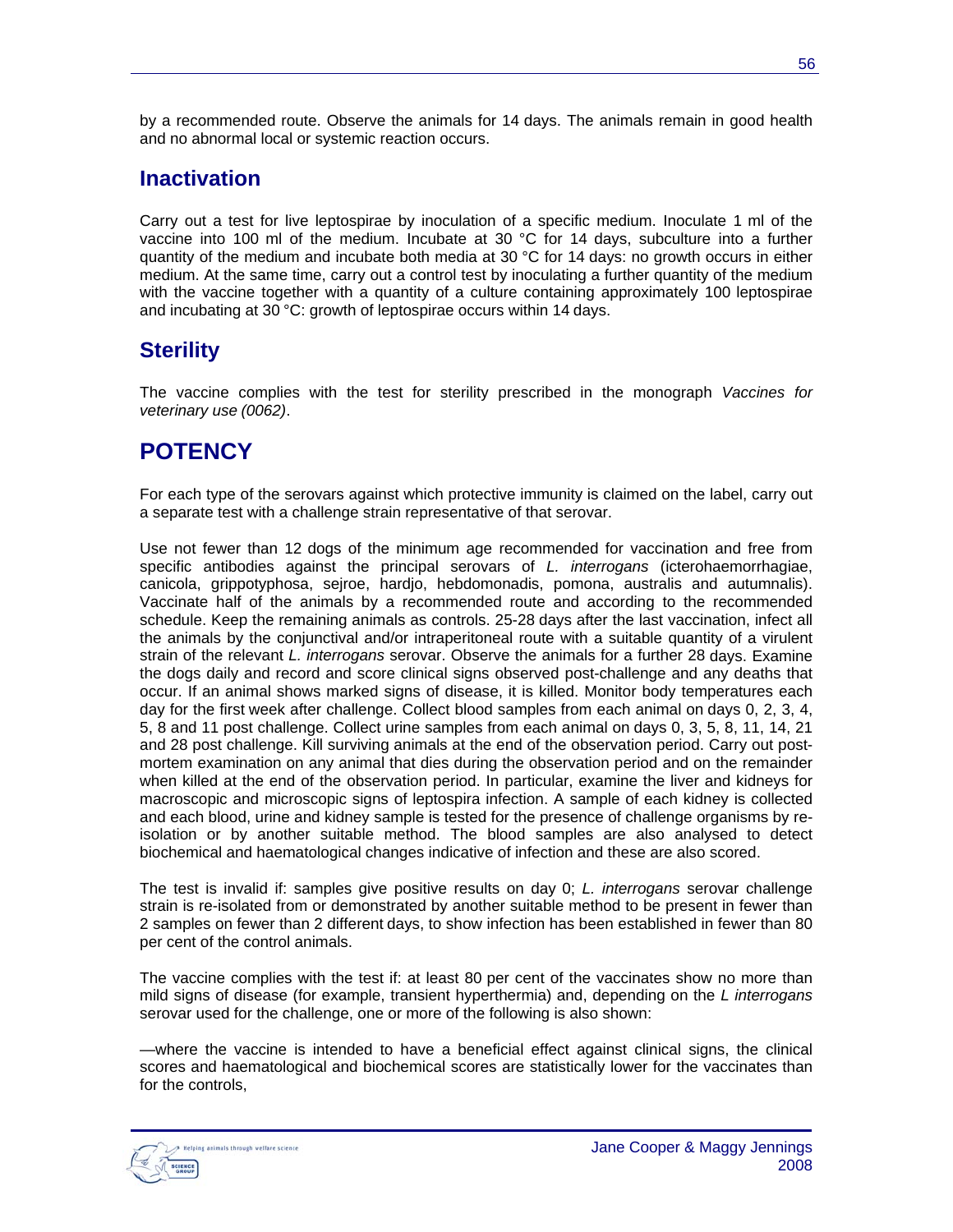—where the vaccine is intended to have a beneficial effect against infection, the number of days that the organisms are detected in the blood is statistically lower for the vaccinates than for the controls,

—where the vaccine is intended to have a beneficial effect against urinary tract infection and excretion, the number of days that the organisms are detected in the urine and the number of kidney samples in which the organisms are detected is statistically lower for the vaccinates than for the controls.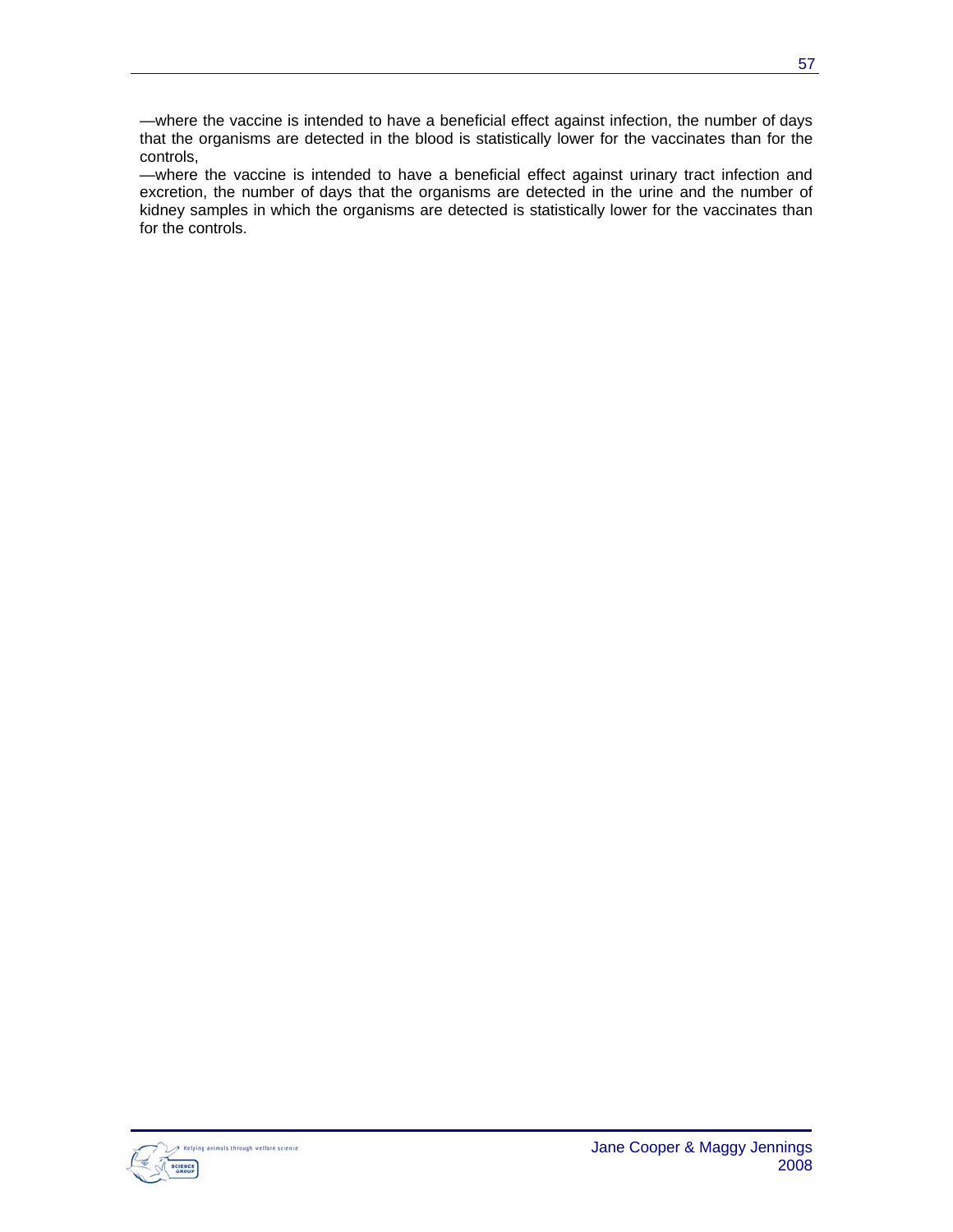### **APPENDIX 5 – Monograph for Porcine Actinobacillosis Vaccine, Inactivated**

## **DEFINITION**

Porcine actinobacillosis vaccine (inactivated) is a liquid preparation which has one or more of the following components: inactivated *Actinobacillus pleuropneumoniae* of a suitable strain or strains; toxins, proteins or polysaccharides derived from suitable strains of *A. pleuropneumoniae*, and treated to render them harmless; fractions of toxins derived from suitable strains of *A. pleuropneumoniae* and treated if necessary to render them harmless. This monograph applies to vaccines intended for protection of pigs against actinobacillosis.

## **PRODUCTION**

The seed material is cultured in a suitable medium; each strain is cultivated separately. During production, various parameters such as growth rate, protein content and quantity of relevant antigens are monitored by suitable methods; the values are within the limits approved for the particular product. Purity and identity are verified on the harvest using suitable methods. After cultivation, the bacterial suspensions are collected separately and inactivated by a suitable method. They may be detoxified, purified and concentrated. The vaccine may contain an adjuvant.

#### **CHOICE OF VACCINE COMPOSITION**

The choice of strains is based on epidemiological data. The vaccine is shown to be satisfactory with respect to safety *(5.2.6)* and efficacy *(5.2.7)* in pigs. The following tests may be used during demonstration of safety and immunogenicity.

#### *Safety*

A. Carry out a test in each category of animals for which the vaccine is intended and by each of the recommended routes of administration. Use animals that do not have antibodies against the serotypes of *A. pleuropneumoniae* or its toxins present in the vaccine. Administer a double dose of vaccine by a recommended route to each of not fewer than 10 animals. Administer a single dose of vaccine to each of the animals after the interval recommended in the instructions for use. Observe the animals for 14 days after vaccination. Record body temperature the day before vaccination, at vaccination, 2 h, 4 h and 6 h later and then daily for 4 days; note the maximum temperature increase for each animal. No abnormal local or systemic reaction occurs; the average temperature increase for all animals does not exceed 1.5  $\degree$ C and no animal shows a rise greater than 2 °C. If the vaccine is intended for use in pregnant sows, for the test in this category of animals, prolong the observation period up to farrowing and note any effects on gestation or the offspring.

B. The animals used for field trials are also used to evaluate safety. Carry out a test in each category of animals for which the vaccine is intended. Use not fewer than 3 groups each of not fewer than 20 animals with corresponding groups of not fewer than 10 controls. Examine the injection site for local reactions after vaccination. Record body temperature the day before vaccination, at vaccination, at the time interval after which a rise in temperature, if any, was seen in test A, and daily during the 2 days following vaccination; note the maximum temperature increase for each animal. No abnormal local or systemic reaction occurs; the average temperature increase for all animals does not exceed 1.5 °C and no animal shows a rise greater than 2 °C.

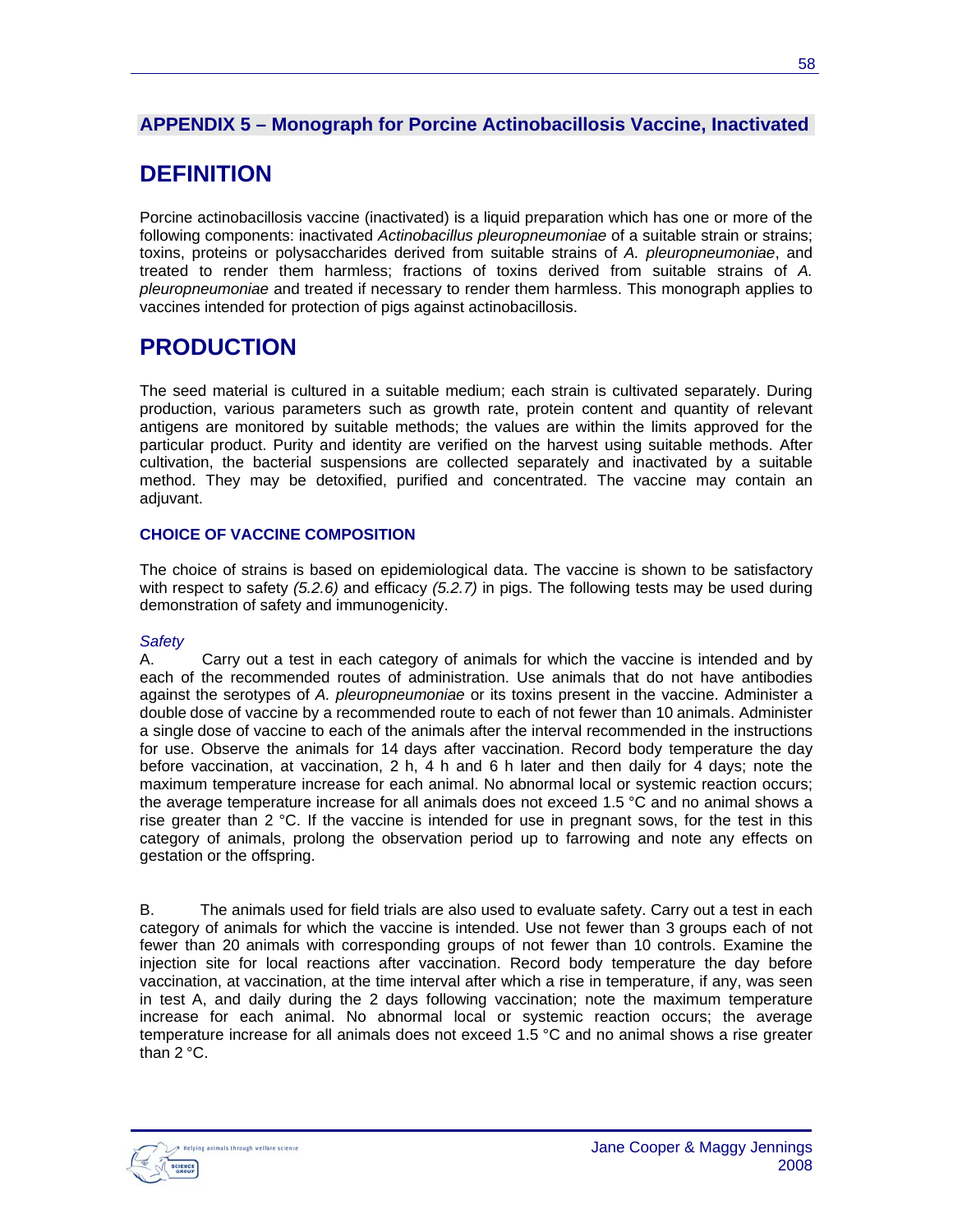*Immunogenicity* The test described under Potency may be used to demonstrate the immunogenicity of the vaccine.

#### **BATCH TESTING**

### **Batch potency test**

The test described under Potency is not carried out for routine testing of batches of vaccine. It is carried out, for a given vaccine, on one or more occasions, as decided by or with the agreement of the competent authority; where the test is not carried out, a suitable validated test is carried out, the criteria for acceptance being set with reference to a batch of vaccine that has given satisfactory results in the test described under Potency. The following test may be used after a satisfactory correlation with the test described under Potency has been established.

Inject a suitable dose subcutaneously into each of 5 seronegative mice, weighing 18-20 g. Where the schedule stated on the label requires a booster injection to be given, a booster vaccination may also be given in this test provided it has been demonstrated that this will still provide a suitably sensitive test system. Before the vaccination and at a given interval within the range of 14-21 days after the last injection, collect blood from each animal and prepare serum samples. Determine individually for each serum the titre of specific antibodies against each antigenic component stated on the label, using a suitable validated test such as enzyme-linked immunosorbent assay *(2.7.1)*. The vaccine complies with the test if the antibody levels are not significantly lower than those obtained for a batch that has given satisfactory results in the test described under Potency.

### **Bacterial endotoxins**

A test for bacterial endotoxins *(2.6.14)* is carried out on the final bulk or, where the nature of the adjuvant prevents performance of a satisfactory test, on the bulk antigen or mixture of bulk antigens immediately before addition of the adjuvant. The maximum acceptable amount of bacterial endotoxins is that found for a batch of vaccine that has been shown satisfactory in safety test A described under Choice of vaccine composition or the safety test described under Tests, carried out using 10 pigs. Where the latter test is used, note the maximum temperature increase for each animal; the average temperature increase for all animals does not exceed 1.5 °C. The method chosen for determining the amount of bacterial endotoxin present in the vaccine batch used in the safety test for determining the maximum acceptable level of endotoxin is used subsequently for batch testing.

## **IDENTIFICATION**

When injected into healthy seronegative animals, the vaccine stimulates the production of specific antibodies against the antigenic components of *A. pleuropneumoniae* stated on the label.

## **TESTS**

### **Safety**

Use 2 pigs of the minimum age stated for vaccination and which do not have antibodies against the serotypes of *A. pleuropneumoniae* or its toxins present in the vaccine. Administer to each pig a double dose of vaccine by a recommended route. Observe the animals for 14 days. Record body temperature the day before vaccination, at vaccination, 2 h, 4 h and 6 h later and then daily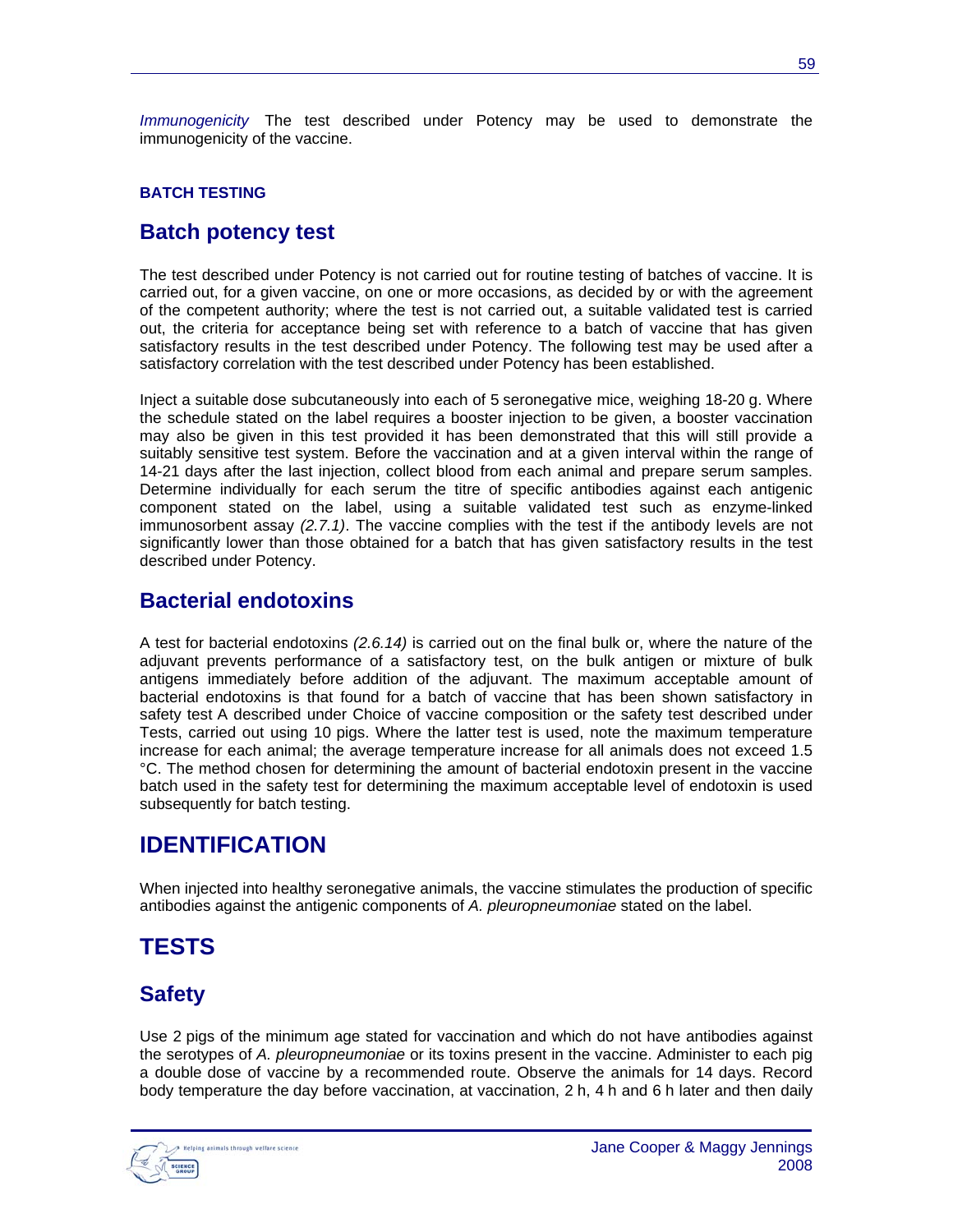for 2 days. No abnormal local or systemic reaction occurs; a transient temperature increase not exceeding 2 °C may occur.

## **Sterility**

The vaccine complies with the test for sterility prescribed in the monograph on *Vaccines for veterinary use (0062)*.

## **POTENCY**

*The challenge strain for the potency test is chosen to ensure challenge with each Ap toxin***<sup>1</sup>** *produced by the serotypes stated on the label; it may be necessary to carry out more than one test using a different challenge strain for each test.*

Vaccinate according to the recommended schedule not fewer than 7 pigs, of the minimum age recommended for vaccination, which do not have antibodies against *A. pleuropneumoniae* and Ap toxins. Keep not fewer than 7 unvaccinated pigs of the same age as controls. 3 weeks after the last vaccination, challenge all the pigs intranasally or intratracheally or by aerosol with a suitable quantity of a serotype of *A. pleuropneumoniae*. Observe the animals for 7 days; to avoid unnecessary suffering, severely ill control animals are killed and are then considered to have died from the disease. Kill all surviving animals at the end of the observation period. Carry out a postmortem examination on all animals. Examine the lungs, the tracheobronchial lymph nodes and the tonsils for the presence of *A. pleuropneumoniae*. Evaluate the extent of lung lesions at postmortem examination. Each of the 7 lobes of the lungs is allotted a maximum possible lesion score<sup>2</sup>of 5. The area showing pneumonia and/or pleuritis of each lobe is assessed and expressed on a scale of 0 to 5 to give the pneumonic score per lobe (the maximum total score possible for each complete lung is 35). Calculate separately for the vaccinated and the control animals the total score (the maximum score per group is 245, if 7 pigs are used per group).

The vaccine complies with the test if the vaccinated animals, when compared with controls, show lower incidence of: mortality; typical clinical signs (dyspnoea, coughing and vomiting); typical lung lesions; re-isolation of *A. pleuropneumoniae* from the lungs, the tracheobronchial lymph nodes and the tonsils. Where possible, the incidence is analysed statistically and shown to be significantly lower for vaccinates.

**2** The system of lung scores is described in detail by P.C.T. Hannan, B.S. Bhogal, J.P. Fish, *Research in Veterinary Science*, 1982, 33, 76-88.

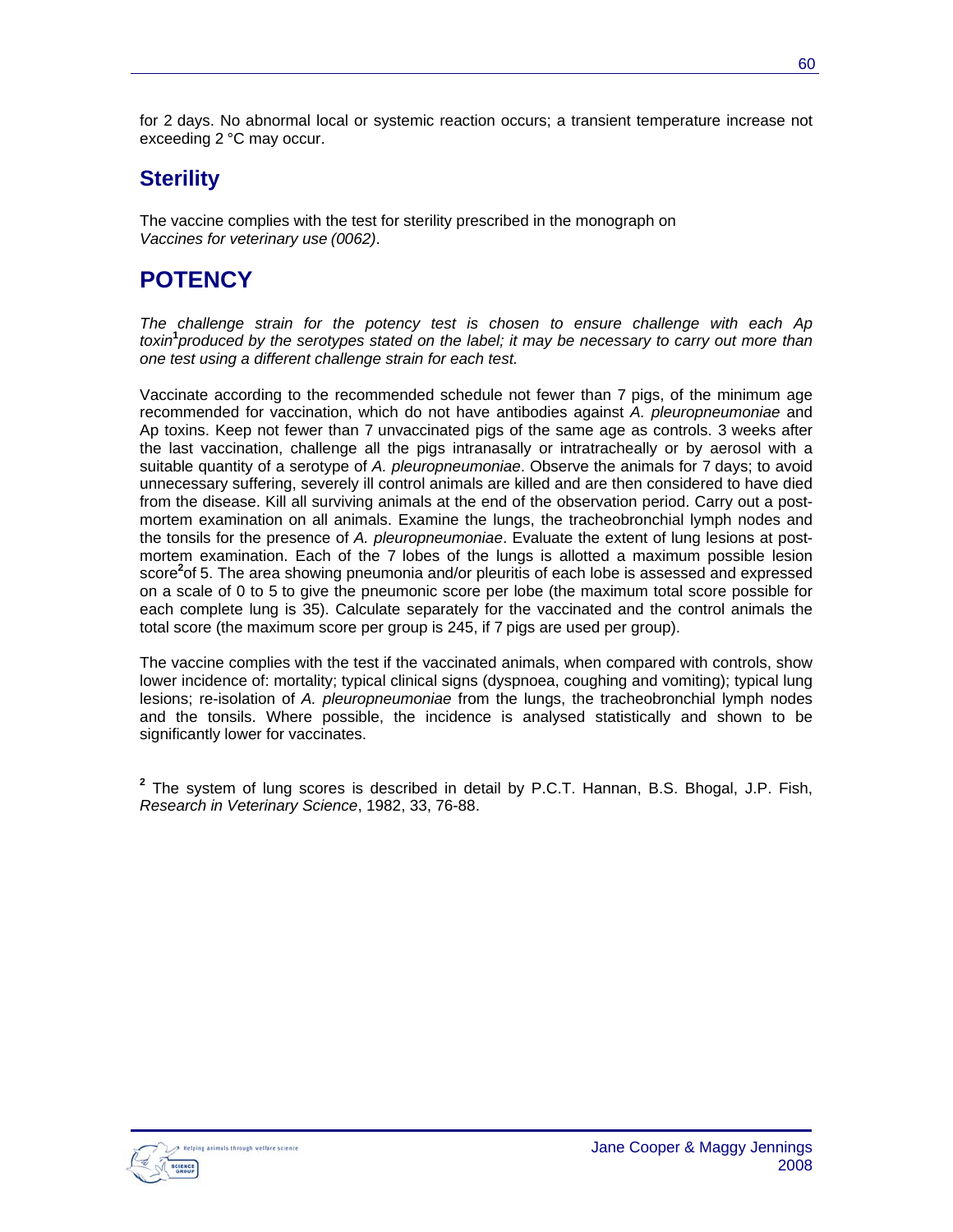### **APPENDIX 6 – Monograph for Feline Infectious Enteritis Vaccine, Inactivated**

## **DEFINITION**

Feline infectious enteritis (feline panleucopenia) vaccine (inactivated) is a liquid or freeze-dried preparation of feline panleucopenia virus or canine parvovirus inactivated by a suitable method.

## **PRODUCTION**

The virus is propagated in suitable cell cultures *(5.2.4)*. The virus is harvested and may be purified and concentrated.

The test for inactivation is carried out using a quantity of inactivated virus equivalent to not less than 100 doses of the vaccine by a validated method such as the following: inoculate into suitable non-confluent cells and after incubation for 8 days, make a subculture using trypsinised cells. After incubation for a further 8 days, examine the cultures for residual live parvovirus by an immunofluorescence test. The immunofluorescence test may be supplemented by a haemagglutination test or other suitable tests on the supernatant of the cell cultures. No live virus is detected.

The vaccine may contain an adjuvant and may be freeze-dried.

#### **CHOICE OF VACCINE COMPOSITION**

The vaccine is shown to be satisfactory with respect to safety *(5.2.6)* and efficacy *(5.2.7)* in cats. The following test may be used during demonstration of immunogenicity.

*Immunogenicity* Use 10 susceptible cats, 8 to 12 weeks old. Draw a blood sample from each cat and test individually for antibodies against feline panleucopenia virus and canine parvovirus to determine susceptibility. Vaccinate 5 cats by the recommended schedule. Carry out leucocyte counts 8 days and 4 days before challenge and calculate the mean of the 2 counts to serve as the initial value. 20 to 22 days after the last vaccination, challenge each cat by the intraperitoneal injection of a suspension of pathogenic feline panleucopenia virus. Observe the cats for 14 days. Carry out leucocyte counts on the fourth, sixth, eighth and tenth days after challenge. The test is not valid unless the 5 control cats all show on not fewer than one occasion a diminution in the number of leucocytes of at least 75 per cent of the initial value; these animals may die from panleucopenia. The vaccine complies with the test if the 5 vaccinated cats remain in excellent health and show no sign of leucopenia; that is to say, the diminution in the number of leucocytes does not exceed, in any of the four counts, 50 per cent of the initial value.

#### **BATCH TESTING**

### **Batch potency test**

For routine testing of batches of vaccine a test based on production of haemagglutinationinhibiting antibodies in guinea-pigs may be used instead of test A or B described under Potency if a satisfactory correlation with the test for immunogenicity has been established.

## **IDENTIFICATION**

When injected into animals, the vaccine stimulates the production of antibodies against the parvovirus present in the vaccine.

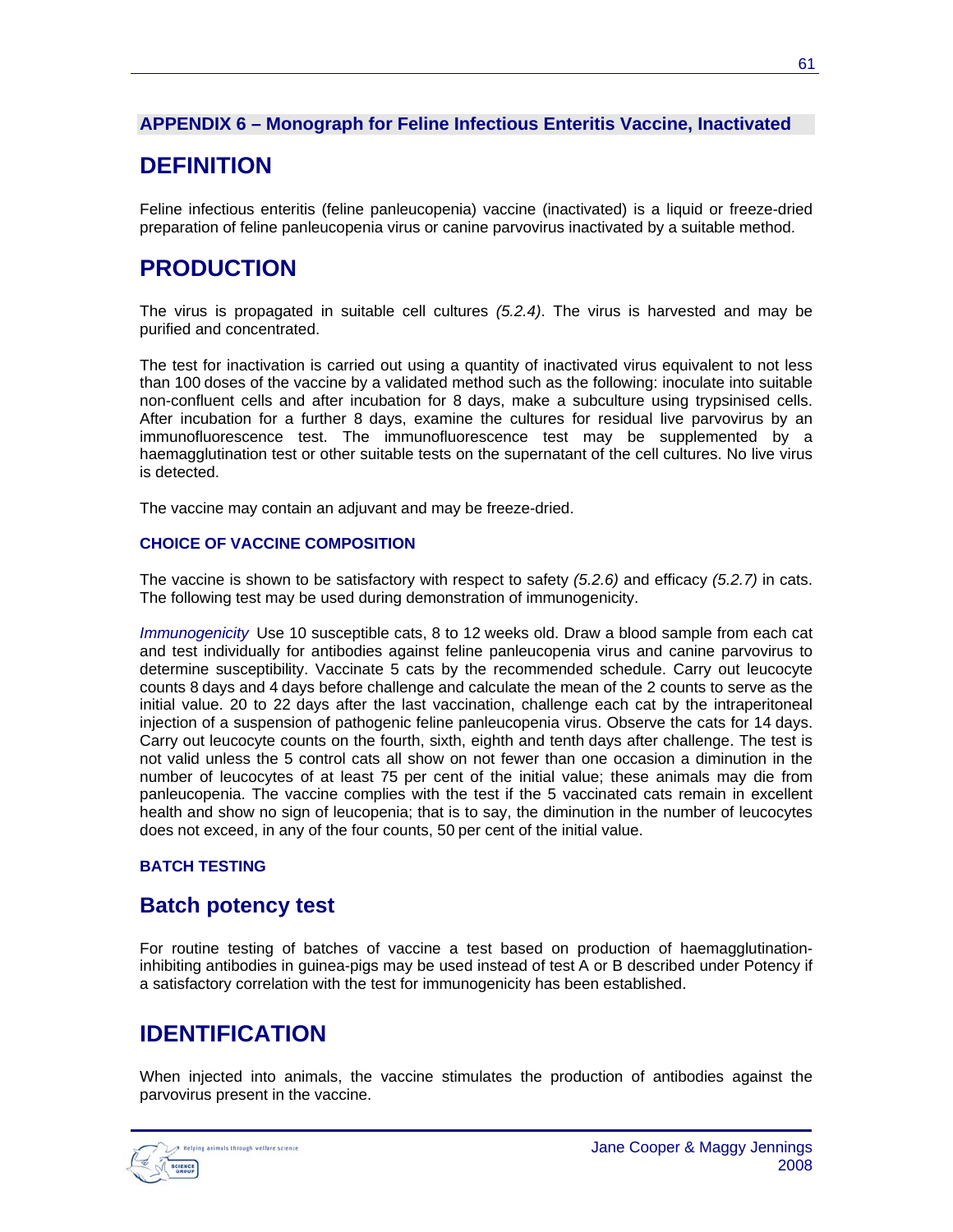# **TESTS**

## **Safety**

Use cats of the minimum age recommended for vaccination and preferably having no antibodies against feline panleucopenia virus or against canine parvovirus or, where justified, use cats with a low level of such antibodies as long as they have not been vaccinated against feline panleucopenia virus or against canine parvovirus, and administration of the vaccine does not cause an anamnestic response. Administer by a recommended route a double dose of vaccine to each of 2 cats. Observe the animals for 14 days. No abnormal local or systemic reaction occurs.

## **Sterility**

The vaccine complies with the test for sterility prescribed in the monograph on *Vaccines for veterinary use (0062)*.

## **POTENCY**

#### *Carry out test A or test B.*

A. Use 4 cats, 8 to 12 weeks old. Draw a blood sample from each cat and test individually for antibodies against feline panleucopenia virus and canine parvovirus to determine susceptibility. Inject by a recommended route one dose of vaccine into each of 2 cats. After 21 days, draw a blood sample from each cat and separate the serum from each sample. Inactivate each serum by heating at 56 °C for 30 min. To 1 volume of each serum add 9 volumes of a 200 g/l suspension of *light kaolin R* in *phosphate buffered saline pH 7.4 R*. Shake each mixture for 20 min. Centrifuge, collect the supernatant liquid and mix with 1 volume of a concentrated suspension of pig erythrocytes. Allow to stand at 4 °C for 60 min and centrifuge. The dilution of the serum obtained is 1:10. Using each serum, prepare a series of twofold dilutions. To 0.025 ml of each of the latter dilutions add 0.025 ml of a suspension of canine parvovirus or feline panleucopenia virus antigen containing 4 haemagglutinating units. Allow to stand at 37 °C for 30 min and add 0.05 ml of a suspension of pig erythrocytes containing 30  $\times$  10<sup>6</sup> cells per millilitre. Allow to stand at 4 °C for 90 min and note the last dilution of serum that still completely inhibits haemagglutination. The vaccine complies with the test if both vaccinated cats have developed titres of at least 1:20. The test is not valid if either control cat develops antibodies against canine parvovirus or feline panleucopenia virus.

B. Vaccinate according to the recommended schedule, 2 cats, 8 to 12 weeks old and having antibody titres less than 4  $ND_{50}$  (neutralising dose 50 per cent) per 0.1 ml of serum measured by the method described below. 14 days after vaccination, examine the serum of each animal as follows. Heat the serum at 56 °C for 30 min and prepare serial dilutions using a medium suitable for feline cells. Add to each dilution an equal volume of a virus suspension containing an amount of virus such that when the volume of serum-virus mixture appropriate for the assay system is inoculated into cell cultures, each culture receives approximately  $10^4$  CCID<sub>50</sub>. Incubate the mixtures at 37 °C for 1 h and inoculate four feline cell cultures with a suitable volume of each mixture. Incubate the cell cultures at 37 °C for 7 days, passage and incubate for a further 7 days. Examine the cultures for evidence of specific cytopathic effects and calculate the antibody titre. The vaccine complies with the test if the mean titre is not less than 32 ND $_{50}$  per 0.1 ml of serum. If one cat fails to respond, repeat the test using 2 more cats and calculate the result as the mean of the titres obtained from all of the 3 cats that have responded.